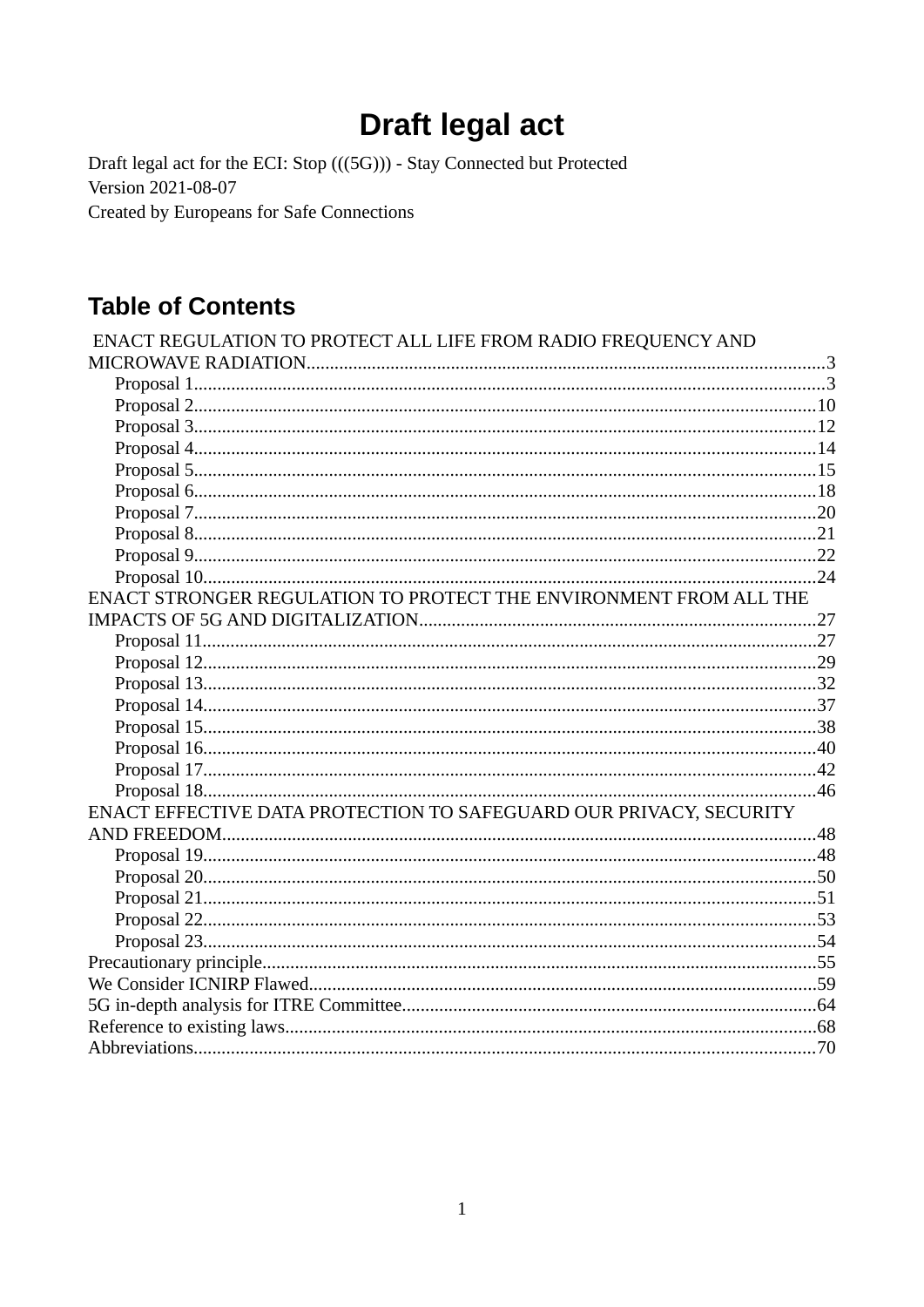Because of the many hazards arising from 5G we call for a moratorium on the deployment of 5G, including 5G from space satellites, until its adverse effects on health, the environment and digital rights have been fully investigated.

The deployment of 5G constitutes an experiment on humanity and the environment, since there are no studies that prove RF EMF to be safe and 5G has not been tested on health and environmental impacts before being put on the market.

This request is in line with

- the 2020 Consensus Statement of UK and International Medical and Scientific Experts and Practitioners on Health Effects of Non-Ionising Radiation [https://phiremedical.org/wp-content/uploads/2020/11/2020-Non-Ionising-Radiation-](https://phiremedical.org/wp-content/uploads/2020/11/2020-Non-Ionising-Radiation-Consensus-Statement.pdf)[Consensus-Statement.pdf](https://phiremedical.org/wp-content/uploads/2020/11/2020-Non-Ionising-Radiation-Consensus-Statement.pdf)
- <https://www.emfscientist.org/>
- <https://www.5gspaceappeal.org/>
- <http://www.5gappeal.eu/>
- https://stop5ginternational.org/
- <https://www.bbilan.org/hhti-declaration>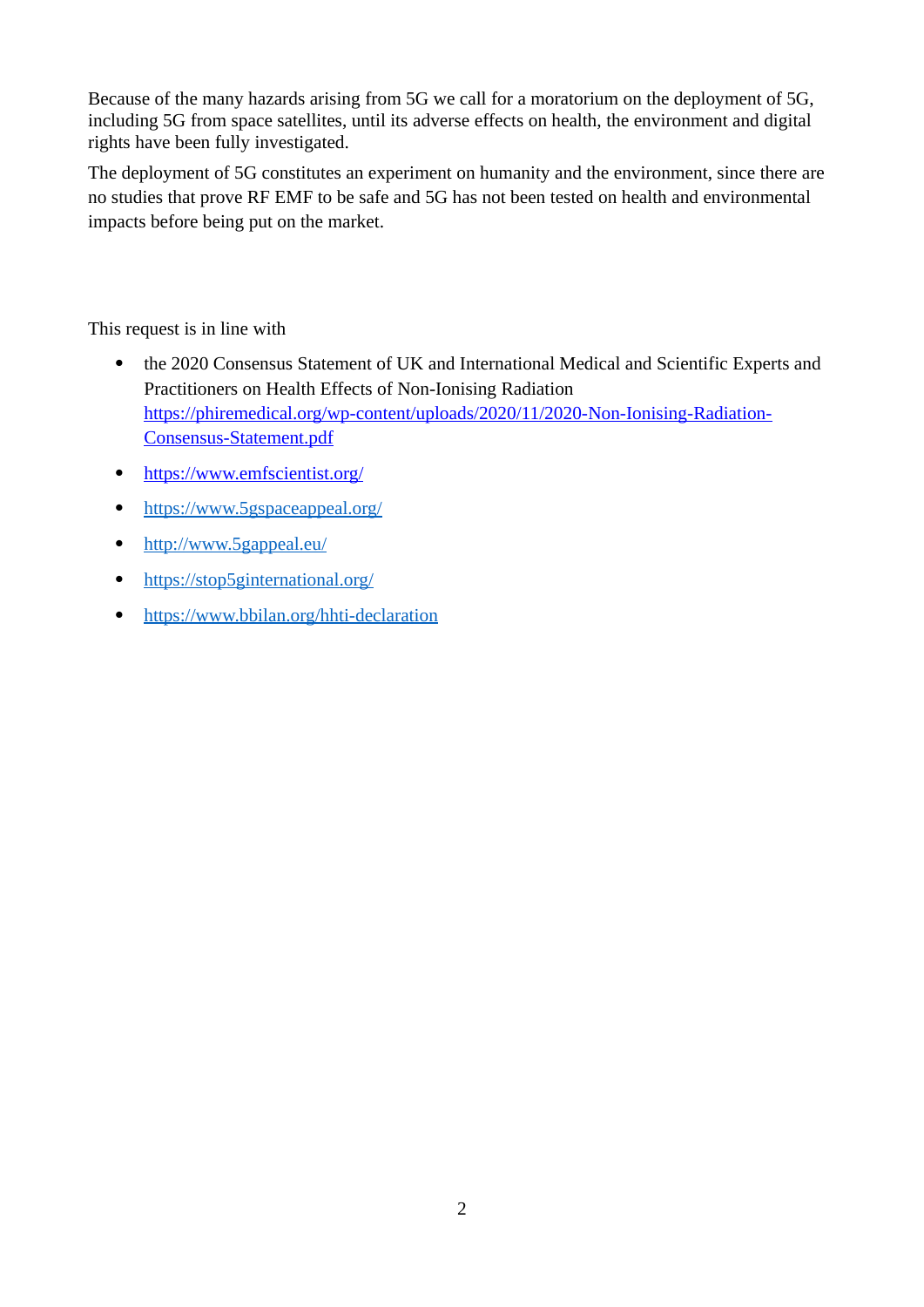### <span id="page-2-1"></span>**ENACT REGULATION TO PROTECT ALL LIFE FROM RADIO FREQUENCY AND MICROWAVE RADIATION**

#### <span id="page-2-0"></span>Proposal 1

Enact exposure limits to RF EMF based on **all health and biological effects**, not only thermal, to protect humans – especially children, pregnant women, patients, the elderly, those injured by and sensitive to this radiation and those using electromedical devices or implants; apply **the precautionary principle**

# <span id="page-2-5"></span>Explanation

In many cases, duration of exposure from a mixture of sources of RF EMF is 24/7/365. Existing [exposure limits](https://apps.who.int/gho/data/view.main.EMFLIMITSPUBCRADIOFREQUENCYv) i cannot protect living beings due to the following factors not taken into account:

- **the frequency, the level, duration and type of exposure** (Irish [STATUTORY](http://www.irishstatutebook.ie/eli/2016/si/337/made/en/pdf)  [INSTRUMENTS No. 337 of 2016](http://www.irishstatutebook.ie/eli/2016/si/337/made/en/pdf) <sup>ii</sup> page 7, point 7b),
- wave characteristics (**modulation, power-density, polarization, pulsation, directionality and beam concentration, harmonics and heterodyning**),
- **duration of exposure, distance** from sources of radiation, complex **combination** of multiple radiation sources,
- **potential for Time-Dependant Sensitization** in exposed organisms producing effects at decreasing intensities,
- the **amplifying effects** of different types of radiation as well as **peak** values,
- pulse frequencies must be considered separately from the fundamental frequency (Current EU legislation is based on the time integral of the EMF field intensity and does not take into account high pulse waveform of EMF modulated field. These can be extremely high in terms of signal propagation, while the time integral of the EMF limit is very small. Pulsed EMFs are usually much more biologically active than non-pulsed  $12$  $12$ )

RF EMF have negative effects as they interfere with biological, chemical and electrical systems in human organisms at lower intensities than current exposure limits allow. [WHO EMF Project Report](https://www.academia.edu/49209568/World_Health_Organization_International_EMF_Project_International_Advisory_Committee_IAC_25th_anniversary_of_the_International_EMF_Project_and_the_10th_Optical_Radiation_meeting_South_Africa_National_Report_2021) [2021](https://www.academia.edu/49209568/World_Health_Organization_International_EMF_Project_International_Advisory_Committee_IAC_25th_anniversary_of_the_International_EMF_Project_and_the_10th_Optical_Radiation_meeting_South_Africa_National_Report_2021) iii confirms that RF EMF induces oxidative stress in cells, which can lead to mitochondria DNA damage and adverse effects on other biological processes and organs. It has been proven both in vitro and in vivo via several peer-reviewed studies that RF EMF opens up CA+(calcium voltage gated channels)<sup>[3](#page-2-4)45</sup> in cell membranes causing **calcium reflux** into the cells that starts multiple

<span id="page-2-2"></span><sup>1</sup> Pall 2018: [Wi-Fi is an important threat to human health](https://www.sciencedirect.com/science/article/pii/S0013935118300355); <https://www.sciencedirect.com/science/article/pii/S0013935118300355>

<span id="page-2-3"></span><sup>2</sup> Panagopoulos, 2019: [Comparing DNA damage induced by mobile telephony and other types of man-made](https://www.sciencedirect.com/science/article/abs/pii/S1383574218300991)  [electromagnetic fields](https://www.sciencedirect.com/science/article/abs/pii/S1383574218300991); Mutation research 781; <https://www.sciencedirect.com/science/article/abs/pii/S1383574218300991>

<span id="page-2-4"></span><sup>3</sup> Panagopoulos et al. 2015: [Polarization: A Key Difference between Man-made and Natural Electromagnetic Fields,](https://europepmc.org/article/MED/26456585)  [in regard to Biological Activity;](https://europepmc.org/article/MED/26456585) <https://europepmc.org/article/MED/26456585>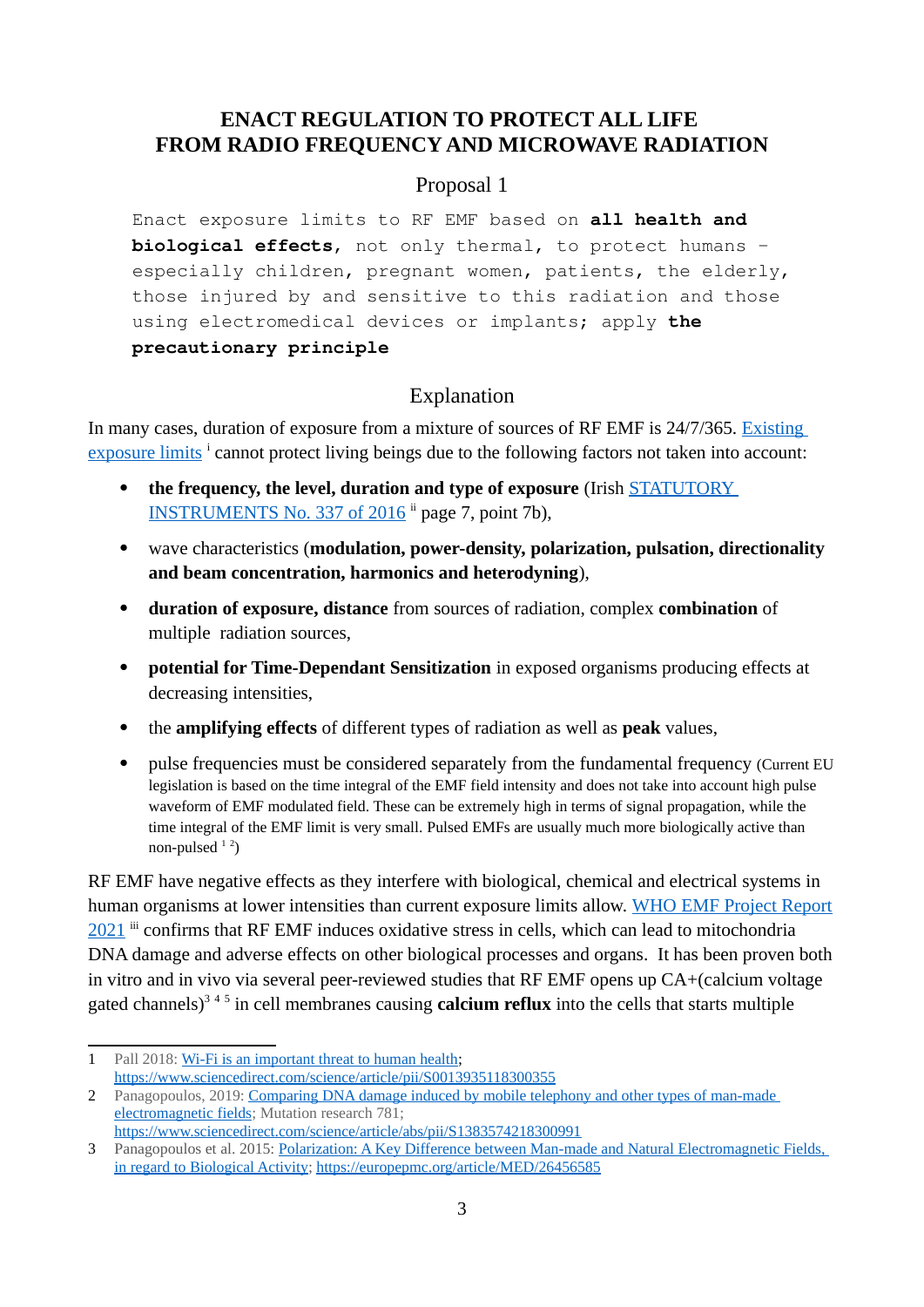pathogenic processes within the body (*oxidative stress*<sup>[6](#page-3-0)</sup>, cellular signalling and cell metabolism, <u>reproduction<sup>[7](#page-3-1) [8](#page-3-2) [9](#page-3-3)</sup>, fetal development<sup>[10](#page-3-4)</sup>, nervous system<sup>[11](#page-3-5) [12](#page-3-6)</sup>, blood and cardiovascular systems,</u> immune systems<sup>[13](#page-3-7)</sup>,etc.). <u>1998 ICNIRP guidelines<sup>vii</sup> confirm 'microwave hearing' and 'retinal</u> damage' (page 14). Workplace Directive 2013/35/EU iv states 'stimulation of muscles, nerves or sensory organs' (Article 2). Continuous exposure to RF EMF maximizes the risk of persistent and continuous oxidative stress and, consequently, makes humans vulnerable to **all** health risks.

"*High frequency electromagnetic fields (GSM signals) affect gene expression levels in tumor suppressor p53-deficient embryonic stem cells*" [14](#page-3-8)

"*The research established that while the current digital society will continue investment into 5G network technology, caution must be applied not to deploy 5G network under ultra-high frequency above 20 GHz due to its adverse health effects.*" [15](#page-3-9) It is known that high-frequency EMF affects the sweat glands (which may serve as helical antennas) and may have indirect effects on many organs in the body.  $16\,17$  $16\,17$  $16\,17$ 

Also proven by several peer-reviewed studies, long-term, below-ICNIRP limits exposure causes both single and double bond breakage of DNA. International Agency for Research of Cancer (IARC) classified RF-EMF as a "Class  $2B''$ " (a possible human carcinogen) in 2011 and in 2019 instructed research groups to focus on RF-EMF as a causal agent in their upcoming monographies.

<sup>4</sup> Scheler 2016: Polarisation: Ein wesentlicher Faktor für das Verständnis biologischer Effekte von gepulsten [elektromagnetischen Wellen niedriger Intensität](https://www.emfdata.org/de/dokumentationen/detail?id=103);<https://www.emfdata.org/de/dokumentationen/detail?id=103>

<sup>5</sup> Eberhardt and Halgamuge 2011: [Reply to Comment on "Behavior of Charged Particles in a Biological CellExposed](https://www.academia.edu/1133361/Reply_to_Comment_on_Behavior_of_Chto_AC_DC_Electromagnetic_Fields_and_on_Comparison_Between_Two_Models_of_Interaction_Between_Electric_and_Magnetic_Fields_and_Proteins_in_Cell_Membranes_) [to AC-DC Electromagnetic Fields";](https://www.academia.edu/1133361/Reply_to_Comment_on_Behavior_of_Chto_AC_DC_Electromagnetic_Fields_and_on_Comparison_Between_Two_Models_of_Interaction_Between_Electric_and_Magnetic_Fields_and_Proteins_in_Cell_Membranes_) https://www.academia.edu/1133361/Reply\_to\_Comment\_on\_Behavior\_of\_Chto\_AC\_DC\_Electromagnetic\_Fields [and\\_on\\_Comparison\\_Between\\_Two\\_Models\\_of\\_Interaction\\_Between\\_Electric\\_and\\_Magnetic\\_Fields\\_and\\_Protein](https://www.academia.edu/1133361/Reply_to_Comment_on_Behavior_of_Chto_AC_DC_Electromagnetic_Fields_and_on_Comparison_Between_Two_Models_of_Interaction_Between_Electric_and_Magnetic_Fields_and_Proteins_in_Cell_Membranes_) s in Cell Membranes

<span id="page-3-0"></span><sup>6</sup> BERENIS - Swiss expert group, [Newsletter](https://www.bafu.admin.ch/bafu/en/home/topics/electrosmog/newsletter-of-the-swiss-expert-group-on-electromagnetic-fields-a.html) Special Issue January 2021 ; [https://www.bafu.admin.ch/bafu/en/home/topics/electrosmog/newsletter-of-the-swiss-expert-group-on](https://www.bafu.admin.ch/bafu/en/home/topics/electrosmog/newsletter-of-the-swiss-expert-group-on-electromagnetic-fields-a.html)[electromagnetic-fields-a.html](https://www.bafu.admin.ch/bafu/en/home/topics/electrosmog/newsletter-of-the-swiss-expert-group-on-electromagnetic-fields-a.html)

<span id="page-3-1"></span><sup>7</sup> Adel Zalata et al: In vitro effect of cell phone radiation on motility, DNA fragmentation and clusterin gene expression in human **sperm**

<span id="page-3-2"></span><sup>8</sup> Pooja Negi & Rajeev Singh, 2021: [Association between reproductive health and nonionizing radiation exposure](https://www.tandfonline.com/doi/full/10.1080/15368378.2021.1874973); Electromagnetic Biology and Medicine,<https://www.tandfonline.com/doi/full/10.1080/15368378.2021.1874973>

<span id="page-3-3"></span><sup>9</sup> Gautam et al 2021: [Impact of nonionizing electromagnetic radiation on male infertility: an assessment of the](https://www.tandfonline.com/doi/full/10.1080/09553002.2020.1859154)  [mechanism and consequences;](https://www.tandfonline.com/doi/full/10.1080/09553002.2020.1859154) International Journal of Radiation Biology, <https://www.tandfonline.com/doi/full/10.1080/09553002.2020.1859154>

<span id="page-3-4"></span><sup>10</sup> Hozefa A Divan et al 2008: **Prenatal** and postnatal exposure to cell phone use and behavioral problems in children

<span id="page-3-5"></span><sup>11</sup> Federico Bertagna et al: Effects of electromagnetic fields on **neuronal ion channels**:a systematic review

<span id="page-3-6"></span><sup>12</sup> Pall 2016: [Microwave frequency electromagnetic fields \(EMFs\) produce widespread neuropsychiatric effects](https://www.sciencedirect.com/science/article/pii/S0891061815000599)  [including depression;](https://www.sciencedirect.com/science/article/pii/S0891061815000599) Journal of Chemical Neuroanatomy, <https://www.sciencedirect.com/science/article/pii/S0891061815000599>

<span id="page-3-7"></span><sup>13</sup> Yang et al 2013: [Reactive oxygen species in the immune system](https://pubmed.ncbi.nlm.nih.gov/23617726); <https://pubmed.ncbi.nlm.nih.gov/23617726/>

<span id="page-3-8"></span><sup>14</sup> Czyz et al 2004: [High frequency electromagnetic fields \(GSM signals\) affect gene expression levels in tumor](https://pubmed.ncbi.nlm.nih.gov/15114639/)  [suppressor p53-deficient embryonic stem cells;](https://pubmed.ncbi.nlm.nih.gov/15114639/) PMID: 15114639;<https://pubmed.ncbi.nlm.nih.gov/15114639/>

<span id="page-3-9"></span><sup>15</sup> Matthew et al 2021: [Chemical Polarization Effects of Electromagnetic Field Radiation from the Novel 5G Network](https://www.researchgate.net/publication/342013918_Chemical_Polarization_Effects_of_Electromagnetic_Field_Radiation_from_the_Novel_5G_Network_Deployment_at_Ultra_High_Frequency)  [Deployment at Ultra High Frequency](https://www.researchgate.net/publication/342013918_Chemical_Polarization_Effects_of_Electromagnetic_Field_Radiation_from_the_Novel_5G_Network_Deployment_at_Ultra_High_Frequency); Health and Technology; [https://www.researchgate.net/publication/342013918\\_Chemical\\_Polarization\\_Effects\\_of\\_Electromagnetic\\_Field\\_R](https://www.researchgate.net/publication/342013918_Chemical_Polarization_Effects_of_Electromagnetic_Field_Radiation_from_the_Novel_5G_Network_Deployment_at_Ultra_High_Frequency) adiation from the Novel 5G\_Network\_Deployment\_at\_Ultra\_High\_Frequency

<span id="page-3-10"></span><sup>16</sup> Belyaev, 2019: [Main Regularities and Health Risks from Exposure to Non-Thermal Microwaves of Mobile](https://ieeexplore.ieee.org/document/9002324)  [Communication](https://ieeexplore.ieee.org/document/9002324); 14th International Conference on Advanced Technologies, Systems and Services in Telecommunications (TELSIKS), <https://ieeexplore.ieee.org/document/9002324>

<span id="page-3-11"></span><sup>17</sup> S. Kim and I. Nasim, 2020: [Human Electromagnetic Field Exposure in 5G at 28 GHz;](https://ieeexplore.ieee.org/document/9090831) IEEE Consumer Electronics Magazine; <https://ieeexplore.ieee.org/document/9090831>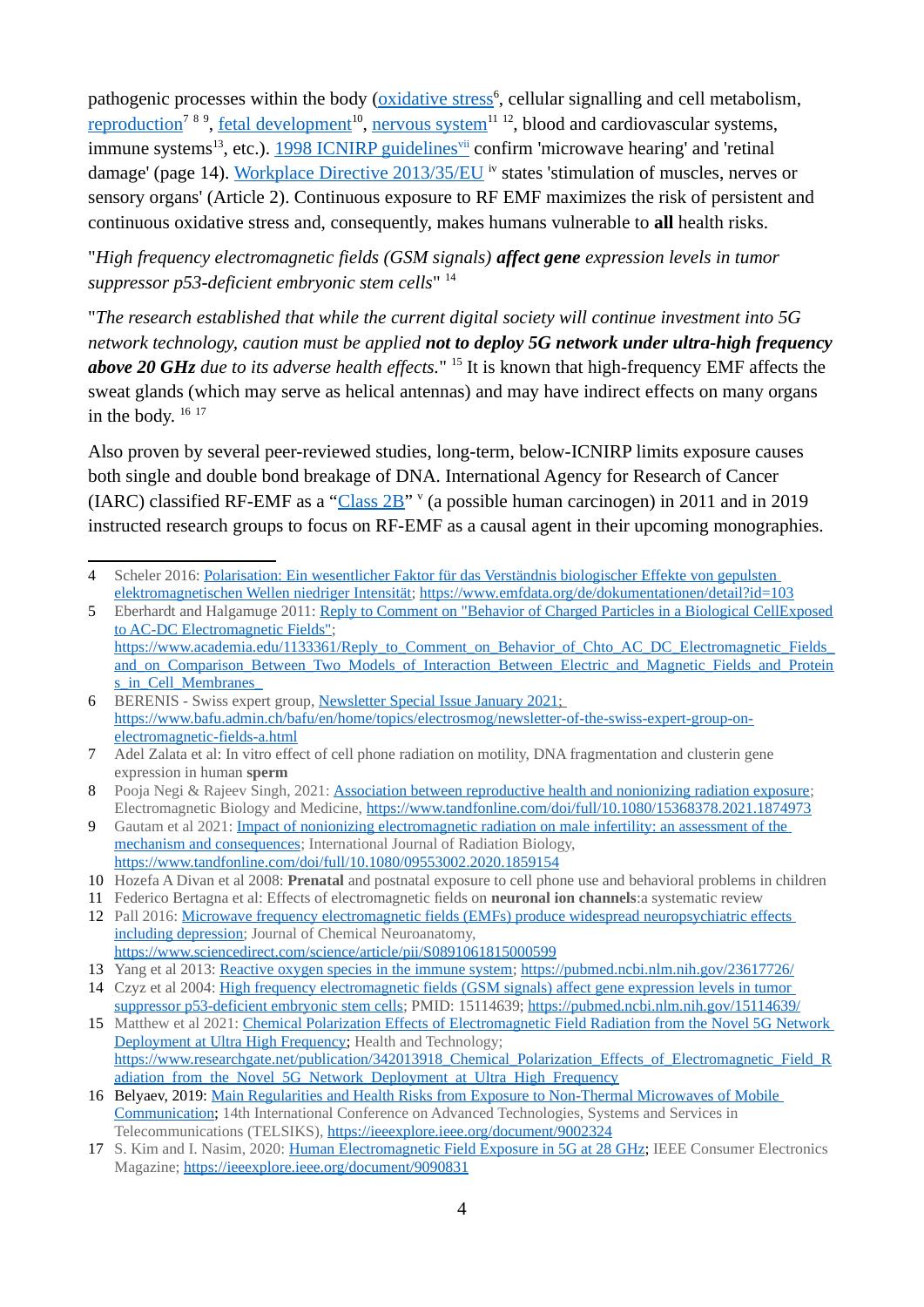There is a common consensus that this will most probably lead to a re-evaluation of category, more severe than 2B.

#### **Adult Workers:**

[Directive 2013/35/EU](https://eur-lex.europa.eu/legal-content/EN/TXT/?uri=celex%3A32013L0035) <sup>iv</sup> recognizes Non-thermal RF EMF effects as a known workplace health risk, although workplace guidelines are still based on 6 minutes, which does not represent normal workplace exposure. Adult workers have legally binding RF EMF directives recognising detrimental effects of exposure intensities less than worldwide RF EMF limits on the physical and mental health of employees.

We ask the EU Commission to actively enforce Directive 2013/35/EU by implementing RF EMF risk assesment in all workplaces. Mental health is a global issue. The EU Commission have an opportunity to demonstrate leadership by promoting RF EMF Risk assessments to help reduce stress and anxiety in the workplace.

Practical notes on workplace exposure are in [Explanation](#page-19-1) of Proposal 7.

### **General Public:**

The EU Commission does not extend this legal recognition to the general public. Radiation protection must be provided equally to all, to people at home and in public spheres, not only at workplaces. This is discrimination against the general public as compared to employees at a workplace.

### **Children:**

Parliamentary Assembly [Resolution 1815](http://assembly.coe.int/nw/xml/XRef/Xref-XML2HTML-en.asp?fileid=17994&) vi in point 8.1.1. states: "*all reasonable measures to reduce exposure to electromagnetic fields, especially to radio frequencies from mobile phones, and particularly the exposure to children and young people who seem to be most at risk from head tumours*".

The EU Commission does not provide recognised [non-thermal](https://www.researchgate.net/publication/283017154_How_to_Approach_the_Challenge_of_Minimizing_Non-Thermal_Health_Effects_of_Microwave_Radiation_from_Electrical_Devices) <sup>[18](#page-4-0)</sup> EMF protection for children, neither in schools nor in homes or public places. The health of the children is neglected whereby they are discriminated against (Art. 21 of [CFR](#page-67-2)) and it is a breach of the [TEU](#page-67-1), [UNCRC.](#page-68-0)

Children are not little adults $19$ :

 The thickness of the skull acts as a barrier to radiation absorbtion. Since children have smaller heads and much thinner skulls than adults, they have [less protection](https://touroscholar.touro.edu/cgi/viewcontent.cgi?article=1218&context=sjlcas)  $20$  and receive a proportionally greater intracranial peak tissue dose.

<span id="page-4-0"></span><sup>18</sup> Martin Pall, 2015: [How to Approach the Challenge of Minimizing Non-Thermal Health Effects of Microwave](https://www.researchgate.net/publication/283017154_How_to_Approach_the_Challenge_of_Minimizing_Non-Thermal_Health_Effects_of_Microwave_Radiation_from_Electrical_Devices)  [Radiation from Electrical Devices](https://www.researchgate.net/publication/283017154_How_to_Approach_the_Challenge_of_Minimizing_Non-Thermal_Health_Effects_of_Microwave_Radiation_from_Electrical_Devices): "*22 additional scientific published reviews have each reviewed various types of non-thermal microwave effects in humans and/or experimental animals in various contexts, as have 26 studies in a recently published book. It can be seen from this that there is a widely held consensus in much of the scientific community that various non-thermal effects of microwave EMFs are well documented*"; https://www.researchgate.net/publication/283017154 How to Approach the Challenge of Minimizing Non-Thermal Health Effects of Microwave Radiation from Electrical Devices

<span id="page-4-1"></span><sup>19</sup> WHO document [Children are not little adults](https://www.who.int/ceh/capacity/Children_are_not_little_adults.pdf) addresses the importance of ensuring a healthy environment for children and protecting them from environmental threats. It provides explanations that due to the increased and unique vulnerability of children are their risks of environmental hazards different from those of adults. https://www.who.int/ceh/capacity/Children\_are\_not\_little\_adults.pdf

<span id="page-4-2"></span><sup>20</sup> Aaron Skaist, 2019: [The Effects of RF-EMF on the Child Brain](https://touroscholar.touro.edu/cgi/viewcontent.cgi?article=1218&context=sjlcas); [https://touroscholar.touro.edu/cgi/viewcontent.cgi?](https://touroscholar.touro.edu/cgi/viewcontent.cgi?article=1218&context=sjlcas) [article=1218&context=sjlcas](https://touroscholar.touro.edu/cgi/viewcontent.cgi?article=1218&context=sjlcas)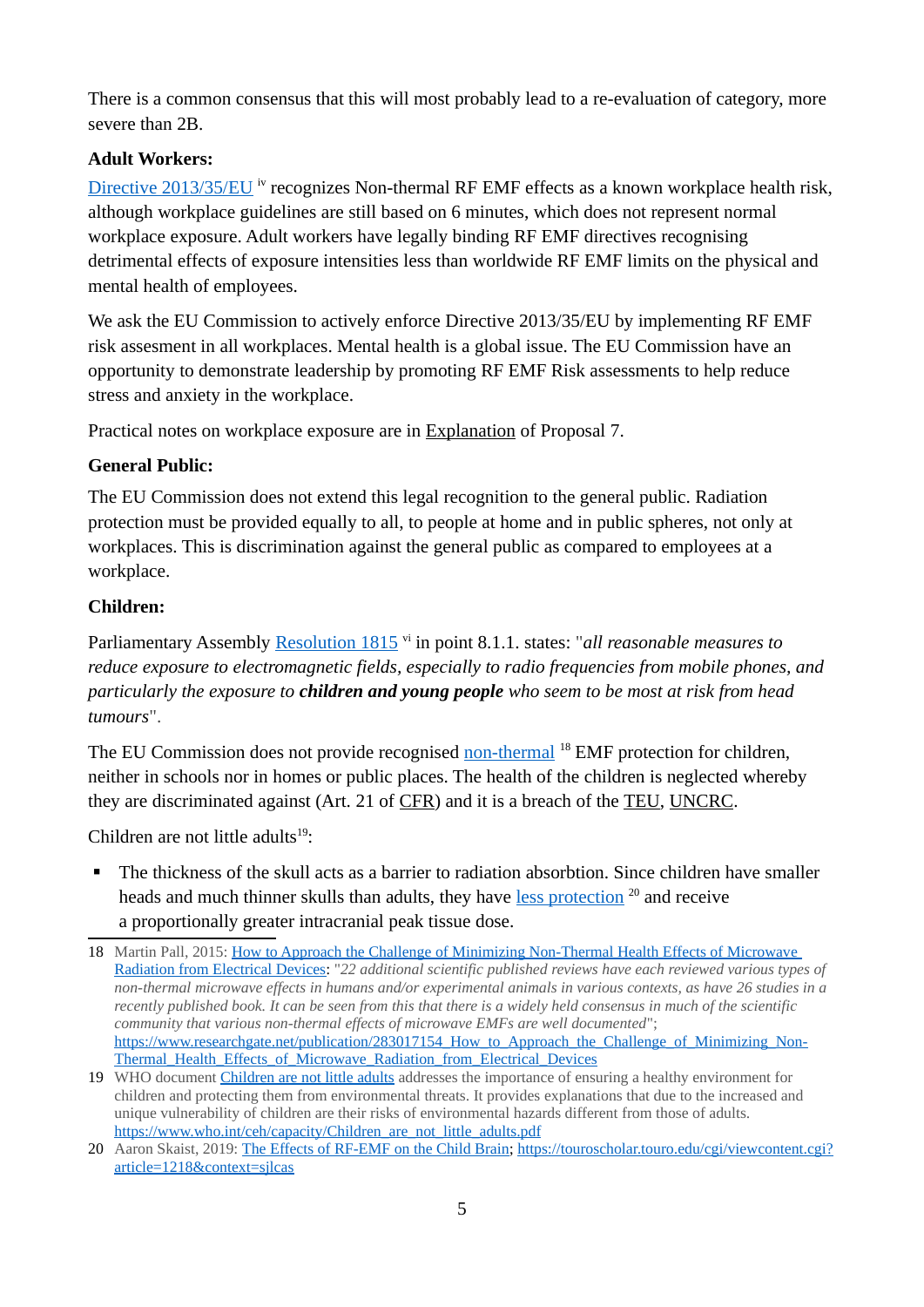- Cell phones and wireless radiation can go deeper into their brains also because children have a [shorter distance](https://pubmed.ncbi.nlm.nih.gov/17178592/)<sup>[21](#page-5-0)</sup> from their skull to their brain center. Research shows that children can absorb up to ten times the radiation in the bone marrow of their skulls  $^{22}$  $^{22}$  $^{22}$  than adults.
- Children have a higher content of water in their cerebral tissues, and also in their bodies. This makes their bodies more conductive so they [absorb more of this wireless energy radiation](https://doi.org/10.1016/j.envres.2018.05.01)<sup>[23](#page-5-2)</sup> to their tissues because of their unique physiology.
- Children have smaller bodies and shorter arms. They hold cell phones, tablets, and wireless devices closer to their *faces, brain* <sup>18</sup>, bodies. Children thus receive a much higher cumulative exposure than adults, when using similar devices.  $24$
- They have a rapid rate of growth and development and [incomplete myelination](https://www.ncbi.nlm.nih.gov/pmc/articles/PMC3621648/)  $25$  of the brain, which make children uniquely susceptible to the effects of radiation. Scientists who expose animal brains to even small amounts of microwaves find damaged brain cells and more dead cells. Research shows that [disruption of brain development](https://www.researchgate.net/publication/305157931_Effect_of_Mobile_Phone-Induced_Electromagnetic_Field_on_Brain_Hemodynamics_and_Human_Stem_Cell_Functioning_Possible_Mechanistic_Link_to_Cancer_Risk_and_Early_Diagnostic_Value_of_Electronphotonic_Imagi) <sup>[26](#page-5-5)</sup> at an early age can cause significant neurological changes later on in life.
- Children have more [active stem cells](https://www.ncbi.nlm.nih.gov/pmc/articles/PMC1578611/)  $27$  in their bodies, that are present in higher density, especially in the first stages of development. [Research](https://onlinelibrary.wiley.com/doi/abs/10.1002/bem.20445)<sup>[28](#page-5-7)</sup> shows that stem cells are often more sensitive and reactive to low levels of microwave radiation than other cells. Stem cells are critical for children's development but are also impacted the most by wireless!<sup>[29](#page-5-8) [30](#page-5-9)</sup>
- Regulations are not based on a child's head but on a proportions of a head of mature man.

<span id="page-5-4"></span>25 Arain et al 2013: [Maturation of the adolescent brain](https://www.ncbi.nlm.nih.gov/pmc/articles/PMC3621648/); <https://www.ncbi.nlm.nih.gov/pmc/articles/PMC3621648/>

<span id="page-5-0"></span><sup>21</sup> Salles et al 2006: [Electromagnetic absorption in the head of adults and children due to mobile phone operation close](https://pubmed.ncbi.nlm.nih.gov/17178592/) [to the head;](https://pubmed.ncbi.nlm.nih.gov/17178592/) Electromagnetic Biology and Medicine, <https://pubmed.ncbi.nlm.nih.gov/17178592/>

<span id="page-5-1"></span><sup>22</sup> Miller et al 2019: [Risks to Health and Well-Being From Radio-Frequency Radiation Emitted by Cell Phones and](https://www.ncbi.nlm.nih.gov/pmc/articles/PMC6701402/)  [Other Wireless Devices](https://www.ncbi.nlm.nih.gov/pmc/articles/PMC6701402/);<https://www.ncbi.nlm.nih.gov/pmc/articles/PMC6701402/>

<span id="page-5-2"></span><sup>23</sup> Fernández et al 2018: Absorption of wireless radiation in the child versus adult brain and eye from cell phone [conversation or virtual reality](https://doi.org/10.1016/j.envres.2018.05.013), Environmental Research, Volume 167, 2018, Pages 694-699, ISSN 0013-9351, <https://doi.org/10.1016/j.envres.2018.05.013>

<span id="page-5-3"></span><sup>24</sup> Belpomme et al 2018: Thermal and non-thermal health effects of low intensity non-ionizing radiation: An [international perspective](https://www.sciencedirect.com/science/article/pii/S0269749118310157); Environmental Pollution,

<https://www.sciencedirect.com/science/article/pii/S0269749118310157>

<span id="page-5-5"></span><sup>26</sup> Bhargav et al 2015: [Effect of Mobile Phone-Induced Electromagnetic Field on Brain Hemodynamics and Human](https://www.researchgate.net/publication/305157931_Effect_of_Mobile_Phone-Induced_Electromagnetic_Field_on_Brain_Hemodynamics_and_Human_Stem_Cell_Functioning_Possible_Mechanistic_Link_to_Cancer_Risk_and_Early_Diagnostic_Value_of_Electronphotonic_Imagi)  [Stem Cell Functioning: Possible Mechanistic Link to Cancer Risk and Early Diagnostic Value of Electronphotonic](https://www.researchgate.net/publication/305157931_Effect_of_Mobile_Phone-Induced_Electromagnetic_Field_on_Brain_Hemodynamics_and_Human_Stem_Cell_Functioning_Possible_Mechanistic_Link_to_Cancer_Risk_and_Early_Diagnostic_Value_of_Electronphotonic_Imagi)  [Imaging](https://www.researchgate.net/publication/305157931_Effect_of_Mobile_Phone-Induced_Electromagnetic_Field_on_Brain_Hemodynamics_and_Human_Stem_Cell_Functioning_Possible_Mechanistic_Link_to_Cancer_Risk_and_Early_Diagnostic_Value_of_Electronphotonic_Imagi); [https://www.researchgate.net/publication/305157931\\_Effect\\_of\\_Mobile\\_Phone-](https://www.researchgate.net/publication/305157931_Effect_of_Mobile_Phone-Induced_Electromagnetic_Field_on_Brain_Hemodynamics_and_Human_Stem_Cell_Functioning_Possible_Mechanistic_Link_to_Cancer_Risk_and_Early_Diagnostic_Value_of_Electronphotonic_Imagi)[Induced\\_Electromagnetic\\_Field\\_on\\_Brain\\_Hemodynamics\\_and\\_Human\\_Stem\\_Cell\\_Functioning\\_Possible\\_Mecha](https://www.researchgate.net/publication/305157931_Effect_of_Mobile_Phone-Induced_Electromagnetic_Field_on_Brain_Hemodynamics_and_Human_Stem_Cell_Functioning_Possible_Mechanistic_Link_to_Cancer_Risk_and_Early_Diagnostic_Value_of_Electronphotonic_Imagi) [nistic\\_Link\\_to\\_Cancer\\_Risk\\_and\\_Early\\_Diagnostic\\_Value\\_of\\_Electronphotonic\\_Imagi](https://www.researchgate.net/publication/305157931_Effect_of_Mobile_Phone-Induced_Electromagnetic_Field_on_Brain_Hemodynamics_and_Human_Stem_Cell_Functioning_Possible_Mechanistic_Link_to_Cancer_Risk_and_Early_Diagnostic_Value_of_Electronphotonic_Imagi)

<span id="page-5-6"></span><sup>27</sup> Williams et al 2006: [Children are not little adults: just ask their hematopoietic stem cells](https://www.ncbi.nlm.nih.gov/pmc/articles/PMC1578611/); PMCID: PMC1578611; <https://www.ncbi.nlm.nih.gov/pmc/articles/PMC1578611/>

<span id="page-5-7"></span><sup>28</sup> Belyaev, I.Y. et al. 2009. [Microwaves from UMTS/GSM mobile phones induce long-lasting inhibition of](https://onlinelibrary.wiley.com/doi/abs/10.1002/bem.20445)  [53BP1/gamma-H2AX DNA repair foci in human lymphocytes](https://onlinelibrary.wiley.com/doi/abs/10.1002/bem.20445). Bioelectromagnetics 30: 129–141; <https://onlinelibrary.wiley.com/doi/abs/10.1002/bem.20445>

<span id="page-5-8"></span><sup>29</sup> Igor Belyaev et al 2009: Microwaves from Mobile Phones Inhibit 53BP1 Focus Formation in Human Stem Cells [More Strongly Than in Differentiated Cells: Possible Mechanistic Link to Cancer Risk](https://www.researchgate.net/publication/40907376_Microwaves_from_Mobile_Phones_Inhibit_53BP1_Focus_Formation_in_Human_Stem_Cells_More_Strongly_Than_in_Differentiated_Cells_Possible_Mechanistic_Link_to_Cancer_Risk); [https://www.researchgate.net/publication/40907376\\_Microwaves\\_from\\_Mobile\\_Phones\\_Inhibit\\_53BP1\\_Focus\\_For](https://www.researchgate.net/publication/40907376_Microwaves_from_Mobile_Phones_Inhibit_53BP1_Focus_Formation_in_Human_Stem_Cells_More_Strongly_Than_in_Differentiated_Cells_Possible_Mechanistic_Link_to_Cancer_Risk) [mation\\_in\\_Human\\_Stem\\_Cells\\_More\\_Strongly\\_Than\\_in\\_Differentiated\\_Cells\\_Possible\\_Mechanistic\\_Link\\_to\\_Ca](https://www.researchgate.net/publication/40907376_Microwaves_from_Mobile_Phones_Inhibit_53BP1_Focus_Formation_in_Human_Stem_Cells_More_Strongly_Than_in_Differentiated_Cells_Possible_Mechanistic_Link_to_Cancer_Risk) [ncer\\_Risk](https://www.researchgate.net/publication/40907376_Microwaves_from_Mobile_Phones_Inhibit_53BP1_Focus_Formation_in_Human_Stem_Cells_More_Strongly_Than_in_Differentiated_Cells_Possible_Mechanistic_Link_to_Cancer_Risk)

<span id="page-5-9"></span><sup>30</sup> Igor Belyaev 2005: [Non-thermal Biological Effects of Microwaves](https://maisonsaine.ca/wp-content/uploads/2015/10/belyaev2005.nonthermalbiologicalefects1.pdf); <https://maisonsaine.ca/wp-content/uploads/2015/10/belyaev2005.nonthermalbiologicalefects1.pdf>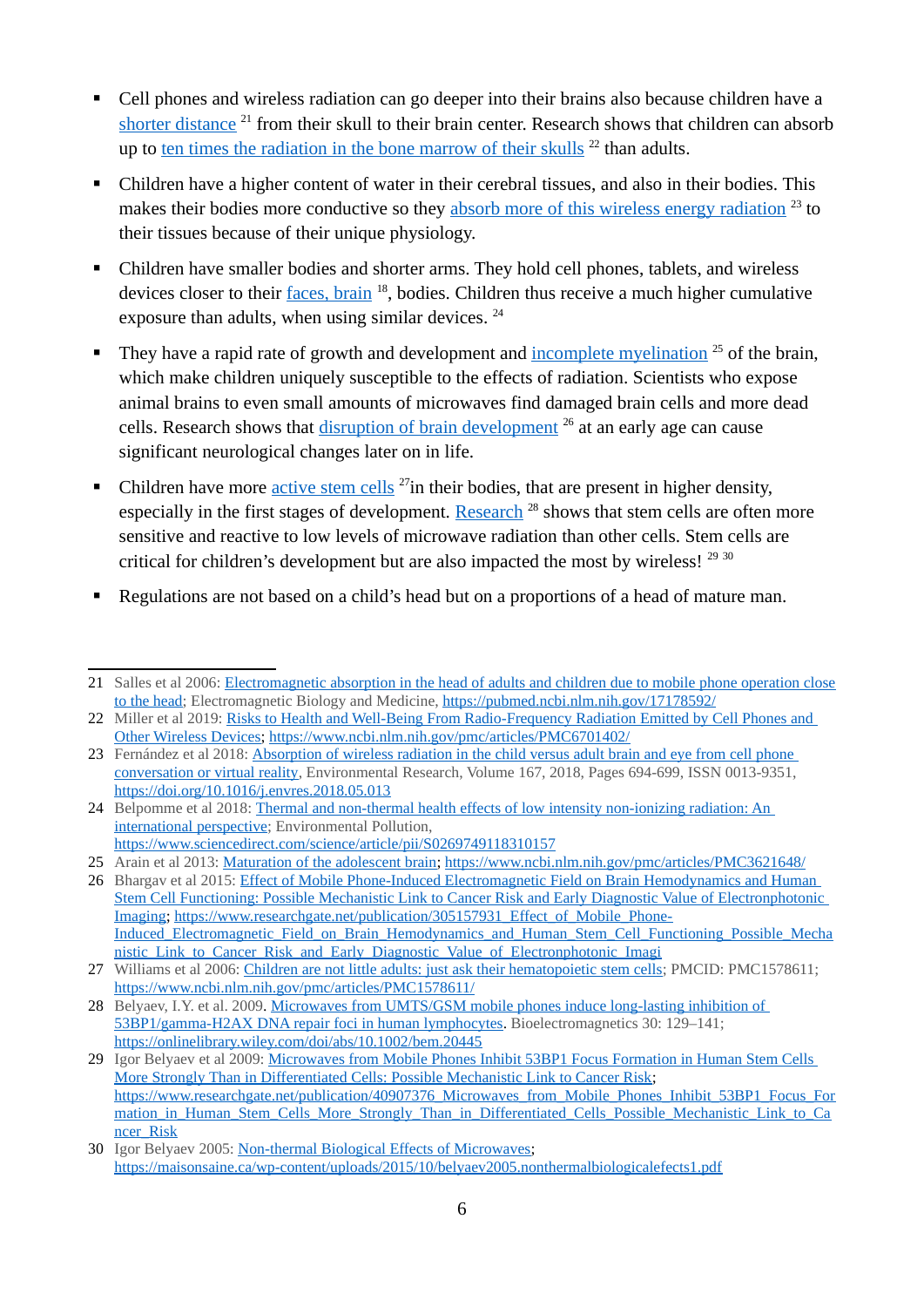#### **Pregnant women:**

Published research has found impaired communication skills, memory and learning deficits, congentital heart disease and behavioral problems associate with prenatal exposures.<sup>[31](#page-6-0)</sup>

Maternal cell phone use during pregnancy may be associated with an increased risk of behavioral problems, particularly hyperactivity/inattention problems, in the offspring.<sup>[32](#page-6-1)</sup>

#### **Fetal Development**

For newborns whose mothers used their mobile phones for more than 30 minutes/day there was an association with significantly lower fetal development scores.<sup>[33](#page-6-2)</sup>

#### **The elderly and the infirm:**

Their immune system is compromised and cocktail effect with other diseases may occur. Exposure to RF EMF may contribute to worsening their condition: "*RF-EMR studies indicate increased specific vulnerabilities in the young (fetus to adolescent), the elderly, and those with cancer.*" [34](#page-6-3)

#### **Those injured by and sensitive to RF EMF:**

"*In population-based surveys, the prevalence of EHS has ranged from 1.5% in Sweden to 13.3% in Taiwan.*" [35](#page-6-4)

"*...data strongly suggest that EHS is a neurologic pathological disorder which can be diagnosed, treated, and prevented. Because EHS is becoming a new insidious worldwide plague involving millions of people, we ask the World Health Organization (WHO) to include EHS as a neurologic disorder in the international classification of diseases.*" [36](#page-6-5)

The Austrian Medical Association has developed a guideline for differential diagnosis and potential treatment of unspecific health problems associated with electrosmog.<sup>[37](#page-6-6)</sup>

"*In Sweden, electrohypersensitivity (EHS) is an officially fully recognized functional impairment (i.e., it is not regarded as a disease). Survey studies show that somewhere between 230,000-290,000 Swedish men and women report a variety of symptoms when being in contact with electromagnetic field (EMF) sources.*" [38](#page-6-7)

<span id="page-6-0"></span><sup>31</sup><https://ehtrust.org/science/pregnancy-wireless-and-electromagnetic-fields/>

<span id="page-6-1"></span><sup>32</sup> Birks et al 2017: [Maternal cell phone use during pregnancy and child behavioral problems in five birth cohorts;](https://www.sciencedirect.com/science/article/pii/S0160412016307383) <https://www.sciencedirect.com/science/article/pii/S0160412016307383>

<span id="page-6-2"></span><sup>33</sup> Boileau et al 2020: [Mobile phone use during pregnancy: Which association with fetal growth?](https://www.sciencedirect.com/science/article/abs/pii/S2468784720301963); <https://www.sciencedirect.com/science/article/abs/pii/S2468784720301963>

<span id="page-6-3"></span><sup>34</sup> Redmayne, 2015: Radiofrequency exposure in young and old: different sensitivities in light of age-relevant natural [differences](https://pubmed.ncbi.nlm.nih.gov/26613328/);<https://pubmed.ncbi.nlm.nih.gov/26613328/>

<span id="page-6-4"></span><sup>35</sup> Hedendahl et al 2015: [Electromagnetic hypersensitivity--an increasing challenge to the medical profession](https://pubmed.ncbi.nlm.nih.gov/26372109/); <https://pubmed.ncbi.nlm.nih.gov/26372109/>

<span id="page-6-5"></span><sup>36</sup> Belpomme et al 2020: [Electrohypersensitivity as a Newly Identified and Characterized Neurologic Pathological](https://pubmed.ncbi.nlm.nih.gov/32168876/)  [Disorder: How to Diagnose, Treat, and Prevent It;](https://pubmed.ncbi.nlm.nih.gov/32168876/) <https://pubmed.ncbi.nlm.nih.gov/32168876/>

<span id="page-6-6"></span><sup>37</sup> Guideline of the Austrian Medical Association (ÖÄK) for the diagnosis and treatment of EMFrelated health problems and illnesses (EMF syndrome); [http://freiburger-appell-2012.info/media/EMF%20Guideline%20OAK-](http://freiburger-appell-2012.info/media/EMF%20Guideline%20OAK-AG%202012%2003%2003.pdf)[AG%20%202012%2003%2003.pdf](http://freiburger-appell-2012.info/media/EMF%20Guideline%20OAK-AG%202012%2003%2003.pdf)

<span id="page-6-7"></span><sup>38</sup> Johansson 2006: [Electrohypersensitivity: state-of-the-art of a functional impairment](https://pubmed.ncbi.nlm.nih.gov/17178584/); <https://pubmed.ncbi.nlm.nih.gov/17178584/>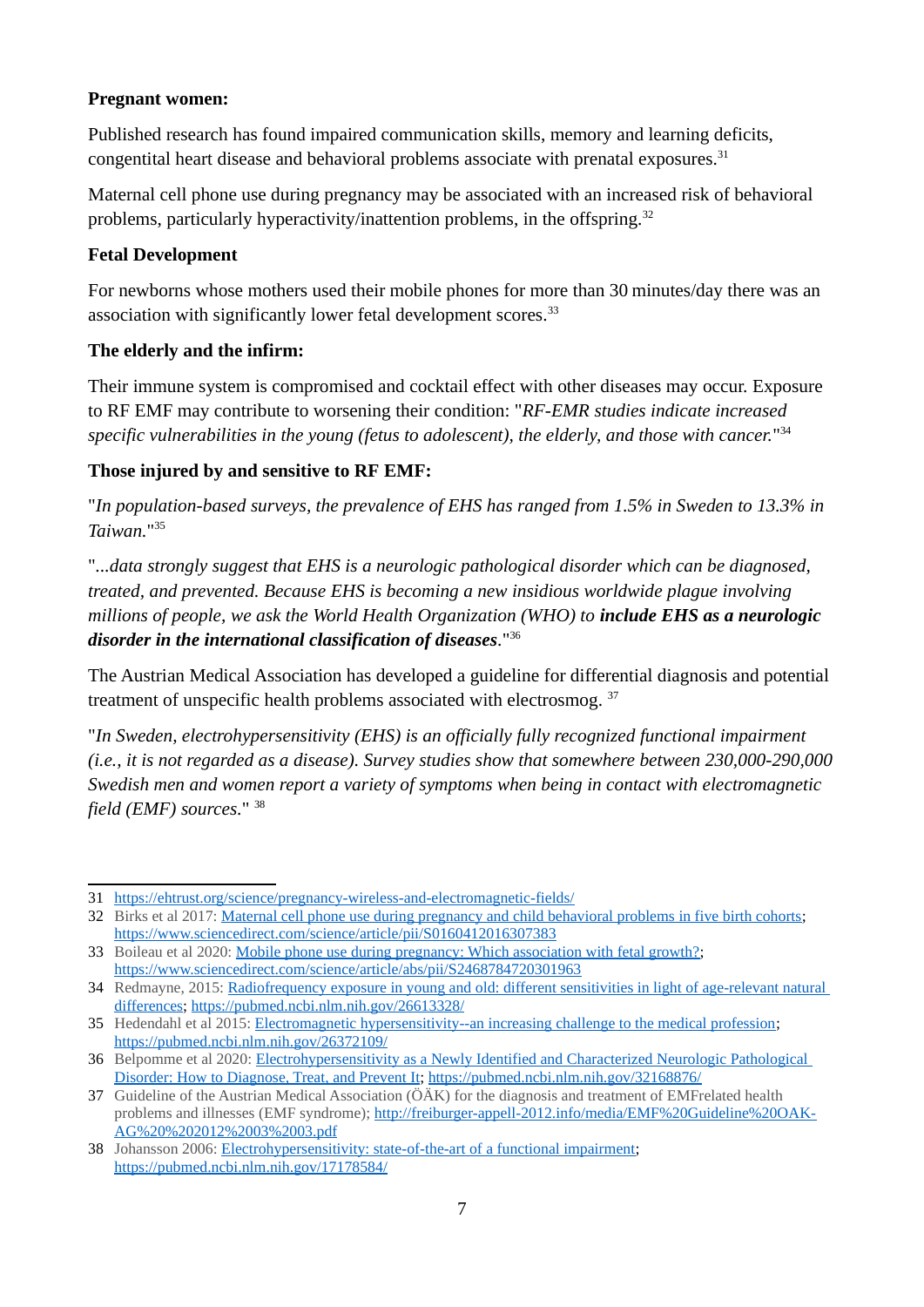#### **Those who use electromedical devices or implants:**

The American Food&Drug Agency provides Pacemaker Wearers with a [list of precautions.](https://www.fda.gov/radiation-emitting-products/cell-phones/potential-cell-phone-interference-pacemakers-and-other-medical-devices)

The review **Electromagnetic interference in cardiac electronic implants** shows that the factors influencing electromagnetic interference are not sufficiently characterized and radiation limit values for patients cannot be derived yet.

The study [Are patients with cardiac implants protected against electromagnetic interference in daily](https://academic.oup.com/eurheartj/article/36/28/1798/2398060) [life and occupational environment?](https://academic.oup.com/eurheartj/article/36/28/1798/2398060) shows that electromagnetic interferences are associated with potential risk in "device patients".

[The impact of the internet of Things on implanted medical devices including pacemakers, and](https://ieeexplore.ieee.org/document/6555533)   $\overline{\mathrm{ICDs}^{39}}$ :

"*As the number of radio frequency emitters increases under this new paradigm public health and safety must also be taken into account. This paper explores the electromagnetic interference on implantable cardiac rhythm management devices caused by RFID interrogators.*"

[5G Deployment: State of play in Europe, USA and Asia](https://www.europarl.europa.eu/thinktank/en/document.html?reference=IPOL_IDA(2019)631060) v<sup>ii</sup> is undergoing an in depth analysis at the request of the **ITRE** Committee. Among findings is: "*Long-term technology research is essential. One key problem is the unusual propagation phenomena, especially controlling and measuring RF EMF exposure...*"

#### **Legal arguments for our proposal are:**

- **-** Article 3 of the [TEU](#page-67-1) where it says, "*The Union's aim is to promote peace, its values and the well-being of its peoples.*" and "*It shall combat social exclusion and discrimination, and shall promote social justice and protection, equality between women and men, solidarity between generations and protection of the rights of the child.*"
- **-** Article 4 of the [TFEU](#page-67-3) that includes "*common safety concerns in public health matters***"** among the 11 shared competences
- **-** Article 168 of the [TFEU](#page-67-3) where it says, "*A high level of human health protection shall be ensured...*" and "*Union action... shall be directed towards improving public health, preventing physical and mental illness and diseases, and obviating sources of danger to physical and mental health.*"
- **-** Article 191 of the [TFEU](#page-67-3) that includes "*protecting human health***"** among Union policy objectives.
- **-** Article 153 of the [TFEU](#page-67-3) where it says, "*improvement in particular of the working environment to protect workers' health and safety*"
- **-** Article 21 of the [CFR](#page-67-2) where it says, "*Any discrimination based on any ground such as sex, race, colour, ethnic or social origin, genetic features, language, religion or belief, political*

<span id="page-7-0"></span><sup>39</sup> https://ieeexplore.ieee.org/document/6555533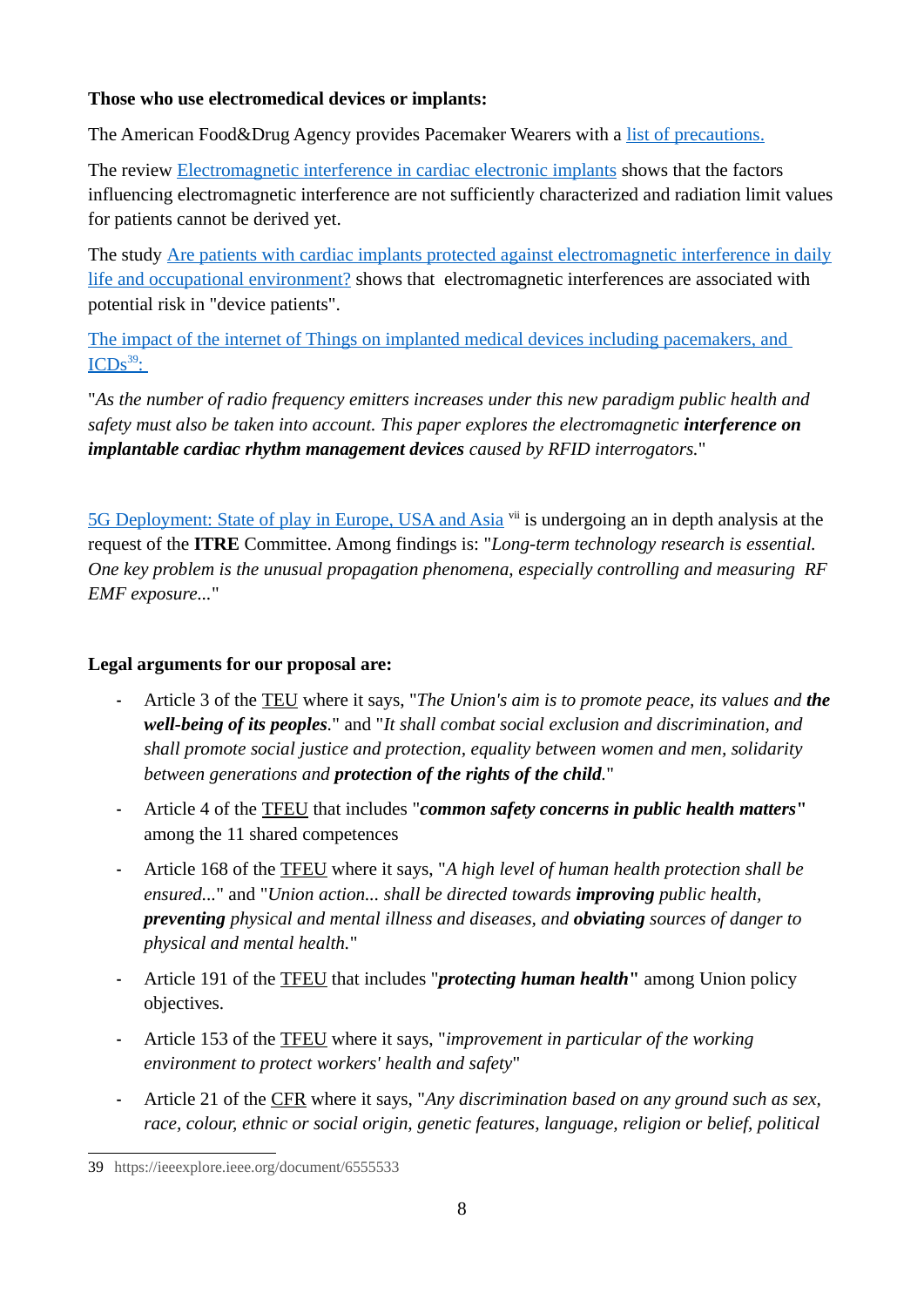*or any other opinion, membership of national minority, property, birth, disability, age or sexual orientation shall be prohibited.*"

- **-** Article 24 of the [CFR](#page-67-2) where it says, "*Children shall have the right to such protection and care as is necessary for their well-being.*"
- **-** Article 31 of the [CFR](#page-67-2) where it says, "*Every worker has the right to working conditions which respect his or her health, safety and dignity.*"
- **-** Article 35 of the [CFR](#page-67-2) where it says, *"A high level of human health protection shall be ensured in the definition and implementation of all the Union's policies and activities."*
- **-** Article 24 of the [UNCRC](#page-68-0) where it says, *"States Parties recognize the right of the child to the enjoyment of the highest attainable standard of health and to facilities for the treatment of illness and rehabilitation of health. States Parties shall strive to ensure that no child is deprived of his or her right of access to such health care services."*
- **-** Precautionary principle is explained in the chapter [Precautionary principle](#page-54-0).
- **-** Our arguments against ICNIRP can be found in the chapter [We Consider ICNIRP Flawed.](#page-58-0)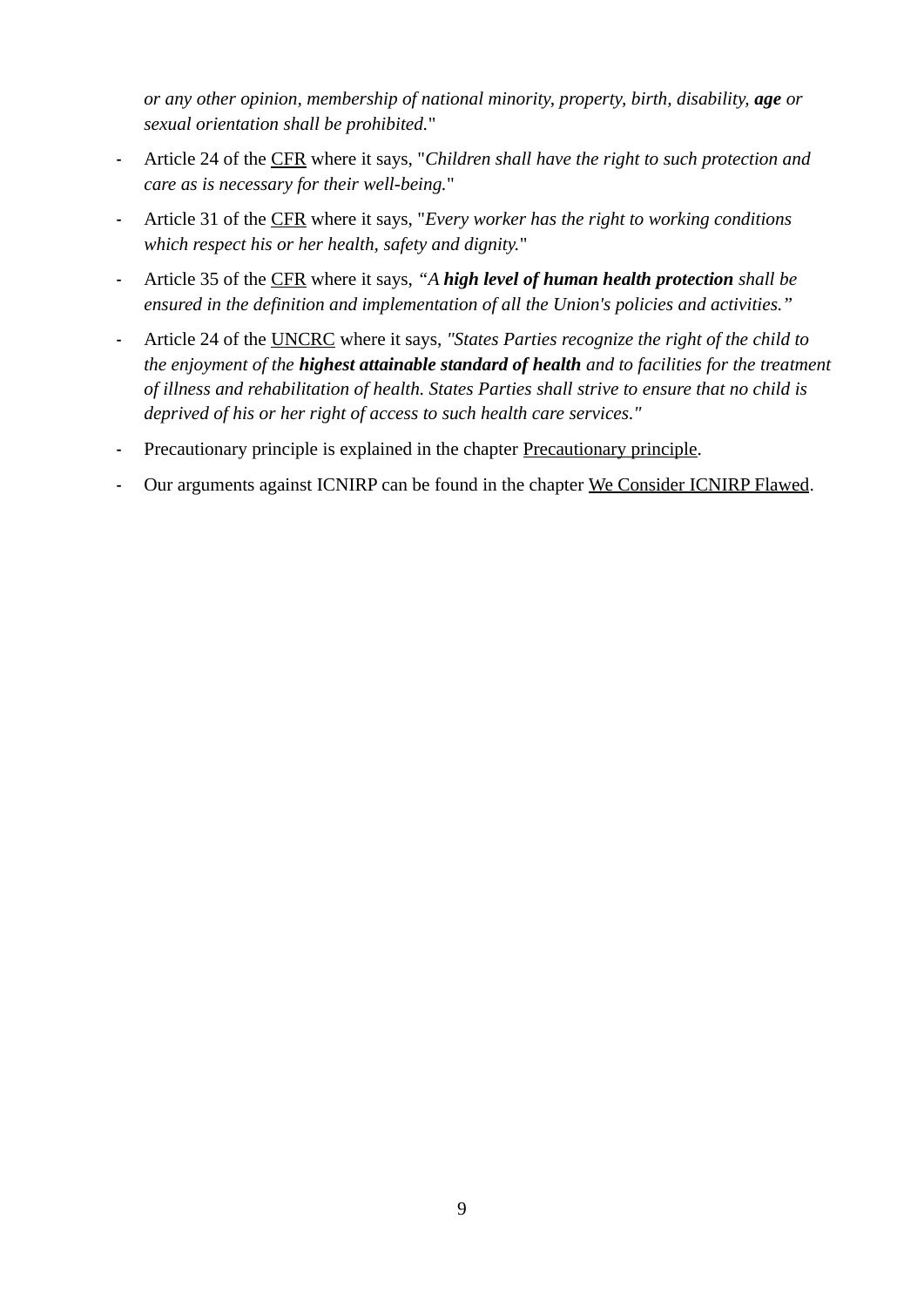Update [Workplace Directive 2013/35/EU](https://eur-lex.europa.eu/legal-content/EN/TXT/?uri=celex%3A32013L0035) and [Recommendation](https://eur-lex.europa.eu/legal-content/EN/TXT/?uri=celex:31999H0519)   [1999/519/EC](https://eur-lex.europa.eu/legal-content/EN/TXT/?uri=celex:31999H0519). These "should be regularly reviewed and reassessed"

# <span id="page-9-0"></span>Explanation

In the preamble section of the [Recommendation 1999/519/EC](https://eur-lex.europa.eu/legal-content/EN/TXT/?uri=celex:31999H0519), point (10) states: "...the framework should be regularly reviewed and reassessed in the light of new knowledge and developments in technology..."

As it was created in 1999 and has not been updated since, we consider it not up-to-date. For two decades wireless technologies and their uses have increased dramatically but no review of the Recommendation has taken place.

The EU Commission failed to act on **EU Parliament instructions** stated in [Health concerns](https://op.europa.eu/en/publication-detail/-/publication/2d5bedf8-d1dd-4631-85d7-6c54c18f32b0/language-en)  [associated with electromagnetic fields; European Parliament resolution of 2 April 2009 on health](https://op.europa.eu/en/publication-detail/-/publication/2d5bedf8-d1dd-4631-85d7-6c54c18f32b0/language-en)  [concerns associated with electromagnetic fields](https://op.europa.eu/en/publication-detail/-/publication/2d5bedf8-d1dd-4631-85d7-6c54c18f32b0/language-en) vili Parliament sounded a note of caution regarding the European standards intended to protect citizens from microwaves. On the strength of a near total consensus (the resolution was adopted by 522 votes to 16), Parliament called on the Council to amend its Recommendation 1999/519/EC and set stricter exposure limits for all equipment which emits electromagnetic fields in the frequencies between 0.1 MHz and 300 GHz.

Regarding the **auditory effect**, in ANNEX II, point 8 states: "*...in order to limit and avoid auditory effects caused by thermoelastic expansion, an additional basic restriction is recommended.*" Since 1999, auditory effect limits have never been measured or reported on by any EU Regulator in any EU member state.

What is auditory effect?

- [1998 ICNIRP guidelines](https://www.icnirp.org/cms/upload/publications/ICNIRPemfgdl.pdf) ix, page 14: "*People with normal hearing can perceive pulsemodulated fields with frequencies between about 200 MHz and 6.5 GHz. The auditory sensation has been variously described as a buzzing, clicking, or popping sound, ...*"
- • [Non-binding guide to good practice for implementing Directive 2013/35/EU](http://ec.europa.eu/social/BlobServlet?docId=14741&langId=en&usg=AOvVaw2pm_f1PoHltXjnkj3uqgc3), page 87 x: "*The first indication of exposure to high frequency fields may be the sensation of warmth. ... It is also possible to 'hear' pulsed fields between 300kHz to 6Ghz, so clicking, buzzing or hissing noises may be heard by exposed workers.*"
- People can hear microwave fields that are pulsed, including pulsed low intensity EMFs  $40$

<span id="page-9-1"></span><sup>40</sup> Belyaev 2015: Biophysical mechanisms for nonthermal microwave effects. Electromagnetic Fields in Biology and Medicine. CRC Press, New York (2015), pp. 57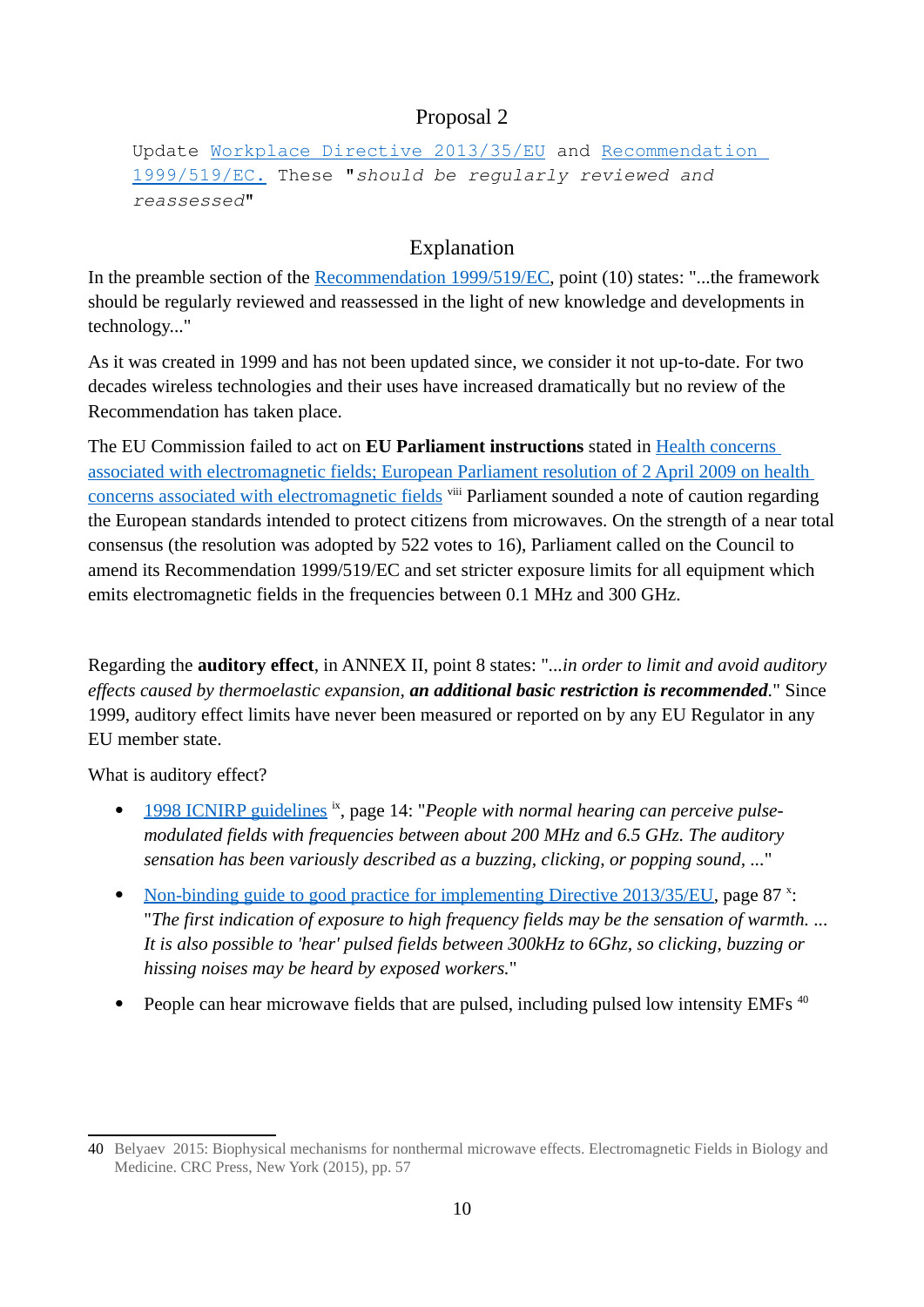Upon updating [Recommendation 1999/519/EC](https://eur-lex.europa.eu/legal-content/EN/TXT/?uri=celex:31999H0519), the EU Commission must amend the following Directives/Regulations which refer to it accordingly:

- • [Directive 2013/35/EU](https://eur-lex.europa.eu/legal-content/EN/TXT/?uri=celex%3A32013L0035) iv protecting workers
- **Directive (EU) 2018/1972 establishing the European Electronic Communication Code**
- [Regulation \(EU\) 2020/1070](https://eur-lex.europa.eu/legal-content/GA/TXT/?uri=CELEX:32020R1070) specifying the characteristics of small-area wireless access points
- • [Regulation \(EU\) 2015/1998](https://eur-lex.europa.eu/legal-content/EN/TXT/?uri=celex%3A32015R1998) about aviation security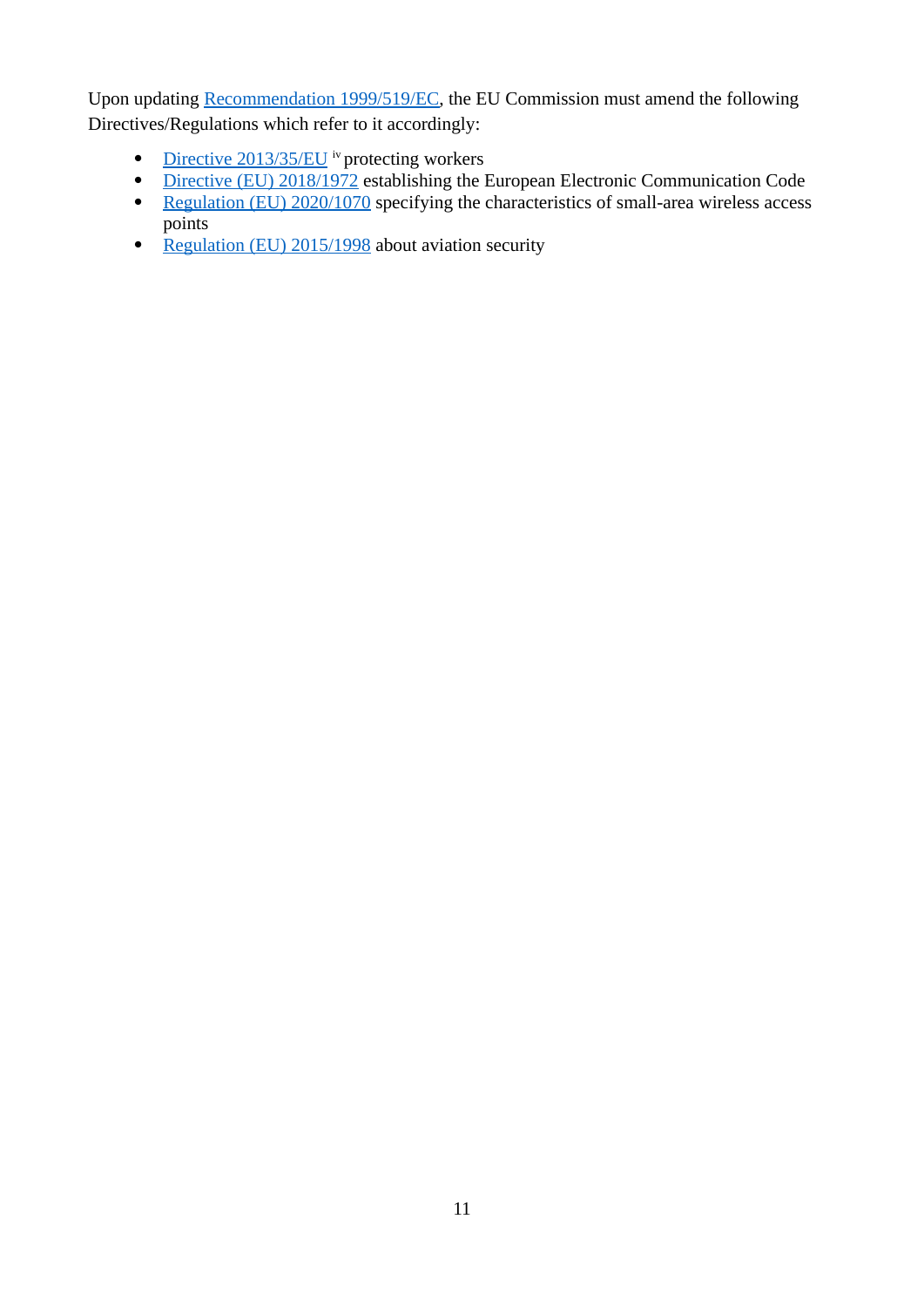[Workplace Directive 2013/35/EU](https://eur-lex.europa.eu/legal-content/EN/TXT/?uri=celex%3A32013L0035) and [Recommendation 1999/519/EC](https://eur-lex.europa.eu/legal-content/EN/TXT/?uri=celex:31999H0519) "must be based on the best available scientific data". We demand limits are set to the **MOST PROTECTIVE AMONG ALL** scientific and empirical guidelines available, including

- <span id="page-11-0"></span> [Council of Europe Resolution 1815](http://assembly.coe.int/nw/xml/XRef/Xref-XML2HTML-en.asp?fileid=17994&) point 8 . 2 . 1 .
- $\bullet$  Bioinitiative 2012  $x_i$
- · Building biology evaluation quidelines for s leeping areas<sup>xii</sup>
- [EUROPAEM EMF Guideline 2016](https://pubmed.ncbi.nlm.nih.gov/27454111) for the prevention, diagnosis and treatment of EMF-related health problems and illnesses (page 19)

### Explanation

There are many guidelines on exposure limits to RF EMF, but the EU Commission has decided that "*advice on this matter has been given by the International Commission on Non-Ionising Radiation Protection (ICNIRP)*" only (in the preamble section point 10); however We Consider ICNIRP [Flawed](#page-58-0).

Parliamentary Assembly [Resolution 1815](http://assembly.coe.int/nw/xml/XRef/Xref-XML2HTML-en.asp?fileid=17994&) vi in point 8.1.2. states: "*reconsider the scientific basis for the present standards on exposure to electromagnetic fields set by the International Commission on Non-Ionising Radiation Protection, which have serious limitations, and apply ALARA principles, covering both thermal effects and the athermic or biological effects of electromagnetic emissions or radiation*".

To ensure the best attainable protection (although no radiation is the ideal goal, we understand it is not attainable), EU should consider the lowest limits among scientific guidelines put forward by experts who are independent of the telecommunication industry and [without conflict of interest](https://www.ncbi.nlm.nih.gov/pmc/articles/PMC7405337/)<sup>41</sup>:

### **• RESOLUTION 1815** vi

"*set preventive thresholds for levels of long-term exposure to microwaves in all indoor areas, in accordance with the precautionary principle, not exceeding 0.6 volts per metre, and in the medium term to reduce it to 0.2 volts per metre;*" (Note: 0.2 V/m =  $100 \mu W/m^2$ )

#### **BIOINITIATIVE** xi

The BioInitiative 2012 Report has been prepared by 29 experts from ten countries. "*The great strength of the BioInitiative Report is that it has been done independent of governments, existing bodies and industry professional societies that have clung to old standards.*"

(Note: No observable effect on humans  $1 \mu W/m^2$ )

<span id="page-11-1"></span><sup>41</sup> Lennart Hardell and Michael Carlberg 2020: [Health risks from radiofrequency radiation, including 5G, should be](https://www.ncbi.nlm.nih.gov/pmc/articles/PMC7405337/)  [assessed by experts with no conflicts of interest](https://www.ncbi.nlm.nih.gov/pmc/articles/PMC7405337/);<https://www.ncbi.nlm.nih.gov/pmc/articles/PMC7405337/>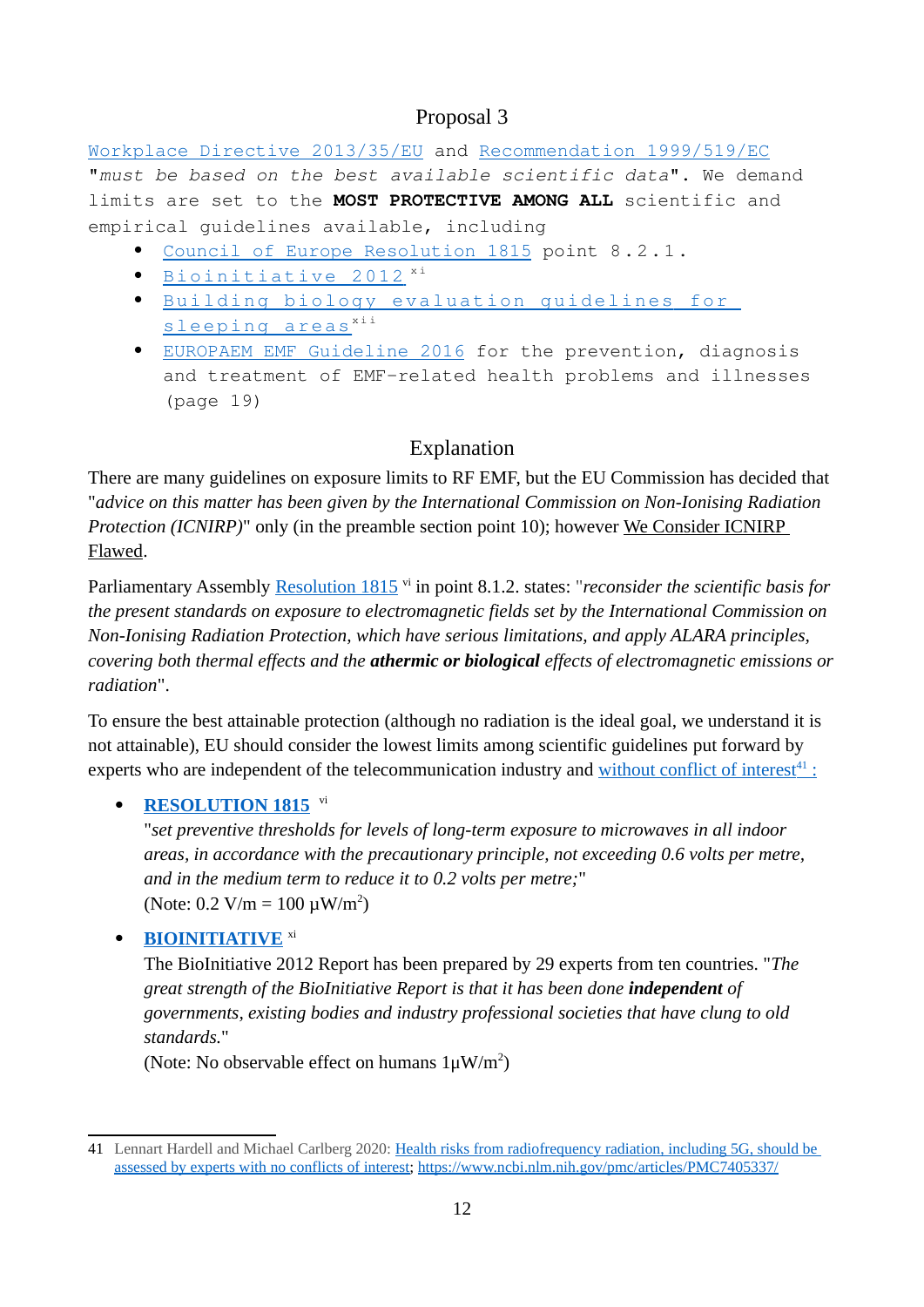#### **[INSTITUT FÜR BAUBIOLOGIE](https://baubiologie.de/)**

The Building Biology Evaluation Guidelines are based on the precautionary principle. They are specifically designed for sleeping areas which are associated with long-term risks and represent the most sensitive window of opportunity for regeneration. Any risk reduction is worth aiming at. Nature is the ultimate standard.

(Note: over 1000  $\mu$ W/m<sup>2</sup> is extreme; 10-1000  $\mu$ W/m<sup>2</sup> is high)

#### **[EUROPAEM](https://europaem.eu/en/)**

The EUROPAEM EMF guideline 2016 was drawn up by the EUROPAEM EMF - WORKING GROUP and approved by the EUROPAEM board on August 9, 2016. The EUROPAEM EMF guideline 2016 represents the current state of medical science. (Note:

under 100  $\mu$ W/m<sup>2</sup> for 2G-4G daytime exposure

under  $10 \mu W/m^2$  for Wi-Fi daytime exposure

under  $10 \mu W/m^2$  for 2G-4G night time exposure

under  $1 \mu W/m^2$  for Wi-Fi night time exposure)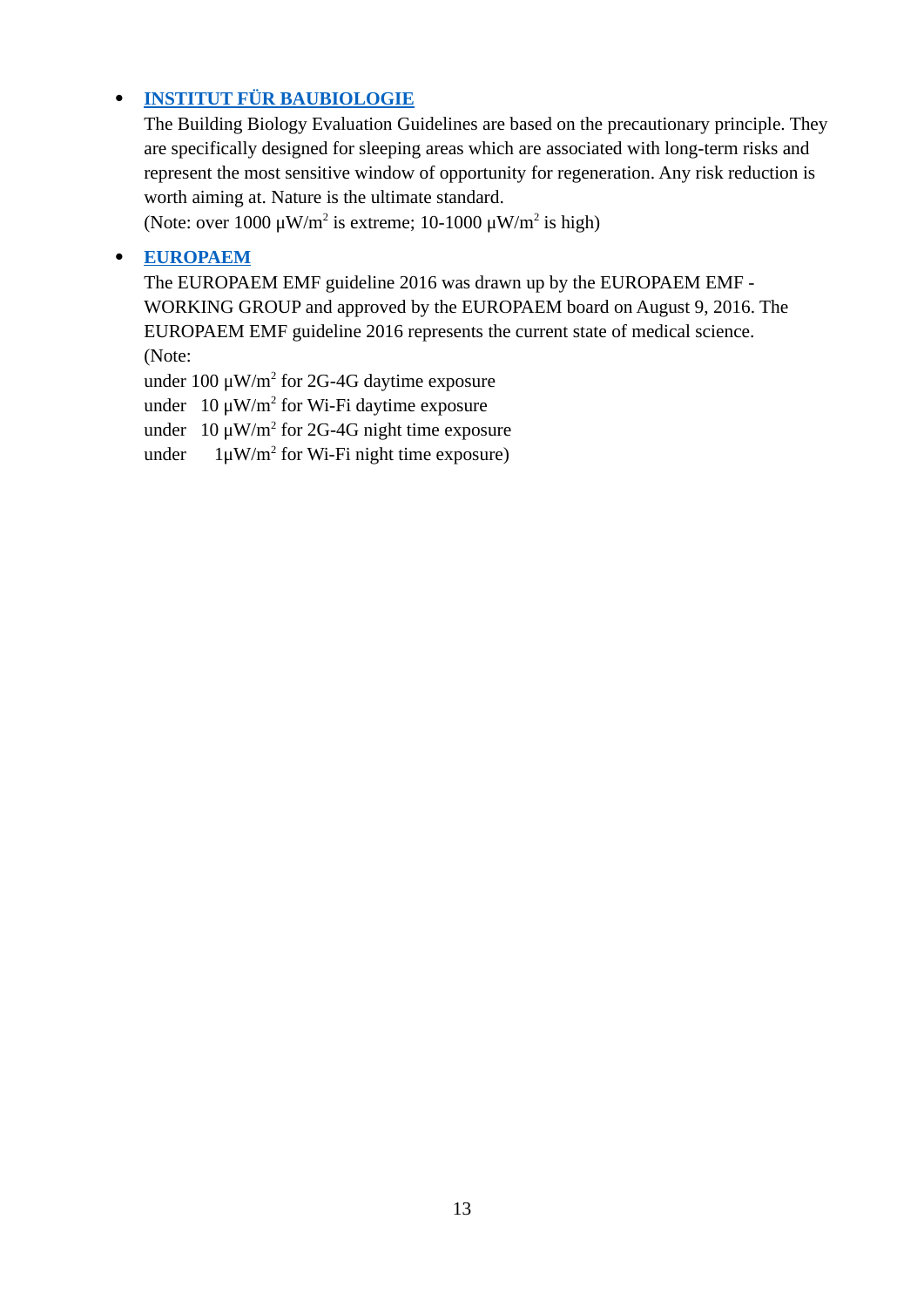Ensure additional exposure guidelines are made by scientists with biomedical expertise and who are **free from conflicts of interest**: appoint a new panel or expand SCHEER's activities to assess RF EMF's bioactive parameters

### <span id="page-13-0"></span>Explanation

Because [We Consider ICNIRP Flawed](#page-58-0), we request for new guidelines and include them in a list mentioned in Proposal 3.

Thermal heating and short-term effects cannot constitute the basis of high level protection according to scientific facts in thousands of articles. The EU is obliged to take into consideration scientific facts due to article 114 of [TFEU](#page-67-3) where "*The Commission...will take as a base a high level of protection, taking account in particular of any new development based on scientific facts.*"

We ask the EU Commission to **promote research into all the long-term and short-term effects** of exposure to electromagnetic fields **in all relevant bioactive parameters** through research programmes and to work towards an international consensus with regard to guidelines and recommendations for protective and precautionary measures.

The list of bioactive parameters to be assessed in order to ellaborate truly protective guidelines is in the first paragraph in [Explanation](#page-2-5) of Proposal 1.

#### **[SCHEER](https://ec.europa.eu/health/scientific_committees/scheer_en) xiii**

The Scientific Committee on Health, Environmental and Emerging Risks was established by [Commission Decision C\(2015\)5383](https://europa.eu/citizens-initiative-forum/seek-advice/request/909_en#_ftnref11). It took over the work of the Scientific Committee on Emerging and Newly Identified Health Risks (SCENIHR). SCHEER has a standing mandate to **provide** an independent update of the scientific evidence available, including the **assessment of health risks** that may be associated with exposure to EMF. Several measures have been put in place to ensure the committees' independence and transparency.

For more details we refer to:

- Parliamentary question P-000221/2020: [5G, International Commission on Non-Ionizing](https://www.europarl.europa.eu/doceo/document/P-9-2020-000221_EN.html)  [Radiation Protection \(ICNIRP\) and the independence of the Scientific Committee on](https://www.europarl.europa.eu/doceo/document/P-9-2020-000221_EN.html)  [Emerging and Newly Identified Health Risks \(SCENIHR\)](https://www.europarl.europa.eu/doceo/document/P-9-2020-000221_EN.html) xiv
- And the [answer given by Ms Kyriakides](https://www.europarl.europa.eu/doceo/document/P-9-2020-000221-ASW_EN.html) <sup>xv</sup>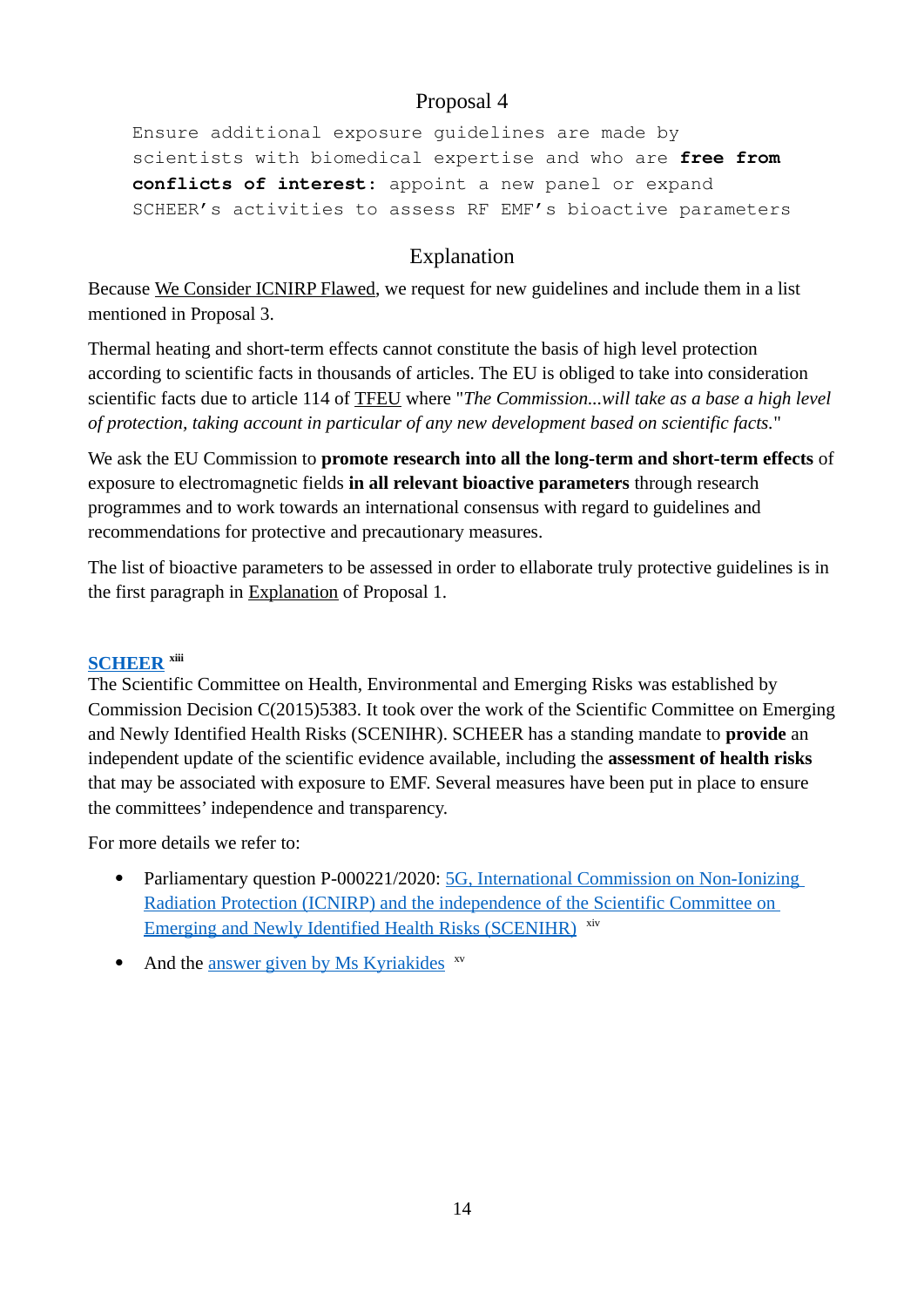Ensure the testing of wireless devices, antennas and their operation assesses all biologically active parameters of RF EMF

# <span id="page-14-0"></span>Explanation

The U.S. Government Accountability Office (GAO) published the report [Exposure and Testing](https://www.gao.gov/products/gao-12-771)  [Requirements for Mobile Phones Should Be Reassessed](https://www.gao.gov/products/gao-12-771) back in 2012, where it says: "*...actual exposure depends on a number of factors including how the phone is held during use...Some consumers may use mobile phones against the body, which FCC does not currently test...*"

The reality is, to this day, consumers' health is being put at risk by a grossly outdated and flawed methodology for testing wireless devices:

- • [SAM certification process is flawed](https://wearenotsam.com/read-the-science/)
- The SAR parameter has not been measured at 0 mm from ear or body parts, as a spacer is inserted between the test figurine and the device.

The health and safety of the european public has been neglected, as people have not been informed about how to use wireless devices in the safest manner (minimum distance from ear/body, no warning against carrying phones in pockets or in close proximity to the body).

Parliamentary Assembly [Resolution 1815](http://assembly.coe.int/nw/xml/XRef/Xref-XML2HTML-en.asp?fileid=17994&) vi in point 8.2.2. states: "*undertake appropriate riskassessment procedures for all new types of device prior to licensing*".

and "*in order to reduce costs, save energy, and protect the environment and human health, step up research on new types of antenna, mobile phone and DECT-type device, and encourage research to develop telecommunication based on other technologies which are just as efficient but whose effects are less negative on the environment and health*" in point 8.1.5

New safety regulations must include:

- Auditory/Sensory limits for all radio equipment devices instead of SAR limits
- Measurement at 0 mm from head, trunk, body surface and limbs for all radio frequencies emitted by devices (including 60Ghz and 5G bands) (Note: [The newest regulation](https://www.anfr.fr/fileadmin/mediatheque/documents/expace/2020-guide-R%C3%A9glementation-DAS-EN.pdf) in France concerns measurement at limbs.)
- The rules and sanctions for manufacturers who do not comply
- Clearly printed instructions at the front page of manuals on how to safely use the devices
- Testing for different body proportion sizes
- Introduction of certificates such as "*safe for pregnant women*", "*safe for breasts/testes/eyes*"
- Prohibition against advertising any wireless devices for children
- All radio equipment emitting close to the head or body should display auditory/sensory effect levels (min & max), safe operating procedures and configurable auto-power off mode for radios not in use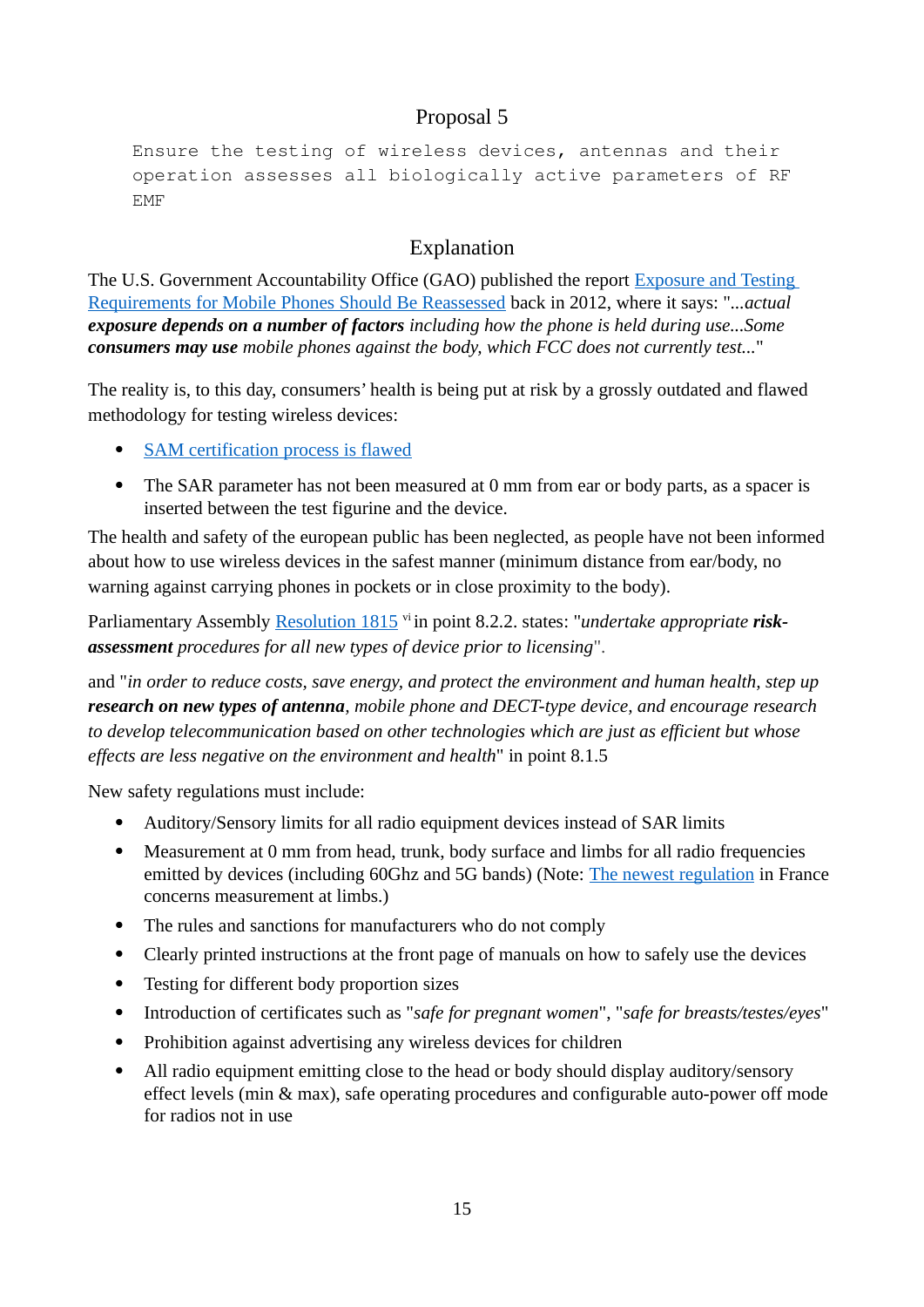- mobile phones, tablets, notebooks, computers with Wi-Fi, wireless equipment for notebooks and computers, wireless routers, wireless modems, base stations
- connected toys for children
- smart wearables (connected watches, connected glasses, wireless headphones and headsets, connected body mounted cameras, virtual reality headsets, medical sensors, connected fitness trackers or belts, connected motorcycle helmets)
- vehicles that are connected or have some radio equipment (antennas emitting RF EMF), smart bicycles,
- radiocontrols used for connected children vehicles, drones, model making, smart bicycles
- walkie-talkies and wireless baby monitors
- etc.
- IoT devices (smart home equipment, wireless security monitors, controllers, etc ..) should display auditory/sensory effect levels (min & max), safe operating procedures and configurable auto-power off mode for radios not in use.

We ask the EU Commission to instruct BEREC to **create a database** of radio equipment devices that have passed/failed all procedures contained within [Radio Equipment Directive 2014/53/EU.](https://eur-lex.europa.eu/legal-content/EN/TXT/?uri=CELEX%3A02014L0053-20180911)

Every time a device receives a software upgrade it must again pass all conformity and assessment testing. This is most important when the user functionality of a device changes e.g. if a device becomes a 'SMART device', it must be retested. For example, in [France the national agency](https://data.anfr.fr/anfr/visualisation/table/?disjunctive.marque&disjunctive.modele&sort=das_tronc_norme_nf_en_50566) <sup>xvi</sup> conducts its own independent measurement analysis - a device is not put on the French market if it does not pass compliance testing.

#### **Measurement criteria:**

EUROPAEM's precautionary measures based on limit values must be taken into account. Dirty electricity - wired high-frequency noise and transients - must be covered by the regulations at both lower and higher frequencies than those regulated by current standards.

Frequencies that match the natural frequency of oxygen or other substances must be prohibited.

A precautionary strategy must be pursued: no roll-out or commissioning without impartial / balanced assessments of environmental and health consequences.

#### **Legal arguments for our proposal are:**

- **-** Article 38 of [CFR](#page-67-2) where "*Union policies shall ensure a high level of consumer protection.*"
- **-** Article 114 of [TFEU](#page-67-3) , §3 (APPROXIMATION OF LAWS) where "*The Commission... will take as a base a high level of protection, taking account in particular of any new development based on scientific facts. Within their respective powers, the European Parliament and the Council will also seek to achieve this objective.*"
- **-** Article 169 of [TFEU](#page-67-3) where "*In order to promote the interests of consumers and to ensure a high level of consumer protection, the Union shall contribute to protecting the health,*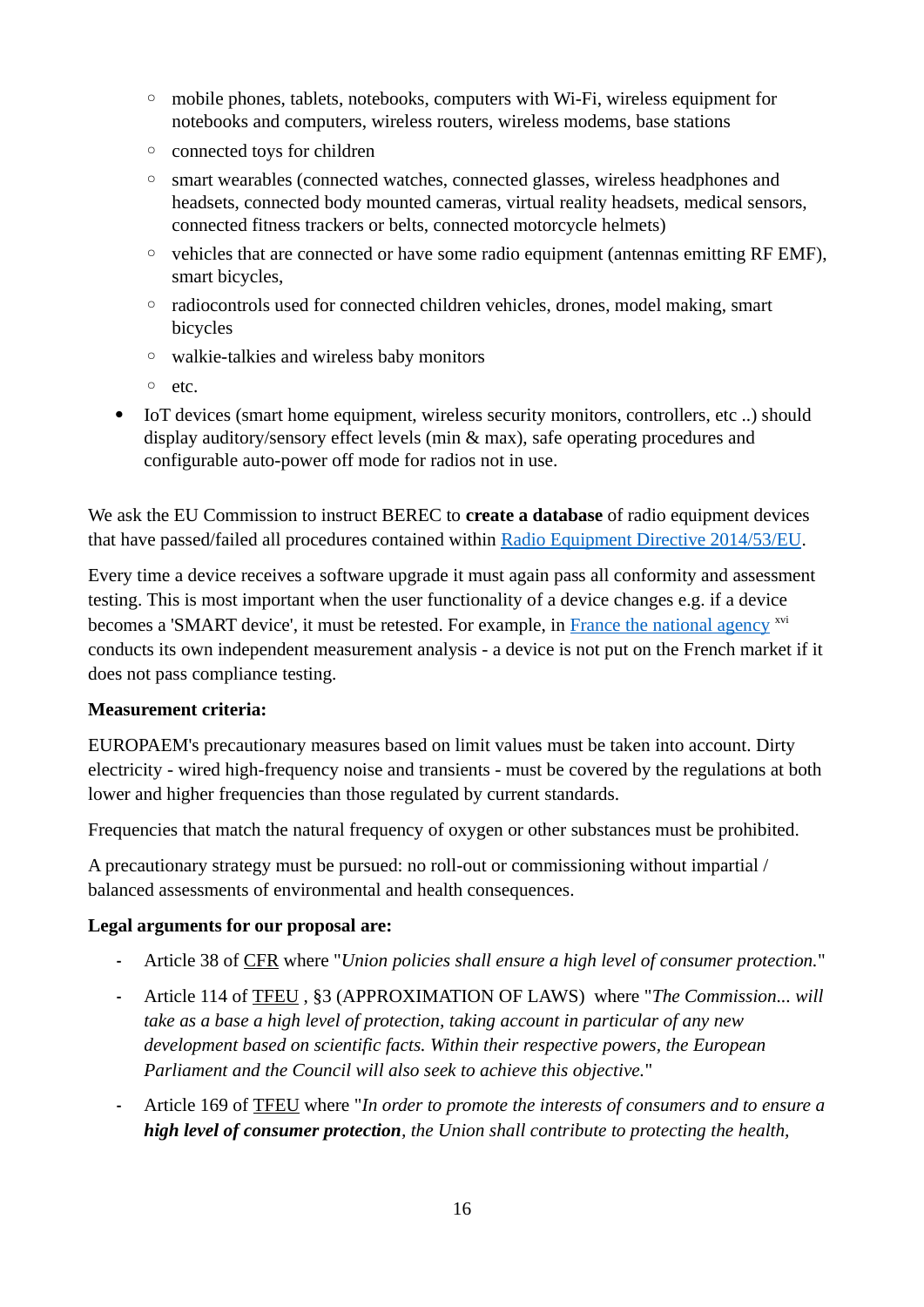*safety and economic interests of consumers, as well as to promoting their right to information, education and to organise themselves in order to safeguard their interests.*"

**-** Article 35 of [CFR](#page-67-2) where "*Everyone has the right of access to preventive health care and the right to benefit from medical treatment under the conditions established by national laws and practices. A high level of human health protection shall be ensured in the definition and implementation of all the Union's policies and activities.***"**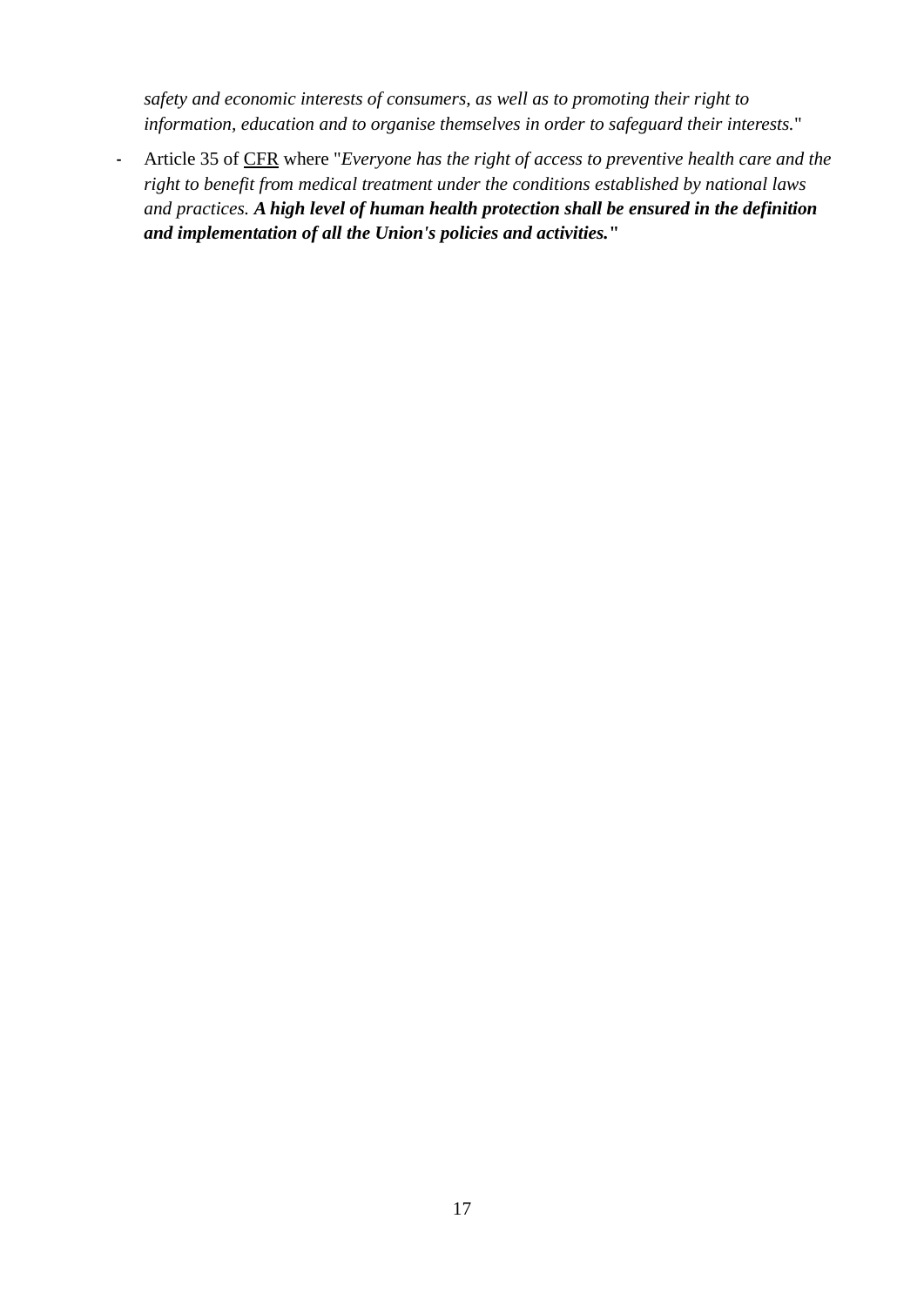Replace wireless connections with **cables.** Do so immediately in places such as hospitals, kindergartens, schools, retirement homes, all public buildings

# <span id="page-17-0"></span>Explanation

Parliamentary Assembly [Resolution 1815](http://assembly.coe.int/nw/xml/XRef/Xref-XML2HTML-en.asp?fileid=17994&)<sup>vi</sup> in point 8.3.2. states: "*for children in general, and particularly in schools and classrooms, give preference to wired Internet connections, and strictly regulate the use of mobile phones by schoolchildren on school premises*"

and in point 8.2.4. "*recommend the use of wired, fixed telephones at home*".

**Advantages** of **cabled** solutions are:

- much more fault tolerant
- effective energy consumption
- safe for long term usage
- no RF radiation
- provides a higher rate of transmission traffic security due to the lowered possibility of eavesdropping
- not dependent on environmental conditions, such as weather(humidity), obstacles in path and attenuation of materials

The European Economic and Social Committee has published the Opinion called [Secure 5G](https://www.eesc.europa.eu/en/our-work/opinions-information-reports/opinions/secure-5g-deployment-eu-toolbox)  [deployment – EU toolbox](https://www.eesc.europa.eu/en/our-work/opinions-information-reports/opinions/secure-5g-deployment-eu-toolbox) <sup>xvii</sup>. Point 4.10 states:

"*...The solutions that might be proposed to complement the 5G communications infrastructure includes the use of fixed data connections by existing non-radio technologies (Ethernet cables, fibre optics, etc.), in situations where the use is fixed (e.g. ATMs, banking POS, industrial robots, remote controlled medical robots, etc.) and where large data transmission users operate (digital service providers, companies/ businesses, etc.); IoT Internet of Things present in fixed, non-mobile locations (Smart Home, Smart City, sensors on public utility equipment, etc.).*"

To implement our proposal for hospitals, kindergartens, schools, retirement homes and all public buildings (sensitive places):

- Cables should always be the first option (instead of wireless)
- Teachers and parents must be educated regarding the hazards of wireless devices especially around children.
- Regulate the use of Wi-Fi in sensitive places as in [Cyprus](https://ehtrust.org/wp-content/uploads/CYPRUSPDF-Wireless-in-School-Letter.pdf) <sup>xviii</sup>, [Cyprus hospital campaign](http://paidi.com.cy/new-videos-makarios-hospital-campaign/?lang=en) <sup>xix</sup>, in [Russia](https://www.scribd.com/document/182641315/RNCNIRP-Russia-Wi-Fi-Regulation-19-06-12-pdf)  $^{xx}$  or in [France](https://www.assemblee-nationale.fr/14/ta/ta0468.asp)  $^{xxi}$ . Bluetooth, mobile data and similar technologies (it means all wireless functions) need the same approach.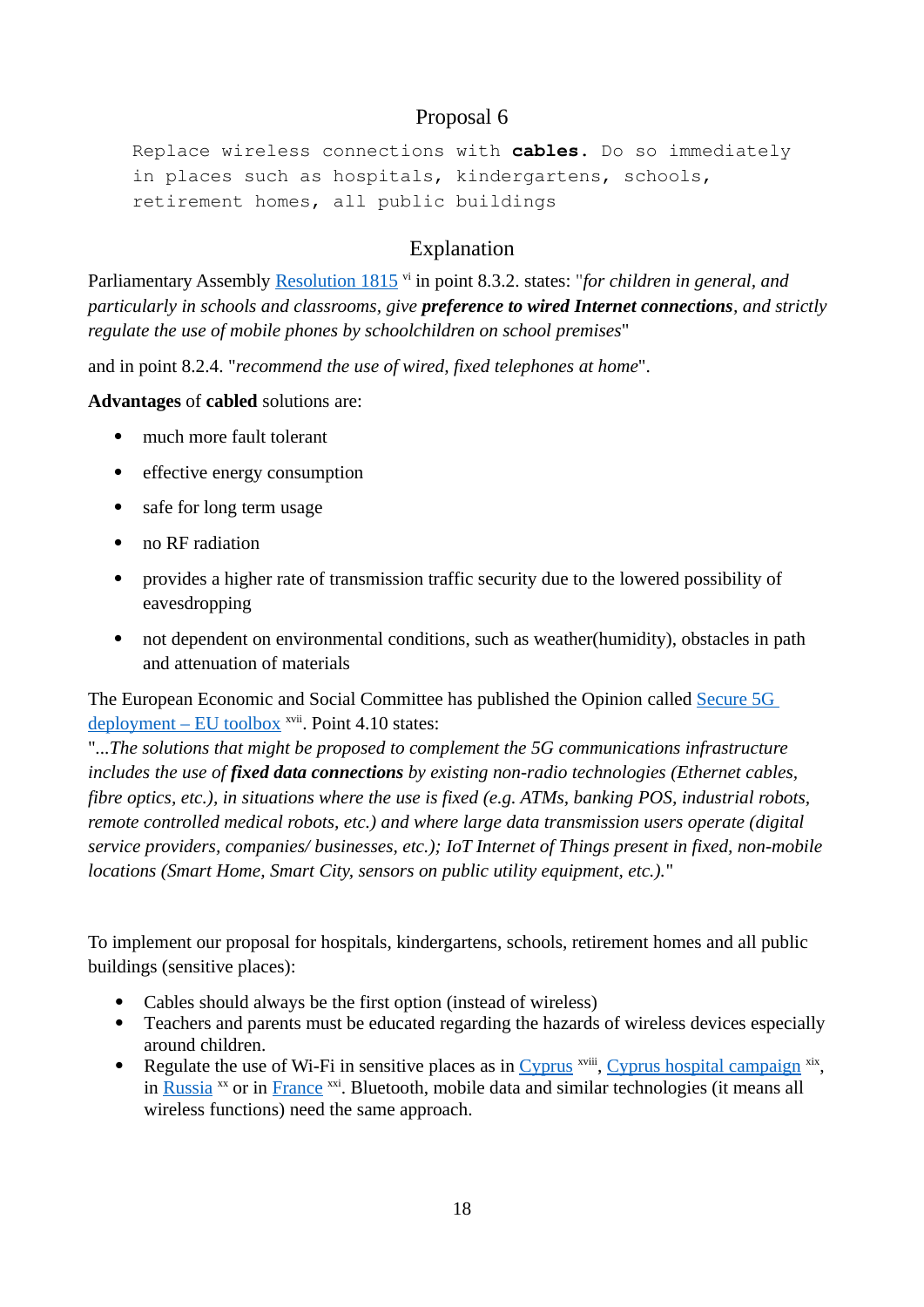- Wireless functions must be set to "Disabled" by default on devices such as routers, printers, refrigerators...
- Wireless devices must have external physical switch for manual enabling/disabling of wireless functions.
- When wireless function is enabled by the user, default settings must be set to the lowest operational level.
- Wireless functions on devices must be set to "SLEEP" when not being used. For example, patent [WO2004075583 - REDUCTION OF ELECTROSMOG IN WIRELESS LOCAL](https://patentscope.wipo.int/search/en/detail.jsf?docId=WO2004075583)  [NETWORKS](https://patentscope.wipo.int/search/en/detail.jsf?docId=WO2004075583) xxii introduces a system that "*after a predefinable time interval without connecting signal, the base station changes over from the normal transmitting−receiving mode into a sleep mode, in which sleep mode no beacon signals and/or other radio frequency signals are transmitted from the base station.*"
- Reject intelligent meters (smart meters for electricity, heat, gas and water) with radio transmission components and replace them by wired solutions. Both in France and the Netherlands there is no obligation to replace the conventional meter systems with wireless smart meters which are emiting RF EMF. In South Africa High Court 2017, it was suggested that the smart meters' standard (default) setting for internet connection should be cabled. This brings increased data security, faster-broadband infrastructure and no unused RF EMF emissions. iii
- Alternative technologies for mobile indoor transmission should be preferred and developed, All new technologies must be tested for health and environmental effects.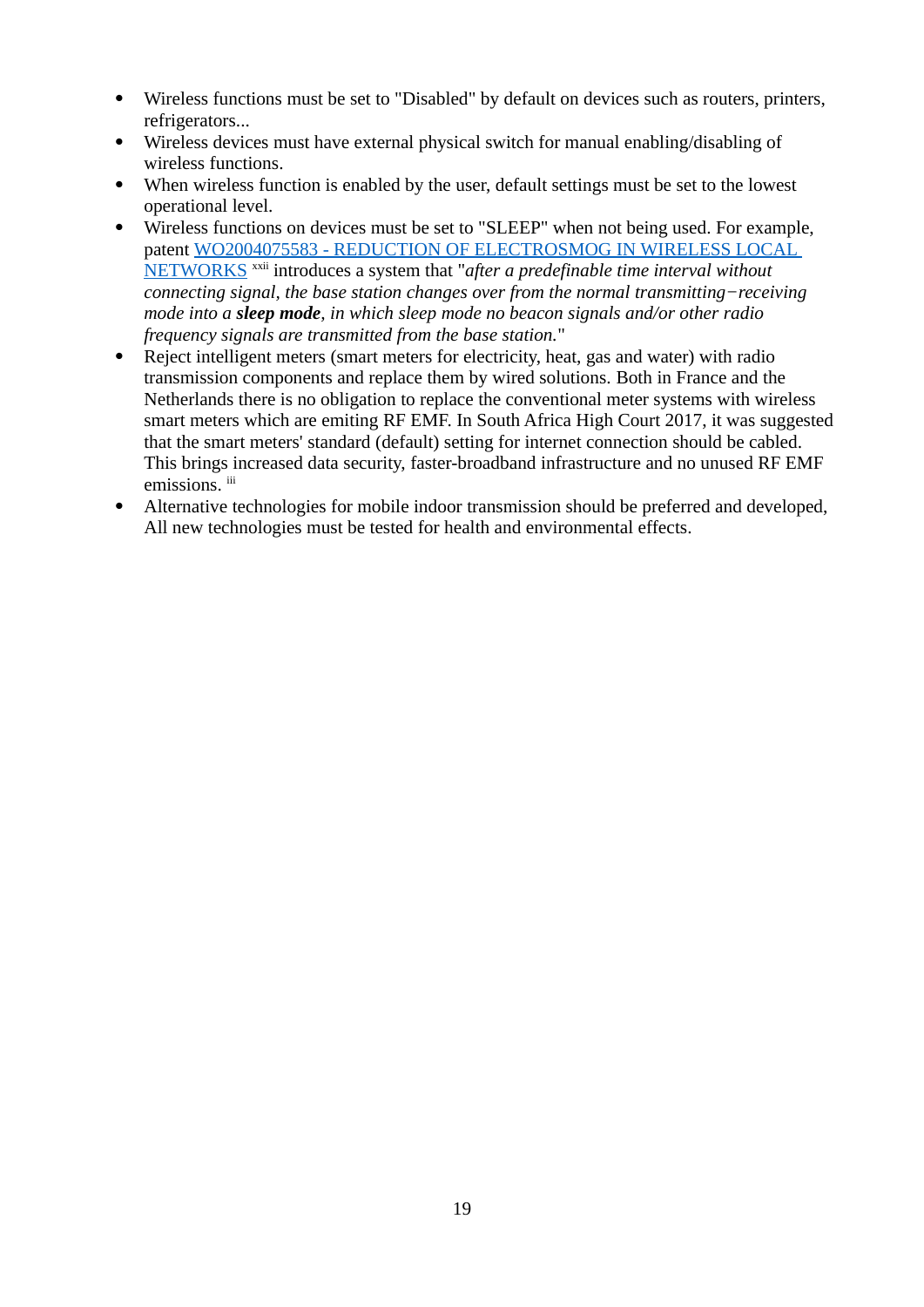Educate the public on the hazards associated with wireless technologies and how to minimize exposure (e.g. using cables)

# <span id="page-19-1"></span><span id="page-19-0"></span>Explanation

Parliamentary Assembly [Resolution 1815](http://assembly.coe.int/nw/xml/XRef/Xref-XML2HTML-en.asp?fileid=17994&)<sup>vi</sup> in point 8.3.1. states: "*develop within different ministries (education, environment and health) targeted information campaigns aimed at teachers, parents and children to alert them to the specific risks of early, ill-considered and prolonged use of mobiles and other devices emitting microwaves*"

and in point 8.1.3. "*put in place information and awareness-raising campaigns on the risks of potentially harmful long-term biological effects on the environment and on human health, especially targeting children, teenagers and young people of reproductive age*".

Our request is

- that the public be fully informed about the potential health risks from RF EMF and taught harm reduction strategies (e.g. [Cyprus national campaign](https://popularresistance.org/cyprus-launches-cell-phone-wireless-radiation-awareness-campaign/)  $\frac{x}{x}$ )
- that people be advised to turn off the wireless functions (e.g. Wi-Fi, mobile data, Bluetooth etc.) at night and make sure they are not radiated from outside in order to help the body regenerate from day time exposure
- no advertising of wireless devices for or featuring children (like they have in France)
- medical professionals be educated about the biological effects of RF EMF and be provided training on treatment of patients with electromagnetic sensitivity
- that education programme be funded in order to include education about harmful effects of RF EMF in national education plans in Member States for parents, basic and secondary schools.

The rising amount of devices was not taken into account when current legislation was prepared. Employees for example are not aware about risks from these:

- many people during worktime at their work place or even working from home are unwantedly irradiated or unwantedly irradiate others by frequent mobile phone calls
- Many employees in hypermarkets, supermarkets, logistics, restaurants are using wireless devices such as handsfree devices, bluetooth devices, DECT phones, barcode scanning or payment terminals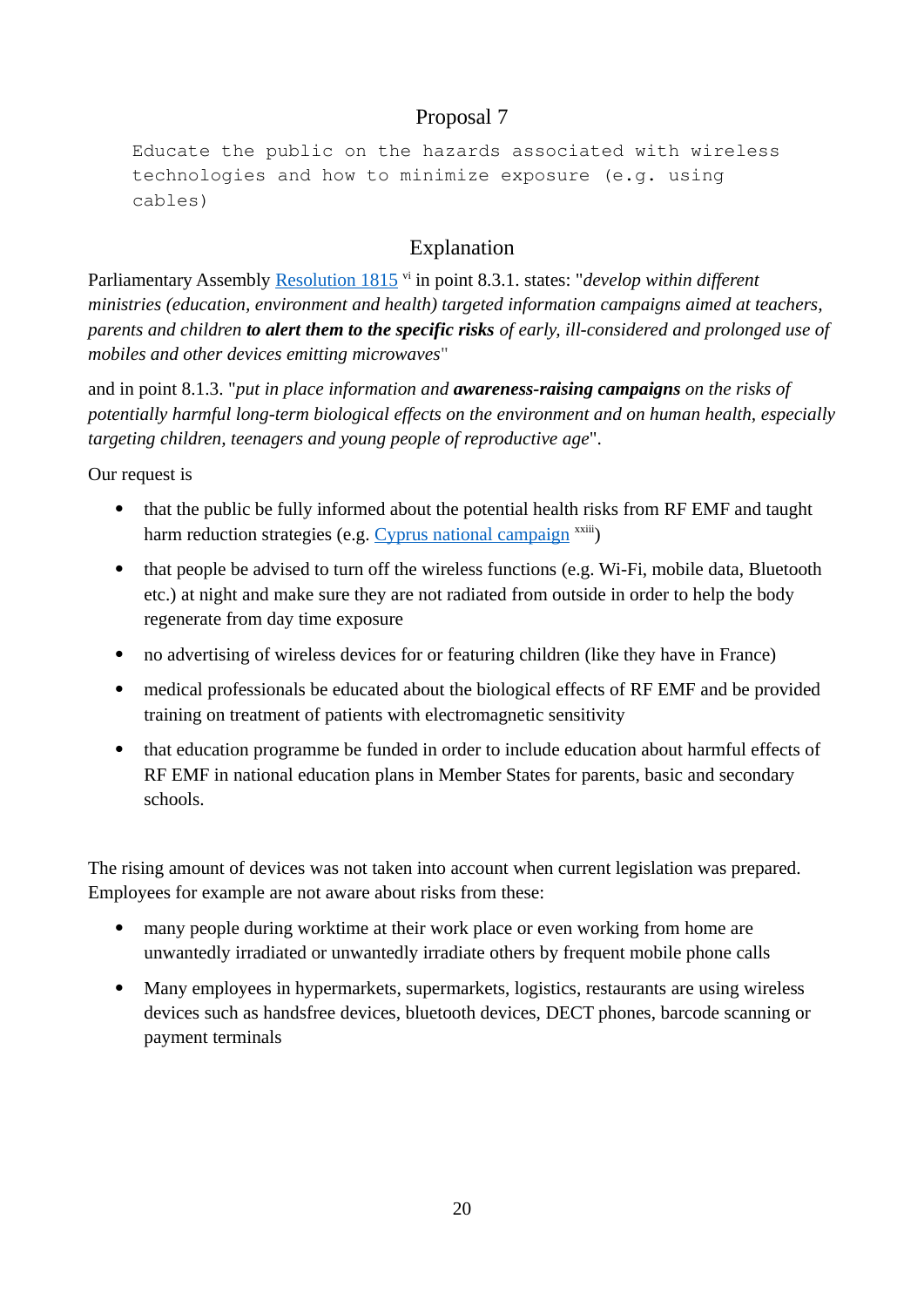Provide free zones without irradiating infrastructures in municipalities and countries as refuges for humans and wildlife; declare all nature reserves and parks radiation free zones

# <span id="page-20-0"></span>Explanation

Parliamentary Assembly [Resolution 1815](http://assembly.coe.int/nw/xml/XRef/Xref-XML2HTML-en.asp?fileid=17994&)<sup>vi</sup> in point 8.1.4. states: "*pay particular attention to "electrosensitive" people who suffer from a syndrome of intolerance to electromagnetic fields and introduce special measures to protect them, including the creation of wave-free areas not covered by the wireless network;* ".

This proposal aims at creating zones in which there is no or only a low level of RF EMF in order to protect the health of particularly sensitive groups of people (e.g. electrosensitive or electro hypersensitive people, sick people, senior citizens, children) as well as flora and fauna.

Sleeping areas should be identified as areas with the lowest exposure to RF EMF radiation in order to achieve regeneration of the body from day time exposure. Also public base station exposure must be reduced between 10pm – 7am.

Ensure public transport offers Wi-Fi and radiation free options such as Wi-Fi and mobile communications free compartments or vehicles.

The legal basis of proposal 8 is the [Habitats Directive 92/43 EEC](https://eur-lex.europa.eu/legal-content/EN/TXT/?uri=celex%3A31992L0043) xxix and falls under "spatial planning".

This proposal can be based on Article192 (2) lit. a) [TFEU](#page-67-3) in conjunction with Article 191 (1) [TFEU.](#page-67-3)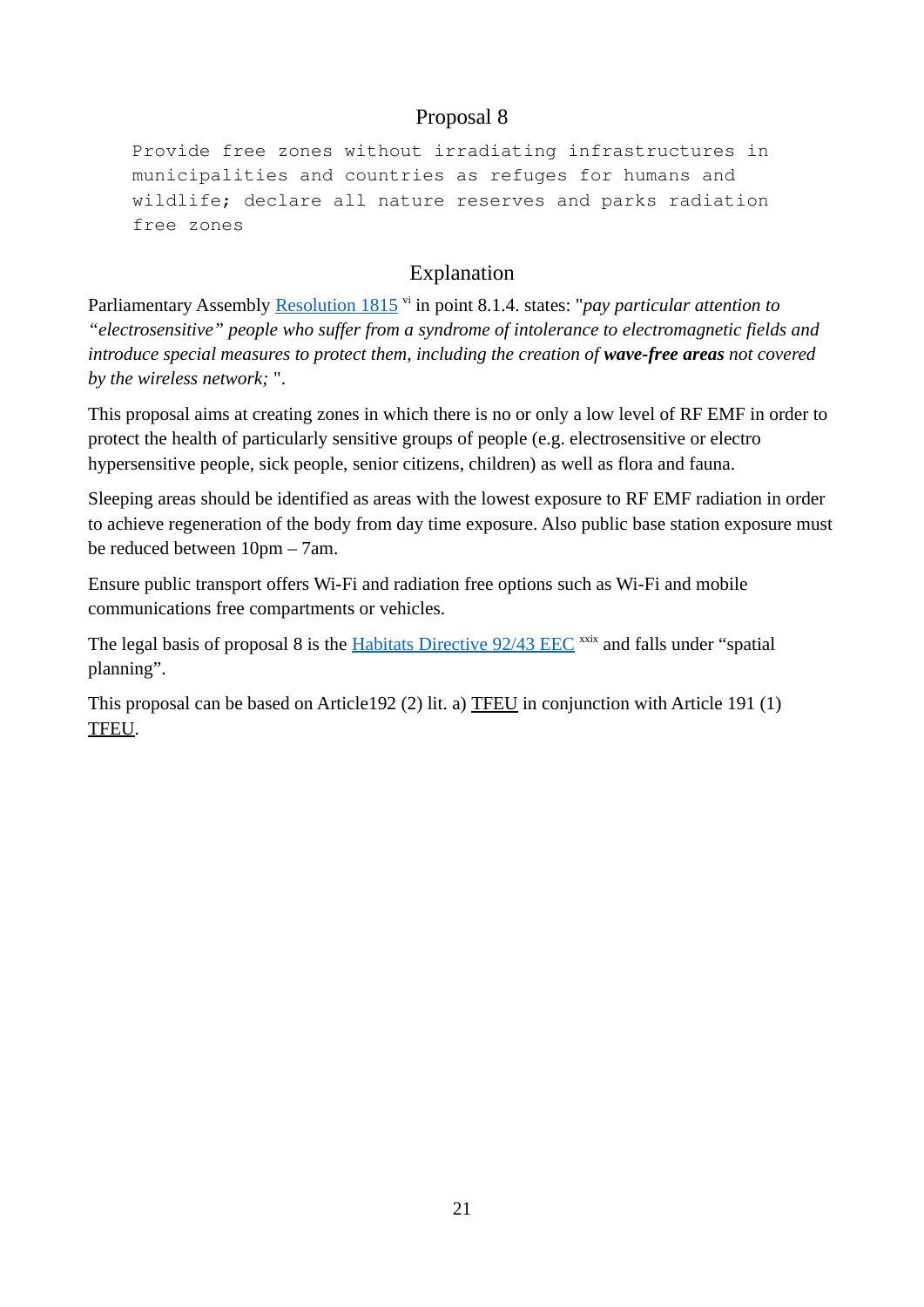```
In order to protect human health and bio-integrity, ask EU 
citizens for informed consent before exposing them to RF 
EMF
```
### <span id="page-21-0"></span>Explanation

Humans are in many cases irradiated mostly involuntarily from a mixture of all-day transmission from their personal wireless devices but also from various infrastructure antennas and transmitters sources indoors and outdoors at their workplace, at home, in public places, transportation vehicles or nearby. People use devices in their default setting, at higher intensity and with most wireless antennas enabled all the time. The majority of the population is not educated about the importance of minimizing irradiation from personal devices when not used. Most citizens have no way of checking the values of exposure in the environment that is surrounding them.

Respect each person's right to mental and physical integrity as per Article 3 of [CFR](#page-67-2) and safeguard human health, privacy, security. This includes avoiding any disturbance and interference in their biological, chemical, electrical and sensory processes and systems from RF EMF.

To implement our proposal:

- All small cells, small transmitters and wireless access points should be subjected to environmental assessments, building permits and residents approvals.
- All transmitting stations should be registered, designated and published.
- Consider separation of outdoor and indoor supply of mobile / wireless radiation. Basic Law [for the Federal Republic of Germany](https://www.gesetze-im-internet.de/englisch_gg/englisch_gg.html#p0075) xxiv Article 13 considers the home inviolable.
- Provide legal possibility of objection against RF EMF from neighboring dwellings, if this exceeds the [Building biology evaluation guidelines](http://www.emfinspect.com/wp-content/uploads/2018/07/SBM-Germany-2015.pdf)  $\frac{1}{x}$  values.
- Apply warnings ("labelling") on mobile device packaging with regard to their harmful effects, including smartphones. Similar regulatory approaches are known, for example, from European food law. Jurisdiction can be affirmed on the basis of Art. 114 [TFEU](#page-67-3).
- All advertisong of wireless devices must include warnings on radiation risks.
- Instruct manufacturers to print safe usage procedures on devices and not only inside manuals.
- **Hazardous areas** must be properly and visibly marked at access, entrance and other public and residential places with warning signs "Caution non-ionizing radiation" for the protection of the population and workers and a warning **sign for citizens with pacemakers and other implants**. It must be clearly specified, what labels to use and their locations.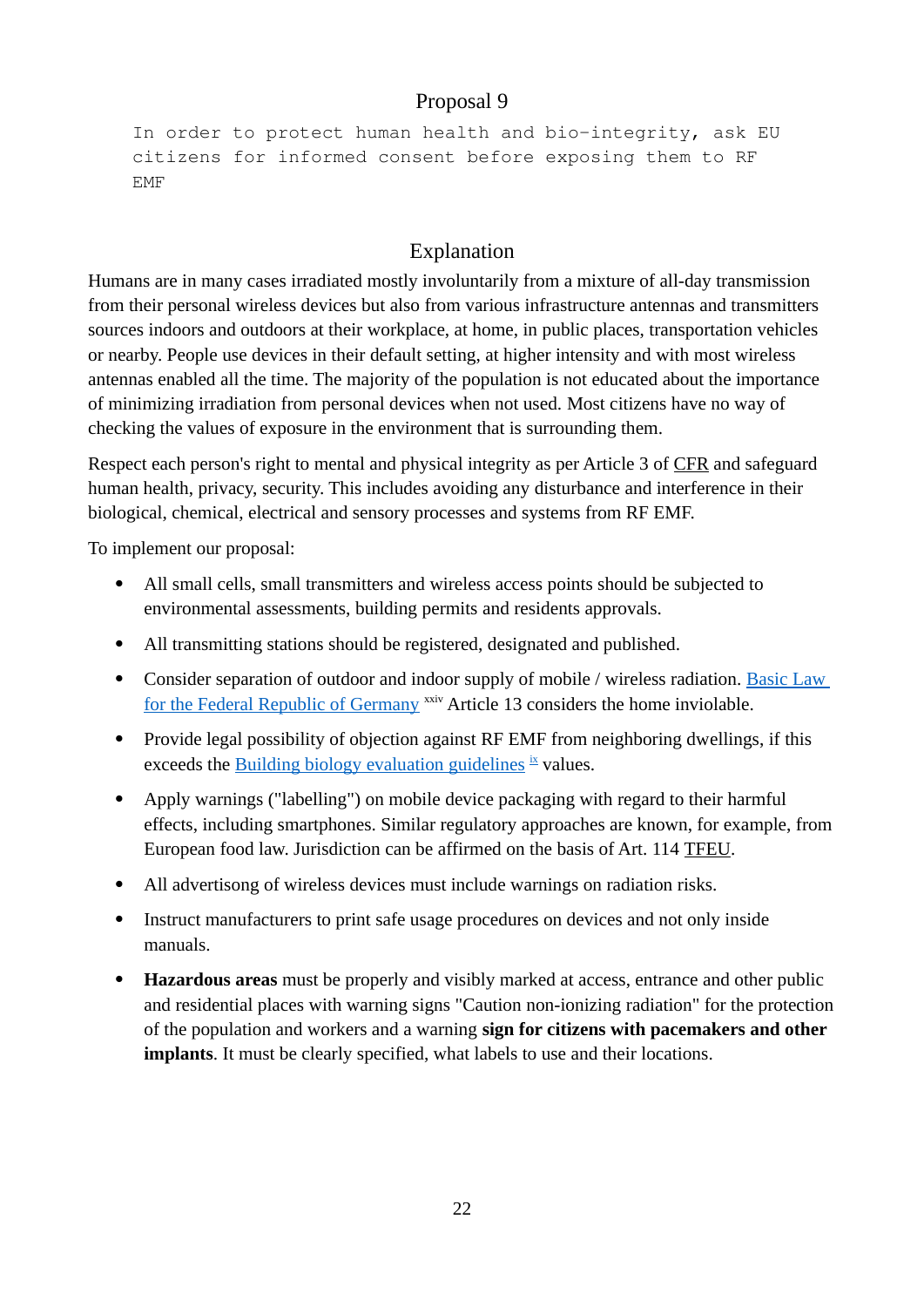

Parliamentary Assembly [Resolution 1815](http://assembly.coe.int/nw/xml/XRef/Xref-XML2HTML-en.asp?fileid=17994&) vi in point 8.2.3. states: "*introduce clear labelling indicating the presence of microwaves or electromagnetic fields, the transmitting power or the specific absorption rate (SAR) of the device and any health risks connected with its use*".

We disagree with continued efforts EU-wide agreements for permit-free rollout of small cells or wireless access points across all member states in such planned density, radiated power, close proximity to living beings (see chapter [5G in-depth analysis for ITRE Committee](#page-63-0) ) and also with usage of millimeter waves, whose biological effects are known for decades. <sup>[42](#page-22-0)</sup>

This is in deep contradiction with most of our demands to achieve a healthy and safe environment. This approach would inevitably lead to a resistance from people living in close vicinity of newly built small cell antennas or those planned for placement.

<span id="page-22-0"></span><sup>42</sup> Zaliubovskaia, 1977: [Biological effect of the millimeter-range radiowaves;](https://mdsafetech.files.wordpress.com/2019/02/biological-effects-of-millimeter-wavelengths.-zalyubovskaya-declassif-by-cia-1977-biol-eff-mm-waves.pdf) PMID: 855273; [https://mdsafetech.files.wordpress.com/2019/02/biological-effects-of-millimeter-wavelengths.-zalyubovskaya](https://mdsafetech.files.wordpress.com/2019/02/biological-effects-of-millimeter-wavelengths.-zalyubovskaya-declassif-by-cia-1977-biol-eff-mm-waves.pdf)[declassif-by-cia-1977-biol-eff-mm-waves.pdf](https://mdsafetech.files.wordpress.com/2019/02/biological-effects-of-millimeter-wavelengths.-zalyubovskaya-declassif-by-cia-1977-biol-eff-mm-waves.pdf)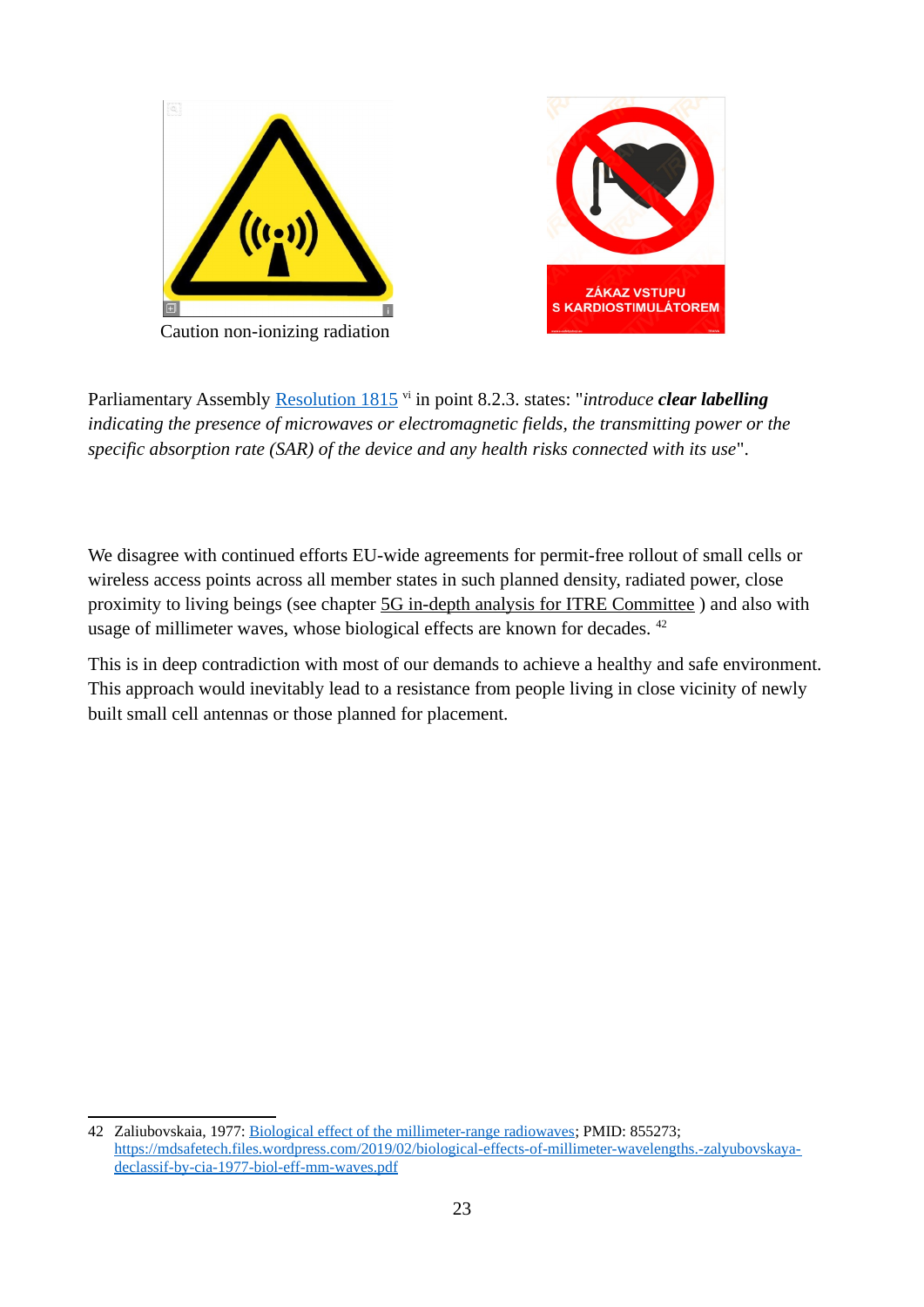On the basis of the **precautionary principle,** enact a directive regarding RF EMF exposure limits for protection of **fauna and flora**

#### <span id="page-23-0"></span>Explanation

We propose a directive similar to Directive 2013/35/EU on the minimum health and safety  [requirements regarding the exposure of](https://eur-lex.europa.eu/legal-content/EN/TXT/?uri=celex%3A32013L0035) **[workers](https://eur-lex.europa.eu/legal-content/EN/TXT/?uri=celex%3A32013L0035)** [to the risks arising from physical agents](https://eur-lex.europa.eu/legal-content/EN/TXT/?uri=celex%3A32013L0035)  [\(electromagnetic fields\)](https://eur-lex.europa.eu/legal-content/EN/TXT/?uri=celex%3A32013L0035) iv is enacted to protect fauna and flora.

This directive must include all biological RF EMF effects to fauna and flora.

Scientific research and observations have shown that RF EMF has potential impact on fauna and flora worldwide. Here is some of the **scientific proof**:

- *"….artificial magnetic, electrical and electromagnetic fields, generated by numerous mobile radio and wireless communication technologies. The consequences of this development have also been predicted by the critics for many decades and can now no longer be ignored. Bees and other insects disappear, birds avoid certain areas and are disoriented in other locations. Humans suffer from functional disorders and diseases. And those that are hereditary are passed on to the next generation as existing defects."[43](#page-23-1)*
- *"Worldwide, the number of insects is decreasing at an alarming rate. It is known that among other causes, the use of pesticides……..Existing research indicates another factor of anthropogenic origin, which might cause subtle adverse effects: the increasingly frequent use of artificial electromagnetic fields (EMF) such as high voltage, mobile telephony and Wi-Fi. The infrastructure of the next generation of mobile communications technologies, 5G, is being deployed without having been previously tested for possible toxic effects."[44](#page-23-2)*
- *"This review aims to cover experimental data on oxidative effects of low-intensity radiofrequency radiation (RFR) in living cells. Analysis of the currently available peerreviewed scientific literature reveals molecular effects induced by low-intensity RFR in living cells; this includes significant activation of key pathways generating reactive oxygen species (ROS), activation of peroxidation, oxidative damage of DNA and changes in the activity of antioxidant enzymes. It indicates that among 100 currently available peerreviewed studies dealing with oxidative effects of low-intensity RFR, in general, 93 confirmed that RFR induces oxidative effects in biological systems."[45](#page-23-3)*
- *"The potential effects of RF-EMF on most taxonomic groups including migratory birds, bats and bees are largely unknown. The evidence to inform the development in exposure*

<span id="page-23-1"></span><sup>43</sup> Prof. Ulrich Warnke 2008: [BEES, BIRDS AND MANKIND, Destroying nature by electrosmog;](https://www.researchgate.net/publication/241538484_BEES_BIRDS_AND_MANKIND) [https://www.researchgate.net/publication/241538484\\_BEES\\_BIRDS\\_AND\\_MANKIND](https://www.researchgate.net/publication/241538484_BEES_BIRDS_AND_MANKIND)

<span id="page-23-2"></span><sup>44</sup> Alain Thill 2020: [Biological effects of electromagnetic fields on insects](https://ehtrust.org/wp-content/uploads/Thill_Review_Insects_2020_Engl.pdf); [https://ehtrust.org/wp-content/uploads/Thill\\_Review\\_Insects\\_2020\\_Engl.pdf](https://ehtrust.org/wp-content/uploads/Thill_Review_Insects_2020_Engl.pdf)

<span id="page-23-3"></span><sup>45</sup> Yakymencho I. et al 2015: [Oxidative mechanisms of biological activity of low-intensityradiofrequency radiation](https://ecfsapi.fcc.gov/file/60001122232.pdf), <https://ecfsapi.fcc.gov/file/60001122232.pdf> or <https://pubmed.ncbi.nlm.nih.gov/26151230/>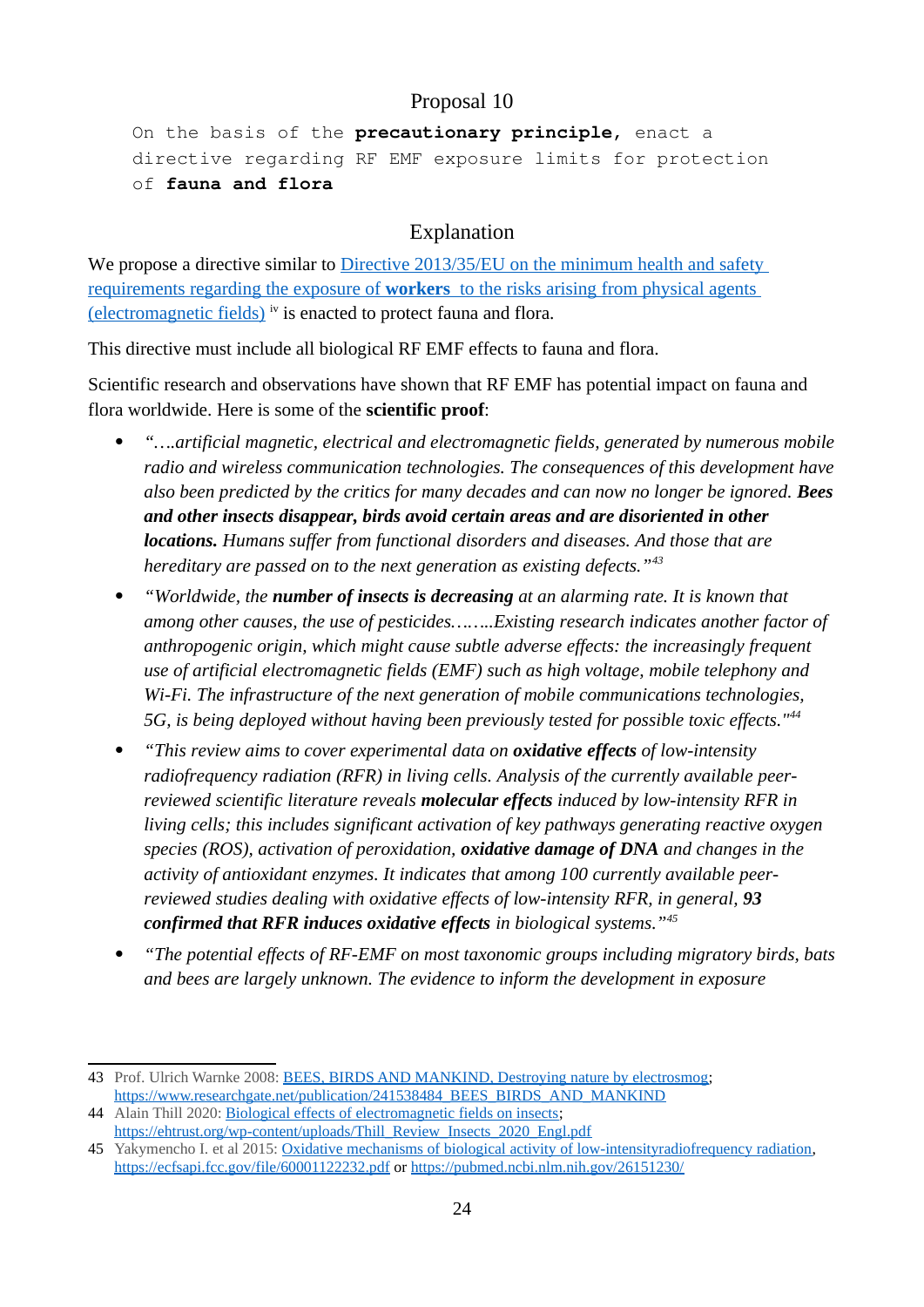*guidelines for 5G technology is limited raising the possibility of <i>unintended biological consequences."[46](#page-24-0)*

- *"Here we studied the effects of EMR from telecommunication antennas on key wild pollinator groups (wild bees, hoverflies, bee flies, remaining flies, beetles, butterflies, and wasps). We measured EMR at 4 distances (50, 100, 200 and 400 m) from 10 antennas (5 on Limnos Island and 5 on Lesvos Island, eastern Mediterranean, Greece), and correlated EMR values with insect abundance and richness (the latter only for wild bees and hoverflies). All pollinator groups except butterflies were affected by EMR."[47](#page-24-1)*
- *"Statistical analysis demonstrated that electromagnetic radiation from mobile phone masts is harmful for trees. These results are consistent with the fact that damage afflicted on trees by mobile phone towers usually start on one side, extending to the whole tree over time."[48](#page-24-2)*
- *"Currently, theoretical predictions on the underlying mechanism of chemical magnetoreception have been supported by experimental observations that exposure to radiofrequency (RF) in the MHz range disrupt bird orientation and mammalian cellular respiration. Here we show that, in keeping with certain quantum physical hypotheses, a weak 7 MHz radiofrequency magnetic field significantly reduces the biological responsivity to blue light of the cryptochrome receptor cry1 in Arabidopsis seedlings. Using an in vivo phosphorylation assay that specifically detects activated cryptochrome, we demonstrate that RF exposure reduces conformational changes associated with biological activity. RF exposure furthermore alters cryptochrome-dependent plant growth responses and gene expression to a degree consistent with theoretical predictions. To our knowledge this represents the first demonstration of a biological receptor responding to RF exposure, providing important new implications for magnetosensing as well as possible future applications in biotechnology and medicine."[49](#page-24-3)*

#### **Legal arguments for our proposal are:**

- **-** Article 37 of the [CFR](#page-67-2) where "*A high level of environmental protection and the improvement of the quality of the environment must be integrated into the policies of the Union and ensured in accordance with the principle of sustainable development".*
- **-** EU is competent to protect the environment via the precautionary principle article 191 (2) in the [TFEU](#page-67-3) where "*Union policy on the environment shall aim at a high level of protection taking into account the diversity of situations in the various regions of the Union. It shall be based on the precautionary principle and on the principles that preventive action should be*

<span id="page-24-0"></span><sup>46</sup> Sutherland et al. 2018: [A 2018 Horizon Scan of Emerging Issues for Global Conservation and Biological Diversity](https://pubmed.ncbi.nlm.nih.gov/29217396/); <https://pubmed.ncbi.nlm.nih.gov/29217396/>

<span id="page-24-1"></span><sup>47</sup> Lazaro et al. 2016: [Electromagnetic radiation of mobile telecommunication antennas affects the abundance and](https://www.researchgate.net/publication/301647025_Electromagnetic_radiation_of_mobile_telecommunication_antennas_affects_the_abundance_and_composition_of_wild_pollinators)  [composition of wild pollinators;](https://www.researchgate.net/publication/301647025_Electromagnetic_radiation_of_mobile_telecommunication_antennas_affects_the_abundance_and_composition_of_wild_pollinators) [https://www.researchgate.net/publication/301647025\\_Electromagnetic\\_radiation\\_of\\_mobile\\_telecommunication\\_an](https://www.researchgate.net/publication/301647025_Electromagnetic_radiation_of_mobile_telecommunication_antennas_affects_the_abundance_and_composition_of_wild_pollinators) [tennas\\_affects\\_the\\_abundance\\_and\\_composition\\_of\\_wild\\_pollinators](https://www.researchgate.net/publication/301647025_Electromagnetic_radiation_of_mobile_telecommunication_antennas_affects_the_abundance_and_composition_of_wild_pollinators)

<span id="page-24-2"></span><sup>48</sup> Waldman-Selman et al 2016: [Radiofrequency radiation injures trees around mobile phone base stations](https://pubmed.ncbi.nlm.nih.gov/27552133/); <https://pubmed.ncbi.nlm.nih.gov/27552133/>

<span id="page-24-3"></span><sup>49</sup> M. Albaqami et al 2020: [Arabidopsis cryptochrome is responsive to Radiofrequency \(RF\) electromagnetic fields;](https://pubmed.ncbi.nlm.nih.gov/32647192/) <https://pubmed.ncbi.nlm.nih.gov/32647192/>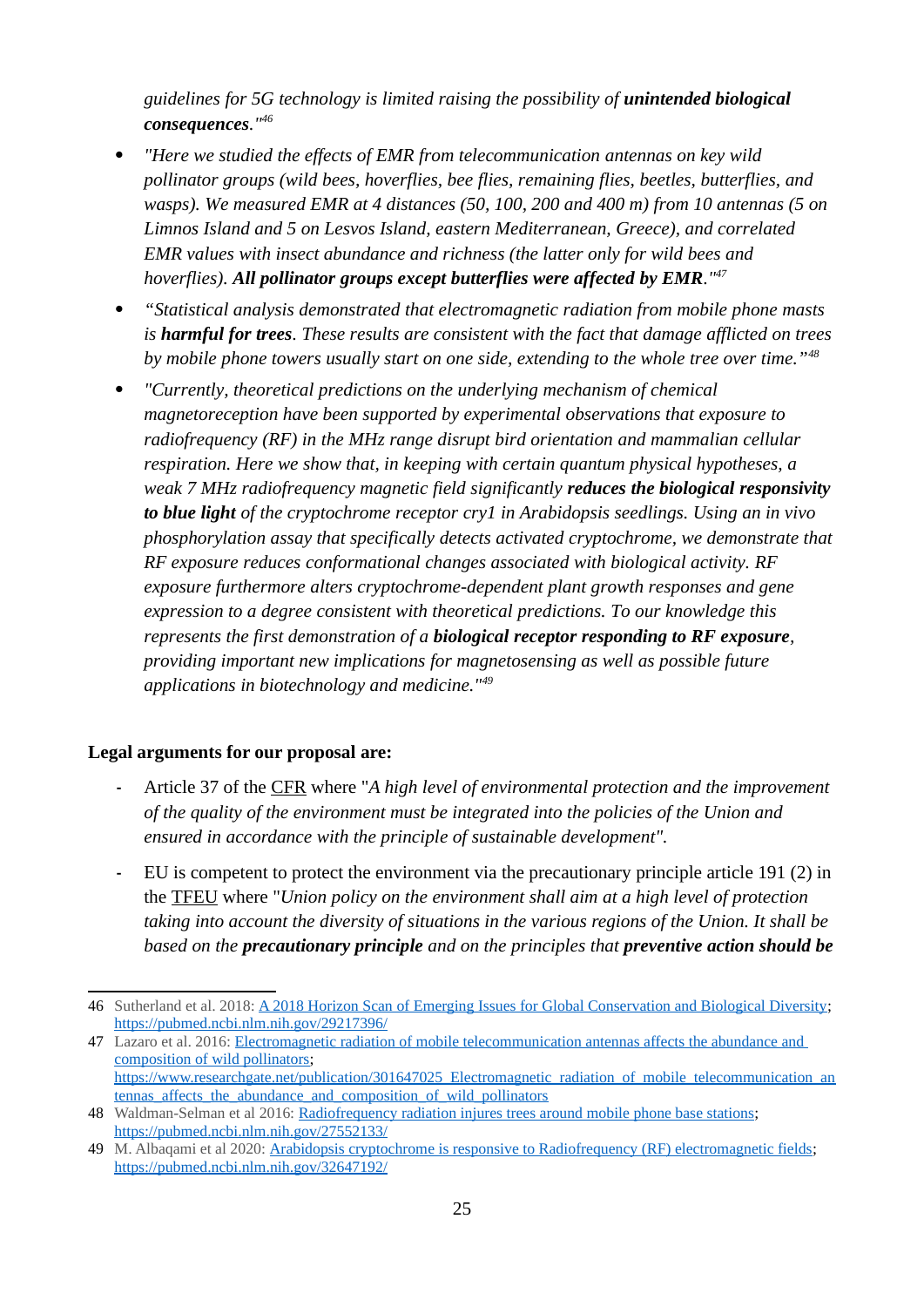*taken, that environmental damage should as a priority be rectified at source and that the polluter should pay.*"

- [Precautionary principle](#page-54-0) is explained in the chapter Precautionary principle.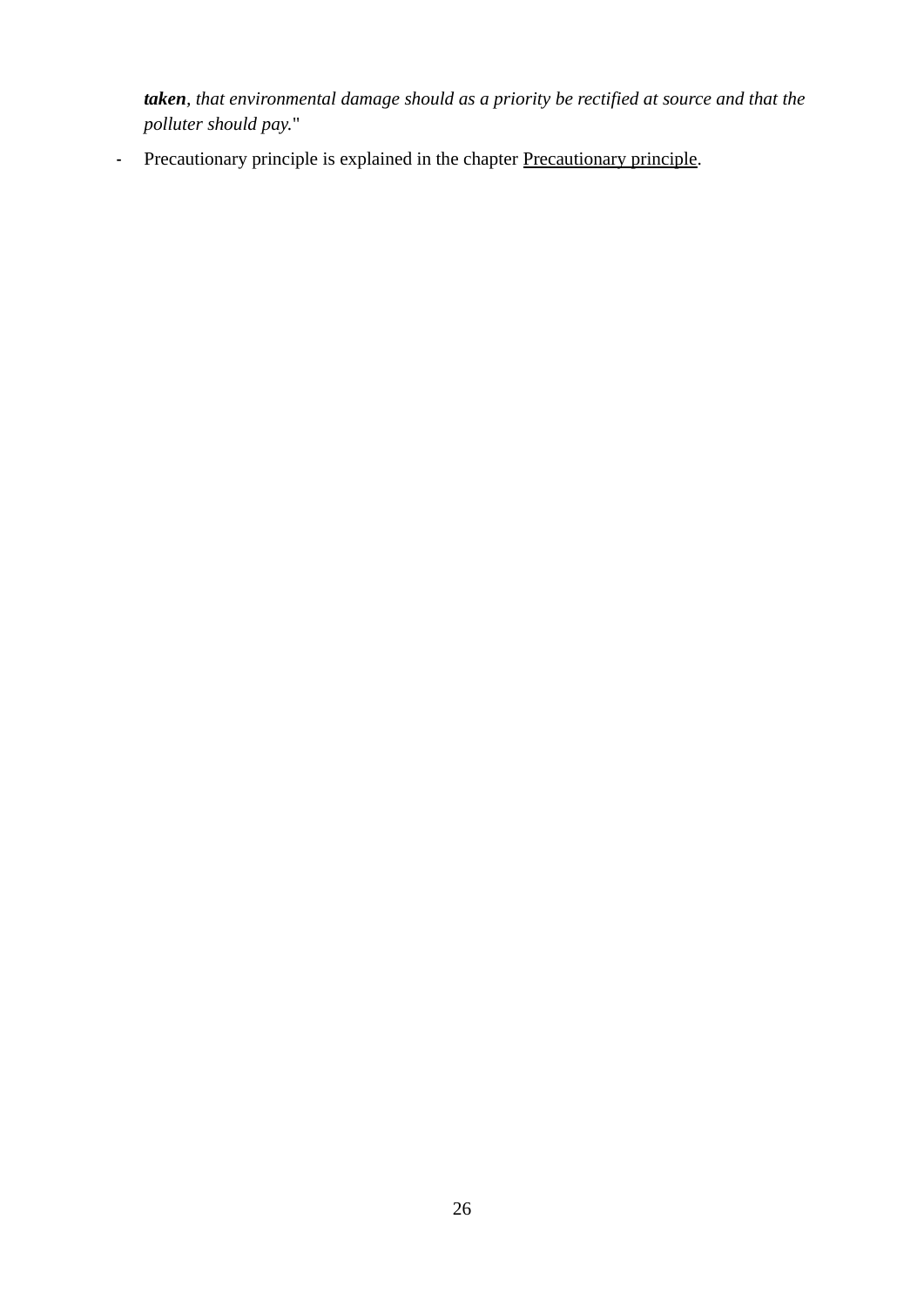# <span id="page-26-1"></span>**ENACT STRONGER REGULATION TO PROTECT THE ENVIRONMENT FROM ALL THE IMPACTS OF 5G AND DIGITALIZATION**

#### <span id="page-26-0"></span>Proposal 11

Update [Directive 2011/92/EU](https://eur-lex.europa.eu/legal-content/EN/TXT/?uri=celex%3A32011L0092) to include 5G deployment and all telecommunication as **projects** in Annex 1 to ensure that such projects are made subject to environmental assessment or a screening as prescribed by the directive

#### Explanation

Directive 2001/42/EC on the assessment of the effects of certain plans and programmes on the [environment](https://eur-lex.europa.eu/legal-content/EN/ALL/?uri=CELEX%3A32001L0042) xxv mentions "*...an environmental assessment shall be carried out for all plans and programmes ... which are prepared for...telecommunication...*"

Therefore [Directive 2011/92/EU on the assessment of the effects of certain public and private](https://eur-lex.europa.eu/legal-content/EN/TXT/?uri=celex%3A32011L0092)  [projects on the environment](https://eur-lex.europa.eu/legal-content/EN/TXT/?uri=celex%3A32011L0092) <sup>xxvi</sup> must be updated and include all telecommunication including 5G.

Reference to relevant science can be found in the [Legal Opinion on 5G](https://helbredssikker-telekommunikation.dk/sites/default/files/LegalOpinionOn5G.pdf) <sup>xxvii</sup> from the Danish lawyer Christian F. Jensen and the conclusion: "*Establishing and activating a 5G-network — as it is currently described — will contravene current human and environmental laws enshrined in the European Convention of Human Rights, the UN Convention of the Rights of the Child, EU regulations, and the Bern- and Bonn-conventions protecting natural habitat and migrating species"*.

The Spanish Ombudsman has ruled that the Spanish National 5G Action Plan has not taken environmental aspects into account. The Ombudsman has taken a position on the 5G implementation plan following the complaint lodged by  $\overline{\text{AVAATE}}$  $\overline{\text{AVAATE}}$  $\overline{\text{AVAATE}}$ <sup>xxviii</sup> and the conclusion is clear: the implementation of 5G technology in Spain has not been subject to prior environmental assessment by the authorities.

In the decision signed by Ombudsman Francisco Fernández Marugán it is emphasized that the Ministry, through its Secretary of State, has ignored various articles in Law 21/2013 of Environmental Assessment, avoided consulting the draft 5G plan and the draft 5G pilot projects for the corresponding environmental body. As the Ombudsman states, the pilot projects carried out will use a frequency band for which safe exposure limits have not yet been set, which is something that is totally contrary to the precautionary principle.

#### **Introduction of 5G based on illegal distribution of competence**

However, the EU has drastically changed the technical conditions for the deployment of 5G by removing the competence of the Member States and declaring various technical devices to be permit-exempt according to [Regulation 2020/1070](https://eur-lex.europa.eu/legal-content/GA/TXT/?uri=CELEX:32020R1070). In this way local environmental laws are overruled and the industry can set up any kind of device no matter how harmful to the environment.

This strategy has made it possible to roll out 5G networks in Europe **without prior health and environmental impact assessments**, and because it was made mandatory to implement it, the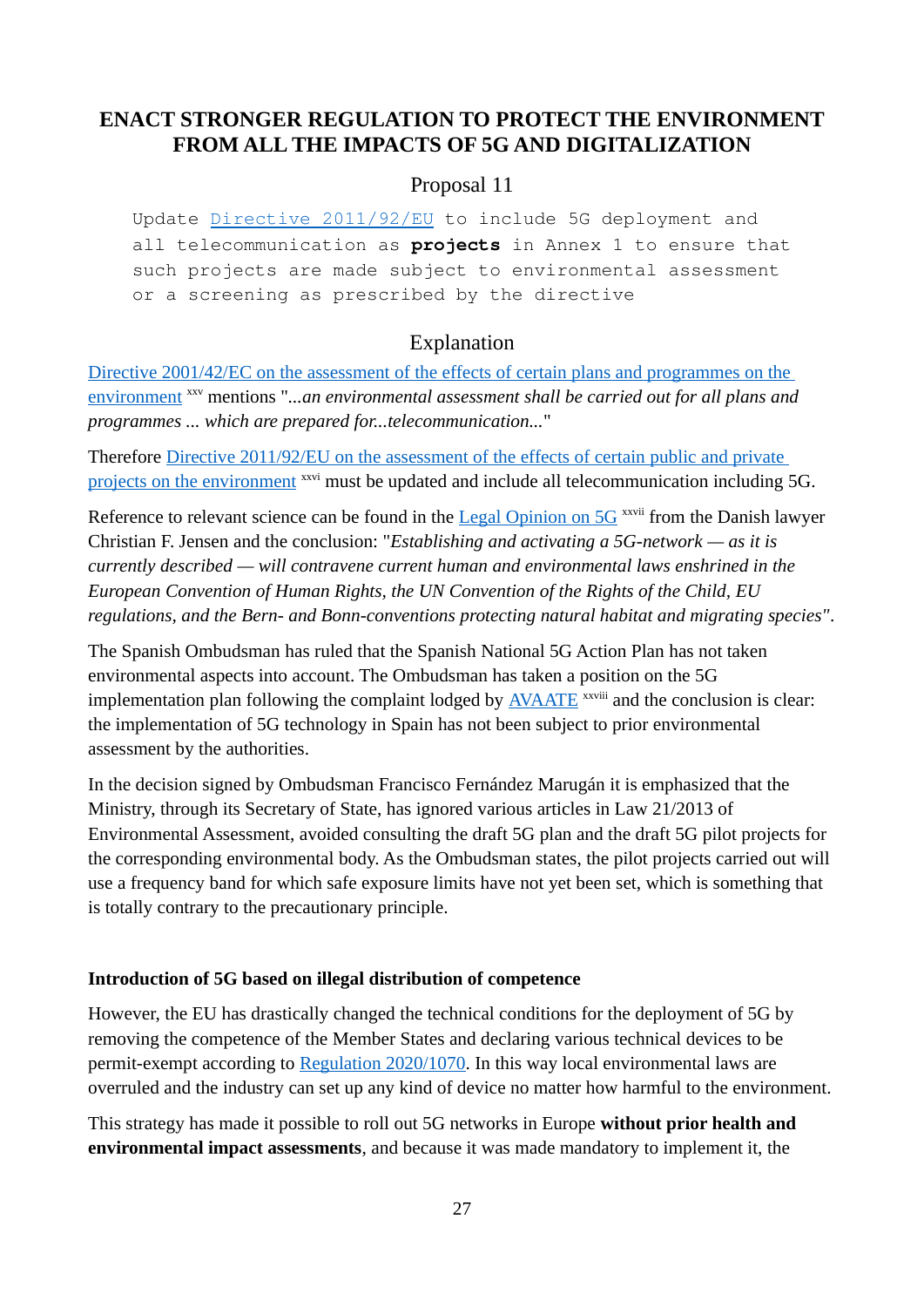Member States had no more say in this area. While the various activities of the environment are usually subject to local impact assessments, the exposure of the environment to radiation, including the dangerous RF EMF radiation, and impacts of digitalization is exempt. Therefore Member States cannot fulfill their obligation to protect the public against such exposure even though it is required of them by national law to ensure a healthy and safe environment for the people living there.

Construction of 5G infrastructures is not only a matter of new technology but also involves environment and public health. The EU has a shared competence in these areas and therefore cannot go beyond its own competences and abolish the competence of the Member states as described above.

We propose that the competence originally given to Member states to assess the environmental impacts of the release of RF EMF into the environment should be restored so it belongs under national law and can be made subject to preliminary impact assessment by a national authority.

Therefore the [Directive 2018/1972](https://eur-lex.europa.eu/legal-content/EN/TXT/?uri=CELEX%3A32018L1972) and [Regulation 2020/1070](https://eur-lex.europa.eu/legal-content/GA/TXT/?uri=CELEX:32020R1070) should be abolished or changed to a recommendation.

#### **Legal arguments for our proposal are**:

- **-** Article 3 of the [TEU](#page-67-1): "*The Union shall establish an internal market. It shall work for the sustainable development of Europe based on balanced economic growth and price stability, a highly competitive social market economy, aiming at full employment and social progress, and a high level of protection and improvement of the quality of the environment. It shall promote scientific and technological advance.*"
- **-** Article 35 of the [CFR](#page-67-2), Health care: "*Everyone has the right of access to preventive health care and the right to benefit from medical treatment under the conditions established by national laws and practices. A high level of human health protection shall be ensured in the definition and implementation of all the Union's policies and activities.*"
- **-** Article 37 of the [CFR](#page-67-2), Environmental protection: "*A high level of environmental protection and the improvement of the quality of the environment must be integrated into the policies of the Union and ensured in accordance with the principle of sustainable development.*"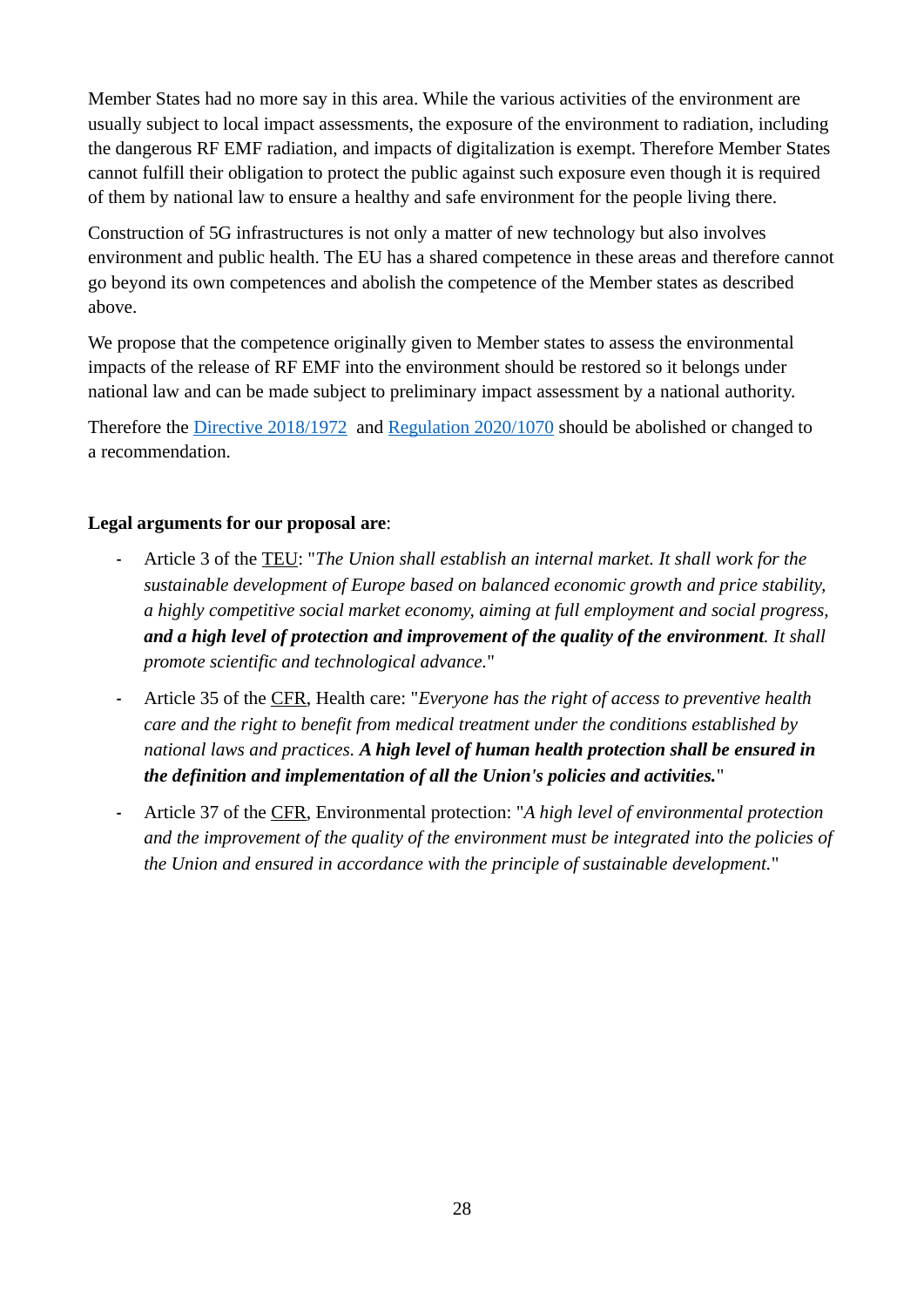Reduce the massive electricity consumption caused by digital communication technology, e.g. by prioritizing wired solutions and low energy solutions in the action plan for the [European Green Deal](https://ec.europa.eu/info/strategy/priorities-2019-2024/european-green-deal_en) xxix

# <span id="page-28-0"></span>Explanation

According to [Directive 2012/27/EU](https://eur-lex.europa.eu/legal-content/EN/TXT/?uri=celex%3A32012L0027) xxx on energy efficiency, the Union places energy efficiency and the need for decoupling energy use from economic growth at the core of the Union energy strategy. But many devices breach this directive:

- many Wi-Fi Routers, because the default transmit power level is set to maximum and they are used in several frequency ranges at the same time: 2.4 / 5 / 6 / 60GHz
- many wireless smart meters, because they needlessly consume energy by constantly monitoring devices and cause dirty electricity. Electrical/Phone and Fibre Cables can all be used to transfer smart meter data.
- Energy consumption forecast for Information and Communication Technology (ICT) devices and services: smartphones, computers, data centers, antennas, internet, etc. would represent in 2025 up to [20% of worlwide electricity consumption](https://www.researchgate.net/publication/320225452_Total_Consumer_Power_Consumption_Forecast) xxxi. In addition Green [House Gases from ICT would exceed 14% in 2040](https://www.sciencedirect.com/science/article/abs/pii/S095965261733233X). <sup>xxxii</sup>

Far from being a solution to climate change, the ecological footprint of the digital economy would reach its peak with 5G, aggravating the global eco-social crisis with no return.

The European Economic and Social Committee has published the opinion called [Secure 5G](https://www.eesc.europa.eu/en/our-work/opinions-information-reports/opinions/secure-5g-deployment-eu-toolbox)  [deployment– EU toolbox](https://www.eesc.europa.eu/en/our-work/opinions-information-reports/opinions/secure-5g-deployment-eu-toolbox)<sup>xvii</sup>. Point 4.1 states:

"*...The EESC considers it essential that 5G is oriented to achieve a better circular use of resources and to reduce the large energy-related CO2 footprint. ...*"

According to [The Shift Project](https://theshiftproject.org/en/article/lean-ict-our-new-report/) xxxiii: "*The energy consumption of Information and Communication Technologies (ICT) is increasing by 9% every year. It is possible to limit this growth to 1.5% per year by moving to sober digital practices. The digital transition as it is currently implemented participates to global warming more than it helps preventing it. The need for action is therefore urgent."*

According to Frédéric Bordage, a French expert in green IT and digital sobriety, the [Environmental](https://www.greenit.fr/environmental-footprint-of-the-digital-world/)  [footprint of the digital world](https://www.greenit.fr/environmental-footprint-of-the-digital-world/) could be improved by using low digital technology: "*the idea of a low digital technology is to use robust, simple, low-impact and very widespread digital technologies such as 2G, SMS, etc. to meet daily needs. Most feedback gathered over the last 10 years shows that this approach is not considered as a regression but is instead well-received by users and it creates economic value. Radical eco-design aims to coordinate the use of low- and high-tech digital resources to best meet the needs of humanity while significantly reducing our digital footprint. To conclude with a simple example, it is not necessary to have a latest-generation smartphone connected in 4G or 5G to access weather forecasts. A simple SMS allows the forecast to be*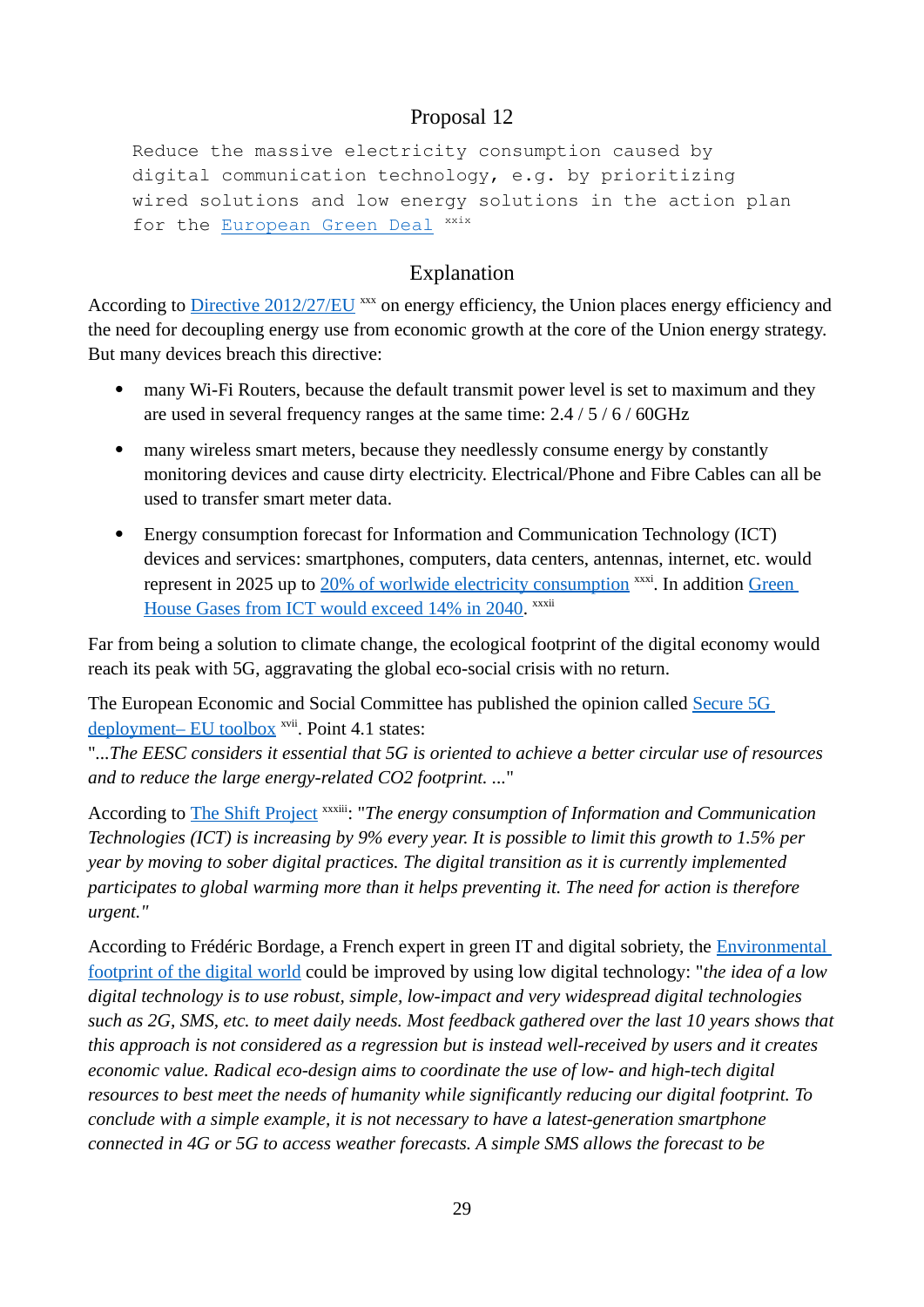*transmitted on a 2G mobile phone. On the other hand, calculating weather forecasts requires the use of advanced technologies.*"

Miguel Coma, an engineer in telecommunications and an Information Technology architect, argues in his article [Green 5G or red alert?](https://wsimag.com/science-and-technology/64080-green-5g-or-red-alert) xxxiv that 5G will not contribute to a sustainable future as Huawei claims in Green 5G: Building a sustainable World. "*For today, I want us to realize how much energy 5G would consume: over three times the total amount of energy that Sweden uses for industries, transportation, electricity, residences, schools, etc., combined. Powering 5G globally would require building 36 new-generation nuclear reactors, 7800 massive offshore wind turbines or equivalent power plants using other energy sources.* 

*5G would increase CO2 emissions by 250 megatons (Mt CO2). This is seven times Sweden's total CO2 emissions, or one fourth of the emissions generated by aviation worldwide (before Covid-19). It would most likely compromise our targets for carbon neutrality and reduced emissions.*

*Huawei states that information communication technologies (ICT) could help reduce greenhouse gas emissions in other industries by 15% in 2020. This claim is based on an old (2008) [report](https://gesi.org/research/smart-2020-enabling-the-low-carbon-economy-in-the-information-age) that examined most aspects of worldwide ICT. Regarding broadband mobile networks (3G, 4G, 5G), it actually reported soaring greenhouse gas emissions, and no potential CO2 savings in other sectors.*

*5G antennas will need much larger batteries than 4G antennas, only adding to global energy use. Manufacturing larger batteries will increase ore extraction and greenhouse gas emissions.*

*5G is also expected to shift data traffic from existing, wired networks toward much less efficient mobile networks. Given the huge amounts of energy (three times Sweden's footprint) that 5G will need, mainly from fossil fuels.*"

According to the [Aarhus convention](#page-67-4) EU citizens have a right to ensure that the most up-to-date scientific data is taken into account when the EU adopts policies for the protection of the environment. Citizens have a right to access environmental information, to public participation in environmental decision-making processes and to access to justice.

Regarding the rollout of 5G the EU citizens have not been asked whether we want this ubiquitous wireless digital development which apparently will have huge increase in energy consumption as well as a rising carbon footprint. Very important issues our politicians do not talk about!

#### **Legal arguments for our proposal are:**

- **-** Article 3 of the [TEU](#page-67-1), where "*The Union shall establish an internal market. It shall work for the sustainable development of Europe based on balanced economic growth and price stability, a highly competitive social market economy, aiming at full employment and social progress, and a high level of protection and improvement of the quality of the environment. It shall promote scientific and technological advance.*"
- **-** Article 21 (f) of the [TEU](#page-67-1): "*help develop international measures to preserve and improve the quality of the environment and the sustainable management of global natural resources, in order to ensure sustainable development*"
- **-** Article 4 (i) of the [TFEU](#page-67-3) about Energy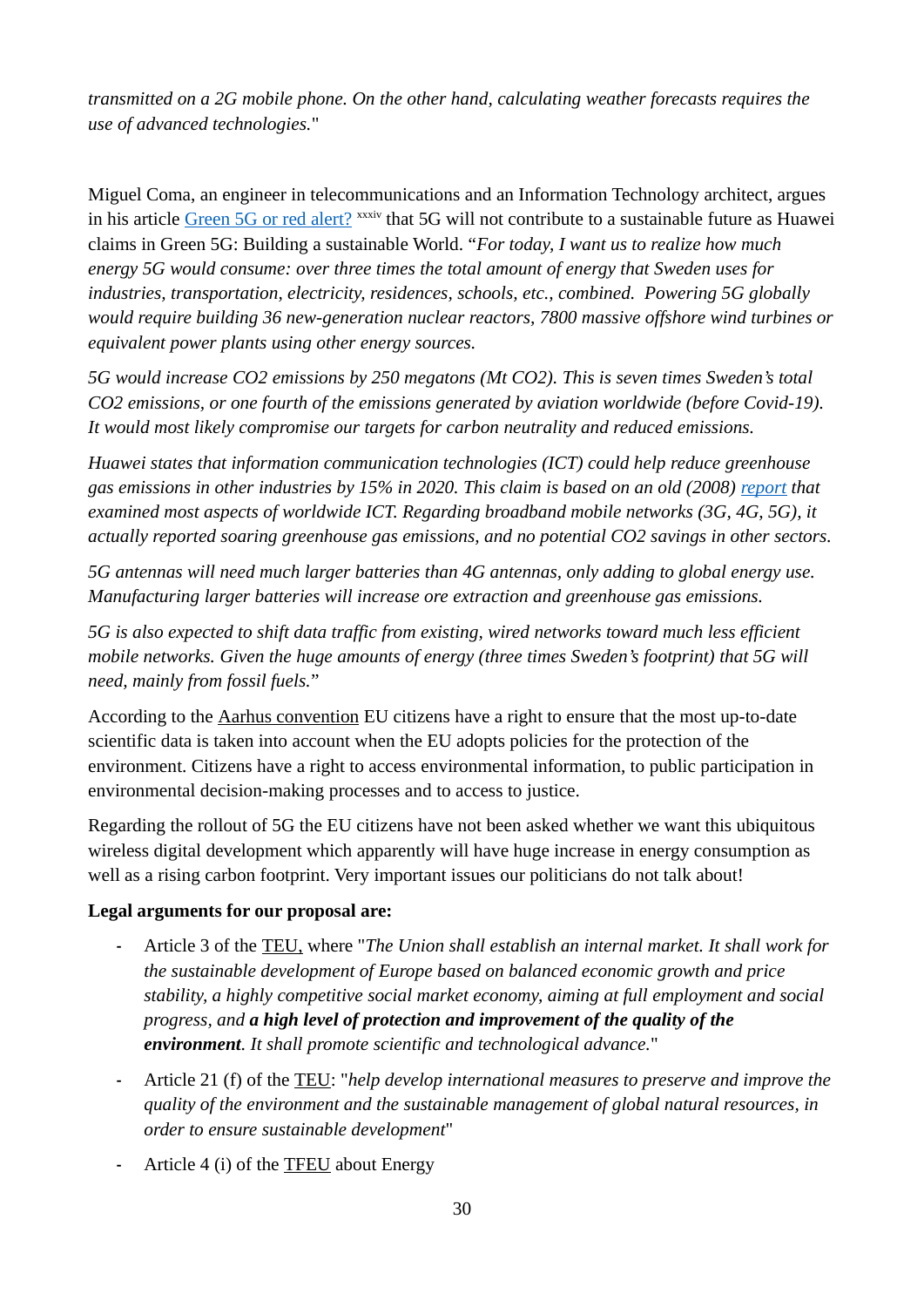- **-** Article 191 of the [TFEU](#page-67-3) about the precautionary principle and environment protection.
- **-** Article 194 (c) of the [TFEU](#page-67-3): "*promote energy efficiency and energy saving and the development of new and renewable forms of energy.*"
- **-** Article 37 of the [CFR](#page-67-2) about Environmental protection: "*A high level of environmental protection and the improvement of the quality of the environment must be integrated into the policies of the Union and ensured in accordance with the principle of sustainable development.*"
- **-** [Aarhus convention](#page-67-4)
- **-** According to [Proposal for a regulation on amending Aarhus regulation](https://ec.europa.eu/environment/aarhus/pdf/legislative_proposal_amending_aarhus_regulation.pdf) xxxv "*The EU institutions need to engage with members of the public if the <i>European Green Deal* is to *succeed and deliver lasting change. The public is and should remain a driving force of the transition and should have the means to get actively involved in developing and implementing new policies.*"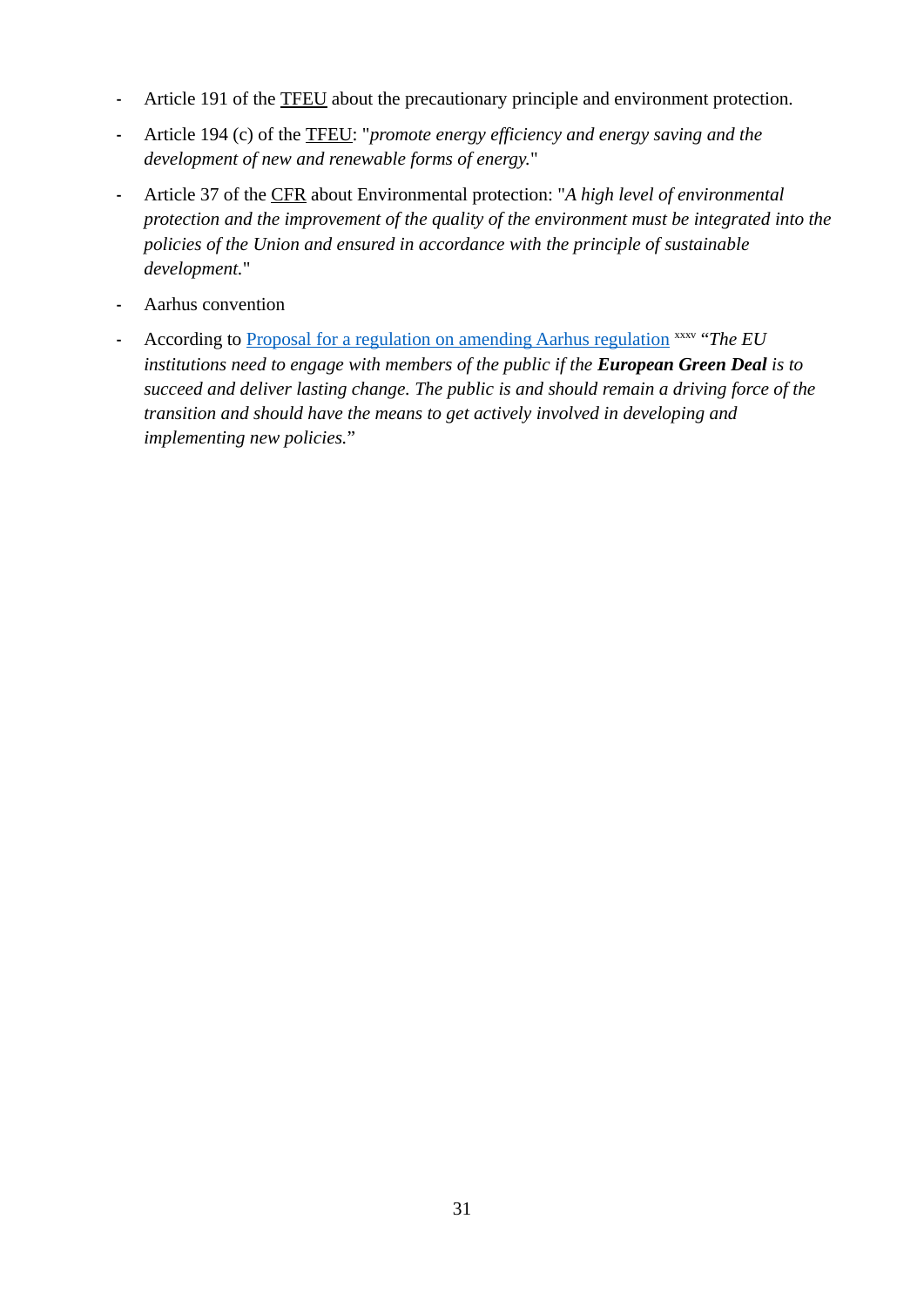Include "Waste from Electrical and Electronical Equipment" (WEEE), other waste products, and the environmental impacts of mining for rare earth minerals and metals used in electronical equipment in the ["Zero pollution action plan"](https://ec.europa.eu/environment/strategy/zero-pollution-action-plan_en)

# <span id="page-31-0"></span>Explanation

In addition to the current 5G technology rollout with huge amounts of cables and antennas the introduction of billions of 5G-connected wireless devices (clothes, nappies, household appliances, watches, blinds) into our daily lives will expand **consumerism, technological obsolescence and [electronic waste](https://www.itu.int/en/ITU-D/Environment/Pages/Toolbox/Global-E-waste-Monitor-2017.aspx)** that is difficult to recycle. European citizens have not been involved in the decisions taken to push this resource intensive new technology, or asked if this is the way we want our society to go forward. According to the [Aarhus convention](#page-67-4) EU citizens have a right to public participation in environmental decision-making processes.

According to Needhidasan, S., et al. [Electronic waste–an emerging threat to the environment of](https://www.researchgate.net/publication/259825260_Electronic_waste_-_An_emerging_threat_to_the_environment_of_urban_India)  [urban India](https://www.researchgate.net/publication/259825260_Electronic_waste_-_An_emerging_threat_to_the_environment_of_urban_India) "*every smartphone includes 1000+ substances, each with its own energy-intensive, toxic waste-emitting supply chain.*"

The **environmental footprint** of digitalization has to be reduced. The environmental costs of "upgrading" to a new device or a new program which often requires a new computer and new peripherals, each with embodied energy and toxins, is too high.

Manufacturers must prioritize safer chemicals and **environmental protections over profit** and products with built-in recycling and repairability and that allow easy, fire-proof battery replacement.

As an example: A YouTube video uses 24-60 images per second plus sound. A 30-second video typically requires more data and uses more energy than a 3MG photo. Therefore, limit videos and large photos for special occasions.

#### **Citations regarding greenhouse gasses emissions (GHGE):**

- According to Lotfi Belkhir and Ahmed Elmeligi, 2018 in Journal of Cleaner production [Assessing ICT global emissions footprint: Trends to 2040 & recommendations](https://www.sciencedirect.com/science/article/abs/pii/S095965261733233X) they have found that: "*if unchecked, ICT GHGE relative contribution could grow from roughly 1–1.6% in 2007 to exceed 14% of the 2016-level worldwide GHGE by 2040, accounting for more than half of the current relative contribution of the whole transportation sector. Our study also highlights the contribution of smart phones and shows that by 2020, the footprint of smart phones alone would surpass the individual contribution of desktops, laptops and displays.*"
- Katie Singer in Behind Our Screens: "*Before its end-user turns a smartphone (or any computer) on for the first time, robotic machines must design it. Miners must extract ores. The ores must be washed, then shipped to smelters. Refined materials and manufactured solvents and bent plastics must be transported to assembly plants. Packaging must be designed and built. The final product must be transported to its end-user.*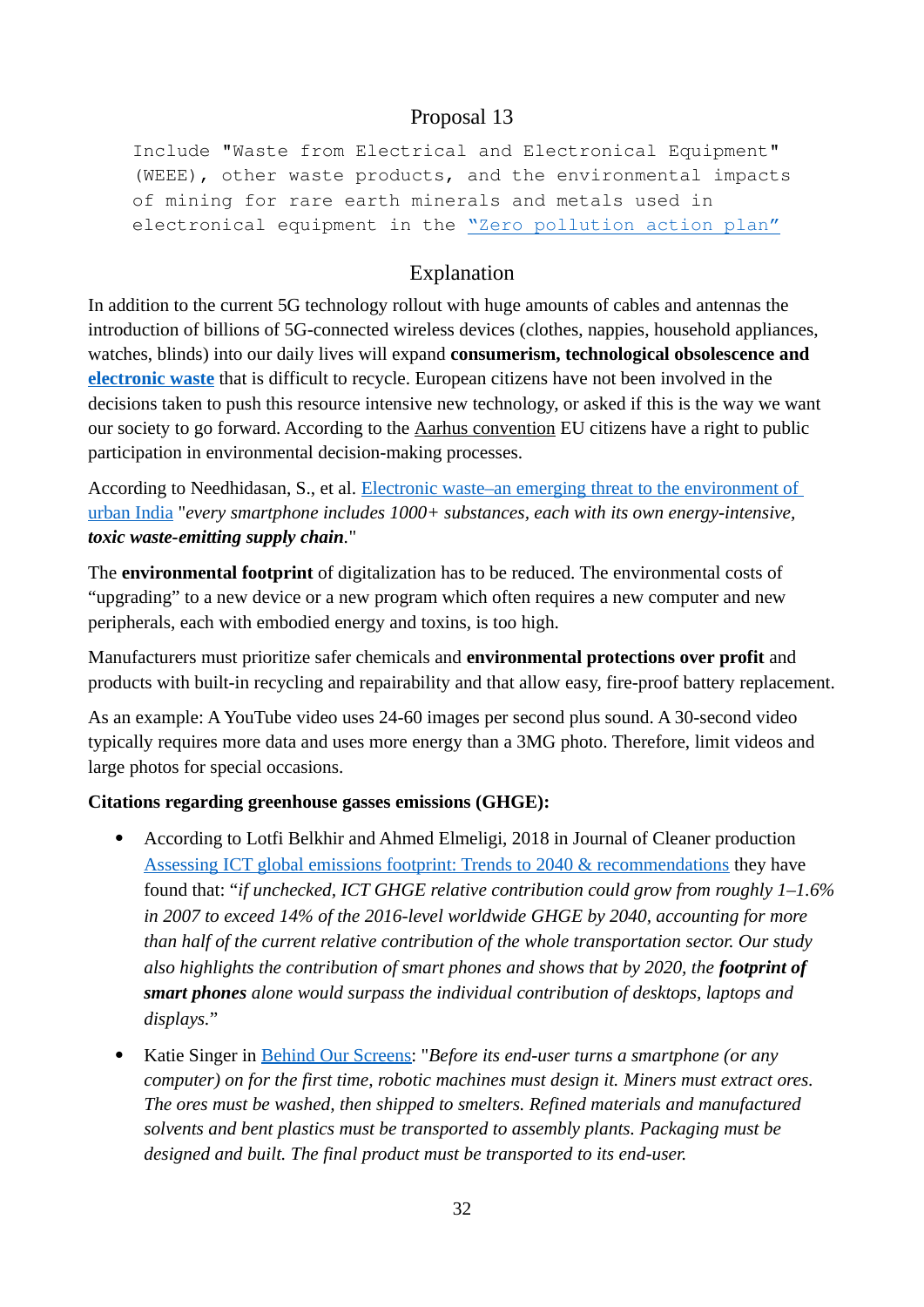*Each station in this international supply chain consumes energy and emits greenhouse gases (GHGs) and toxic waste. Miners and assembly workers often endure hazardous conditions. Rivers and lakes get polluted by "tailings" (emissions from refining ores). Oceans get acidified by cargo ships' bunker fuel.*" Note: many rare earth minerals are found near radioactive material.

• The OECD Report from 2018 [Global Material Resources Outlook to 2060](https://www.oecd.org/environment/global-material-resources-outlook-to-2060-9789264307452-en.htm) xxxvi recognizes the role of digitization in the exponential increase in extracted resources (rare earth minerals and metals). The report projects a doubling of global primary materials use between today and 2060. It would also increase water pollution and depletion, habitat destruction, deforestation, and droughts, impacts on flora/fauna and human health.

"*More than half of all greenhouse gas (GHG) emissions are related to materials management activities. Fossil fuel use and the production of iron & steel and construction materials lead to large energy-related emissions of greenhouse gases and air pollutants. Metals extraction and use have a wide range of polluting consequences, including toxic effects on humans and ecosystems. The extraction and use of primary (raw) materials is much more polluting than secondary (recycled) materials*"

Despite ongoing efficiency improvements that reduce environmental impacts per unit of production, the global environmental impacts of using these metals are projected to more than double and, in some cases, even quadruple by 2060. This analysis excludes impacts during the use phase, as these are highly product-specific. In general, **copper and nickel tend to have the greatest per-kilo environmental impacts, while iron and steel have the highest absolute environmental impacts due to the large volumes used**.

Citations from the **Institute for energy research** [The Environmental Impact of Lithium Batteries](https://www.instituteforenergyresearch.org/renewable/the-environmental-impact-of-lithium-batteries/) November 12, 2020:

- *"In May 2016, [dead fish](https://www.wired.co.uk/article/lithium-batteries-environment-impact) were found in the waters of the Liqi River, where a toxic chemical leaked from the [Ganzizhou Rongda Lithium mine](https://www.freetibet.org/lithium-tibet). Cow and yak carcasses were also found floating downstream, dead from drinking contaminated water. It was the third incident in seven years due to a sharp increase in mining activity, including operations run by China's BYD, one of the world' biggest supplier of lithium-ion batteries. After the second incident in 2013, officials closed the mine, but fish started dying again when it reopened in April 2016."*
- *"South America's Lithium Triangle, which covers parts of Argentina, Bolivia and Chile, holds more than half the world's supply of the metal beneath its salt flats. But it is also one of the driest places on earth. In Chile's Salar de Atacama, mining activities consumed 65 percent of the region's water, which is having a large impact on local farmers to the point that some communities have to get water elsewhere."*
- $\bullet$  *"As in Tibet, there is the potential for toxic chemicals to leak from the evaporation pools into the water supply including hydrochloric acid, which is used in the processing of lithium, and waste products that are filtered out of the brine. In Australia and North America, lithium is mined from rock using chemicals to extract it into a useful form. In Nevada, researchers found impacts on fish as far as 150 miles downstream from a lithium processing operation."*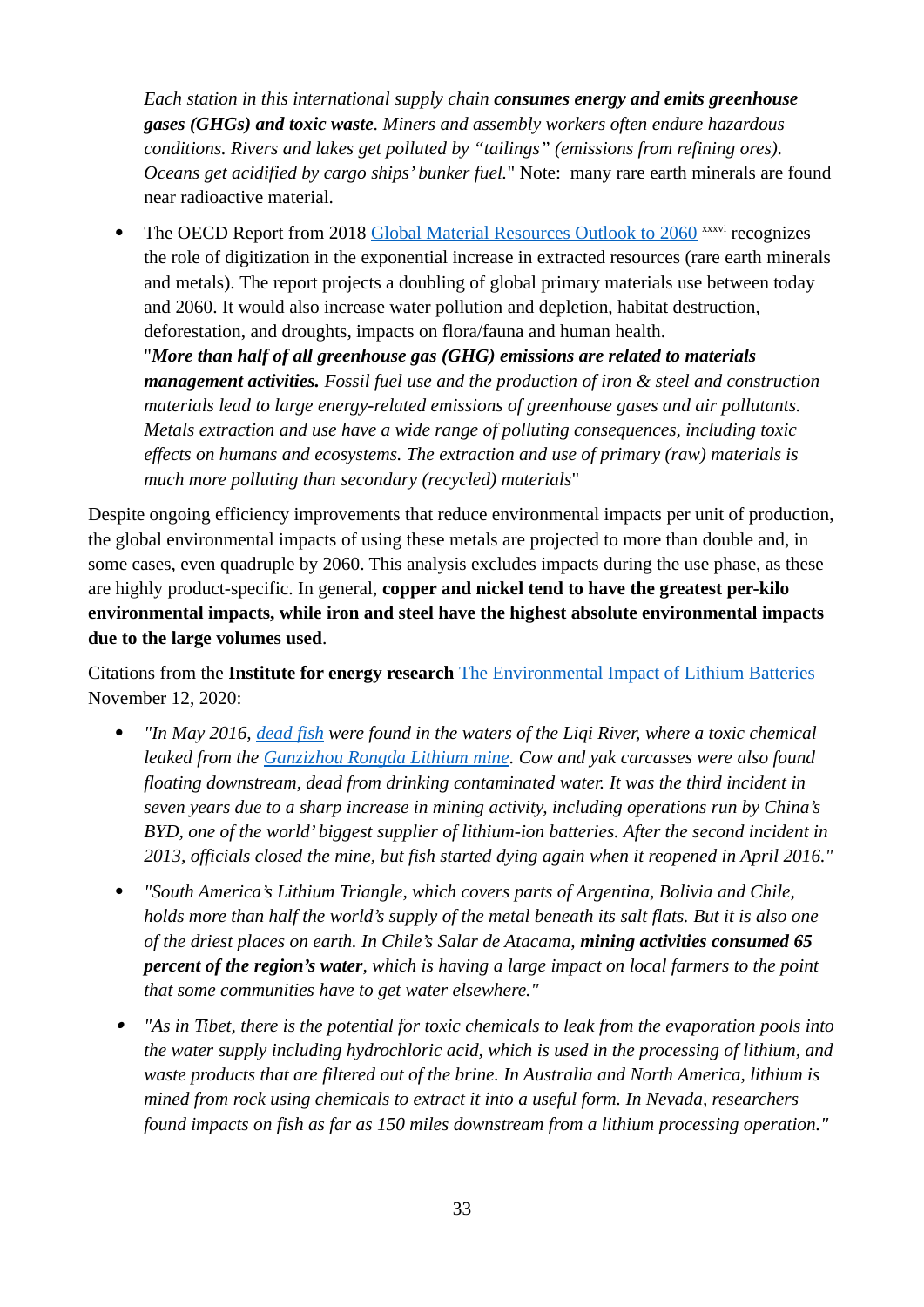- *"Lithium extraction harms the soil and causes air contamination. In Argentina's Salar de Hombre Muerto, residents believe that lithium operations contaminated streams used by humans and livestock and for crop irrigation. In Chile, the landscape is marred by mountains of discarded salt and canals filled with contaminated water with an unnatural blue hue. According to Guillermo Gonzalez, a lithium battery expert from the University of Chile, 'This isn't a green solution – it's not a solution at all.'"*
- *"China is [among the five top countries](https://www.usgs.gov/media/images/mineral-commodity-summaries-2020-cover) with the most lithium resources and it has been buying stakes in mining operations in Australia and South America where most of the world's lithium reserves are found. China's [Tianqi Lithium](http://en.tianqilithium.com/) owns [51 percent](https://www.voanews.com/silicon-valley-technology/how-china-dominates-global-battery-supply-chain) of the world's largest lithium reserve in Australia, giving it a controlling interest. In 2018, the company became the second-largest shareholder in [Sociedad Química y Minera —the largest lithium](https://www.fuelsandlubes.com/tianqi-lithiums-purchase-of-sqm-shares-would-make-chinese-firm-worlds-largest-producer-of-lithium/)  [producer in Chile.](https://www.fuelsandlubes.com/tianqi-lithiums-purchase-of-sqm-shares-would-make-chinese-firm-worlds-largest-producer-of-lithium/) Another Chinese company, Ganfeng Lithium, has a long-term agreement to underwrite all lithium raw materials produced by [Australia's Mount Marion mine](https://news.metal.com/newscontent/100913083/%5Bsmm-express%5D-the-sale-of-shares-in-the-australian-mine-involves-57000-tons-of-lithium-concentrate-ganfeng-lithium-industry-to-obtain-half-of-the-shares/)—the world's second-biggest, high-grade lithium reserve."*

Citations from the article ["Lithium: Tibet's green energy treasure"](https://freetibet.org/lithium-tibet)

- "*Green transport in one place should not come at the cost of environmental and social damage in another. For the people of Tibet, this is a real threat with the extraction of lithium for use in electric buses.*"
- "*Tibetans have no say over China's lithium extraction and see none of its benefits. What they have seen is pollution and the build-up of factories and other infrastructure across Tibet's once pristine landscape.*"
- *"The two principal methods of extracting lithium, brine harvesting from lakes and hard rock mining, both carry risks of environmental and social damage due to the toxic chemicals required. The [Ganhetan industrial zone](http://rukor.org/tibetan-lithium-in-your-pocket/), for example, is well-known among Chinese scientific investigators for its air pollution, which has been accompanied by increased rates of fluorosis, a disease that causes teeth to become brittle. High concentrations of toxic metals in the soil have made the surrounding area unsuitable for agriculture."*
- *"Toxic chemicals used by the Ganzizhou Rongda Lithium in Dartsedo, eastern Tibet, have [found their way ito the Lichu River](http://freetibet.org/news-media/na/tibetans-protest-against-pollution-mining) on more than one occasion, killing fish and farm animals belonging to the community of Minyak Lhagang. After one such leak, in April 2016, the residents of Dartsedo County defied a large police presence to protest to the local government, securing a temporary halt to the extraction."*

Amit Katwala writes in ["The devastating environmental impact of technological progress"](https://www.wired.co.uk/article/lithium-copper-mining-atacama-desert) from 2019:

- *"An insatiable demand for the copper, lithium and rare-earth metals required to fuel the consumer electronics and electric vehicle industries is leaving indelible scars on our fragile planet."*
- *"For decades, David Maisel has been photographing places where humans are changing the environment so dramatically that the impact can be seen from the sky. For his latest project, Desolation Desert, the San Francisco-based visual artist spent two weeks in and around*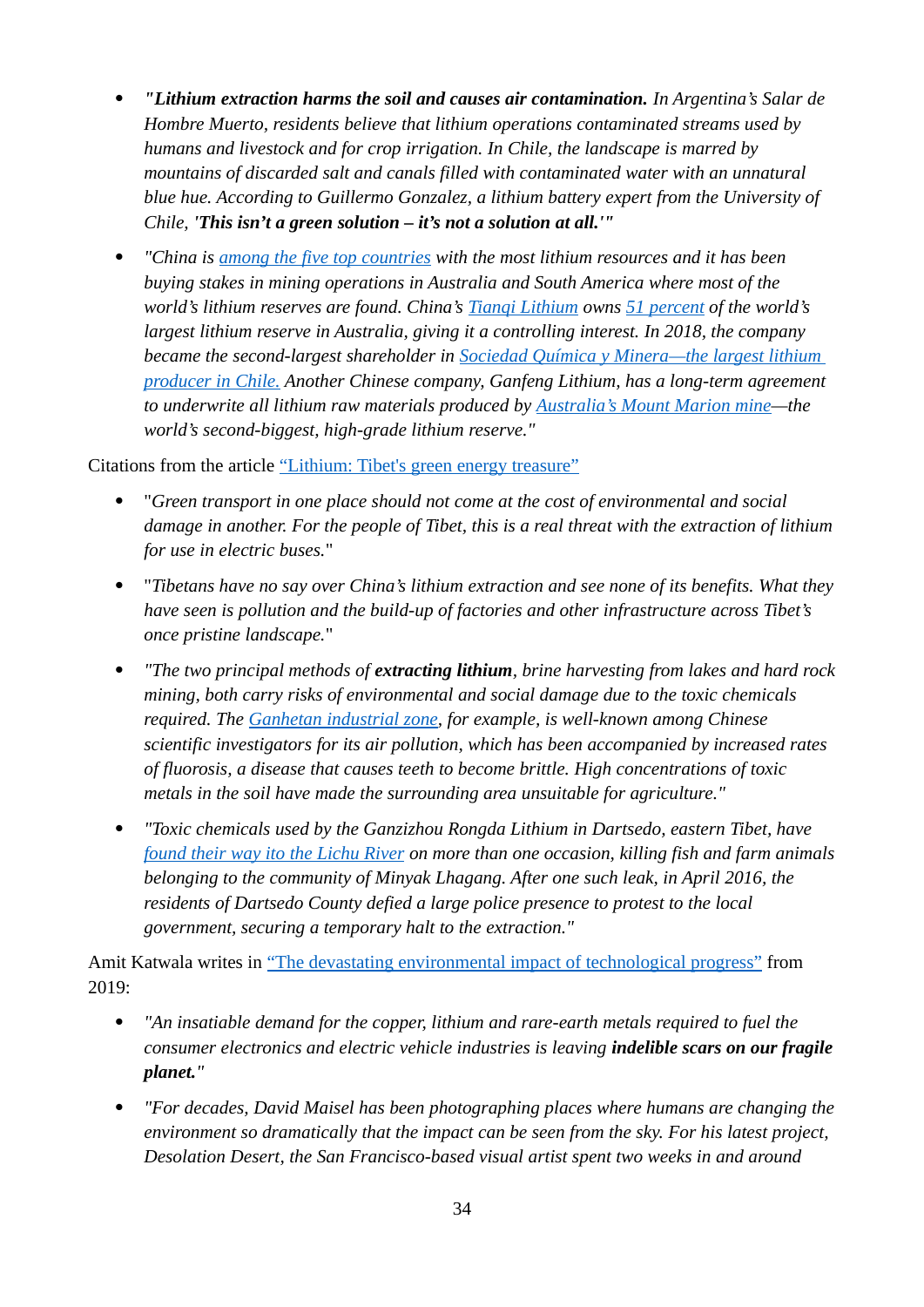*South America's Atacama desert, where humankind's insatiable demand for copper, lithium and rare-earth metals to fuel the consumer electronics and electric vehicle industries is reshaping the landscape of a fragile ecosystem."*

 *"You can't assess the full environmental impact of mining just by looking at the hole left in the ground. These pictures show the area around the Centinela copper mine, and the huge "tailings ponds" that surround the site. After the copper is separated from rock, the unwanted materials remain in the form of this slurry, collected in pools hemmed in by dams that Maisel describes as "vast beyond comprehension". Tailings, as they're known in the industry, can contain toxic metals such as arsenic and mercury. In January 2019, a tailings dam at an iron-ore mine in Brazil collapsed, killing at least 248 people. As of June 2019, the tailings facilities at the mine pictured here held 154 million cubic metres of tailings."*

#### French expert in responsible digital technology and low-tech, Frédéric Bordage writes in his study [Environmental footprint of the digital world](https://www.greenit.fr/environmental-footprint-of-the-digital-world/) :

 "*The idea of a low digital technology is to use robust, simple, low-impact and very widespread digital technologies such as 2G, SMS, etc. to meet daily needs. Most feedback gathered over the last 10 years shows that this approach is not considered as a regression but is instead well-received by users and it creates economic value. Radical eco-design aims to coordinate the use of low- and high-tech digital resources to best meet the needs of humanity while significantly reducing our digital footprint. To conclude with a simple example, it is not necessary to have a latest-generation smartphone connected in 4G or 5G to access weather forecasts. A simple SMS allows the forecast to be transmitted on a 2G mobile phone. On the other hand, calculating weather forecasts requires the use of advanced technologies. Only by adopting this posture of sobriety and cleverly coordinating low and high digital technology will we be able to build a more enviable digital future and make it an effective tool for improving humanity's resilience to the already on-going collapse.*"

#### **Legal arguments for our proposal are:**

- **-** Article 191(1) and (3) and Article 192(1) [TFEU](#page-67-3) give the EU competence to take action in order to preserve, protect and improve the quality of the environment. Environmental policy and legislation in this field shall be based on the precautionary principle and the principle that preventive action should be taken, as laid down in Article 191(2) subparagraph 2 and Article 192(1) [TFEU](#page-67-3). In accordance with Article 191(3) [TFEU](#page-67-3), when preparing its policy and legislation on the environment, the EU shall take into account available scientific and technical data.
- **-** ([Compassion in world farming](https://www.ciwf.org.uk/media/7427367/article-13-tfeu-undermined-by-lack-of-access-to-justice-december-2014.pdf)) Since animals are sentient beings, Article 13 [TFEU](#page-67-3) provides that "*in formulating and implementing the Union's policies on agriculture, fisheries, transport, internal market, research and technological development and space, the Union shall pay full regard to the welfare requirements of animals"*.

The EU Commission explains that "*This puts animal welfare on equal footing with other key principles mentioned in the same title i.e. promotion of gender equality, guarantee of social*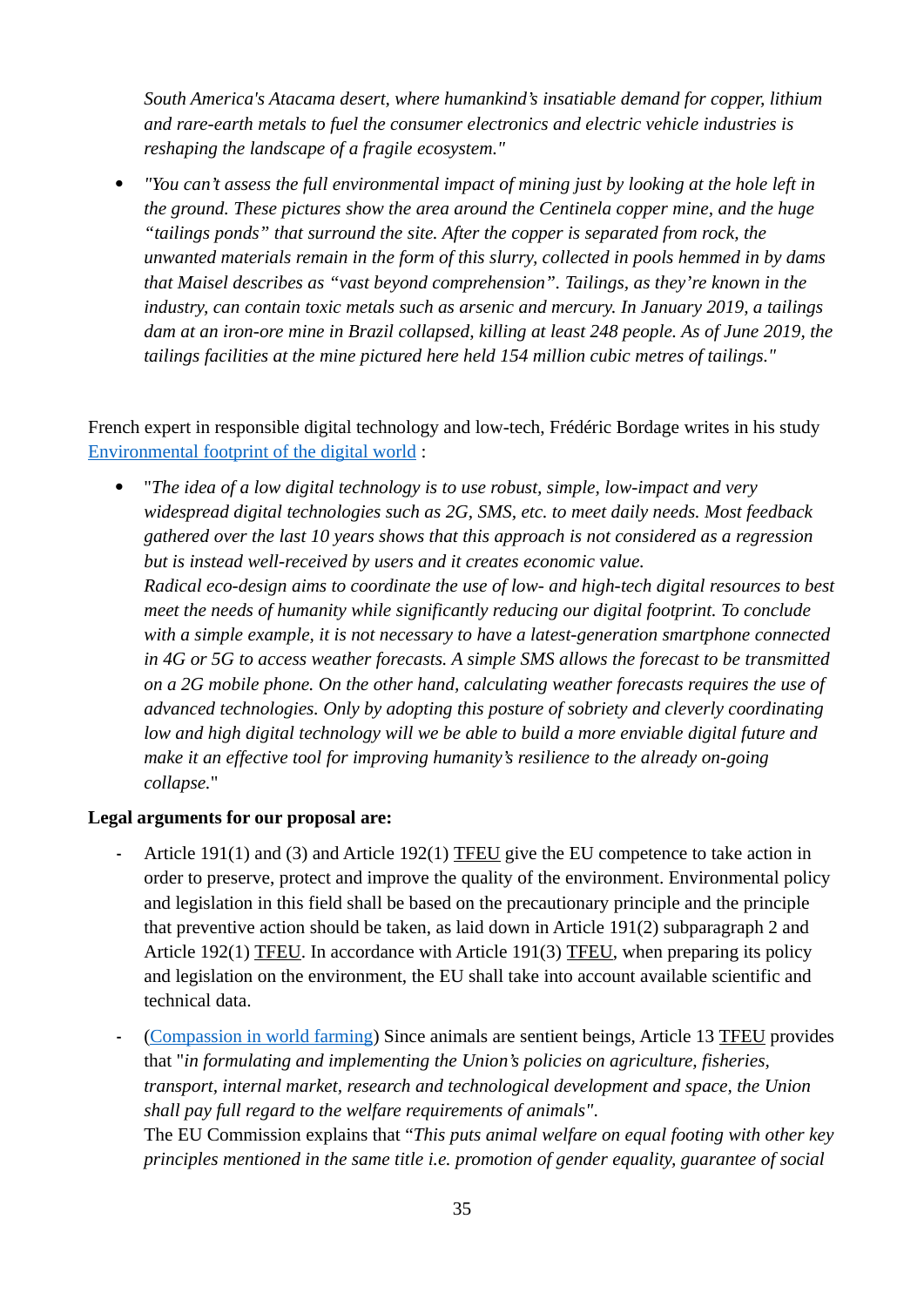*protection, protection of human health, combating discrimination, promotion of sustainable development, ensuring consumer protection and the protection of personal data*". This provision is important in two respects:

- it recognises animals as "sentient beings"; and
- it requires the Union and its Member States, in (i) formulating and (ii) implementing the Union's policies in certain key areas, to pay "**full** regard to the welfare requirements of animals"
- **-** Article 21 (f) of the [TEU](#page-67-1): "*help develop international measures to preserve and improve the quality of the environment and the sustainable management of global natural resources, in order to ensure sustainable development*"
- **-** Article 3 of the [TEU](#page-67-1), where "*The Union shall establish an internal market. It shall work for the sustainable development of Europe based on balanced economic growth and price stability, a highly competitive social market economy, aiming at full employment and social progress, and a high level of protection and improvement of the quality of the environment. It shall promote scientific and technological advance.*"
- **-** Article 35 of the [CFR](#page-67-2), Health care: "*A high level of human health protection shall be ensured in the definition and implementation of all Union policies and activities.*"
- **-** Article 37 of the [CFR](#page-67-2), Environmental protection: "*A high level of environmental protection and the improvement of the quality of the environment must be integrated into the policies of the Union and ensured in accordance with the principle of sustainable development.*"
- **-** According to the [Aarhus convention](#page-67-4) EU citizens have a right to ensure that the most up-todate scientific data is taken into account when the EU adopts policies for the protection of the environment. Citizens have a right to access environmental information, to public participation in environmental decision-making processes and to access to justice.
- **-** According to Proposal for a regulation on amending Aarhus regulation "The EU institutions need to engage with members of the public if the European Green Deal is to succeed and deliver lasting change. The public is and should remain a driving force of the transition and should have the means to get actively involved in developing and implementing new policies."
- **-** According to [Proposal for a regulation on amending Aarhus regulation](https://ec.europa.eu/environment/aarhus/pdf/legislative_proposal_amending_aarhus_regulation.pdf) xxxvii "*The EU institutions need to engage with members of the public if the European Green Deal is to succeed and deliver lasting change. The public is and should remain a driving force of the transition and should have the means to get actively involved in developing and implementing new policies.*"
- **-** [Habitat Directive](#page-68-2)
- **-** [Bird Directive](#page-68-1)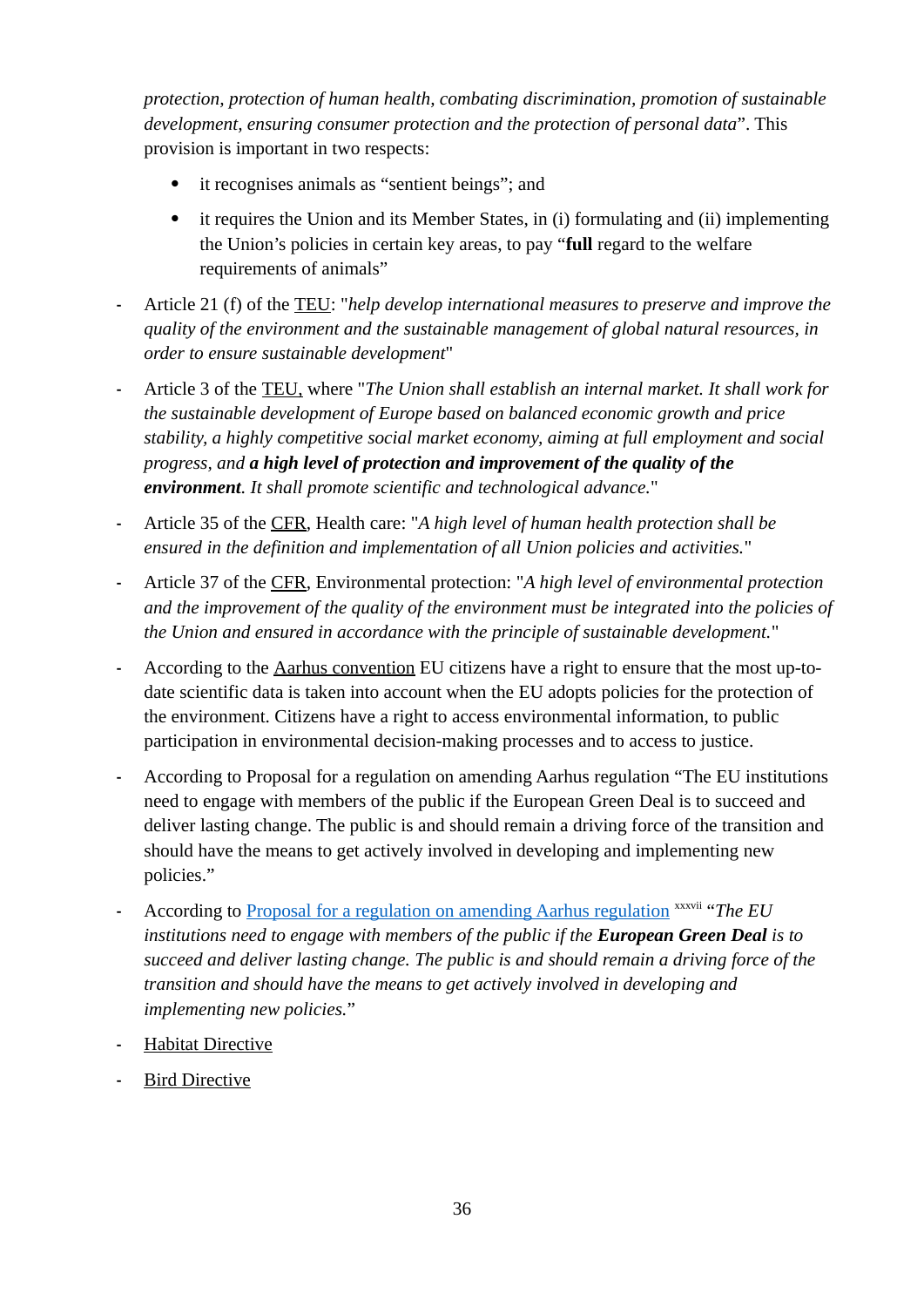Update [Ecodesign Directive from 2009](https://eur-lex.europa.eu/legal-content/EN/ALL/?uri=CELEX%3A32009L0125) setting tight limits to resource and energy waste of all connected devices including antennas and satellites

## Explanation

The launch of 5G is expected to bring a plethora of new interconnected devices to the market, most of which will replace their predecessors. Thus, the cycle of buying new and disposing of old is being significantly boosted. Instead of reducing environmental impact and saving energy there would be a whole new industry building thousands of **satellites**, new generations of an exploding amount of **antennas**, **electronic devices** like hundreds of millions of **mobile phones**, **tablets** and so on.

The [Ecodesign Directive 2009/125/EC](https://eur-lex.europa.eu/legal-content/EN/ALL/?uri=CELEX%3A32009L0125) xxxviii is a directive under European law that sets **requirements for the environment-related design** of "energy-related products" (ErP) in the common internal market of the European Union.

The 2009 revision of the Directive extended its scope to energy-related products such as windows, insulation materials and certain water-using products.

The ultimate aim of the Ecodesign Directive is that manufacturers of energy-using products (EuP) will, at the design stage, be obliged to **reduce the energy consumption** and other negative environmental impacts of products. While the Directive's primary aim is to reduce energy use, it is also aimed at taking other environmental factors into consideration: **materials use, water use, polluting emissions, waste issues and recyclability.** To date, more than 40 products fall under this directive.

**We call on** the EU Commission to include all device groups that accompany digitalization, especially those listed in the first paragraph, into the Ecodesign Directive in order to improve their energy and resource efficiency as well as their energy security and reduction in demand for natural resources.

According to the EU's new [Circular Economy Action Plan](https://ec.europa.eu/environment/strategy/circular-economy-action-plan_en), all electronic devices, especially those, which are used for digitalisation, should also be made "*fit for a climate-neutral, resource-efficient and circular economy, reduce waste and ensure that the performance of front-runners in sustainability progressively becomes the norm*" The Ecodesign Directive is a possible connecting point for these objectives.

Please always consider that wired connections offer enormous energy savings compared to Wi-Fi without sacrificing comfort.

EU is competent to protect the environment via the precautionary principle in article 191 in the [TFEU.](#page-67-0)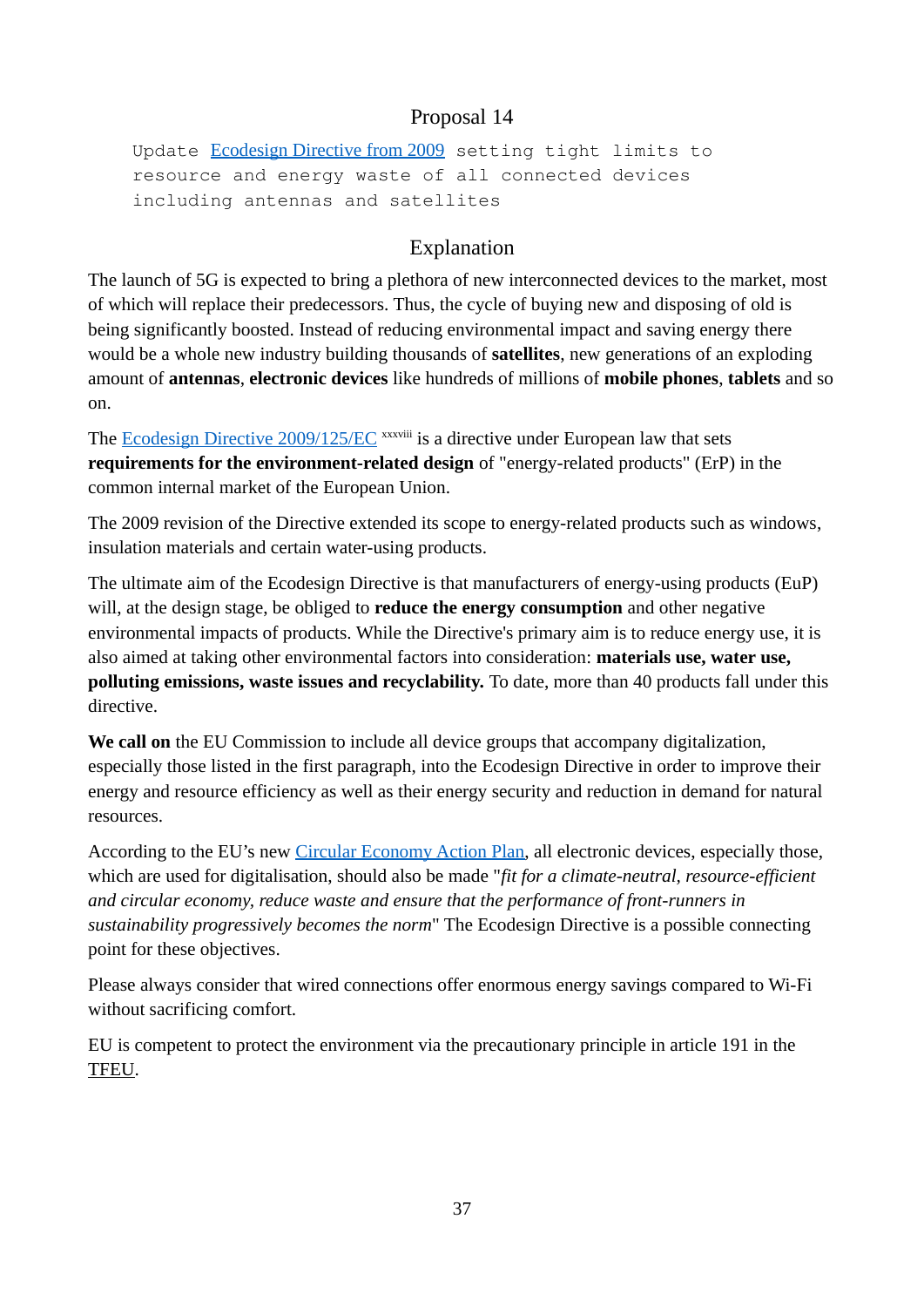```
Recognize all biologically harmful parameters* of RF EMF as
a pollutant. Include them in all relevant EU Policies and 
Directives
* All parameters are listed in the first paragraph in Explanation of 
Proposal 1.
```
### Explanation

RF EMF exposure has increased from extremely low natural levels by about  $10^{18}$  times and this radiation can cause reactive oxygen species (ROS) and cellular or systemic oxidative stress in all life forms.

#### **Arguments for accepting RF EMF as a potential pollutant**

Citation from Planetary electromagnetic pollution: it is time to assess its impact published in www.thelancet.com:

*"The rise in planetary electromagnetic pollution due to the exponential increase in the use of wireless personal communication devices (eg, mobile or cordless phones and WiFi or Bluetooth-enabled devices) and the infrastructure facilitating them, levels of exposure to radiofrequency electromagnetic radiation around the 1 GHz frequency band, which is mostly used for modern wireless communications, have increased from extremely low natural levels by about 10<sup>18</sup> times (*figure*). Radiofrequency electromagnetic radiation is also used for radar, security scanners, smart meters, and medical equipment (MRI, diathermy, and radiofrequency ablation). It is plausibly the most rapidly increasing anthropogenic environmental exposure since the mid-20th century, and levels will surge considerably again, as technologies like the Internet of Things and 5G add millions more radiofrequency transmitters around us."*

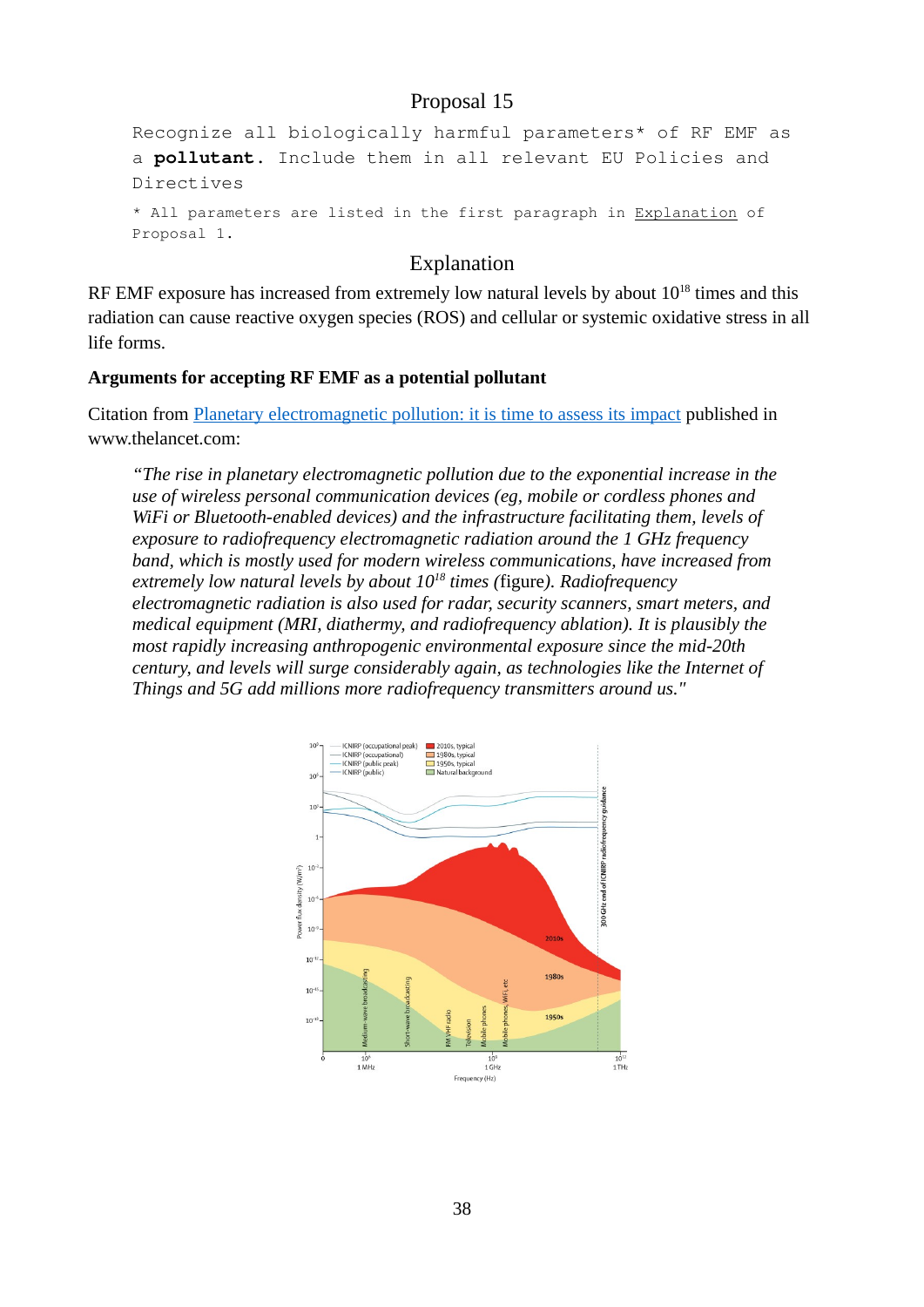#### **Arguments for RF EMF being potentially biologically harmful**

Citation from [Manmade Electromagnetic Fields and Oxidative Stress—Biological Effects and](https://www.mdpi.com/1422-0067/22/7/3772/htm)  [Consequences for Health](https://www.mdpi.com/1422-0067/22/7/3772/htm) published in The International Journal of Molecular Sciences, March 2021:

*"Concomitant with the ever-expanding use of electrical appliances and mobile communication systems, public and occupational exposure to electromagnetic fields (EMF) in the extremely-low-frequency and radiofrequency range has become a widely debated environmental risk factor for health. Radiofrequency (RF) EMF and extremelylow-frequency (ELF) MF have been classified as possibly carcinogenic to humans (Group 2B) by the International Agency for Research on Cancer (IARC). The production of reactive oxygen species (ROS), potentially leading to cellular or systemic oxidative stress, was frequently found to be influenced by EMF exposure in animals and cells. In this review, we summarize key experimental findings on oxidative stress related to EMF exposure from animal and cell studies of the last decade. The observations are discussed in the context of molecular mechanisms and functionalities relevant to health such as neurological function, genome stability, immune response, and reproduction. Most animal and many cell studies showed increased oxidative stress caused by RF-EMF and ELF-MF. In order to estimate the risk for human health by manmade exposure, experimental studies in humans and epidemiological studies need to be considered as well."*

#### **Legal Arguments for our proposal are:**

Given the above arguments and art. 1, 2, 3, 6, 7, 24, 35, 37, in the [CFR](#page-67-1) it is imperative to accept RF EMF as an pollutant that must be monitored and restricted for proper protection of all life on Earth.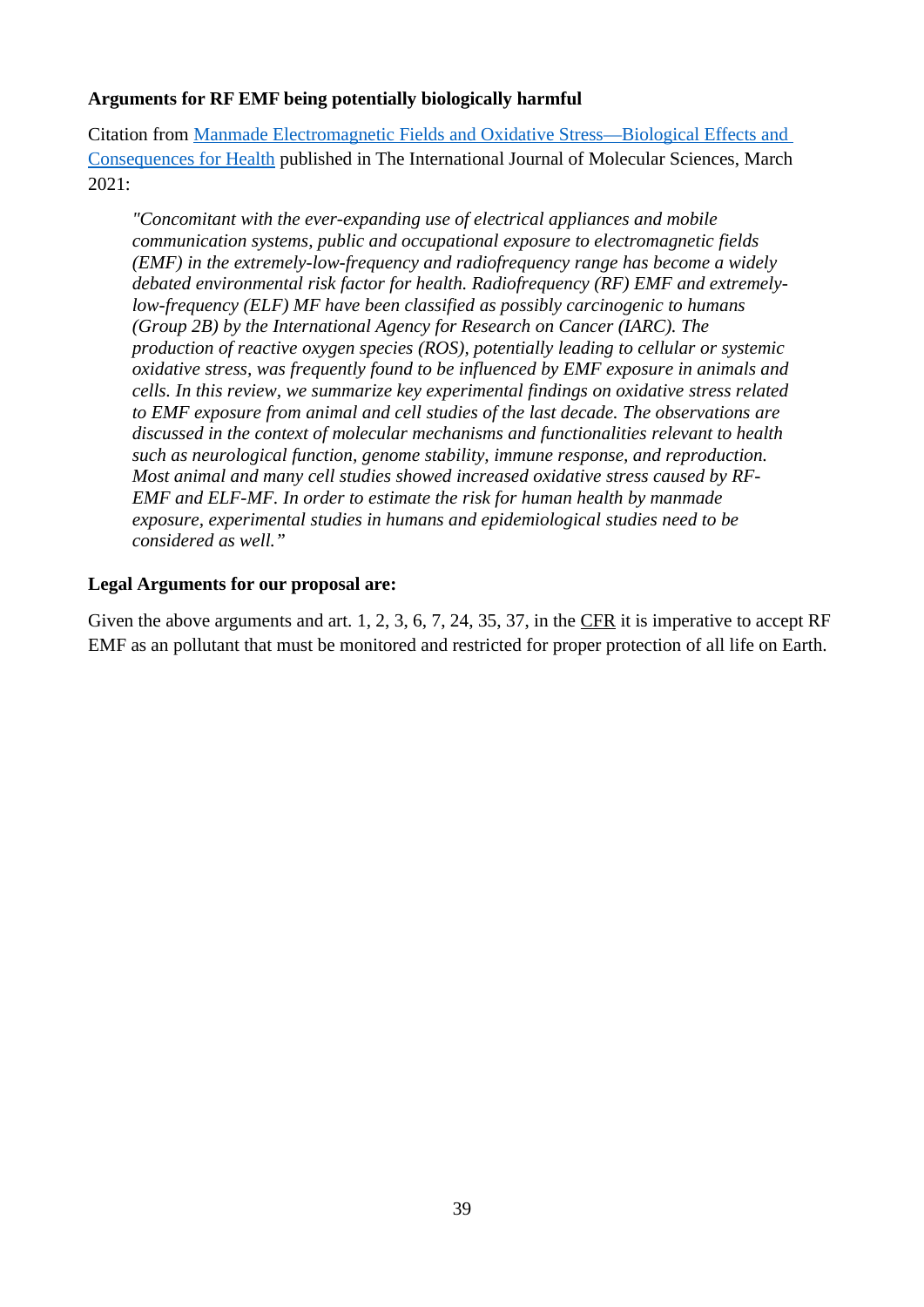Include monitoring of all biological harmful parameters\* of RF EMF in [Environmental monitoring programmes](https://ec.europa.eu/jrc/en/research-topic/environmental-monitoring), [Biodiversity](https://ec.europa.eu/environment/strategy/biodiversity-strategy-2030_en) [Strategy 2030,](https://ec.europa.eu/environment/strategy/biodiversity-strategy-2030_en) [EU Nature restoration targets](https://ec.europa.eu/environment/strategy/biodiversity-strategy-2030/eu-nature-restoration-targets_en), [Habitats and](https://ec.europa.eu/environment/nature/legislation/index_en.htm)  [Birds Directives](https://ec.europa.eu/environment/nature/legislation/index_en.htm) and [Natura 2000](https://ec.europa.eu/environment/nature/natura2000/index_en.htm)

\* All parameters are listed in the first paragraph in [Explanation](#page-2-0) of Proposal 1.

## Explanation

Hundreds of peer-reviewed scientific studies independent from industry strongly indicate that different RF EMF parameters cause biological effects at radiation levels below current limit values. The radiation level will rise with the 5G deployment (ref. [Planetary electromagnetic pollution: it is](https://www.thelancet.com/journals/lanplh/article/PIIS2542-5196(18)30221-3/fulltext)  [time to assess its impact](https://www.thelancet.com/journals/lanplh/article/PIIS2542-5196(18)30221-3/fulltext) published in www.thelancet.com).

[The Legal Opinion on 5G](https://helbredssikker-telekommunikation.dk/sites/default/files/LegalOpinionOn5G.pdf) <sup>xxii</sup> by the lawyer Christian F. Jensen concludes that 5G deployment will contravene current environmental laws (Habitat- and Bird- directive) in the EU regulations and the [Bern-](https://www.coe.int/en/web/bern-convention/) and [Bonn](https://www.cms.int/)- conventions protecting natural habitat and migrating species.

Biodiversity is declining. More than 75% decline over 27 years in total flying insect biomass in protected areas must be caused by pollutants other than those already measured.  $50$ 

The European Economic and Social Committee has published the opinion called [Secure 5G](https://www.eesc.europa.eu/en/our-work/opinions-information-reports/opinions/secure-5g-deployment-eu-toolbox)  [deployment– EU toolbox](https://www.eesc.europa.eu/en/our-work/opinions-information-reports/opinions/secure-5g-deployment-eu-toolbox)<sup>xvii</sup>. Point 1.4 and 4.3 state that:

"... *The EESC asks the Commission to strictly monitor progress in the deployment and real use of 5G and calls on the Member States to further accelerate the process and ensure a responsible implementation, catering for all safety and security aspects, including those relating to the impact of 5G technology on public health and living ecosystems, the social and economic impact, the impact on competition, education and training, and securing respect for fundamental rights.*"

#### **Legal argument for our proposal:**

- **-** Article 3 (3) of the [TEU](#page-67-2): "*The Union shall establish an internal market. It shall work for the sustainable development of Europe based on balanced economic growth and price stability, a highly competitive social market economy, aiming at full employment and social progress, and a high level of protection and improvement of the quality of the environment. It shall promote scientific and technological advance.*"
- **-** Article 21 (f) of the [TEU](#page-67-2): "*help develop international measures to preserve and improve the quality of the environment and the sustainable management of global natural resources, in order to ensure sustainable development*"
- **-** Article 13 of the [TFEU;](#page-67-0) This provision is important in two respects:

<span id="page-39-0"></span><sup>50</sup> Hallmann et al, 2017: [More than 75 percent decline over 27 years in total flying insect biomass in protected areas;](https://journals.plos.org/plosone/article?id=10.1371/journal.pone.0185809) <https://journals.plos.org/plosone/article?id=10.1371/journal.pone.0185809>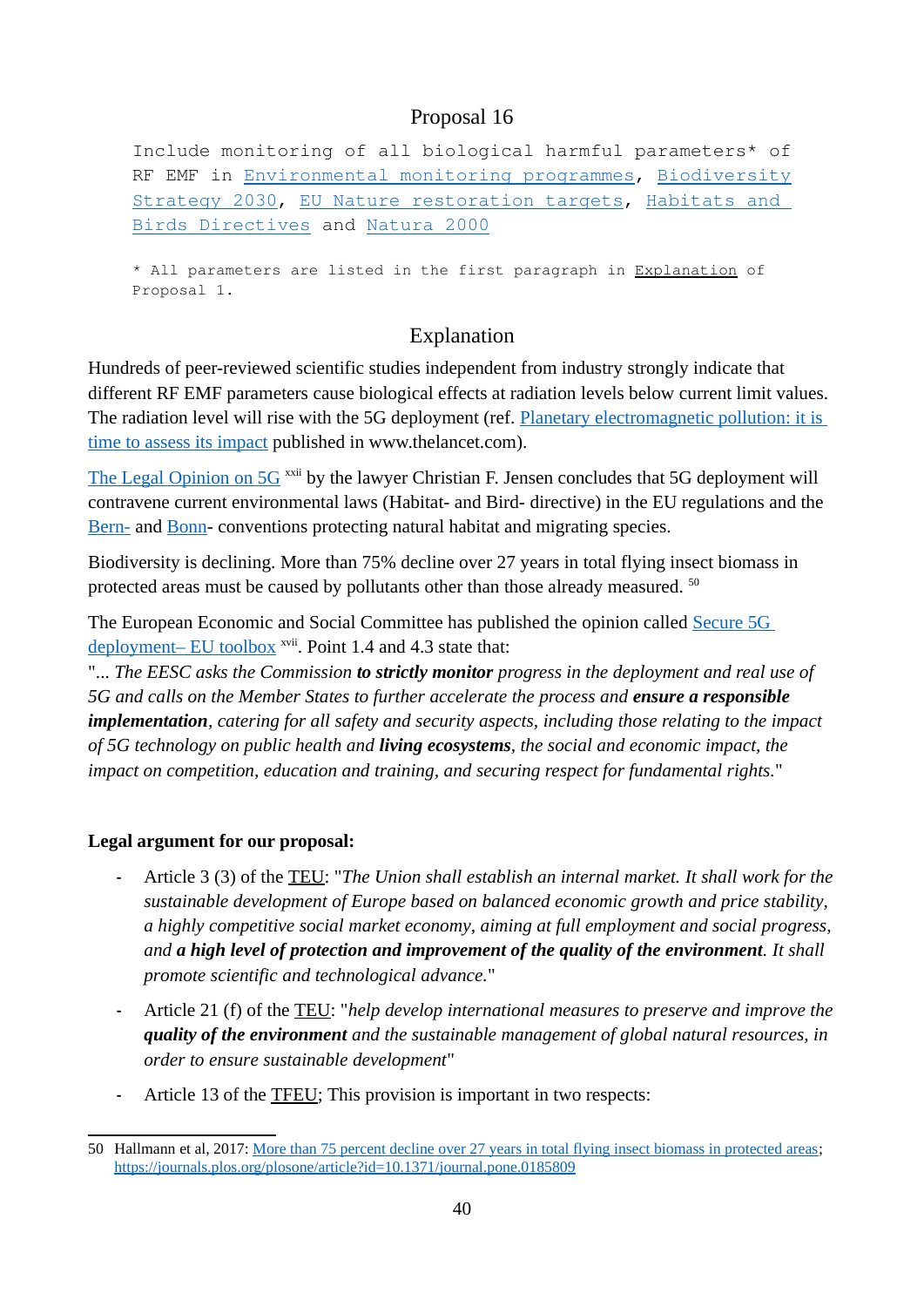- it recognises animals as "sentient beings"
- it requires the Union and its Member States, in (i) formulating and (ii) implementing the Union's policies in certain key areas, to pay "*full regard to the welfare requirements of animals*"
- **-** According to the Article 191 of the [TFEU](#page-67-0) the Union policy shall contribute to preserving, protecting and improving the quality of the environment and "*promote measures at international level to deal with regional or worldwide environmental problems*". Union policy "*shall be based on the precautionary principle and on the principles that preventive action should be taken, that environmental damage should as a priority be rectified at source and that the polluter should pay*."
- **-** Article 192 and 193 of the [TFEU](#page-67-0)
- **-** Article 37 of the the [CFR](#page-67-1)
- **-** [Habitat Directive](#page-68-1)
- **-** [Bird Directive](#page-68-0)

According to all the above, the Union must immediately take legal action to protect nature and wildlife in all EU countries. The Union shall take account of available scientific and technical data and the potential benefits and cost of action or lack of action.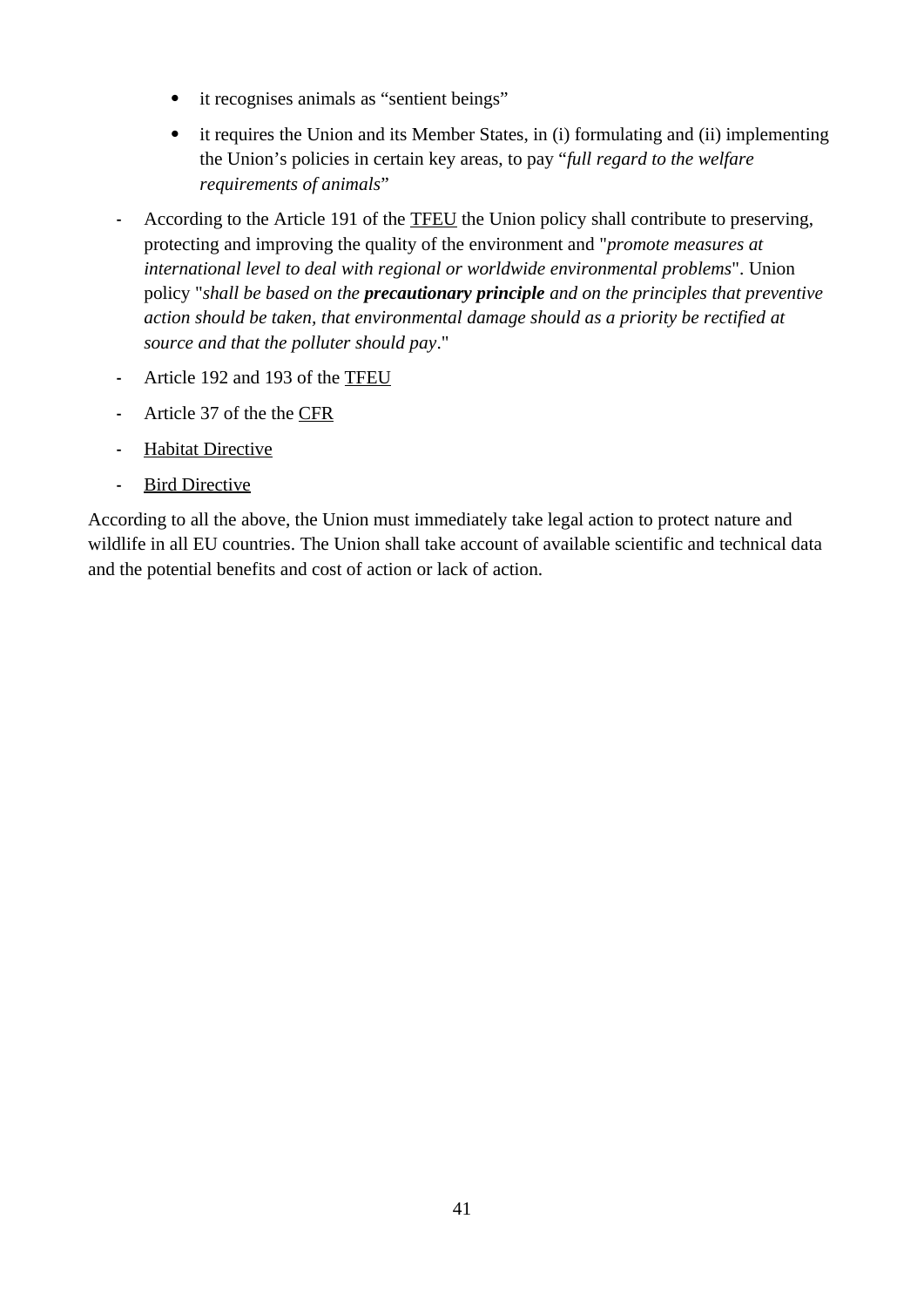Call for an immediate moratorium on 5G satellites megaconstellations worldwide until the environmental adverse effects are resolved

## Explanation

Plans for [over 100,000 telecommunication satellites](https://www.ucsusa.org/resources/satellite-database) are already underway.

The sheer scale of the pollution they will cause and the risk they pose to Earth's electromagnetic grid which sustains life on the planet makes their approval a breach of the [Outer Space Treaty](https://www.unoosa.org/oosa/en/ourwork/spacelaw/treaties/outerspacetreaty.html) (Article IV, question about [5G satellites being weapons\)](https://www.scmp.com/news/china/society/article/2148697/could-new-chinese-radar-system-really-be-used-play-god-weather) and a contravention of the [UN Guidelines](https://www.unoosa.org/res/oosadoc/data/documents/2018/aac_1052018crp/aac_1052018crp_20_0_html/AC105_2018_CRP20E.pdf)  [for the Long-term sustainability of Outer Space Activities](https://www.unoosa.org/res/oosadoc/data/documents/2018/aac_1052018crp/aac_1052018crp_20_0_html/AC105_2018_CRP20E.pdf) guideline 2.2 (c), requiring the use of outer space to be conducted "*so as to avoid (its) harmful contamination and also adverse changes in the environment of the Earth*" and "*risks to people, property, public health and the environment associated with the launch, in-orbit operation and re-entry of space objects*". They also threaten Astronomy and Radio astronomy, existing satellites and other scientific or technological investments in Space that are in humanity's best interest (…).

The EU has pledged to "*promote responsible behaviour in outer space and preserve and protect the space environment for peaceful use by all nations*" within the European Space Policy, and has an obligation to safeguard the environment under TEU.

Therefore, we ask the Union to invoke relevant international treaties and call for an immediate halt to mega-constellations of telecommunications satellites being launched worldwide pending satisfactory assessment of their environmental effects and consequent limitation/ban of artificial constellations.

The deleterious impacts of 5G radio wave emitting satellites mega-constellations are multiple and very serious:

- 1 [Alteration of Earth's natural](https://einarflydal.com/wp-content/uploads/2020/04/EFlydal-ENordhagen-20200331-More-satellites-will-damage-the-conditions-of-Life-on-Earth-v1.4-1.pdf) **[electromagnetism](https://einarflydal.com/wp-content/uploads/2020/04/EFlydal-ENordhagen-20200331-More-satellites-will-damage-the-conditions-of-Life-on-Earth-v1.4-1.pdf)** which sustains life on the planet. Artificial man-made radiation from radio transmitters on the ground and in space is already damaging the Earth's electromagnetism. The mechanisms are well documented. Radio waves reach the ionosphere and the magnetosphere, and interact with the [Van Allen belts](https://www.nature.com/articles/260401a0), producing electron rain which modifies the electrical properties of the atmosphere. Thus, communications satellites emitting powerful RF beams deployed directly in the ionosphere will trigger electron rain and further pollute the Earth's Global Electrical Circuit that governs the electrical qualities of all-natural phenomena, including life itself, with these main consequences:
	- a) shifting of the values of the [Schumann resonance](https://www.sciencedirect.com/science/article/abs/pii/0021916982901246) to which all life is attuned, associated with significant physical, [biological and health effects](https://researcharchive.lincoln.ac.nz/bitstream/handle/10182/3935/90_n1_EMR_Schumann_Resonance_paper_1.pdf?sequence=1).
	- b) further [destruction of ozone layer raising the](https://www.sciencedaily.com/releases/2000/12/001215082423.htm) [temperature of the Earth.](https://climate.nasa.gov/climate_resources/189/graphic-temperature-vs-solar-activity/)
	- c) alteration of [weather](https://www.nature.com/articles/165038a0) and climate.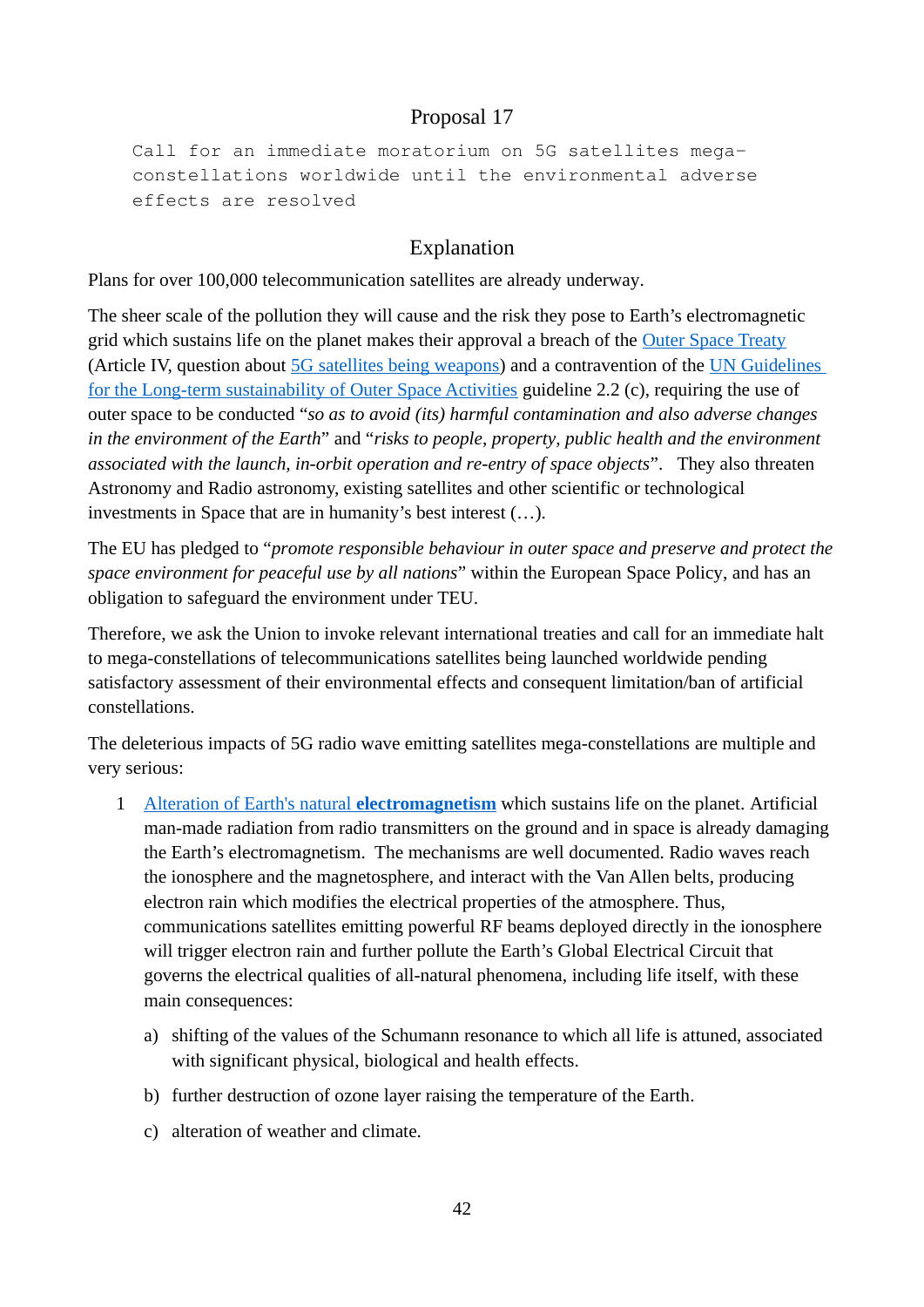- 2 **Increase of radiation at ground level.** 5G satellites will use the same type of phased array antennas as ground-based 5G systems, emitting powerful, focused beams of microwave radiation proven to [adversely affect](https://bioinitiative.org/) the health of humans, animals and plants. They will irradiate areas of the Earth not reached by other transmitters, and add their radiation to ground-based 5G transmissions from billions of IoT objects.
- 3 **Increase of atmospheric pollution and ozone depletion** from rocket exhaust and deorbiting satellites' burnout on re-entry into atmosphere.

With the total number of satellites planned, and taking into account their short lifespan (5 years), which means they will be dismissed and replaced often, satellite launches and deorbiting could number 5,000 to 10,000 per year, or 10 to 20 per day.

[Rocket exhaust](http://www.cellphonetaskforce.org/wifi-in-the-sky/) is extremely polluting: solid and liquid fuels [destroy the ozone layer](https://www.tandfonline.com/doi/full/10.1080/14777620902768867#abstract) and kerosene releases massive amounts of [soot](https://agupubs.onlinelibrary.wiley.com/doi/full/10.1029/2010GL044548) at high altitudes. The combined effect of both types of fuels will raise the Earth's temperature. Mercury-based rocket fuel currently being developed could spread potent neurotoxins over the Earth should an accident occur.

Re-entry exhaust plumes of [deorbited satellites](https://spacenews.com/aerospace-agu-reentry-pollution/) are yet to be fully assessed for their environmental impact but will undoubtedly imply massive pollution with dangerous chemical substances in the lower atmosphere.

- 4 **Increase of space debris and Kessler effect.** The dangers posed by space debris, some 20,000 catalogued objects including spacecrafts, rocket stages, defunct satellites and fragmented missions, are already of grave concern to all space enterprises. As the number of objects in Earth orbit increases, so does the risk of collision and the possibility of a chain reaction as objects disintegrate and collide successively (Kessler effect). The worst-case scenario would render Space inoperable for hundreds of years. [Satellites that fail](https://www.businessinsider.com/spacex-starlink-internet-satellites-percent-failure-rate-space-debris-risk-2020-10) or that are rendered non-manoeuvrable by, for example, a [solar flare](https://medium.com/starts-with-a-bang/flaremageddon-how-satellite-mega-constellations-could-create-a-new-natural-disaster-6a0afbd5b437), increase the risk of this happening.
- 5 **Effects on [navigation](https://www.ncbi.nlm.nih.gov/pmc/articles/PMC5805938/) and [survival of wildlife](https://cescos.fau.edu/observatory/lightpol-environ.html)**: light pollution from the ground has already been found to greatly harm wildlife. To this we must now add the [artificial night sky](https://academic.oup.com/mnrasl/advance-article/doi/10.1093/mnrasl/slab030/6188393)  [brightness](https://academic.oup.com/mnrasl/advance-article/doi/10.1093/mnrasl/slab030/6188393) from satellites which obliterates the stars and affects light sensitive biological systems, and which has already been estimated at a 10% increase over the natural brightness of the night sky.
- 6 **[Severe obstruction of Optical and Radio Astronomy.](https://academic.oup.com/mnrasl/advance-article/doi/10.1093/mnrasl/slab030/6188393)** The importance of Astronomy and Radioastronomy cannot be understated: they expand our knowledge of the Universe and are crucial to assess risks to Earth from space weather, meteorites, etc. 5G mega-constellations represent a dramatic degradation of the scientific content for a huge set of astronomical observations in four main ways:
	- a) Crossing and scarring observations with bright parallel streaks at all latitudes. Mitigation procedures like darkening satellites do not work, as satellites damage astronomical images at all wavelengths.
	- b) [Increasing light pollution](https://academic.oup.com/mnrasl/advance-article/doi/10.1093/mnrasl/slab030/6188393): satellite fleets reflect and diffuse sunlight. This skyglow effect is already quantified to have increased night sky brightness by 10% above natural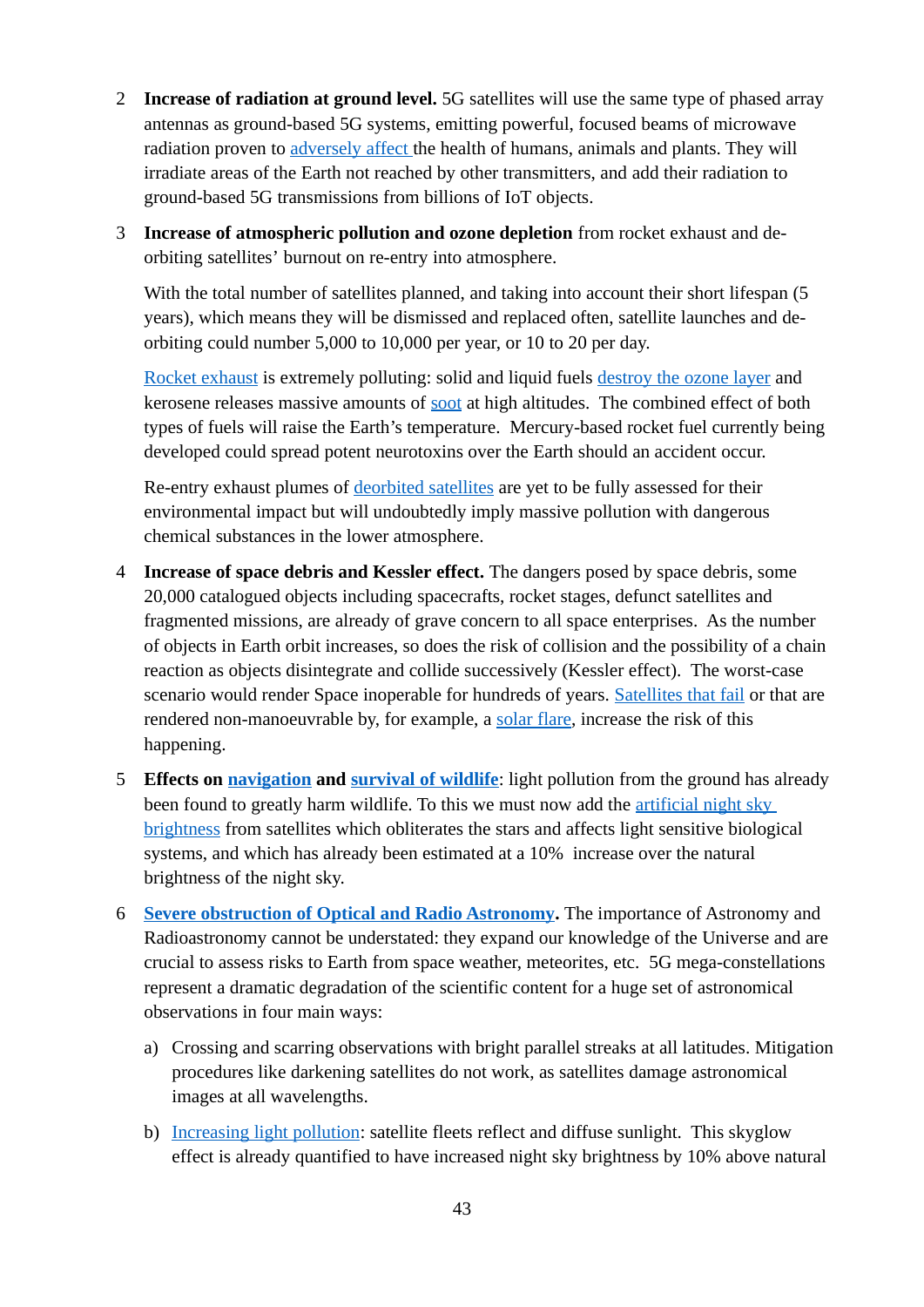levels. This already is the critical limit adopted in 1979 by the International Astronomical Union for the light pollution level not to be exceeded at the sites of astronomical observatories. How much more light pollution will tens of thousands of satellites produce?

- c) Interfering with radio-astronomical observations as their communications bands overlap with radio-astronomical bands at all sub-bands. This is already damaging radioastronomical observations. To which we must add the interference from the base stations on Earth and the trillions of transmitting objects of the planned IoT in just a few years. Radio astronomists justly fear Radio astronomy will become an extinct science if 5G satellites and ground-based 5G and IoT continue to be deployed.
- d) Increasing the risk of damage to space-based astronomical instruments such as the Hubble telescope, which has already sustained substantial damage from colliding space debris.

For all of this damage to Science, Astronomists are also asking for a moratorium on satellite constellations and all technologies that can negatively impact astronomical observations from space and from the ground or impact on the scientific, technological and economic investments made in other astrophysical projects. They dispute the legality of any national agency like the FCC to authorize satellite constellations in disregard of their environmental and scientific impact and demand these projects be evaluated internationally and limited to the strictly necessary deployments in accordance to the Outer Space Treaty and the UN Guidelines for the Long-term sustainability of Outer Space Activities.

- 7 **[Impairment of atmospheric measurements](https://www.nature.com/articles/d41586-019-03609-x) and weather forecasting**: [the World](https://public.wmo.int/en/media/news/wmo-expresses-concern-about-radio-frequency-decision)  [Meteorological Organisation](https://public.wmo.int/en/media/news/wmo-expresses-concern-about-radio-frequency-decision) warns of the severity of interference caused by the 5G signals, which will impair weather forecasts with dire consequences for natural disaster management.
- 8 **Destruction of the view of the night sky**, [Humanity's natural and cultural heritage](https://starlight2007.net/index_option_com_content_view_article_id_185_starlight-declaration_catid_62_the-initiative_itemid_80_lang_en.html) of utmost importance, which must be protected and preserved for future generations

In view of all these enormous hazards, immediate measures must be taken to protect humanity and the environment in accordance with ethical imperatives and international agreements.

Furthermore, the citizens of Europe and the World have not been involved in the decision regarding the deployment of 5G satellites and their immense environmental impact. According to the Aarhus Convention EU citizens have a right to ensure that the most up-to-date scientific data is taken into account when the EU adopts policies for the protection of the environment. Citizens have a right to access environmental information, to public participation in environmental decision-making processes and to access to justice. Regarding the deployment of 5G satellites the EU Citizens have not been asked whether we will accept the pervasive environmental consequences from the 5G satellites in the name of technological progress.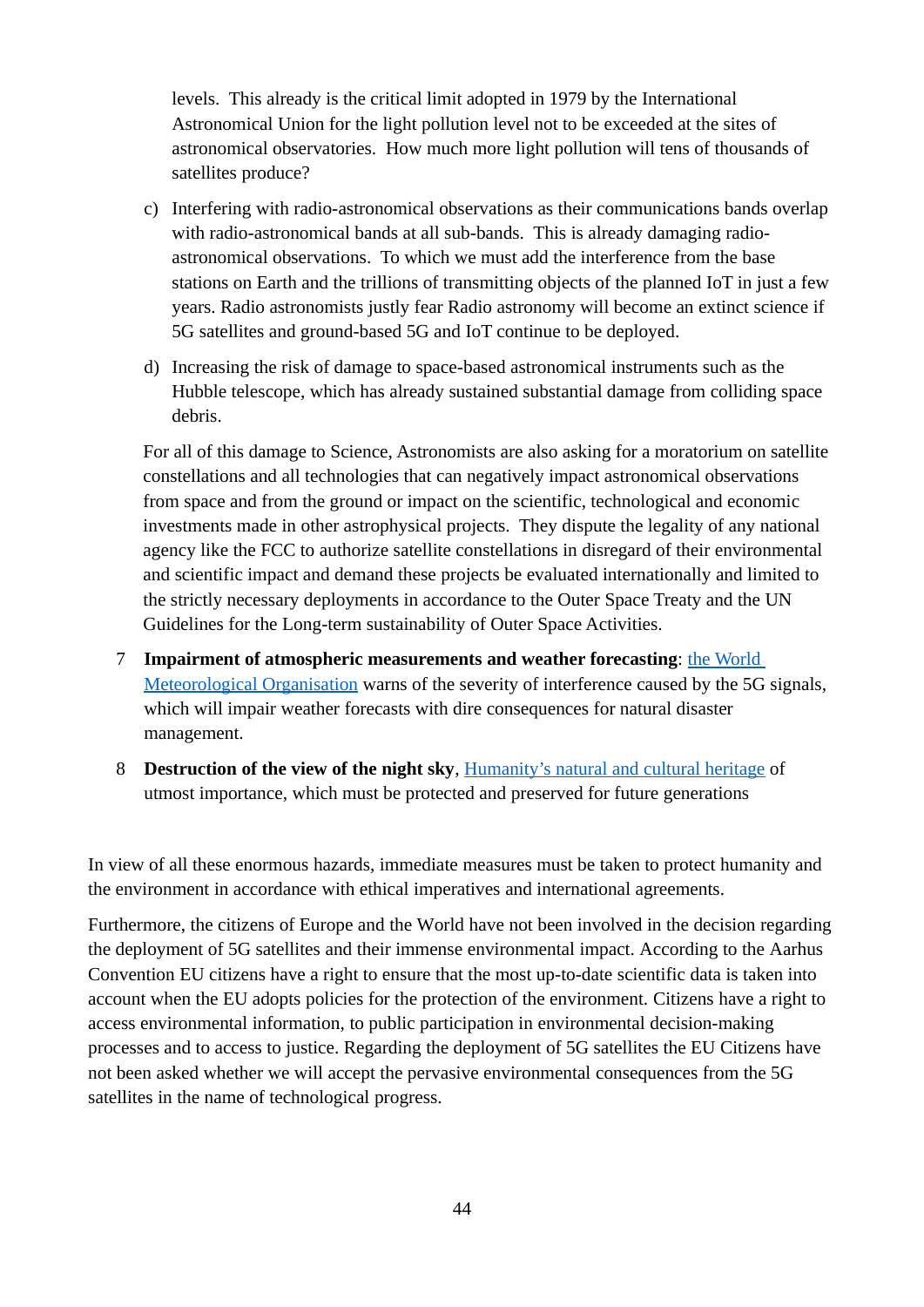#### **Legal argument for our proposal:**

- **-** Article 3 (3) of the [TEU](#page-67-2): "*The Union shall establish an internal market. It shall work for the sustainable development of Europe based on balanced economic growth and price stability, a highly competitive social market economy, aiming at full employment and social progress, and a high level of protection and improvement of the quality of the environment. It shall promote scientific and technological advance.*"
- **-** Article 21 (f) of the [TEU](#page-67-2): "*help develop international measures to preserve and improve the quality of the environment and the sustainable management of global natural resources, in order to ensure sustainable development*"
- **-** Article 13 of the [TFEU;](#page-67-0) This provision is important in two respects:
	- it recognises animals as "sentient beings"
	- it requires the Union and its Member States, in (i) formulating and (ii) implementing the Union's policies in certain key areas, to pay "*full regard to the welfare requirements of animals*"
- **-** Article 191 of the [TFEU;](#page-67-0) EU is competent to protect the environment via the precautionary principle.
- **-** Article 192 and 193 of the [TFEU](#page-67-0)
- **-** Article 37 of the the [CFR](#page-67-1)
- **-** [Habitat Directive](#page-68-1)
- **-** [Bird Directive](#page-68-0)
- **-** [Aarhus convention](#page-67-3)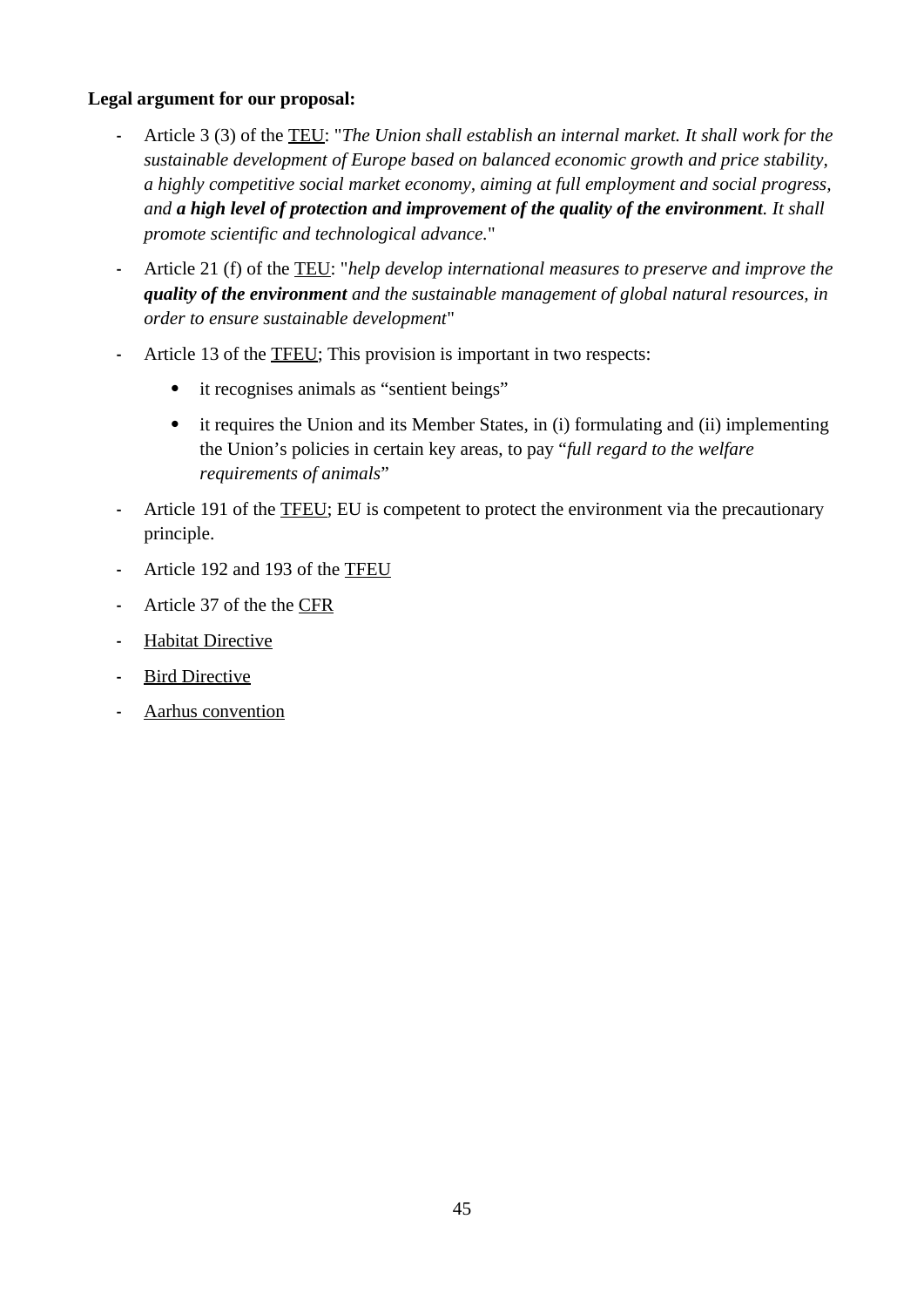Make an environmental impact assessment of all space projects a priority within the European Space Policy

## Explanation

Given the great threats to our environment from the unrestricted deployment of radio-wave emitting 5G satellites detailed in proposal number 17, we conclude that this type of satellite deployment is incompatible with a [sustainability strategy](https://ec.europa.eu/info/strategy/priorities-2019-2024/european-green-deal_en) <sup>xxix</sup> like the one the European Union has committed itself to follow.

We therefore demand that the **European Space Policy places environmental considerations above any other policy priority** in coordination with European partners and International bodies. The EU must live up to its environmental commitments and its pledge to lead in "*addressing the challenges posed by the multiplication of space actors, space objects and debris in line with UN conventions related to space.*" Orbital space must be **considered as part of the environment** in all relevant EU laws.

All European space activities **must be assessed** for their environmental impacts as the human activities in outer space have [huge impact on the environment on Earth.](https://www.esa.int/Science_Exploration/Space_Science/Our_environment_in_the_context_of_space) <sup>xxxix</sup>

As it currently reads, the European Space Policy gives little consideration to the environmental impacts of space activities. Space is viewed as just another natural resource to exploit in a "race" against other geostrategical and economic interests. Now that the cost of manufacturing and launching satellites has been significantly reduced and massive digitalization is under way the race for space is one for profit and control of data, "**the new gold**", and many private actors have come into play.

We are against this view of Space as a natural resource to be exploited to the limit as humanity has done with other resources, with disastrous consequences for nature of which we are part. In order to avoid making the same mistakes with space and endangering life on Earth, environmental and ethical considerations must be paramount when considering any project above any other policy priority. Permissible projects in Space must be approved by an independent interdisciplinary panel of scientists with expertise in EMFs, health, biology, atmospheric and astrophysics, and astronomy, who will assess their impact on the environment, ensuring that the uses of outer space are safe for humans and the environment. The **principle of minimization of objects in space must be instituted**, limiting deployments to essential uses which will benefit humanity, such as natural disaster or climate monitoring.

#### **Legal arguments for our proposal are:**

- **-** [European Space Strategy](https://ec.europa.eu/docsroom/documents/19442)
- **-** [UN Outer Space Treaty](https://www.unoosa.org/oosa/en/ourwork/spacelaw/treaties/outerspacetreaty.html)
- **-** [UN Guidelines for the long-term sustainability of outer space activities](https://www.unoosa.org/res/oosadoc/data/documents/2018/aac_1052018crp/aac_1052018crp_20_0_html/AC105_2018_CRP20E.pdf)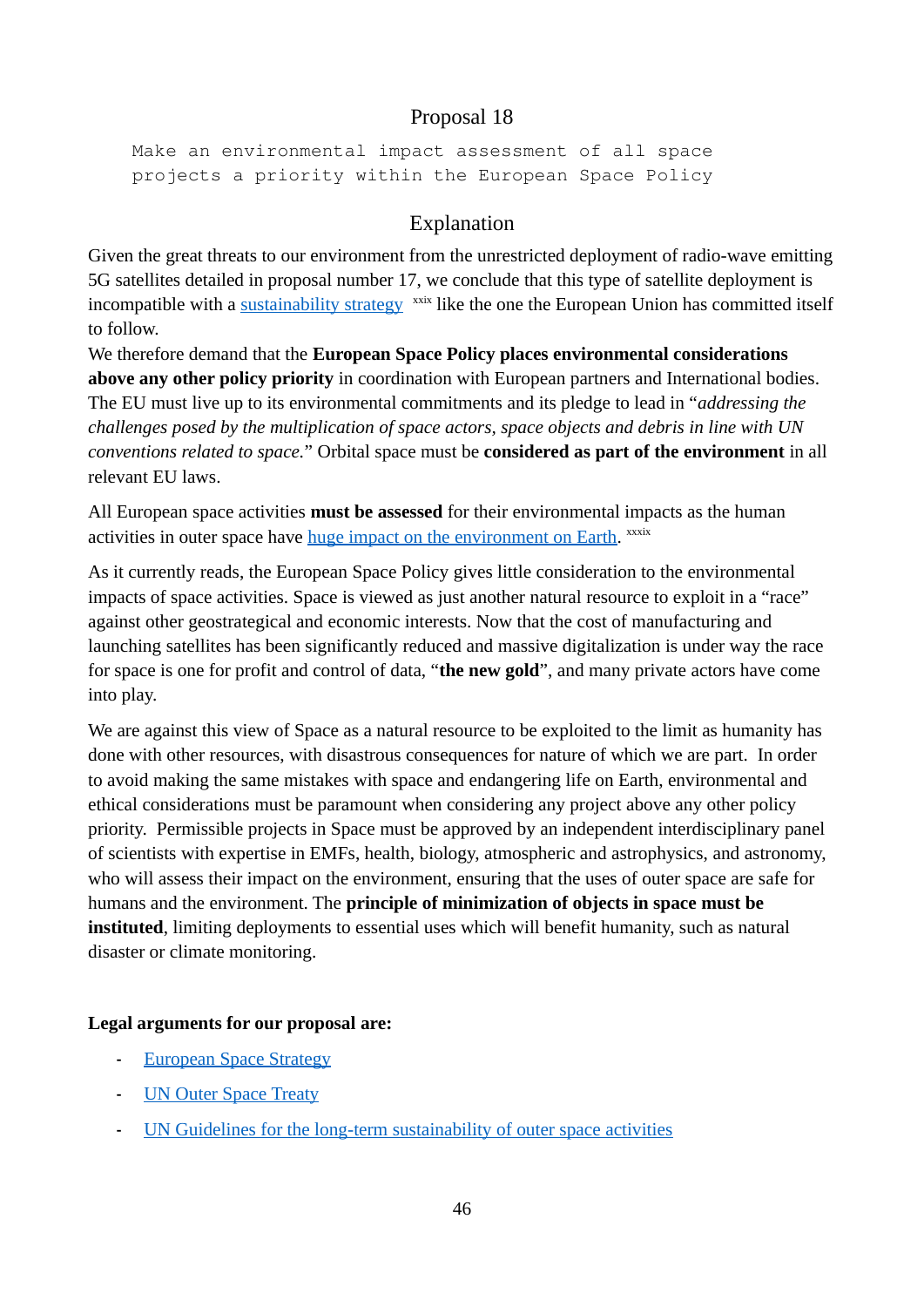- **-** Points 13 and 34 of the UN General Assembly [55/122 International cooperation in the](https://www.unoosa.org/pdf/gares/ARES_55_122E.pdf)  [peaceful uses of outer space](https://www.unoosa.org/pdf/gares/ARES_55_122E.pdf) <sup>xl</sup>
- **-** UN [Report of the Committee on the Peaceful Uses of Outer Space](https://undocs.org/pdf?symbol=en/A/71/20) <sup>xli</sup> point 9 of part II
- **-** [Decision No 541/2014/EU](https://eur-lex.europa.eu/legal-content/EN/TXT/PDF/?uri=CELEX:32014D0541&from=ES) xlii (about the Space Surveillance and Tracking Support for space debris)
- **-** Article 3 (3) of the [TEU](#page-67-2): "*The Union shall establish an internal market. It shall work for the sustainable development of Europe based on balanced economic growth and price stability, a highly competitive social market economy, aiming at full employment and social progress, and a high level of protection and improvement of the quality of the environment. It shall promote scientific and technological advance.*"
- **-** Article 21 (f) of the [TEU](#page-67-2): "*help develop international measures to preserve and improve the quality of the environment and the sustainable management of global natural resources, in order to ensure sustainable development*"
- **-** Article 13 of the [TFEU;](#page-67-0) This provision is important in two respects:
	- it recognises animals as "sentient beings"
	- it requires the Union and its Member States, in (i) formulating and (ii) implementing the Union's policies in certain key areas, to pay "*full regard to the welfare requirements of animals*"
- **-** Article 189 of the [TFEU](#page-67-0)
- **-** According to the Article 191 of the [TFEU](#page-67-0) the Union policy shall contribute to preserving, protecting and improving the quality of the environment and "*promote measures at international level to deal with regional or worldwide environmental problems*". Union policy "*shall be based on the precautionary principle and on the principles that preventive action should be taken, that environmental damaged should as a priority be rectified at source and that the polluter should pay*."
- **-** Article 192 and 193 of the [TFEU](#page-67-0)
- **-** Article 37 of the the [CFR](#page-67-1)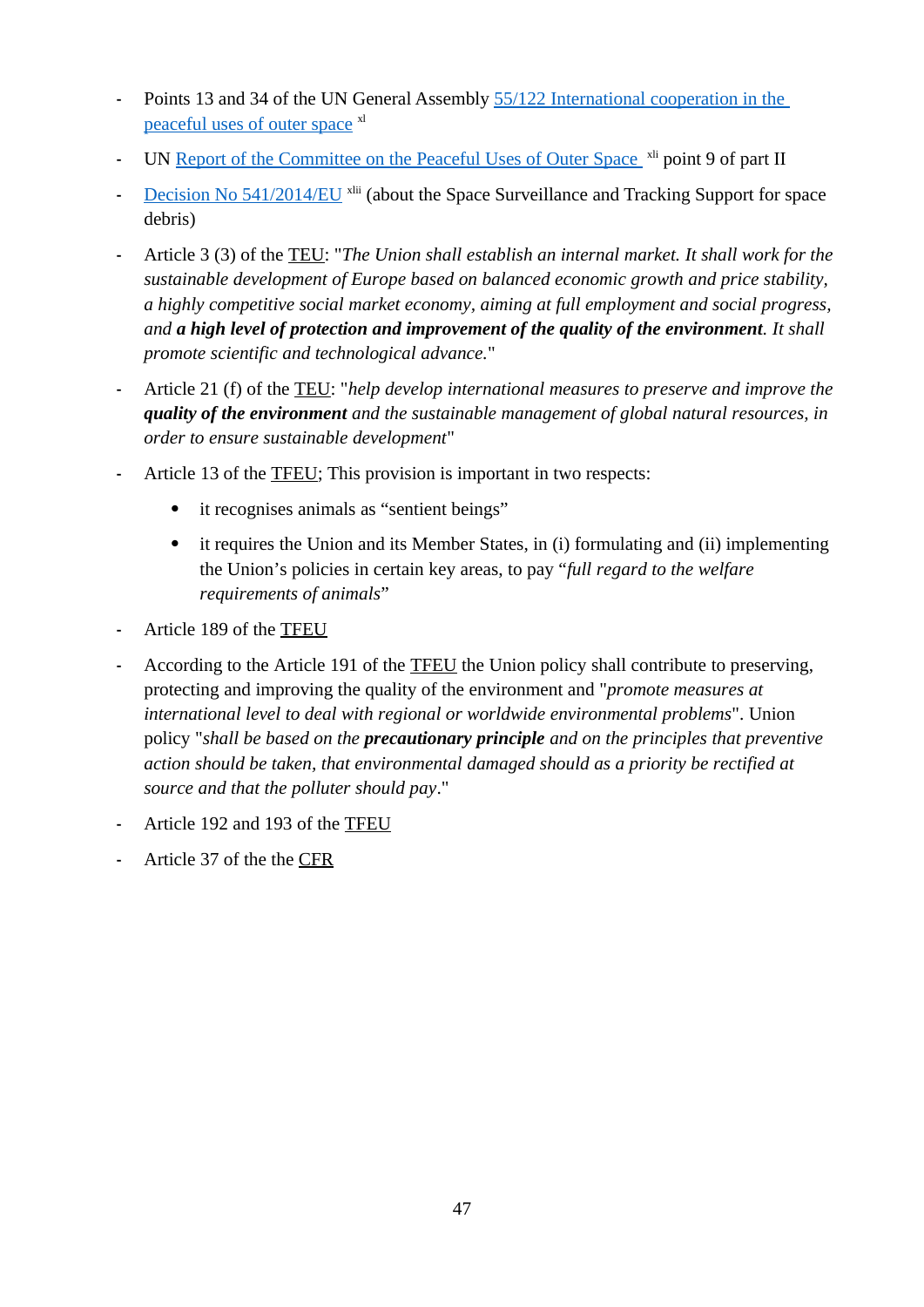## **ENACT EFFECTIVE DATA PROTECTION TO SAFEGUARD OUR PRIVACY, SECURITY AND FREEDOM**

### Proposal 19

Launch an impact assessment of the effects of 5G and connected objects and bodies on personal data protection and evaluate compliance against current data protection laws

## Explanation

5G, both as a mobile phone standard and as a communication protocol between the billions of connected objects, which are announced to begin surrounding us, will multiply data transfers, with higher volumes that will allow better definition (image, video and voice).

**Article 35 of the** [GDPR](#page-67-4) provides for the possibility of Data Protection Impact Assessments (**DPIA**) at the level of an organisation collecting personal data. This specifically refers to the processing of personal data using new technologies that are likely to result in a high risk to the fundamental rights and freedoms of individuals.

We call for such assessment to be conducted regularly, every year, and for each EU member state as 5G is rolled out both as a mobile standard and as a communications protocol between the billions of connected objects that have been announced.

This requires amending Article 35 of the [GDPR](#page-67-4) on the basis of **Article 16 of the [TFEU](#page-67-0)**, so that this type of impact assessment can be initiated at the level of EU member states, at the request of a third party.

The European Economic and Social Committee has published the Opinion called [Secure 5G](https://www.eesc.europa.eu/en/our-work/opinions-information-reports/opinions/secure-5g-deployment-eu-toolbox)  [deployment– EU toolbox](https://www.eesc.europa.eu/en/our-work/opinions-information-reports/opinions/secure-5g-deployment-eu-toolbox) xvii. Point 2.16 states:

"*...as 5G networks will largely be based on software, the main security flaws, such as those resulting from equipment suppliers' poor software development processes, could make it easier for actors to intentionally insert deliberate backdoors in products and make them also more difficult to detect. This may increase the potential for their use to have a particularly severe and widespread negative impact. While the cybersecurity issues of 4G have not yet been fully resolved, 5G problems might grow exponentially.*"

#### In point 4.15 is stated:

"*The EESC has suggested moving from data ownership concepts to a definition of data rights for individuals and legal persons. Consumers should be in control of the data produced by connected devices in a way that ensures consumer privacy along with accessibility, interoperability and data transfer, while ensuring adequate data protection and confidentiality, fair competition and a wider choice for consumers.*" This movement must be assessed first!

The Next Generation Internet initiative is designed to create an [internet of humans](https://ec.europa.eu/digital-single-market/en/blogposts/internet-humans) that responds to our fundamental needs, including trust, security and inclusion. "*The issue of trust has become*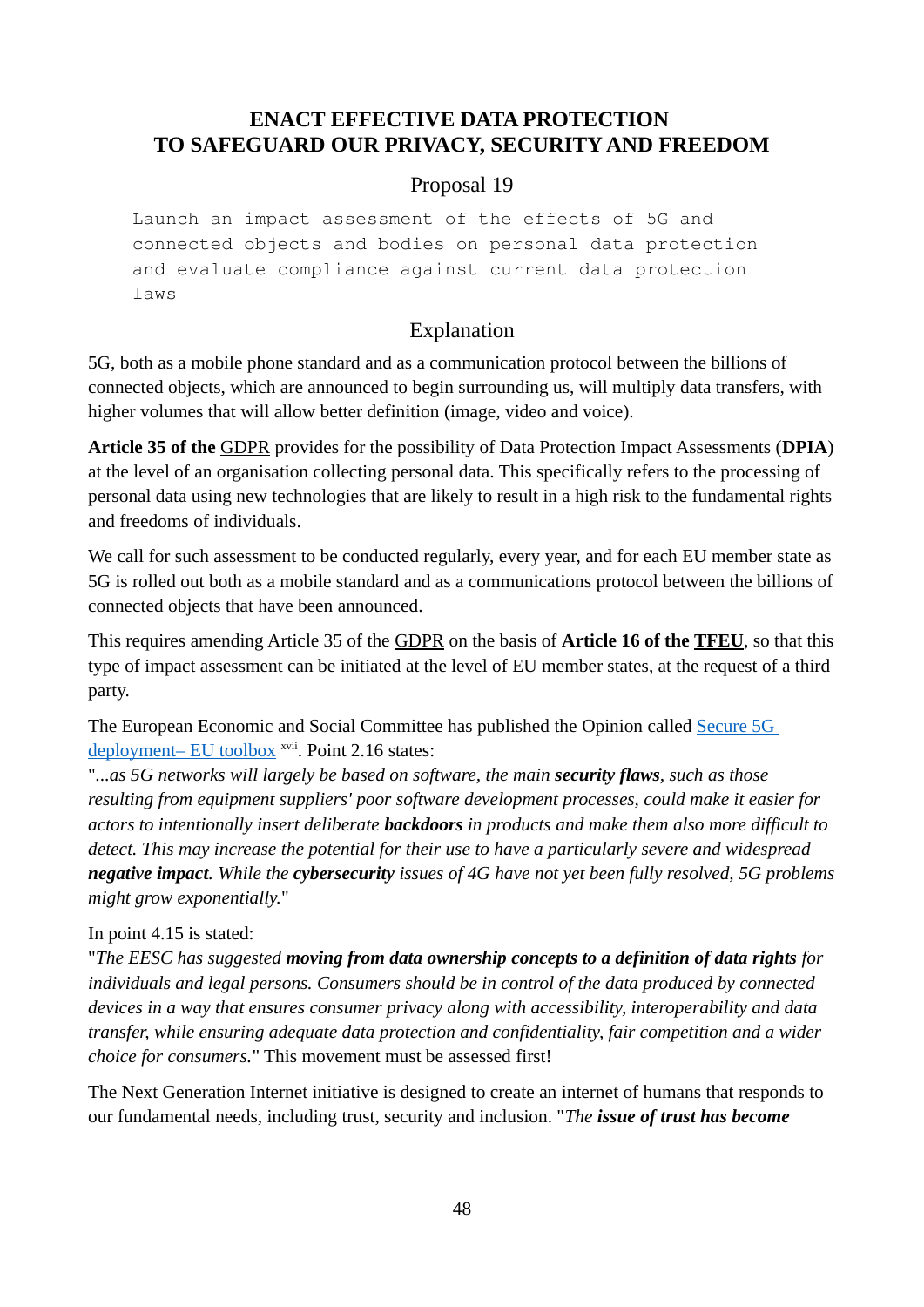### *central, following revelations about the exploitation of personal data, large-scale cybersecurity and data breaches, and growing awareness of online disinformation.*"

Prior to any use of personal data for processing, a natural person must give his or her consent by means of a clear, free, specific, informed and unambiguous declaration or positive act (**Article 4 point 11 of the [GDPR](#page-67-4)**).

Currently, this consent is collected in a very partial way, by imposing its collection for each site consulted, which is very burdensome for the user as well as for the collecting structure without any guarantee of sustainable follow-up of the choices made. And the personal rights attached to it, guaranteed by the GDPR, also impose very heavy procedures for their implementation:

- 1 Right to be informed on the use of our data
- 2 Right of access: to know the data that an organization holds about us (**art 15**)
- 3 Right of opposition: refusing the use of our data (**art 21**)
- 4 Right of rectification: correcting our information (**art 16 and 19**)
- 5 Dereferencing of content in a search engine (**art 17**)
- 6 Right of deletion: delete our data online (**art 17**)
- 7 Right to portability: obtain and re-use a copy of our data (**art 20**)
- 8 Rights to human intervention in the face of our profiling or an automated decision (**art 22**)
- 9 Right to limit processing: freeze the use of our data (**art 19**).

In the context of 5G and the use of connected objects and bodies, particularly in telemedicine, when using facial or voice recognition, etc., these proofs of consent will be even more difficult to collect.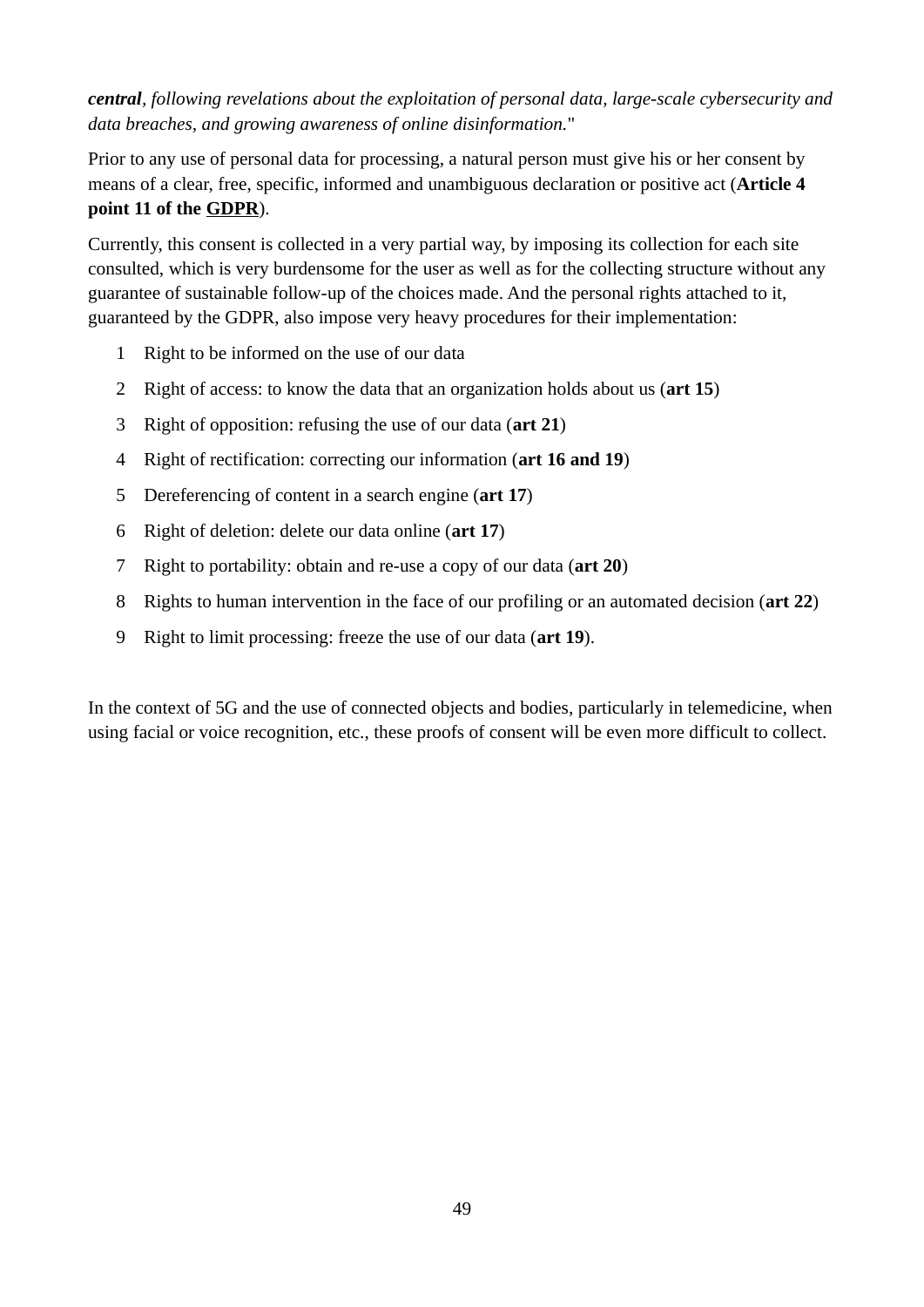Protect citizens against the increasing vulnerability to cybercrime by applying the principle of data minimization to collection via wireless (such as medical and banking data)

## Explanation

Many experts point out that 5G and connected objects and bodies will dramatically increase the dangers of data loss and cybercrime:

- many transmissions will be over wireless connections, multiplying the risk of "eavesdropping"
- much more data will be transmitted over these devices, including sensitive data. We have particular concerns about data covered by medical confidentiality (medical watches, hearing aids).

Numerous European legislative texts have established measures to combat cybercrime, including:

- ◦ [Convention on Cybercrime](https://www.coe.int/en/web/conventions/full-list/-/conventions/treaty/185) xliii of 23 November 2001, Council of Europe, Budapest
- ◦ [Directive 2013/40](https://eur-lex.europa.eu/legal-content/EN/ALL/?uri=celex%3A32013L0040) xliv on attacks against information systems
- ◦ [Directive 2016/1148](https://eur-lex.europa.eu/legal-content/GA/TXT/?uri=CELEX:32016L1148) xlv on measures to ensure a common high level of security of networks and information systems in the Union, known as the "NIS Directive"
- ◦ [Regulation 2019/881](https://eur-lex.europa.eu/eli/reg/2019/881/oj) xlvi on ENISA (European Union Agency for Cyber Security) and on certification in information and communication technology cyber security

Further measures are currently being discussed by EU governments and the European Parliament.

However, it seems more important to us to reduce the risks by applying the principle of data minimization (**article 5 c) from the [GDPR](#page-67-4)**) to the data collected and stored and to prohibit the commercialization of data related to medical confidentiality without exception (**article 9 from the [GDPR](#page-67-4)**).

#### **Legal arguments for our proposal are:**

**-** According to Article 5-1 of the [GDPR](#page-67-4), personal data processed must be "*relevant and limited to what is necessary for the purposes for which they are processed*".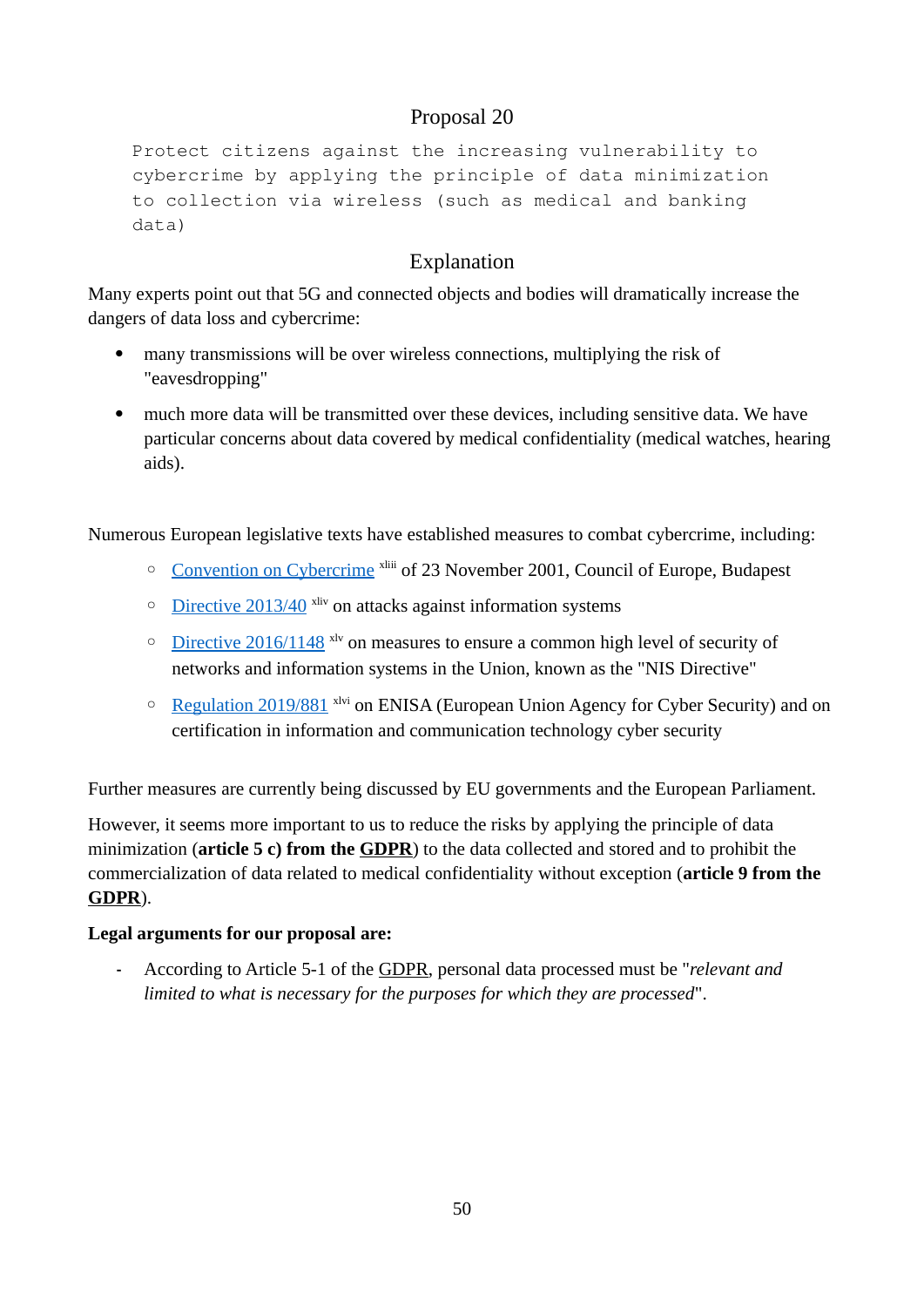Ensure the [European Data Protection Board](https://edpb.europa.eu/edpb_en) fight actively and independently against discrimination and digital rights violations

## Explanation

Provide the [European Data Protection Board](https://edpb.europa.eu/edpb_en) and each national data protection authority with sufficient funding and human resources. Make them free of conflicts of interest so that they can independently investigate and sanction digital rights violations

Ensure the European and national data monitoring authorities fight actively against discrimination

There are two levels of supervisory authorities for the protection of personal data:

- $\bullet$  the [national data protection supervisory authorities](https://ec.europa.eu/info/law/law-topic/data-protection/reform/what-are-data-protection-authorities-dpas_en) (DPAs)<sup>xlvii</sup>, whose role is defined by **Article 4 of the [GDPR](#page-67-4)**
- the [European Data Protection Board](https://edpb.europa.eu/edpb_en) (EDPB)<sup>xlviii</sup>, whose role is defined by **Articles 68 to 76 of the [GDPR](#page-67-4)**.

However, the national and European bodies are not sufficiently independent of the States and companies, do not have sufficient resources of their own and their scope of control remains limited.

The [GDPR](#page-67-4) is a regulation and according to **Art. 288 [TFEU](#page-67-0)** it is binding in its entirety and directly applicable in all Member States.

**Art. 68 (point 3)** of the [GDPR](#page-67-4) defines the composition of the EDPB: all heads of a supervisory authority in each Member State and the European Data Protection Supervisor (or their respective representatives).

Chapter VI (**Art. 51 to 59**) refers to the national supervisory authorities. **Articles 51 to 54** define the qualifications and eligibility requirements for appointment to these national authorities, but do not directly regulate the composition and selection of their members.

We therefore request that in the [GDPR](#page-67-4), the requirements for the composition of DPAs be formalized to ensure their independence from both the collecting structures and the States.

Furthermore, to guarantee this independence and effective investigative capacities, it is necessary to establish in the GDPR a minimum rate of funding of these authorities by each State (expressed in relation to the population of the country).

Another possibility would be a direct allocation of the EU's investments to guarantee the protection of personal data of all European citizens, which could be the subject of a specific plan to be integrated into the EU budget, on the proposal of the EU Commission. **Article 312 of the [TFEU](#page-67-0)**, which defines the maximum annual amounts in the Multiannual Financial Framework (MFF), could be mobilized.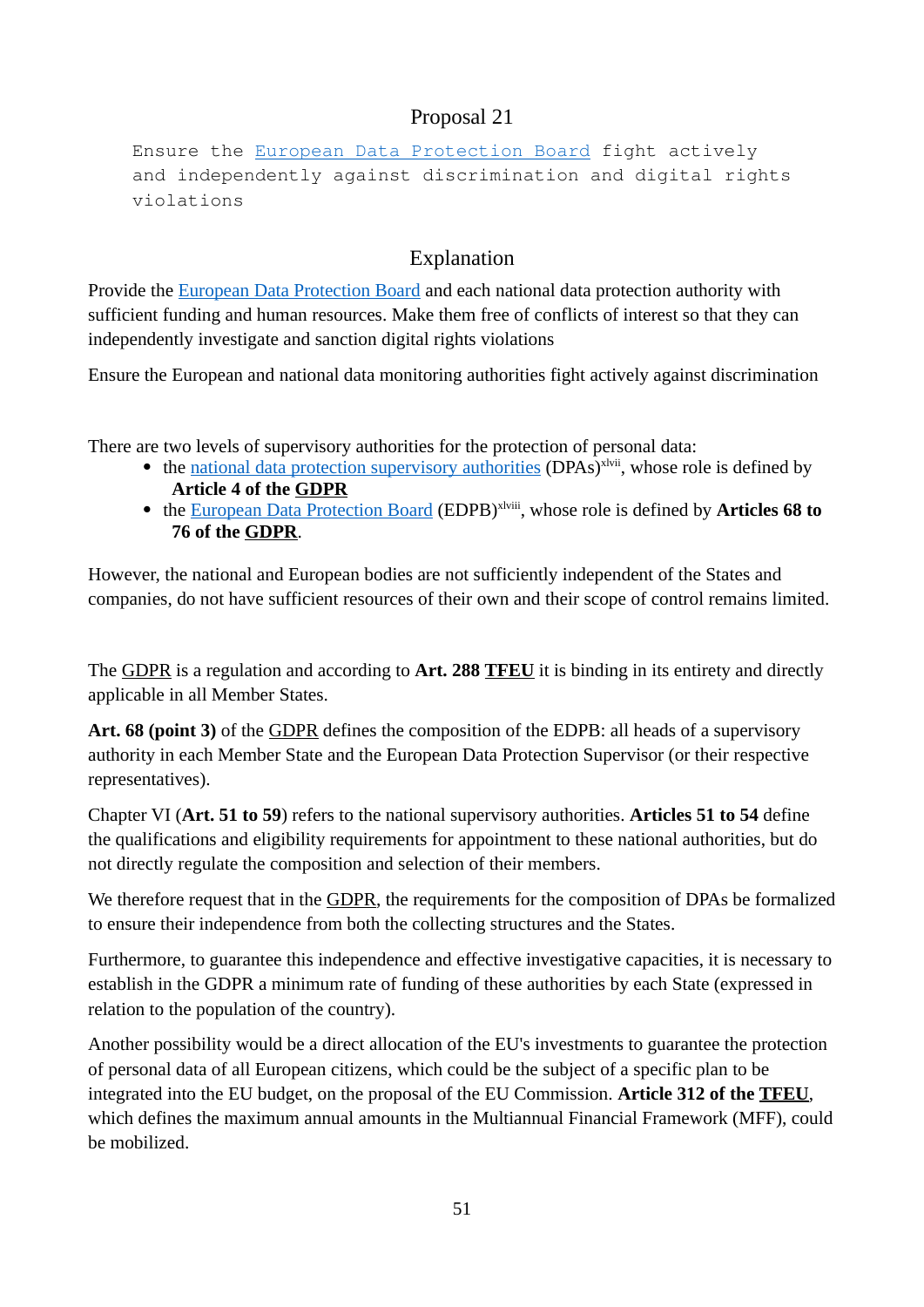The desire to generalise 5G, and more generally digital technologies, particularly in relations with public authorities, could lead to an increase in discrimination.

Current data protection is insufficient in an Internet of Bodies and Things scenario in which all devices are collecting our data 24/7, to be processed as **[Big Data](https://www.researchgate.net/publication/335351537_Big_Data_Challenges_in_5G_Networks)** by artificial intelligence which has been proven to [reproduce and aggravate discrimination](https://www.scientificamerican.com/article/how-a-machine-learns-prejudice/).

Unlike individual consent, discrimination must be dealt with by an independent authority responsible for the a priori protection of data subjects.

The GDPR clearly mentions cases of discrimination as falling within the competence of supervisory authorities (**points 75 and 85 of the [GDPR](#page-67-4)**), with reference to the **[CFR](#page-67-1)** (in particular **Articles 8, 20, 21, 33, 34, 35, 36, 38, 42**).

However, these authorities have made little use of this competence, and to date do not provide any regular assessment of such discrimination, neither at national nor at European level.

We call for these laws to be implemented.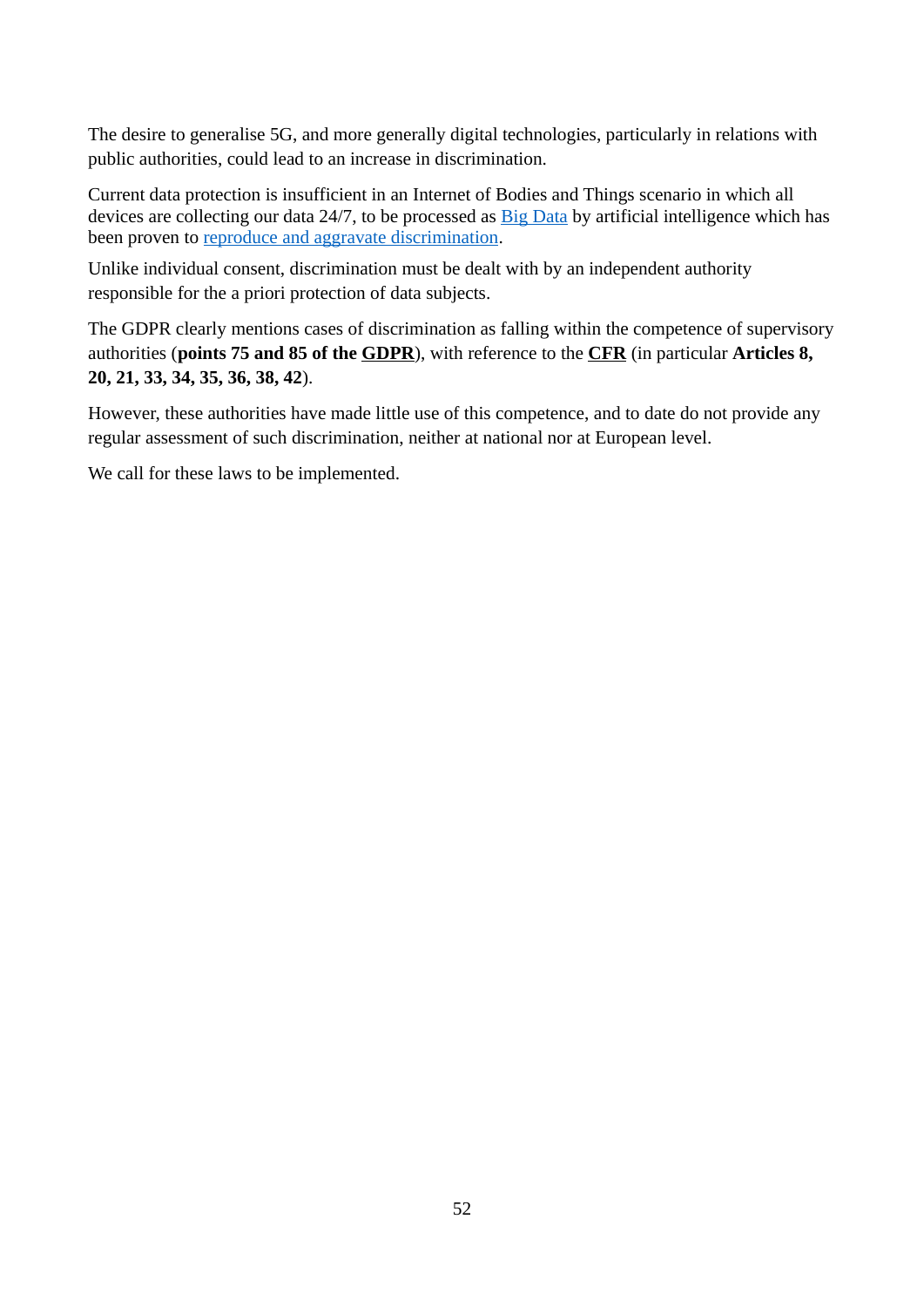```
Require each citizen's explicit consent in order to subject
their data to any automated procedure
```
## Explanation

According to **Article 5-1 of the [GDPR](#page-67-4)**, personal data processed must be "*relevant and limited to what is necessary for the purposes for which they are processed*".

[Artificial intelligence](https://digital-strategy.ec.europa.eu/en/policies/european-approach-artificial-intelligence) <sup>xlix</sup> on the 5G network will collect data continuously, which goes against this principle of data minimisation.

The European Economic and Social Committee has published the Opinion called [Secure 5G](https://www.eesc.europa.eu/en/our-work/opinions-information-reports/opinions/secure-5g-deployment-eu-toolbox)  [deployment– EU toolbox](https://www.eesc.europa.eu/en/our-work/opinions-information-reports/opinions/secure-5g-deployment-eu-toolbox) <sup>xvii</sup>. Point 4.16 states:

"*The General Data Protection Regulation (GDPR) should be supplemented with clear implementation guidelines in order to achieve uniform implementation and a high level of data and consumer protection in view of the interconnectivity of machines and objects, and the rules on civil liability and product insurance should be revised to cater for a situation where decisions will increasingly be taken by software in a fully secure environment.*"

In the point 4.18 is stated:

"*The conversations on technical standards are a necessary clarification that will allow companies to compete once again and to carry out these key activities in order to implement advanced technologies such as 5G and artificial intelligence (AI) in all markets.*"

[Various studies](https://www.newscientist.com/article/2166207-discriminating-algorithms-5-times-ai-showed-prejudice/)<sup>1</sup> have shown that artificial intelligence actually automatically reproduces previous discrimination in machine learning processes. The machine "learns" according to the choices it has already made in the past by systematising them - therefore artificial intelligence is a powerful engine for reproducing and aggravating discrimination.

Therefore, automated procedures should be allowed only after each individual citizen's explicit consent.

## **Legal arguments for our proposal are:**

- **-** Article 22 of the [GDPR,](#page-67-4) formulated as the "*right to human intervention in an automated decision*", gives the right to refuse that a decision concerning the individual be subjected to an algorithm.
- **-** UN report [Artificial intelligence and privacy, and children's privacy](https://undocs.org/en/A/HRC/46/37) li: "...*both the data processing and the decision made as a result of that processing have potential risks for the data subject.*"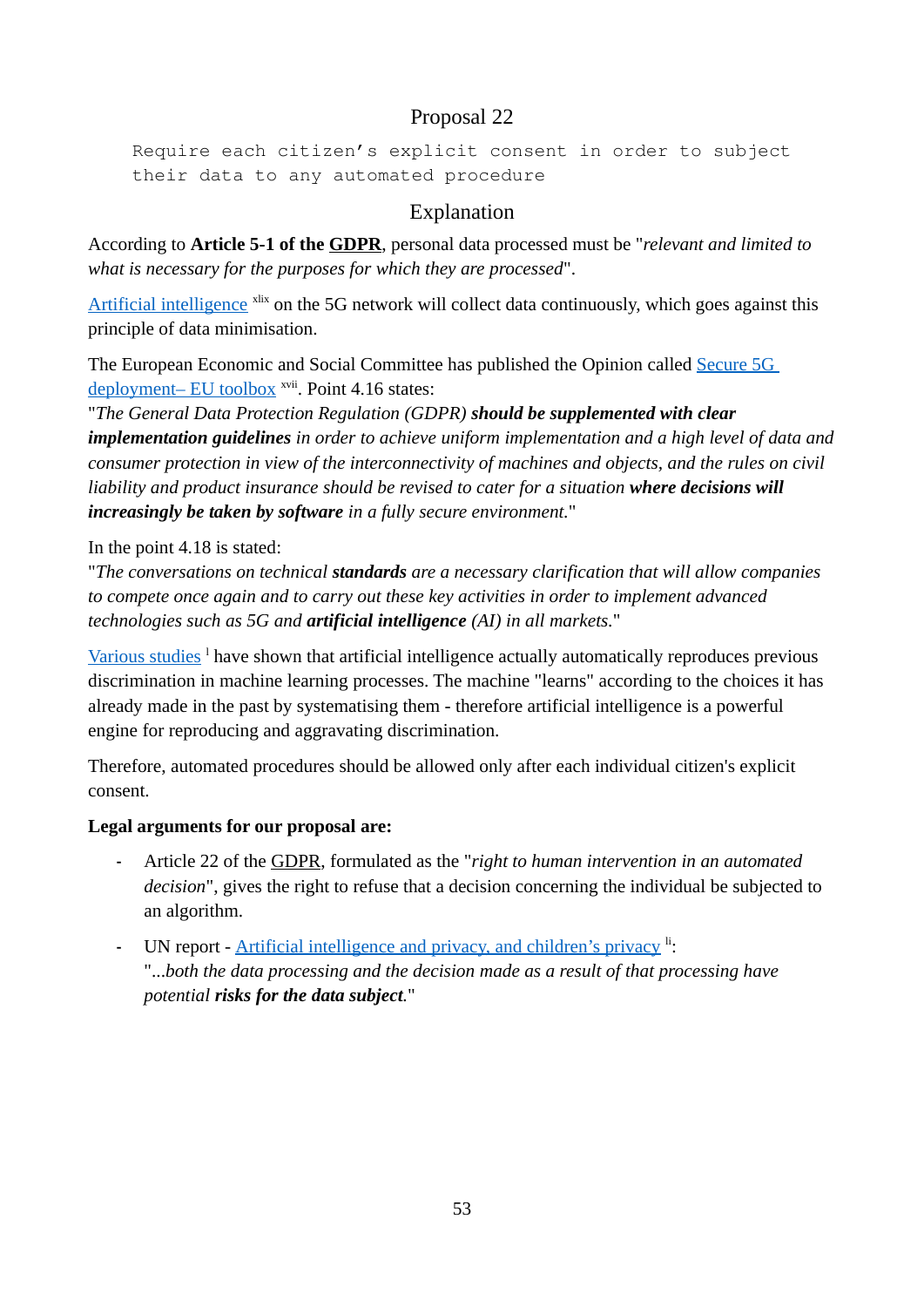Organize public debates whether or to what extent to authorise digital innovations led by scientists with biomedical expertise and who are free from conflicts of interest: appoint new ethics committee or expand EGE's activities

## Explanation

Digital technologies, especially 5G in conjunction with the Internet of Things and of Bodies, can lead to uses that are contrary to respect for human dignity and life in society.

The European Group on Ethics in Science and New Technologies (EGE, whose role is defined by Article 2 of [Commission Decision 2016/835](https://eur-lex.europa.eu/legal-content/EN/TXT/?uri=CELEX%3A32016D0835) lii) does not seem to us to be mobilizable because its activity is focused on biotechnology issues. Moreover, its status is not integrated into the constituent treaties of the European Union or into the legislative structures of the European Union.

We call for the creation of a body that brings together scientists and representatives of different schools of thought, elected in complete independence from business circles and governments. This body would be responsible for creating the conditions for a public debate before any major technology is introduced, and for preparing decisions to be validated by referenda.

The European people have not been asked whether they prefer cable or wireless digitalization and in particular they were not involved in the pros and cons of wireless rollout.

With regard to digital innovations, this committee will concern consumers and the impact on their entire living environment, including in particular their consumption. We can therefore rely on **Article 169 (point 2b) of the [TFEU](#page-67-0)**, which allows measures to be taken to supplement or monitor consumer protection policy in the EU.

Parliamentary Assembly [Resolution 1815](http://assembly.coe.int/nw/xml/XRef/Xref-XML2HTML-en.asp?fileid=17994&) vi in point 8.5.8. states: "*promote pluralist and contradictory debates between all stakeholders, including civil society*".

The European Economic and Social Committee has published the Opinion called [Secure 5G](https://www.eesc.europa.eu/en/our-work/opinions-information-reports/opinions/secure-5g-deployment-eu-toolbox)  [deployment– EU toolbox](https://www.eesc.europa.eu/en/our-work/opinions-information-reports/opinions/secure-5g-deployment-eu-toolbox) <sup>xvii</sup>. Points 1.10 and 4.11 state that:

"*The Commission, the EP, the Council and the governments and parliaments of the Member States should provide a democratic framework for consultation, where scientific or technological issues, legal guarantees and the responses of the relevant institutions to questions from civil society can be presented to the public.*"

Presently, these debates are in the hands of activist groups and a few political parties doing the job that official institutes should do. E.g. in Germany, the [Ecological Democratic Party has set up a](https://www.oedp.de/partei/bundesarbeitskreise-und-kommissionen/bak-mobilfunk)  [taskforce](https://www.oedp.de/partei/bundesarbeitskreise-und-kommissionen/bak-mobilfunk) liii on Mobile Communications, which calls for a design that is compatible with health and the environment and complies with data protection laws.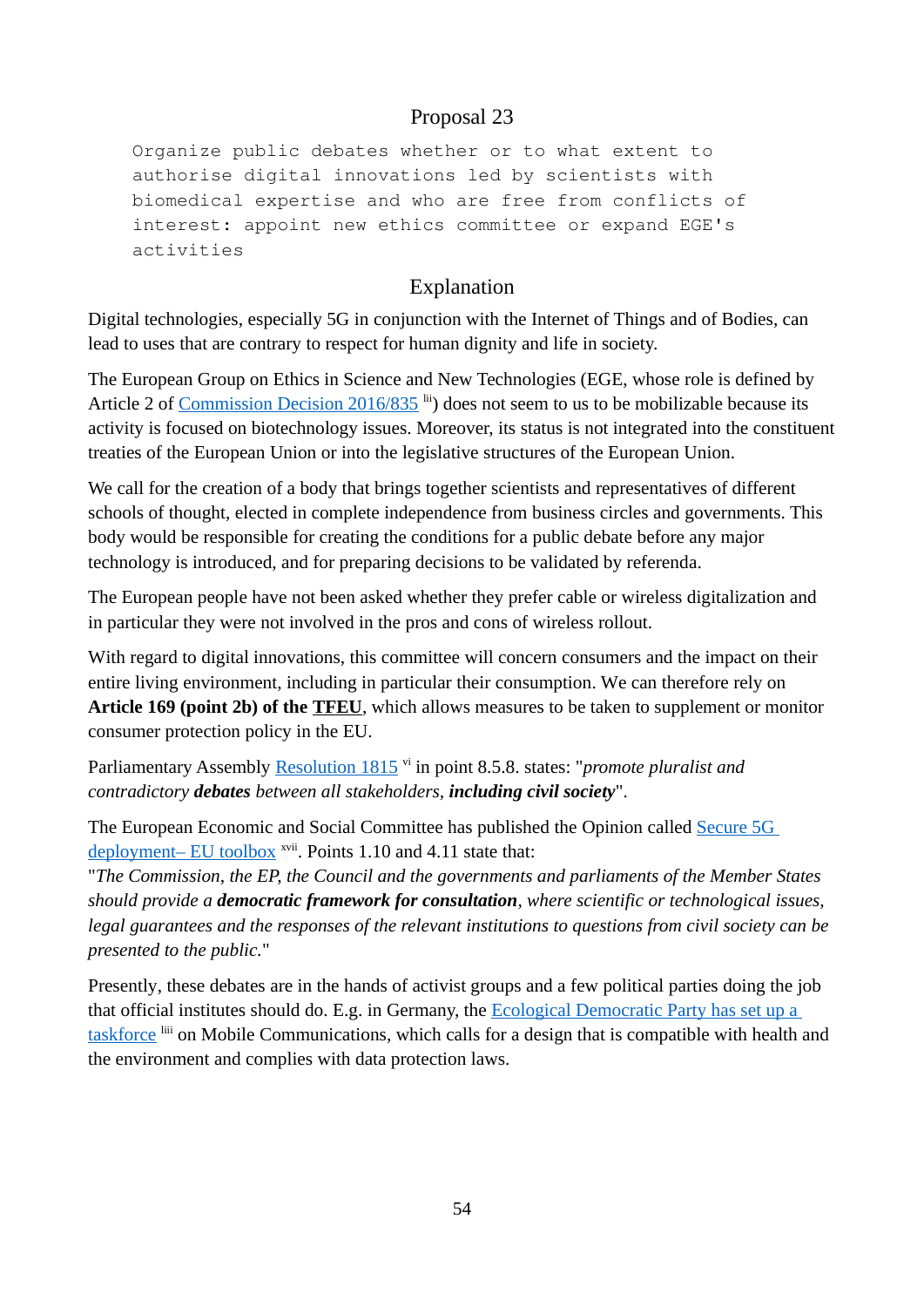# Precautionary principle

In the EU the precautionary principle in relation to RF EMF is applied exclusively with limits that protect the population against overheating. What RF EMF also cause is completely disregarded. Studies show adverse effects already far below the limits applied in Europe.

The European Treaties have explicitly established that the precautionary principle applies in the field of EU **environmental** policy (Article 191 para. 2 [TFEU](#page-67-0)).

It is also recognised in the case law of the Court of Justice of the European Union (ECJ) that, beyond environmental law, it is a general principle of Union law that applies in particular in the field of **health protection**. [51](#page-54-0)

The precautionary principle is based on the idea that if there is uncertainty about the existence or extent of risks, protective measures can be taken without waiting for the existence and severity of those risks to be fully demonstrated.<sup>[52](#page-54-1)</sup>

The precautionary principle is anchored in EU law and international law. According to Article 191 para. 2 sentence 1 [TFEU,](#page-67-0) the EU's environmental policy is based on the precautionary principle and the principle of preventive action. New technological developments are also subject to the precautionary principle.

The precautionary principle also plays an important role in many **decisions of the ECJ**, for which a **few selected example cases** are given below.

- **-** If an authority has to **approve a plan or a project** and there is uncertainty as to whether the plan or project will have an adverse effect on a habitat conservation area, the ECJ obliges the authority to apply the precautionary principle provided for in Art. 6 (3) p. 2 of the [Habitats Directive 92/43 EEC](https://eur-lex.europa.eu/legal-content/EN/TXT/?uri=celex%3A31992L0043) <sup>xxix</sup> and to effectively prevent the adverse effect on the conservation areas caused by the plan or project. [53](#page-54-2)
- **-** When approving projects such as the **construction of a power plant**, the approval authority must also take into account the precautionary principle when carrying out the **FFH impact assessment**, the protective measures with which any directly caused harmful effects are to be prevented or reduced in order to ensure that the project does not adversely affect the protected area. [54](#page-54-3)
- **-** The same applies insofar as a decision is to be made on exceptions pursuant to Art. 16 (1) [Habitats Directive 92/43 EEC](https://eur-lex.europa.eu/legal-content/EN/TXT/?uri=celex%3A31992L0043) xxix. If the examination of the best available scientific data reveals uncertainty as to whether the favourable conservation status of a population of a species threatened with extinction can be maintained or restored despite the derogation, the

<span id="page-54-0"></span><sup>51</sup> ECJ, Judg. v. 5 May 1998, Case C-180/96, ECLI:EU:C:1998:192, United Kingdom v. Commission, para. 99.

<span id="page-54-1"></span><sup>52</sup> Court of Justice of the European Union (ECJ) , Judgement from C-77/09, ECLI:EU:C:2003:431, Monsanto

Agricoltura Italie u.a., Rn. 111; EuGH, Urt. v. 22. Dezember 2010, Rs. C-77/09, ECLI:EU:C:2010:803, Gowan International Trade and Services, Rn. 73.

<span id="page-54-2"></span><sup>53</sup> ECJ, Judgment of 11.04.2013 - C-258/11, NVwZ-RR 2013, 505 = NuR 2013, 343 = BeckRS 2013, 80740; ECJ, Judgment of 15.05.2014 - C-521/12, NVwZ 2014, 931 = NuR 2014, 487 = ZUR 2014, 418 = BeckRS 2014, 80961 (para. 26 - 28).

<span id="page-54-3"></span><sup>54</sup> ECJ, Judgment of 26.04.2017 - C-142/16, NuR 2017, 393 = UPR 2017, 300 = ZUR 2017, 414 = DVBl. 2017, 838 with comment Stüer = BeckRS 2017, 107776 - Kraftwerk Moorburg (para. 34 and 40).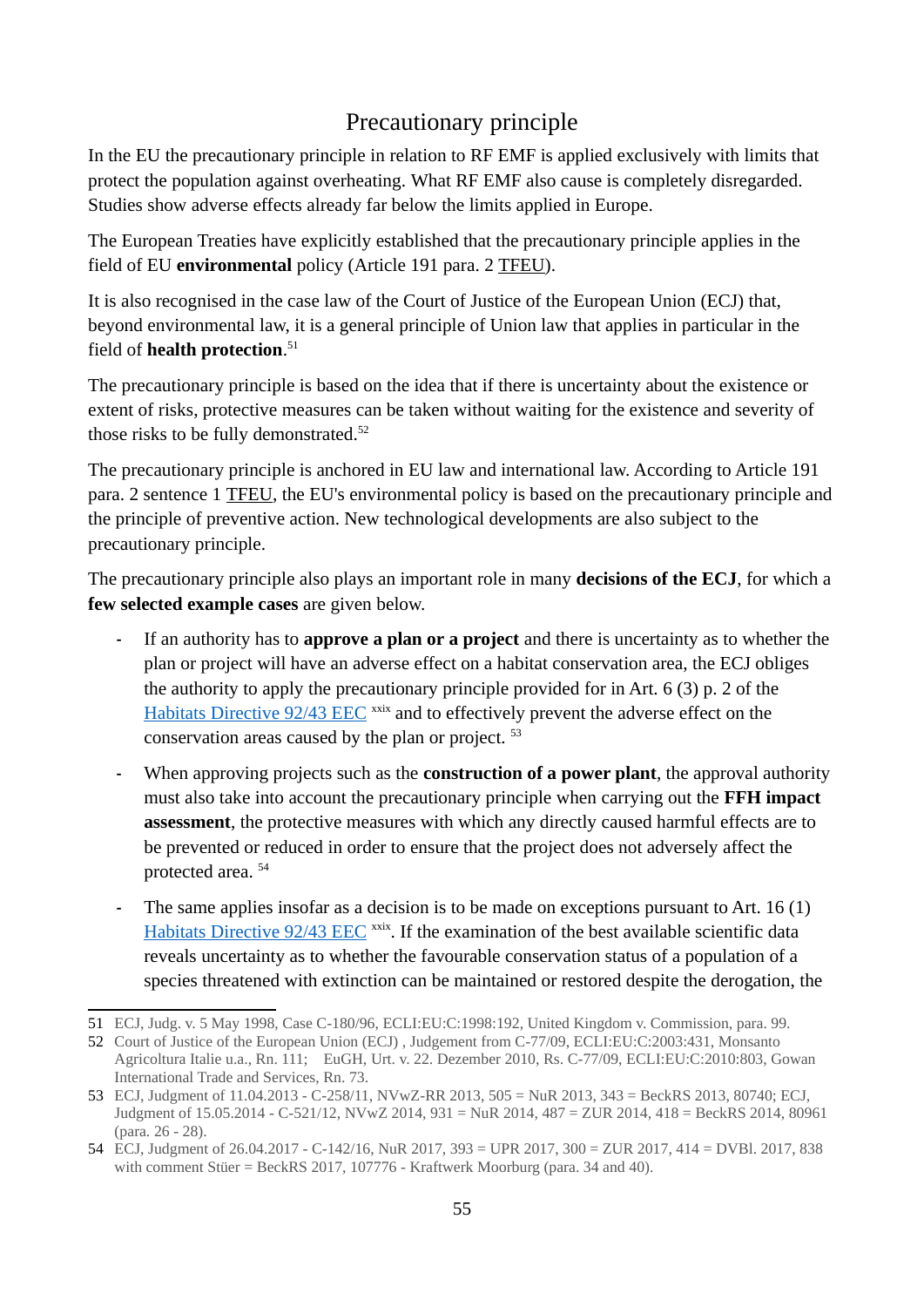Member States are obliged under the precautionary principle enshrined in Article 191(2) [TFEU](#page-67-0) to refrain from adopting or implementing such an exemption regulation. [55](#page-55-0)

- **-** In the examination of **plans and programs**, there is also an obligation to carry out an impact assessment if it cannot be ruled out on the basis of objective circumstances that the plan or project in question will have a significant adverse effect on the protected area.<sup>[56](#page-55-1)</sup>
- **-** In a preliminary ruling on the validity of Regulation (EC) No. 1107/2009 of the European Parliament and of the Council of 20 October 2009 concerning the placing of plant protection products on the market and repealing Directives 79/117/EEC and 91/414/EEC, the ECJ<sup>[57](#page-55-2)</sup> stated that in the event of uncertainty as to the existence or extent of risks to human health, protective measures may be taken without waiting for the existence and seriousness of those risks to be fully demonstrated.[58](#page-55-3)

It follows from this case law that if a certain risk for 5G appears to be sufficiently documented on the basis of scientific data, which is the case in view of the abundance of critical scientific reports, at least precautionary measures can be taken. **The precautionary principle is ultimately a special manifestation of the principle of proportionality.** According to this principle, the risks disclosed by science must be weighed against the concrete benefits that are also associated with 5G.<sup>[59](#page-55-4)</sup> The more serious the health consequences for parts of the population, the stronger the restrictions on the introduction of this new technology.

In view of the lack of scientific knowledge about the possible consequences of mobile phone radiation, the precautionary principle provides important indications of the necessities to be fulfilled before the introduction of a new technology.

Studies indicate that an immediate application of the precautionary principle before employment of 5G is highly necessary. Based on [The Legal Opinion on 5G](https://helbredssikker-telekommunikation.dk/sites/default/files/LegalOpinionOn5G.pdf) <sup>xxii</sup> by the lawyer Christian F. Jensen which concludes that:

**- 1.2.2.1.1. Subject conclusion (p. 10)**

**"***There is clear scientific documentation that radiofrequent electromagnetic radiation, also below the employed limits in Denmark, cf. item 2.1 below, causes DNA damage to both humans and animals. Panagopoulos (2019) documents that not only the strength of radiation is significant to the expected damage. Further it is documented that the findings will also be applicable to 5G, owing to the commonalities between the technologies."*

#### **- 1.2.2.5. Subject conclusion (p. 24)**

**"***It seems clearly and scientifically well documented that exposure to radio frequent electromagnetic radiation (also below the currently used limits in Denmark, cf. item 2.1 below) can be carcinogenic, and in this respect pose a health risk to humans, which could prove life threatening.*

*Add to this the by Pall 2018 summarised scientific documentation of a range of further kinds of damage, incl. reduced fertility, spontaneous abortions, neurological/neuropsychiatrical effects, etc.*

<span id="page-55-4"></span>59 Sobotta, Zur Rechtsprechung: News from the precautionary principle - any doubt excluded?

<span id="page-55-0"></span><sup>55</sup> ECJ, Judgment of 10.10.2019 - C 674/17, NVwZ 20219, 1827 = DÖV 2020, 33 = NuR 2019, 756 = ZUR 2020, 54 = BeckRS 2019, 23630 (para. 66).

<span id="page-55-1"></span><sup>56</sup> ECJ, Judgment of 07.09.2004 - C-127/02, ECR I 2004, 7449 = EuZW 2004, 730 = BeckRS 2004, 75716; ECJ, Judgment of 17.04.2018 - C- 441/17, NVwZ 2018, 1043 = NuR 2018, 327 = ZUR 2018, 349 = BeckRS 2018, 5422.

<span id="page-55-2"></span><sup>57</sup> OJ 2009 No. L 309, p: 1.

<span id="page-55-3"></span><sup>58</sup> ECJ, Judgment of 01.10.2019 - C-616/17, NVwZ-RR 2019, 1038 = BeckRS 2019, 22830 (para. 43).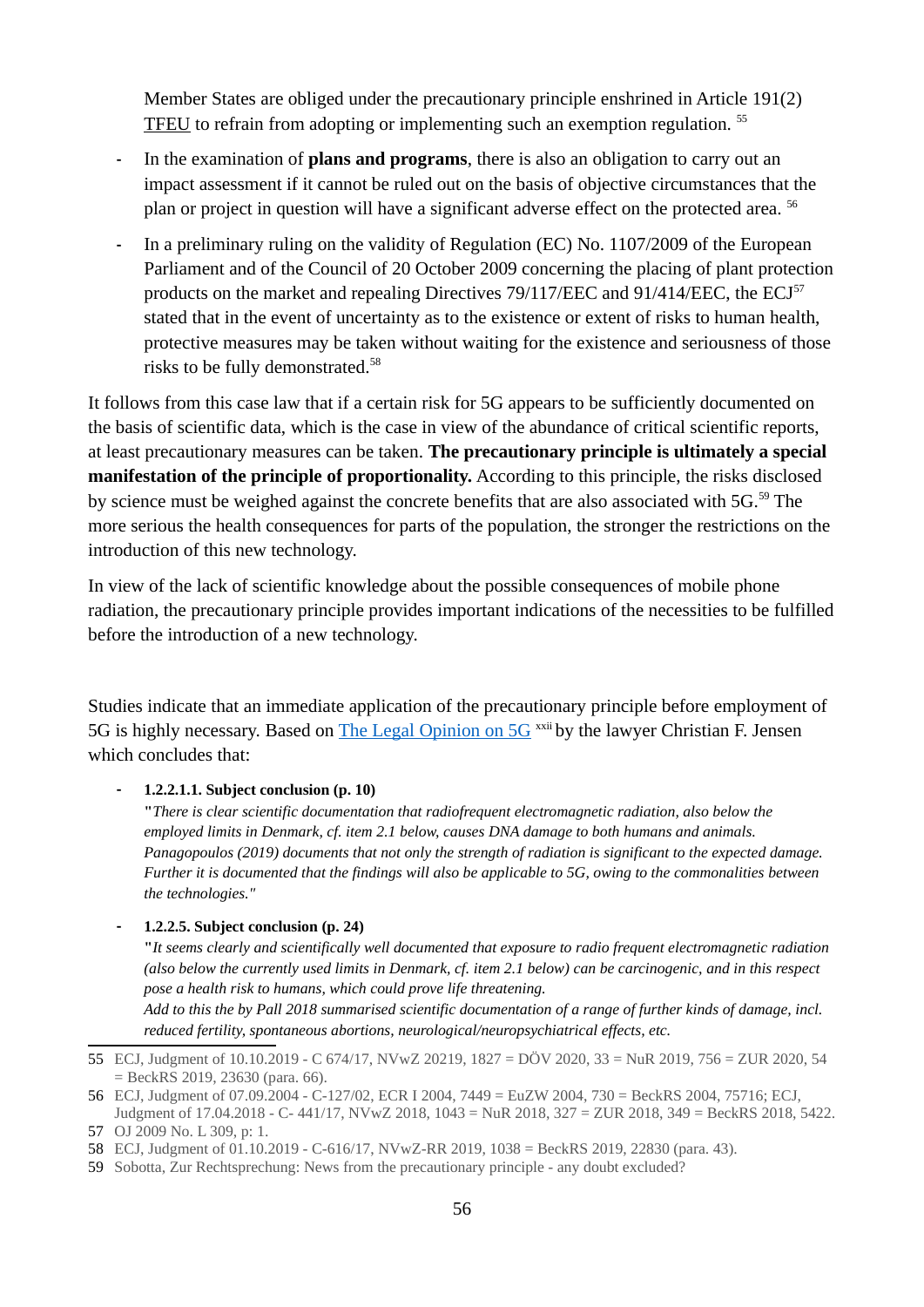*Further, it must be concluded that children are especially vulnerable, and that several studies point to a possible connection between exposure to radiofrequent electromagnetic radiation and behavioural difficulties, autism, reduced perception, etc.*"

#### **- 1.2.3.1.1. Subject conclusion. (pp. 30)**

**"***As is the case in relation to health damages and risk thereof for humans, it appears highly scientifically well documented that radiofrequent electromagnetic radiation, including that which stays within the (Danish) authorities' guidelines, respectively is and can be damaging to the health of birds and (in extenso) their habitats. Birds have a special trait that is their ability to orientate themselves partially based on an interaction with the Earth's naturally occurring magnetic field. Radiofrequent electromagnetic radiation's effect on birds' biologically determined abilities to orientate themselves can lead to the destruction of a species, including inside specially designated protected habitats. Particular to this issue, however, it must be highlighted that, for the time being, this does not seem to relate to 5G-frequencies, etc., though it could be the case. It appears that at the present time studies on this only show that birds' biologically determined sense of orientation is negatively affected by radiofrequent electromagnetic radiation.*"

#### **- 1.2.3.2.1 Subject conclusion. (p. 37)**

**"***It appears to be scientifically well documented that radiofrequent electromagnetic radiation, also within the limits set by the (Danish) authorities, respectively are and can be damaging the health of insects. Add to this the special condition that also the abilities of insects to orientate are in part based on interaction with naturally occurring fields in e.g. the flowers to be pollinated. Radiofrequent electromagnetic radiation's effect on the biologically determined abilities to orientate can be devastating for the preservation of the species.* 

*Further, the disappearance of insects from an area can have vital importance for insectivorous birds' abilities to survive as species.*"

#### **- 1.2.4.1. Subject conclusion. (p. 38)**

**"***It seems scientifically well documented that radiofrequent electromagnetic radiation, also when inside [within] the limits set by the (Danish) authorities, respectively is and can be damaging to plants. Add to this, that the disappearance on plants from an area can have vital importance for the survivability of birds and insects as species.*"

#### **- 1.3. Overall subject conclusion.(p. 39)**

**"***It is my belief that the scientific research materials analysed above document a clear and weighty causal link between the exposure of humans and animals to radiofrequent electromagnetic radiation on the one hand, and a range of damaging effects as well as possible damaging effects on both groups, including life threatening, on the other hand. There is in addition a well supported causal link as it pertains to damage done to plants. This is also true below the currently set limits, cf. also item 2.1. below.*"

#### **- 2.2.1.1.1. Subject conclusion. (p. 46)**

**"***Against the background of the scientific results in item 1.2 above there remains in my assessment no reasonable doubt that the 5G-system is an industrial activity, which poses danger to humans. As long as the current limits (as announced by the Danish Health Authority, cf. item 2.1 above) are in use, life threatening health conditions caused by radiofrequent electromagnetic radiation by activating the 5G-system must quite clearly be expected, and this would be in contravention with the positive obligations of the Danish state according to ECHR art. 2. As it must be assumed that the risk is well known to the Danish state, it is also obvious that it would incur liability in relation to the 5G-system85, no later than when the life threatening health conditions appear."*

#### **- 3. Conclusion and final remarks. (p. 64)**

"*It is the conclusion of this legal opinion that establishing and activating a 5G-network, as it is currently described, would be in contravention of current human and environmental laws enshrined in the European Convention on Human Rights, the UN Convention on the Rights of the Child, EU regulations, and the Bernand Bonn-conventions.*"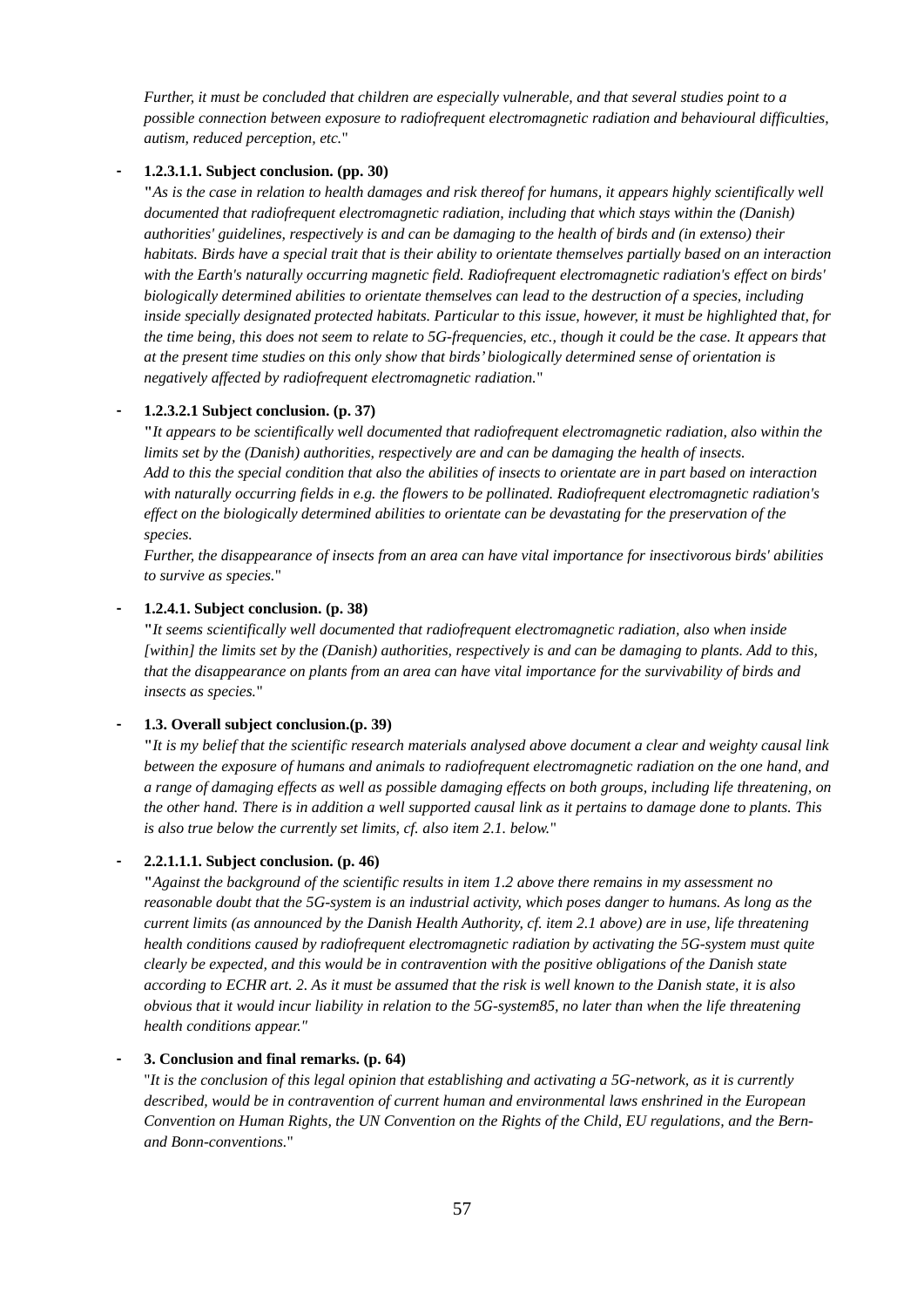German analysis in Springer Nature Switzerland AG by Hans-Jürgen Müggenborg: [The precautionary principle when](https://link.springer.com/content/pdf/10.1007/s10357-020-3785-z.pdf)  expanding the  $5G$  liv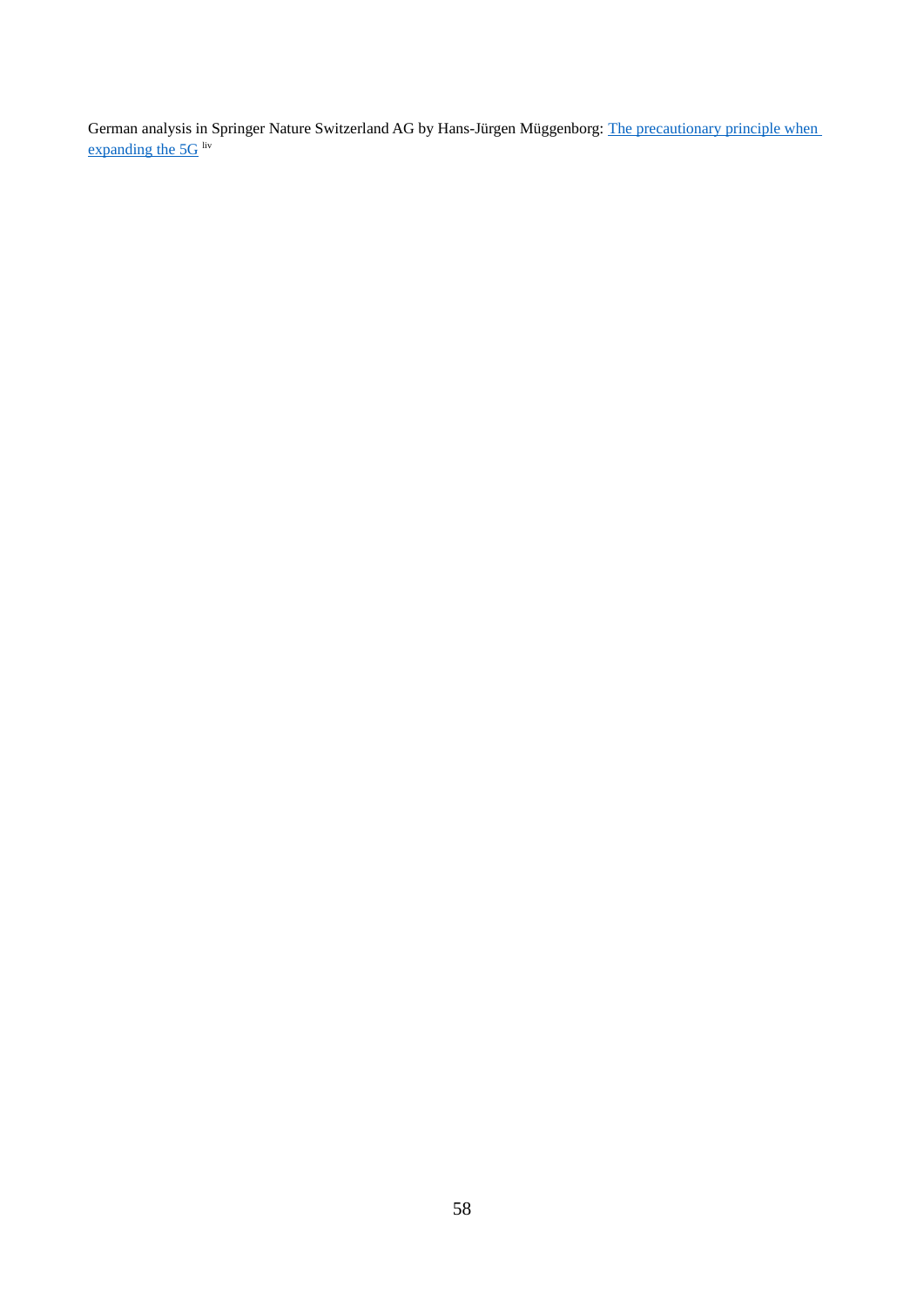# We Consider ICNIRP Flawed

#### **What and who is ICNIRP?**

ICNIRP is a private German association consisting of a Commission of up to 14 members with a scientific background, most of whom are very closely related to the industry. <sup>[60R](#page-58-1)ivasi&Buchner, page 98</sup> Its board members have a long-time history of employment within the telco industry (directly or as consultants). One such example is Martin Röösli.

Martin Röösli (Switzerland) is employed in his main job as a Professor of Environmental Epidemiology at the Swiss Tropical and Public Health Institute in Basel. This institute serves many corporate clients, including Swisscom, the largest telecommunications company in Switzerland. In its 2019 annual report, the institute discloses that of the total budget of about 90 million Swiss francs, 78.6% was *"competitively acquired"[Rivasi&Buchner](#page-58-0), page 98*. Martin Röösli is also a member of the Swedish Radiation Protection Authority<sup>[Rivasi&Buchner,](#page-58-0) page 96</sup> and does unpaid work for the COSMOS study, which received strong financial support from telecommunications companies<sup>[Rivasi&Buchner,](#page-58-0) page 98</sup>. Furthermore, Martin Röösli is a board member of the Swiss FSM organization, (the Research Foundation for Electricity and Mobile Communications), which is financed by telecommunications companies, and is receiving funding from Swissgrid and Swisscomm.*[Rivasi&Buchner,](#page-58-0) page 98* Many studies selected by Röösli or carried out by him were directly financed by the Research Foundation Electricity and Mobile Communication.*[Rivasi&Buchner](#page-58-0), page 98*

In addition, Röösli does not have the necessary medical, biological or physical expertise to assess the health effects of mobile phone radiation. In an Expert Opinion<sup>[61](#page-58-2)</sup> from Lennart Hardell (Professor of Oncology at Örebro University, Sweden) sent to the Swiss Federal Council there is the clear conclusion that the Federal Council and the federal offices responsible for mobile radiation are completely misadvised by the misinformation and false assessments of Professor Röösli with fatal consequences.*[Rivasi&Buchner](#page-58-0), page 98*

The election process for new ICNIRP members in particular should be questioned. This is a closed election procedure. This means they are elected to the commission every four years on the proposal of the current members and the Executive Council of the International Radiation Protection Association (IRPA). Looking closely at the qualifications of the 13 members in total, it becomes clear that only few are trained RF EMF experts and can make a professional judgment on this subject.

#### **ICNIRP Guidelines**

The ICNIRP 1998 recommendations were adopted by the EU in its Council Recommendation of 1999. These ICNIRP recommendations are not comprehensive enough and are based on a few selected studies that conform to certain guidelines predefined by ICNIRP, which exclude a big number of studies that show adverse effects from RF EMF. ICNIRP guidelines are flawed because:

bioactive parameters have not been included in evaluations

<span id="page-58-1"></span><span id="page-58-0"></span><sup>60</sup> (Rivasi&Buchner) Michèle Rivasi & Klaus Buchner, 2021, Wirkungen des Mobil- und Kommunikationsfunks, Schriftreihe der Kompetenzinitiative zum Schutz von Mensch, Umwelt und Demokratie e.V.

<span id="page-58-2"></span><sup>61</sup> [https://ägerital.5gfrei.ch/de/de-gutachten-schweizer-bundesrat-interessenkonflikte-anstatt-schutz-vor-mobilfunk](https://xn--gerital-4wa.5gfrei.ch/de/de-gutachten-schweizer-bundesrat-interessenkonflikte-anstatt-schutz-vor-mobilfunk)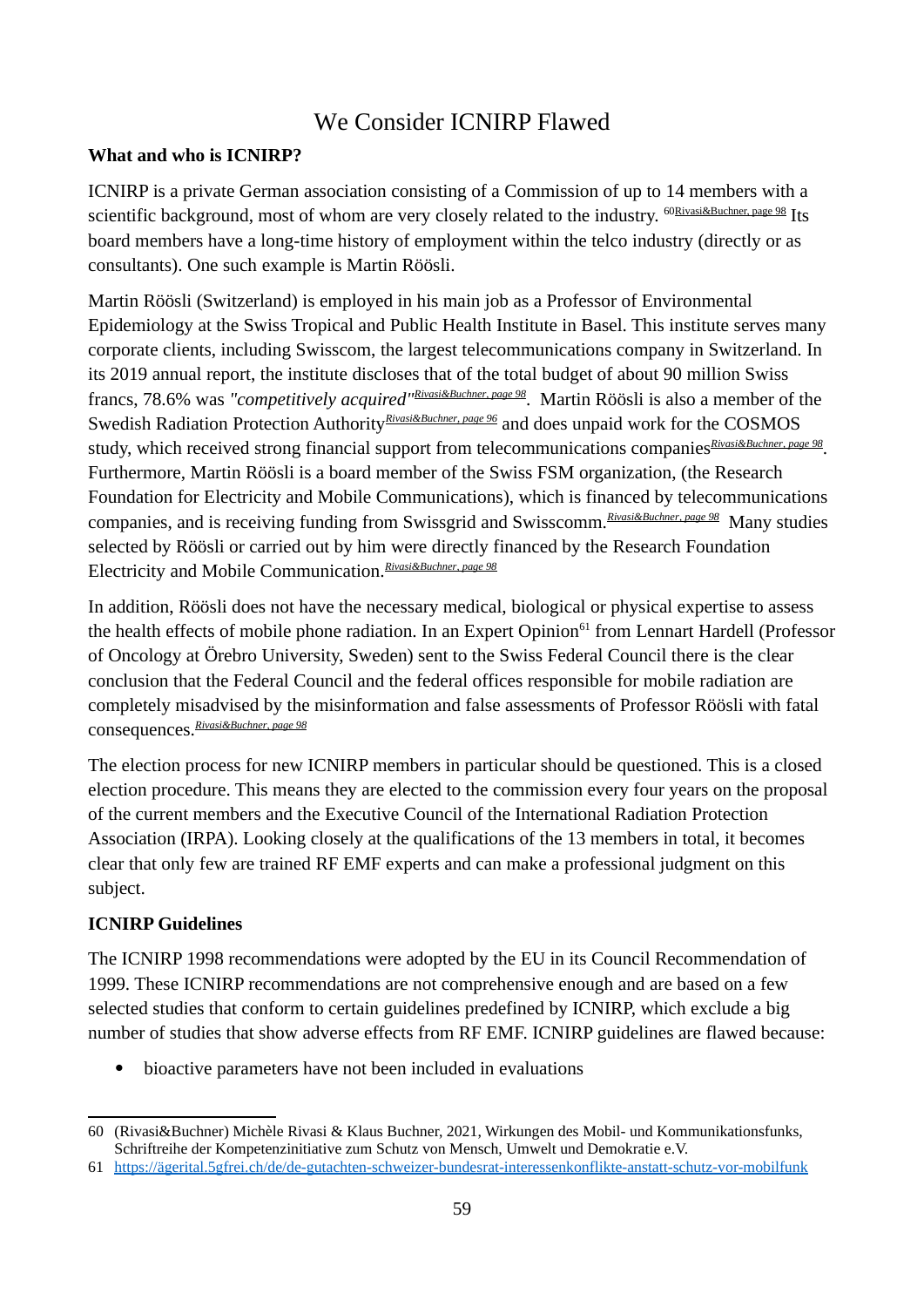- interaction of frequencies is not evaluated
- total exposure as a sum of fields is not evaluated
- cumulative effects are not evaluated
- heating of tissue is the only accepted parameter

When such factors are not included, the guidelines for RF EMF exposure limits will be erroneous and will be set too high to accommodate the industry that wants to be able to use very high frequencies for the development of their industrial products.

And this is exactly the case. Throughout the world, ICNIRP guidelines are the de facto standards for safe exposure to RF and EMFs. The only problem is that they are not safe.

Experts such as David Carpenter, professor of environmental medicine at the University at Albany, New York, warned WHO that ICNIRP was ignoring studies. Environmental scientist Professor Neil Cherry was particularly outspoken. He was commissioned by the New Zealand government to review the ICNIRP guideline before it was introduced. For this purpose he wrote the "ICNIRP Guideline Critique" in 1999, which has been ignored until today, but remained unchallenged. His conclusion: "The ICNIRP guideline is flawed and contrary to law. It contains a pattern of biases, omissions and deliberate distortions" (https://waveguard.com/strahlenschutzgrenzwerte/).

#### **What ICNIRP guidelines are NOT**

At an international EMF conference in London (2008), Professor Paolo Vecchia, ICNIRP Chairman from 2004 to 2012, said about the exposure guidelines "[What they are not"](https://www.radiationresearch.org/wp-content/uploads/2018/06/021145_vecchia.pdf): *"They are not mandatory prescriptions for safety", "They are not the 'last word' on the issue"*, and *"They are not defensive walls for industry or others"*.

The European Economic and Social Committee have published the Opinion called [Secure 5G](https://www.eesc.europa.eu/en/our-work/opinions-information-reports/opinions/secure-5g-deployment-eu-toolbox)  [deployment– EU toolbox](https://www.eesc.europa.eu/en/our-work/opinions-information-reports/opinions/secure-5g-deployment-eu-toolbox) <sup>xvii</sup>. Point 4.10 states:

*"However, the EESC notes that ICNIRP are not recognised by all the community, with some scientists promoting much stricter population exposure limits according to the ALARA principle. The solutions that might be proposed to complement the 5G communications infrastructure includes the use of fixed data connections by existing non-radio technologies (Ethernet cables, fibre optics, etc.), in situations where the use is fixed (e.g. ATMs, banking POS, industrial robots, remote controlled medical robots, etc.) and where large data transmission users operate (digital service providers, companies/ businesses, etc.); IoT Internet of Things present in fixed, non-mobile locations (Smart Home, Smart City, sensors on public utility equipment, etc.)."*

#### **The 2020 limit value proposal from ICNIRP**

[ICNIRP 2020](https://www.icnirp.org/cms/upload/publications/ICNIRPrfgdl2020.pdf)<sup> $\nu$ </sup> has revised its mobile operator-friendly limit recommendations issued in 1998 to give legitimacy to the radio exposure that will increase with  $5G^{62}$  $5G^{62}$  $5G^{62}$ . We oppose changes because:

- ICNIRP insist on thermal dogma only
- biological mechanisms of action are denied
- <span id="page-59-1"></span>• auditory effect is excluded (list of [Differences](https://www.icnirp.org/en/differences.html)<sup>lvi</sup>)

<span id="page-59-0"></span><sup>62</sup> Dr. med. Joachim Mutter in his book "5G, Die geheime Gefahr", 2020 page 60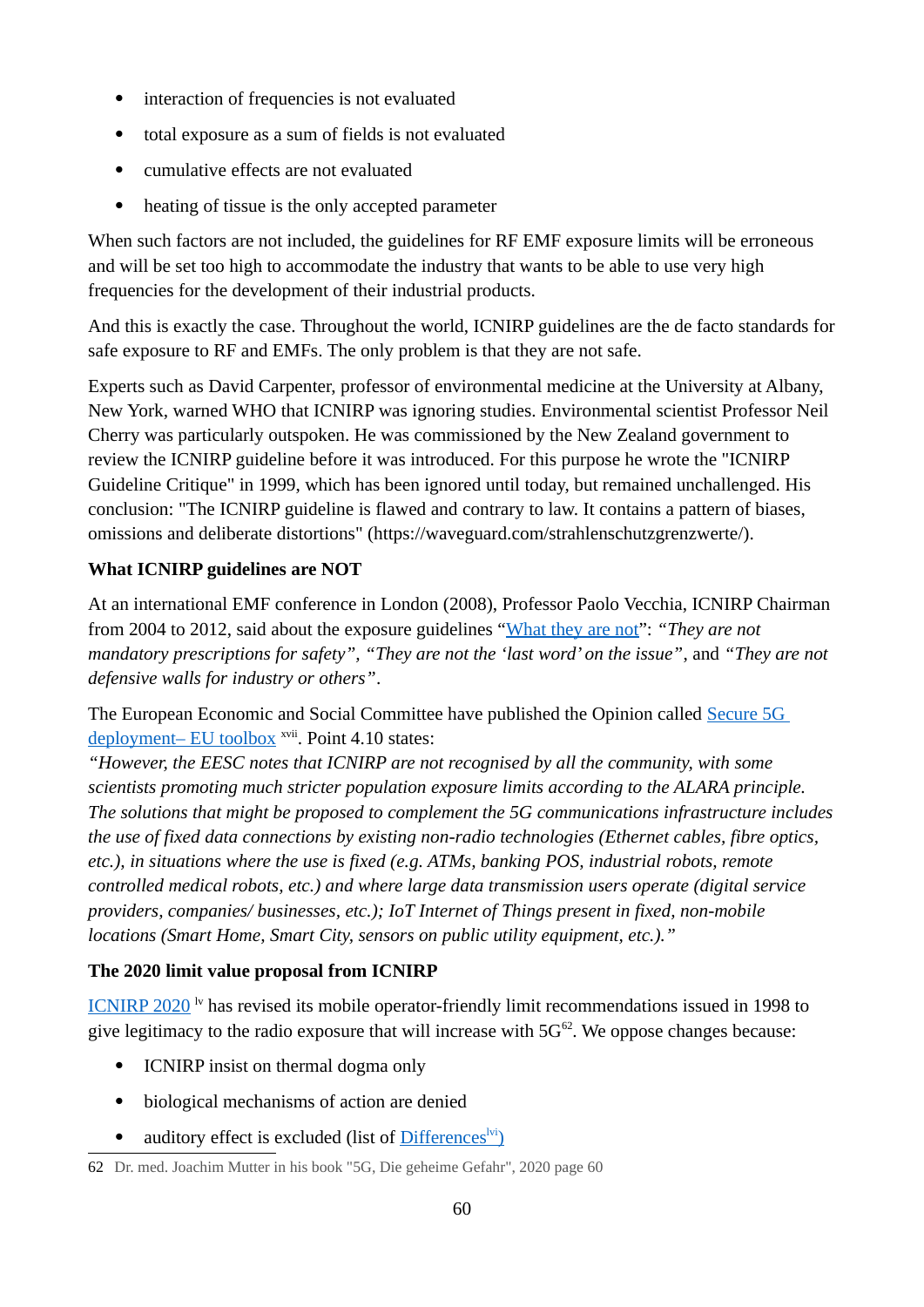- mentioning "*A higher SAR is required to reach this temperature rise in children due to their more-efficient heat dissipation*" is unacceptable in view of EU's effort to protect children more [\(ICNIRP 2020](https://www.icnirp.org/cms/upload/publications/ICNIRPrfgdl2020.pdf), page 488)
- introduction of Type-1 and Type-2 tissue with accepted temperature rises of  $5^{\circ}$ C and  $2^{\circ}$ C, which is unacceptable for us [\(ICNIRP 2020](https://www.icnirp.org/cms/upload/publications/ICNIRPrfgdl2020.pdf), page 489).
- The scientific base of the new guidelines is unclear, since the evaluation of the scientific reports by ICNIRP is not published. Only general statements were made public. There is an exception in respect of the NTP report on cell phone radiation studies. A detailed ICNIRP comment is available. In this comment ICNIRP does not accept the outcome of this study, although the peer review was exceptionally extensive. The ICNIRP view is not generally supported nor shared by NTP.
- ICNIRP has not published any response to the comments received. The comments are noted at the website, the response remains a secret.

Dr. Mutter says (2020): *"If you get sick, but this does not happen from overheating, then it has nothing to do with mobile phone radiation. By law, damages below the ICNIRP limit are excluded; thus, if someone is harmed, legal action is excluded.*" ([Mutter](#page-59-1), page 61)

Since the current, extremely high limits in the range above 10GHz are not sufficient for 5G, ICNIRP has revised [its recommendations](https://www.icnirp.org/en/activities/news/news-article/rf-guidelines-2020-published.html) ([63](#page-60-1)[Buchner&Krout](#page-60-0), page 124).

Because ICNIRP only works with average limit values, it is important to know that 5G works differently. In many cases with 5G, the signal is no longer emitted around the cell tower as before, but is sharply focused on the user. High energy flows are beamed out, which impact the user and all those in between the source and the target. A major problem here is that the intensity of the radiation is calculated as an average. From a biological point of view, however, the peak values are the most important ones. Since 5G uses intense radiation to transmit information in a very short time, the average means that the biological effects are greatly understated. **[Buchner&Krout,](#page-60-0) page 124-131** 

An example: you immerse your hand in 20 degree Celsius tempered water for 50 seconds and then in 100 degree Celsius hot water for 10 seconds; now we can claim that the average temperature in the measured 60 seconds was 33.33 degrees Celsius, which is a well tolerated temperature. The part of your skin that was in 100-degree water for 10 seconds will definitely be scalded, and still we can say, "That was just a little 10-second peak."

At the frequency of 26 GHz planned for 5G, a penetration depth into human tissue is only about 1.5mm [Buchner&Krout,](#page-60-0) page 80, chapter "Was ist bei 5G anders?", which is associated with a local temperature increase of 2.51 degrees Celsius **[Buchner&Krout,](#page-60-0) page 125**, after three minutes an increase of 4.14 degrees Celsius, and after 6 minutes eyes would be heated by an increase of at least 5.7 degrees Celsius.

Damage to the eye and clouding of the lens could be the result as well as the development of skin cancer.[Buchner&Krout,](#page-60-0) page 125

<span id="page-60-1"></span><span id="page-60-0"></span><sup>63</sup> (Buchner&Krout) Prof. Dr. Klaus Buchner & Dr. med. Monika Krout, 5G Wahnsinn, 2021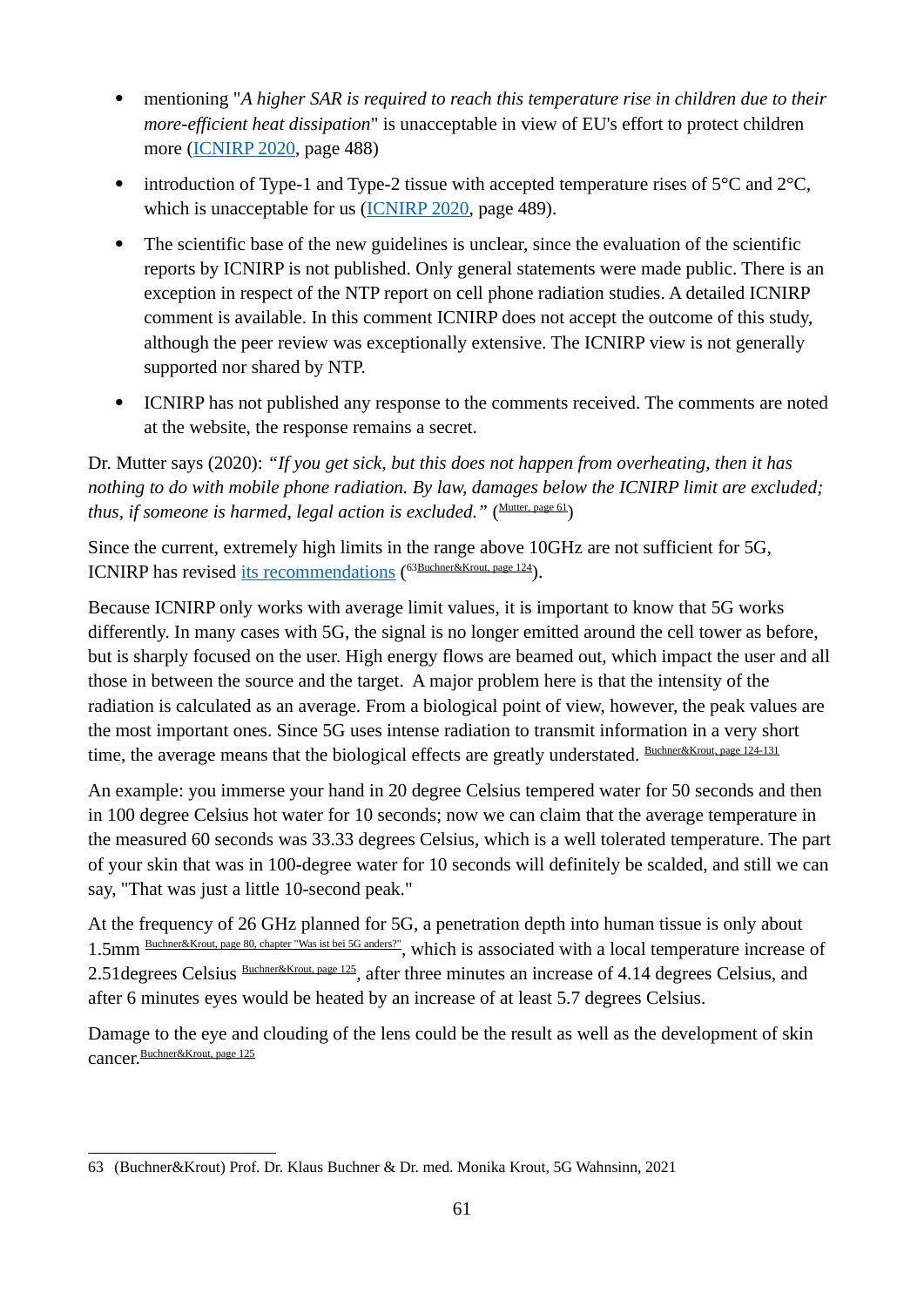#### **[The NTP Study](https://microwavenews.com/news-center/ntp-final-rf-report) lvii**

In a U.S. Department of Health and Human Services program, 3080 mice and rats were exposed to different levels of cell phone radiation over a lifetime. This showed clearly and statistically significantly that male rats developed more tumours in the heart (schwannomas) and in the brain (gliomas) compared to the control group.

ICNIRP reacted to this study by claiming that the study had not been conducted properly; therefore, no conclusions could be drawn from it. [Buchner&Krout,](#page-60-0) page 134 Even Prof. James C. Lin of the University of Illinois at Chicago who himself had been a member of ICNIRP for 12 years contradicted this. He called this study a clear proof of the carcinogenic effect of cell phone radiation. Prof. Lin had published this in an industry journal and thus silenced ICNIRP. Today, the NTP study, along with the Ramazzini study, is considered convincing evidence of the carcinogenic effects of radio radiation. **[Buchner&Krout,](#page-60-0) page 135** This is an example of ICNIRP being unreliable regarding assessments of studies and only pick out the ones that agree with their view.

ICNIRP refutes studies they will not use for limit setting by raising doubts on the validity of the study. As an example ICNIRP has made an assessment of a study where the conclusion is allegedly "unclear" and the proven mutagenic effects of EMFs is doubted:

In the case of cells of soft tissues such as glands, connective tissue, etc., the hereditary damaging effect of radio radiation can be observed very clearly, but not so in the case of muscle cells. But the former scientific advisory body SCENIHR of the EU Commission, which included several ICNIRP members, simply mixed together studies on muscle cells, where no effect was found, with those on soft tissue cells and claimed that the scientific situation was unclear because the experiments were contradictory. [Buchner&Krout](#page-60-0), page 135

This is a highly incompetent way of dealing with scientific studies; the above mentioned "cell study" or its results were obviously interpreted inaccurately and was finally deemed "unclear". Studies with "unclear" results are not used to assess EMFs and allow the mobile phone companies to adhere to their limits.

As has been shown clearly above, the private association ICNIRP alone is not in a position to determine and recommend safe limit values for the environment and the population.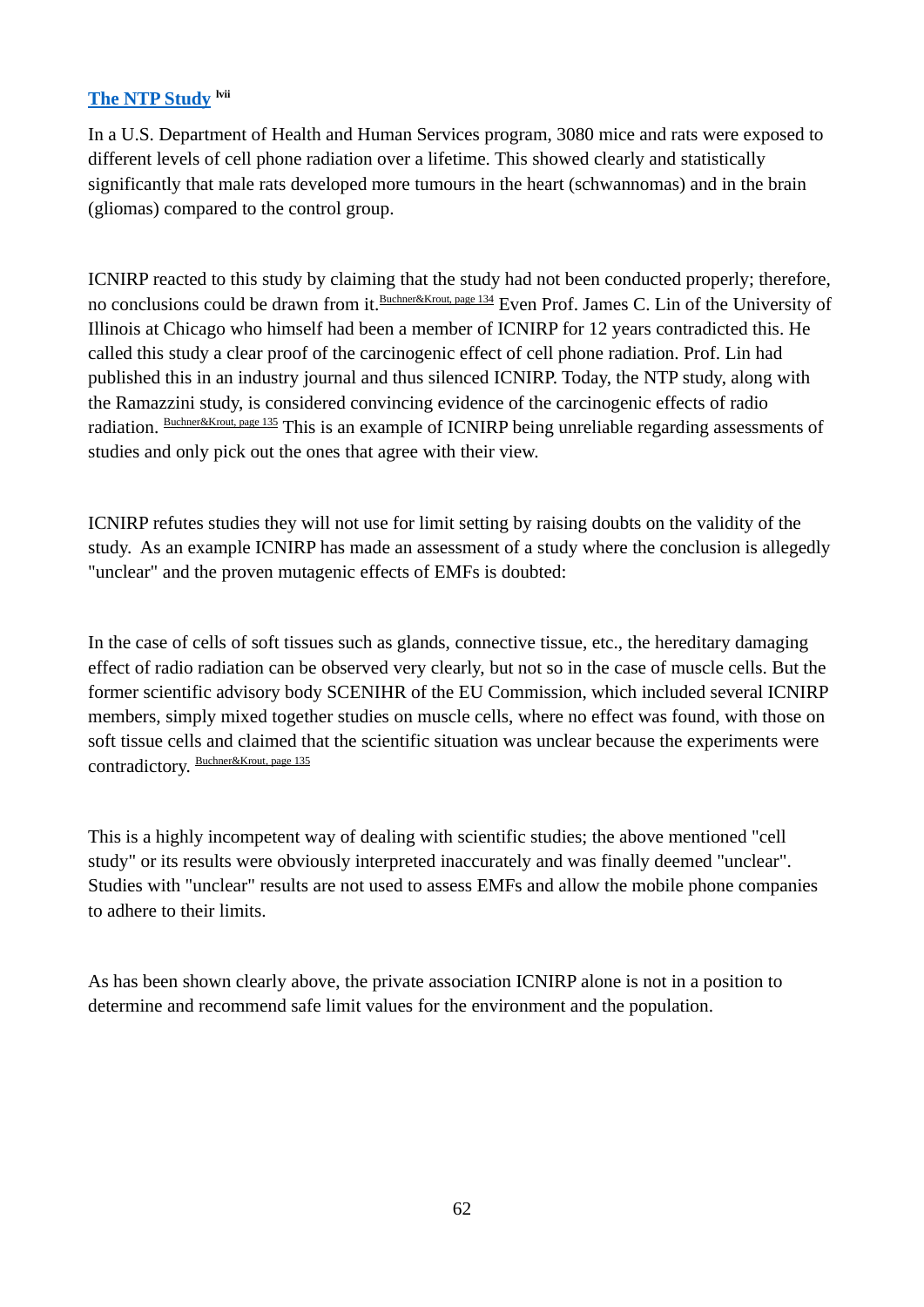

You can find an animated source from 2019, where you can open up interconnections of persons or explanations for abbreviations:<https://www.kumu.io/Investigate-Europe/the-scientists-and-the-organisations#conflict-of-interest/icnirp>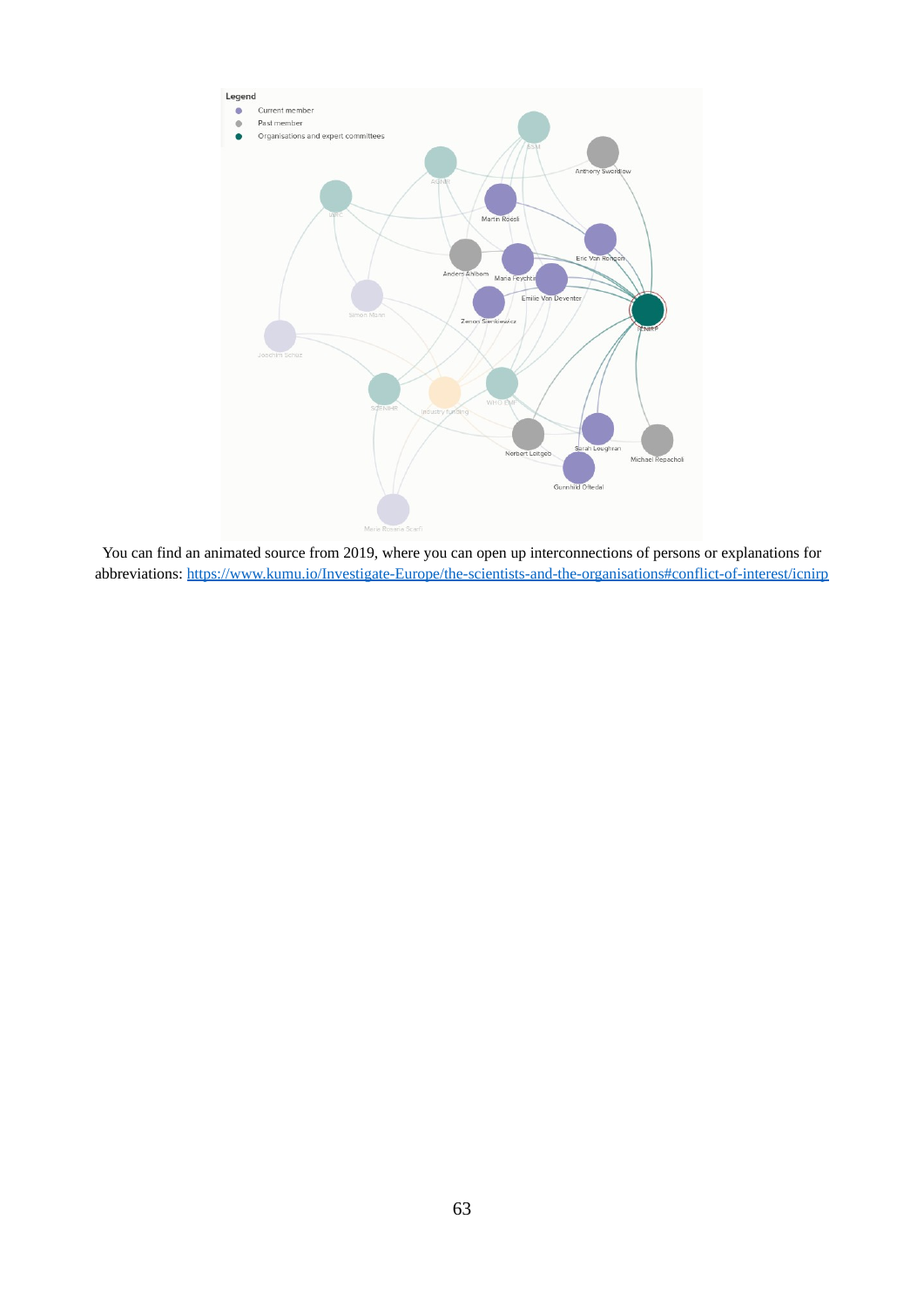# 5G in-depth analysis for ITRE Committee

Policy Department A at the request of the ITRE Committee Itre1 prepared in 2019 an in-depth analysis named [5G Deployment State of Play in Europe, USA and Asia](http://www.europarl.europa.eu/RegData/etudes/IDAN/2019/631060/IPOL_IDA(2019)631060_EN.pdf) Irea which compared the deployment of 5G in the EU with other leading economies. This study was the basis for later briefing [Effects of 5G wireless communication on human health](https://www.europarl.europa.eu/RegData/etudes/BRIE/2020/646172/EPRS_BRI(2020)646172_EN.pdf) Irres which was released in 2020.

The operators and suppliers of mobile industry promise that 5G will bring advance in speed and reliability to mobile devices, advanced manufacturing, better healthcare systems, smart cities, connected vehicles. We would like to highlight important facts contained in these and related documents:

- "*The cost of meeting the [European Union's connectivity goals for 2025](https://digital-strategy.ec.europa.eu/en/library/connectivity-european-gigabit-society-brochure), including 5G coverage in all urban areas, set out in its [Communication on Connectivity for a Competitive](https://ec.europa.eu/newsroom/dae/document.cfm?doc_id=17182)  [Digital Single Market - Towards a European Gigabit Society](https://ec.europa.eu/newsroom/dae/document.cfm?doc_id=17182), is estimated at €500 billion. Given the scale of the investment needed, the mobile industry needs to convince governments of the economic and social benefits that 5G might bring and, consequently,*  marketing hype is widespread." Itre2, page 7
- "*The aim to cover all urban areas, railways and major roads with uninterrupted fifth generation wireless communication can only be achieved by creating a very dense network*  of antennas and transmitters." Itre3, page 1
- *"The planned 5G networks are expected to serve up to one million connected devices per*  square kilometre, about a one thousand fold increase as compared to today." Itre 4, page 6
- "*For the first time, 5G will use millimetre waves in addition to the microwaves that have been used to date in 2G, 3G and 4G technology. Due to the limited coverage, to implement 5G, cell antennas will have to be installed very close to one another, which will result in constant exposure of the population to millimetre wave radiation. Use of 5G will also require new technologies to be employed, such as active antennas capable of beam-forming, massive inputs and outputs. Which would make measuring radiation exposures even more difficult. With higher frequencies and shortened ranges, base stations will be more closely packed into a given area to give complete coverage that avoids "not-spots". Ranges of 20- 150 metres may be typical, giving smaller coverage areas per "small cell". A cell radius of 20 metres would imply about 800 base stations per square kilometre (or small area wireless access points (SAWAPs), the term used in the [European Electronic Communications Code](https://www.gov.ie/en/publication/339a9-european-electronic-communications-code-eecc/) (EECC)). This contrasts with 3G and 4G which use large or "macro" cells. Traditionally they offer ranges of 2-15 km or more and so can cover a larger area but with fewer*  simultaneous users as they have fewer individual channels." Itre2. page 3
- *"As 5G employs a very high level of pulsations, the idea behind 5G is to use higher frequencies, which allows such high levels of pulsation, in order to carry very large amounts of information per second. Studies show that pulsed EMF are in most cases more biologically active and therefore more dangerous than non-pulsed EMF. Every single wireless communication device communicates at least partially via pulsations, and the*  smarter the device, the more pulsations." Itre 3, page 5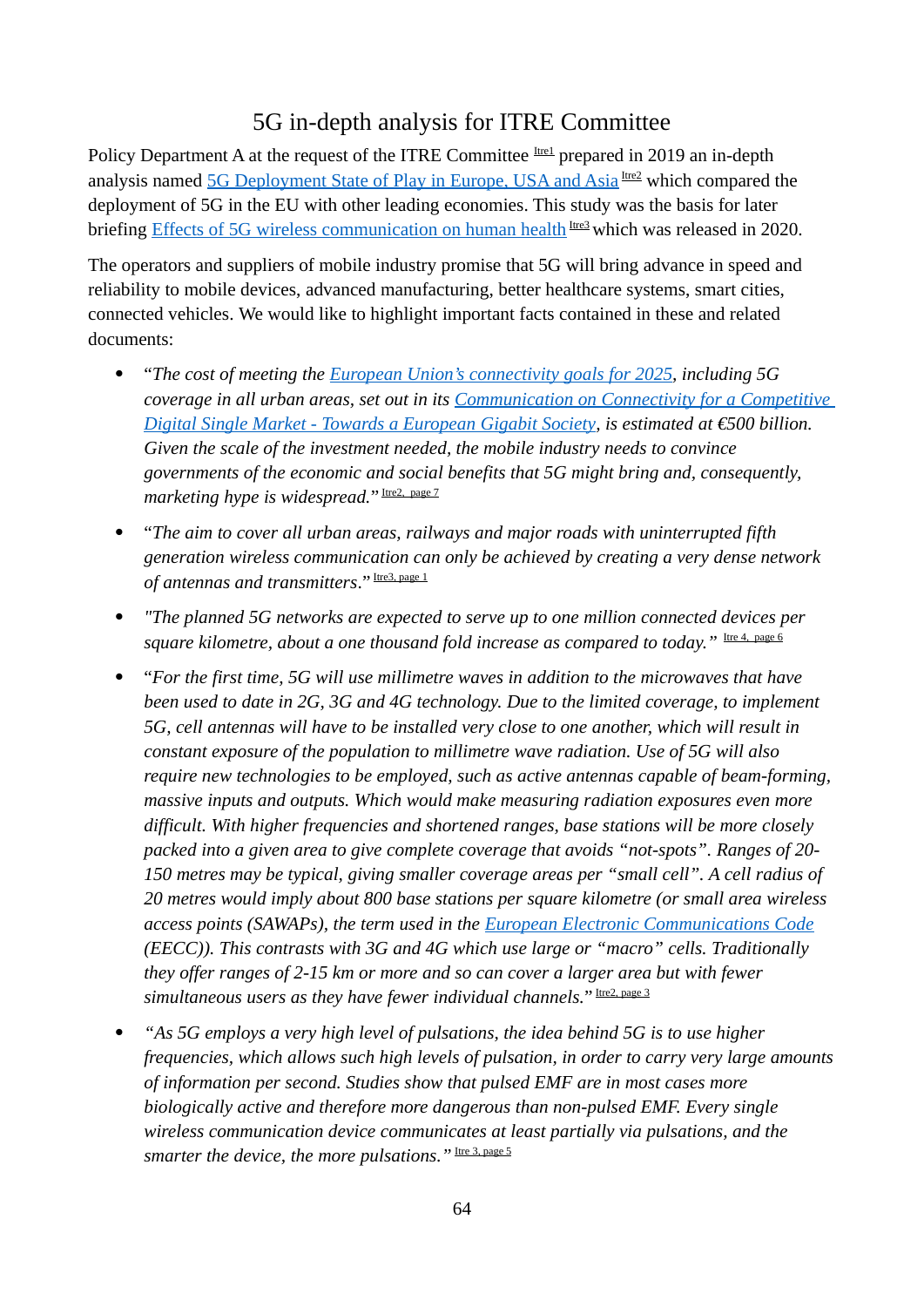- *"Along with the mode and duration of exposures, characteristics of the 5G signal such as pulsing seem to* [increase the biologic and health impacts of exposure](https://www.sciencedirect.com/science/article/abs/pii/S1383574218300991)*, including DNA damage, which is considered to be a cause of cancer. DNA damage is also linked to*  reproductive decline and neurodegenerative diseases." Itre 3, page 5
- "*Millimetre waves, which will be employed by 5G, are mostly absorbed within a few millimetres of human skin and in the surface layers of the cornea. Short-term exposure can have adverse physiological effects in the peripheral nervous system, the immune system and the cardiovascular system.*" Itre<sup>3</sup>
- "*This raises the question as to whether there is a negative impact on human health and environment from higher frequencies and billions of additional connections, which, according to research, will mean constant exposure for the whole population, including*  children." Itre3, page 1
- *"Primary responsibility for protecting the population from the potential harmful effects of EMF falls to the governments of EU Member States under Article 168 of the Treaty on the Functioning of the European Union.*" Inc<u>eral page 4</u> However, the EU is urging Member States to increase the limits of permissible exposure as is seen in the  $5G$  Action Plan for Europe Ire 4 which was adopted in 2016.

The main objective of the action plan is to roll out these technologies across the EU as rapidly as possible. The 5G Action Plan for Europe does not mention health aspects at all and exposure limits of RF EMF in the Member States are identified as barriers - limits are sometimes much lower (i.e. safer) than required by the relevant European directive on health protection, therefore they impose greater restrictions on aggregation (i.e. the action of multiple signals simultaneously). These barriers are intended to be removed by harmonising the rules, which implies increasing the exposure limits across the Member states if countries have stricter limits (i.e. safer) than European standards (point 3.3., section Reducing the cost of installing access points). Irre 4, page 6

For urban coverage with 5G small cells, EU advices member states to enable a unified EU approach to antenna densification.

In the chapter **Factors for 5G Success** is mentioned: *"After technology capability, key factor of success will be the ease with which a large number of small cells can be deployed in densifying the network. China and the Asian Tigers have an advantage here because their political structures and culture mean that they can mandate deployment without the need for public assent.*" Itre2, page 24

We can see similar behaviour to Asian tigers as the EU plans to rapidly deploy hundreds of small cells per square kilometre as "*in line with EECC Article 57, EU is crafting a regime for SAWAP deployment, aiming for permit-free installation from 2020.*" Investigated

In document [Light deployment regime for Small-Area Wireless Access Points \(SAWAPs\)](https://op.europa.eu/en/publication-detail/-/publication/463e2d3d-1d8f-11ea-95ab-01aa75ed71a1/language-en/format-PDF/source-112125706) it was mentioned that pursuant to Article 57 of the EECC EECC the EU Commission services are preparing a first Commission Implementing Act on small-area wireless access points (SAWAPs or 'small cells'), "*that will be exempted from any individual town planning permit or other prior individual*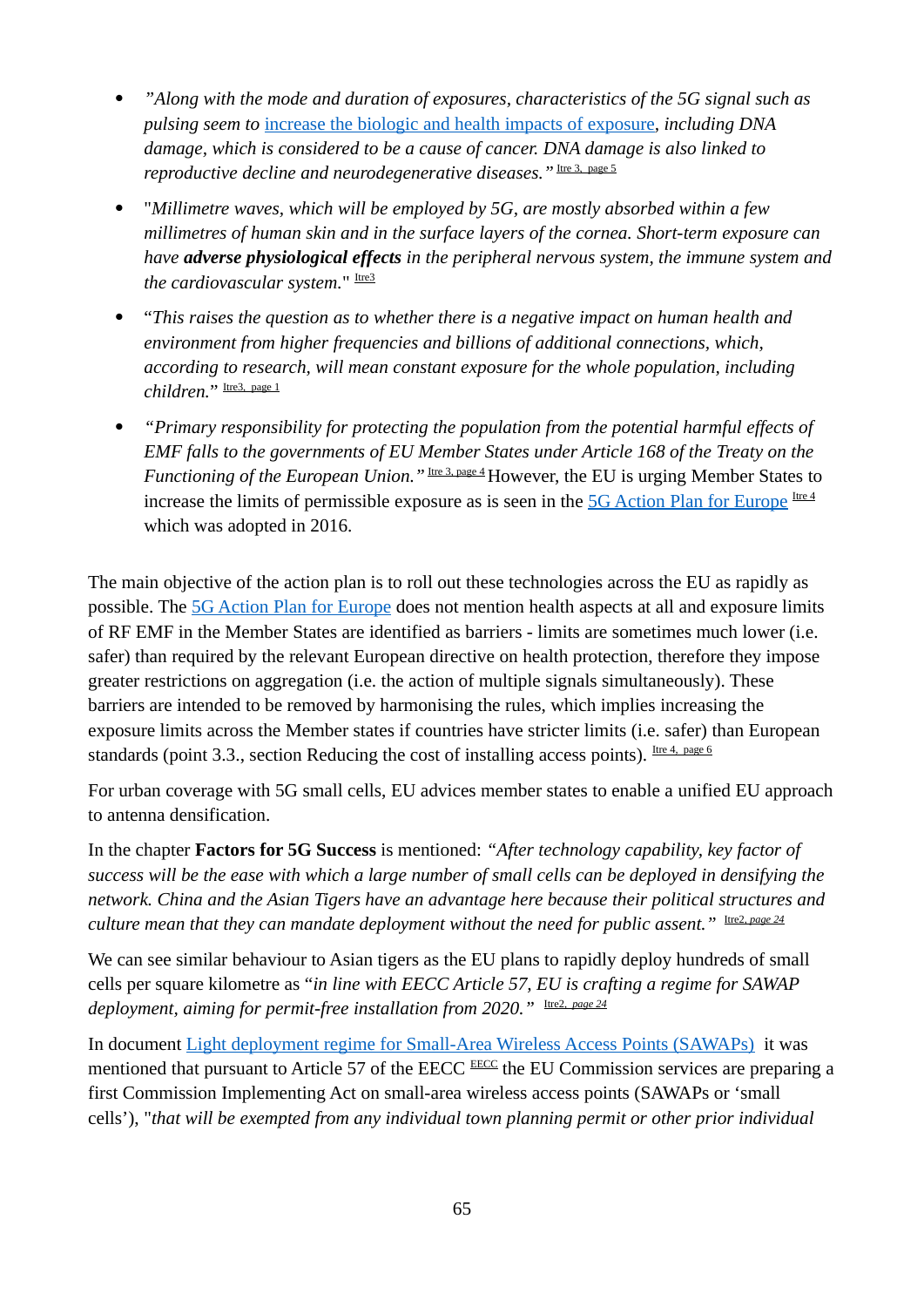*permits, except for environmental or historical reasons or public safety*" Its [adoption](https://eur-lex.europa.eu/legal-content/EN/TXT/HTML/?uri=CELEX:32020R0911&from=EN) was targeted for  $Q2/2020$ , in compliance with the deadline of 30 June 2020 in the EECC EECC

 [Regulation \(EU\) 2020/1070](https://eur-lex.europa.eu/legal-content/GA/TXT/?uri=CELEX:32020R1070) introduced in point (8) "*base stations divided into five installation classes corresponding to different limits of their equivalent isotropical radiated power (EIRP) of a few milliwatt (Class E0), 2 Watt (Class E2), 10 Watt (Class E10), 100 Watt (Class E100) and above 100 Watt (Class E+)*" Itre6 and installation safety distances which "*requires that the lowest radiating part of the antenna of a Class E10 has a height of at least 2,2 metres above the general public walkway to ensure a distance of at least 20 cm between the main antenna lobe and the human body of a 2 m tall person*" and in point (9) "*For aestetic reasons, the indoor installation of small-area wireless access points of Class E10, which are likely to utilise the maximum volume limit of 20 litres, should be limited to large indoor places with a ceiling height of at least 4 metres, such as museums, stadiums, convention centres, airports, metro-transport stations, railway stations, or shopping centres.*"

We are deeply concerned about the findings contained in the documents:

- *"Significant concern is emerging over the possible impact on health and safety arising from potentially much higher exposure to radiofrequency electromagnetic radiation arising from 5G. Increased exposure may result not only from the use of much higher frequencies in 5G but also from the potential for the aggregation of different signals, their dynamic nature, and the complex interference effects that may result, especially in dense urban areas. The 5G radio emission fields are quite different to those of previous generations because of their complex beamformed transmissions in both directions – from base station to handset and for the return. Although fields are highly focused by beams, they vary rapidly with time and movement and so are unpredictable, as the signal levels and patterns interact as a closed loop system. This has yet to be mapped reliably for real situations, outside the laboratory.*<sup>*"* Itre2, page 11</sup>
- SCHEER <sup>xiii</sup> in [Statement on emerging health and environmental issues \(2018\)](https://ec.europa.eu/health/sites/default/files/scientific_committees/scheer/docs/scheer_s_002.pdf) on page 14 *"indicated a preliminary estimate of the importance of 5G as high, in a statement in December 2018. Furthermore, it evaluates the scale, urgency and interactions (with ecosystems and species) of possible hazard as high." Itre3, page 5*
- *["Council of Europe Resolution 1815 \(2011\)](https://assembly.coe.int/nw/xml/XRef/Xref-XML2HTML-en.asp?fileid=17994) vi points to the potential health effects of the very low frequency of electromagnetic fields surrounding power lines and electrical devices, which are the subject of ongoing research and public debate. It also states that some nonionising frequencies appear to have more or less potentially harmful, non-thermal, biological effects on humans, other animals and plants, even when exposed to levels that are below the official threshold values. The resolution identifies young people and children as particularly vulnerable groups and suggests that there could be extremely high human and economic costs if early warnings are neglected." Itre3, page 5*
- *"...this is doubly salient regarding the possible negative health impacts due to the inescapability of constant exposure of citizens in a 5G environment. The recent academic*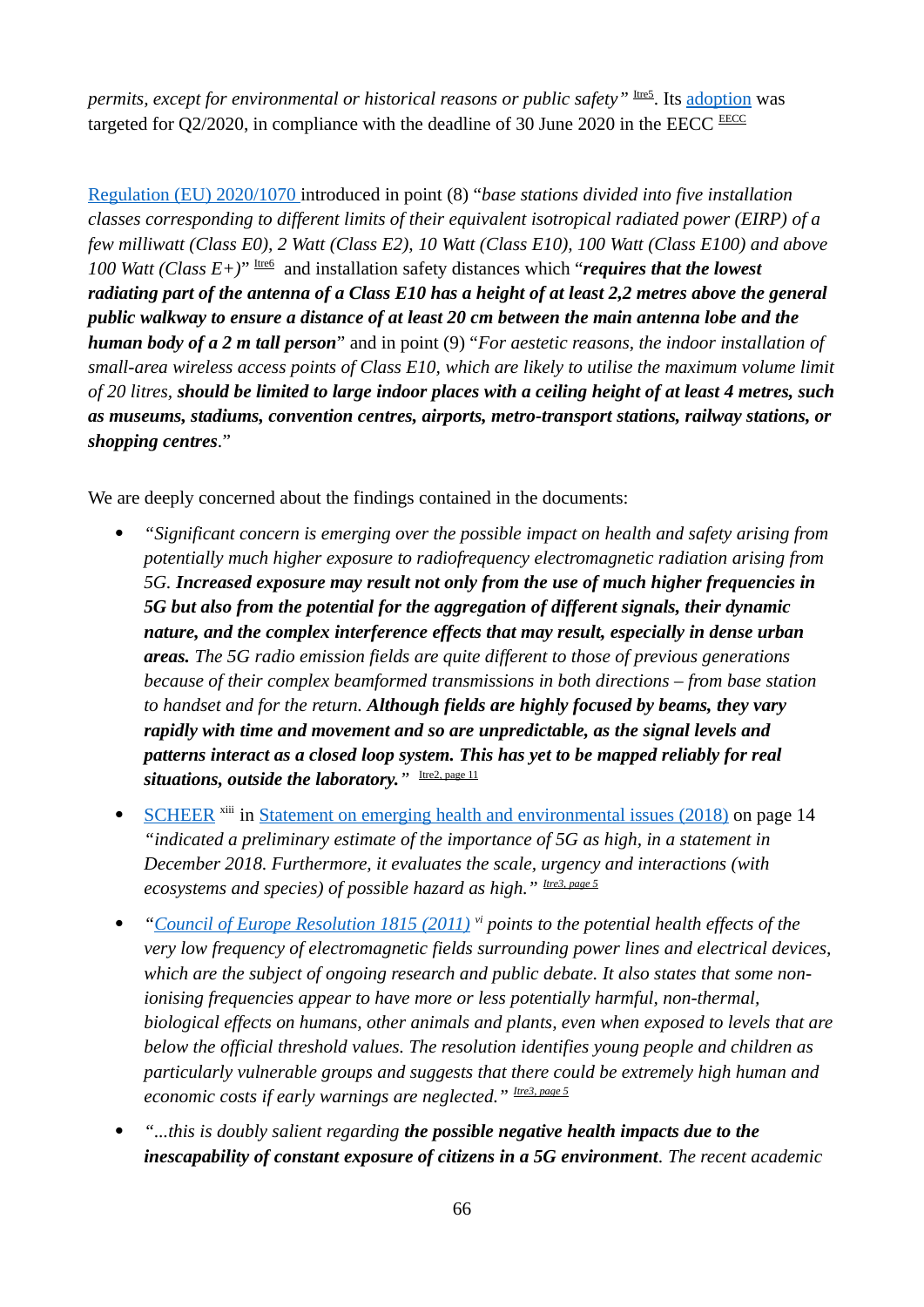*literature illustrates that continuous wireless radiation seems to have biological effects especially considering the particular characteristics of 5G: the combination of millimetre waves, a higher frequency, the quantity of transmitters and the quantity of connections. Various studies suggest that 5G would affect the health of humans, plants, animals, insects, and microbes – and as 5G is an untested technology, a cautious approach would be prudent. The [UN Universal Declaration of Human Rights,](https://www.un.org/en/universal-declaration-human-rights/) the [Helsinki Accords](https://www.osce.org/helsinki-final-act) and other international treaties recognise that informed consent prior to interventions that might affect human health is an essential, fundamental human right, which becomes even more controversial when considering children's and young people's exposure.* " Ire3, page 9

- *"According to the 2019 study '5G deployment: State of Play in Europe, USA and Asia' prepared for the European Parliament, long-term technology research is essential. 'One key problem is the unusual propagation phenomena, especially controlling and measuring radio frequency EMF exposure with Multiple Input Multiple Output (MIMO) at millimetre wave frequencies for the handset and the base station. The study states that the main problem seems to be that it is not currently possible to accurately simulate or measure 5G emissions in the real world*<sup>"</sup> Itre3, page 9
- *"The European Commission has not yet conducted studies on the potential health risks of the 5G technology.*<sup>"</sup> Itre3, page 9

- Itre2 5G Deployment: State of play in Europe, USA and Asia
- [http://www.europarl.europa.eu/RegData/etudes/IDAN/2019/631060/IPOL\\_IDA\(2019\)631060\\_EN.pdf](http://www.europarl.europa.eu/RegData/etudes/IDAN/2019/631060/IPOL_IDA(2019)631060_EN.pdf) Itre3 Effects of 5G wireless communication on human health
- [https://www.europarl.europa.eu/RegData/etudes/BRIE/2020/646172/EPRS\\_BRI\(2020\)646172\\_EN.pdf](https://www.europarl.europa.eu/RegData/etudes/BRIE/2020/646172/EPRS_BRI(2020)646172_EN.pdf) Itre 4 5G for Europe: An Action Plan, 2016; [https://eur-lex.europa.eu/legal-content/EN/TXT/PDF/?](https://eur-lex.europa.eu/legal-content/EN/TXT/PDF/?uri=CELEX:52016DC0588&from=en) [uri=CELEX:52016DC0588&from=en](https://eur-lex.europa.eu/legal-content/EN/TXT/PDF/?uri=CELEX:52016DC0588&from=en)
- Itre5 Public Consultation on the light deployment regime for small-area wireless access points [https://digital-strategy.ec.europa.eu/en/consultations/public-consultation-light-deployment-regime-small-area](https://digital-strategy.ec.europa.eu/en/consultations/public-consultation-light-deployment-regime-small-area-wireless-access-points)[wireless-access-points](https://digital-strategy.ec.europa.eu/en/consultations/public-consultation-light-deployment-regime-small-area-wireless-access-points)

EECC [Directive \(EU\) 2018/1972](https://eur-lex.europa.eu/legal-content/EN/TXT/?uri=CELEX%3A32018L1972) establishing the European Electronic Communication Code

Itre1 European Parliament Committee on Industry, Research and Energy <https://www.europarl.europa.eu/committees/en/itre/home/highlights>

Itre6 <https://eur-lex.europa.eu/legal-content/EN/TXT/HTML/?uri=CELEX:32020R0911>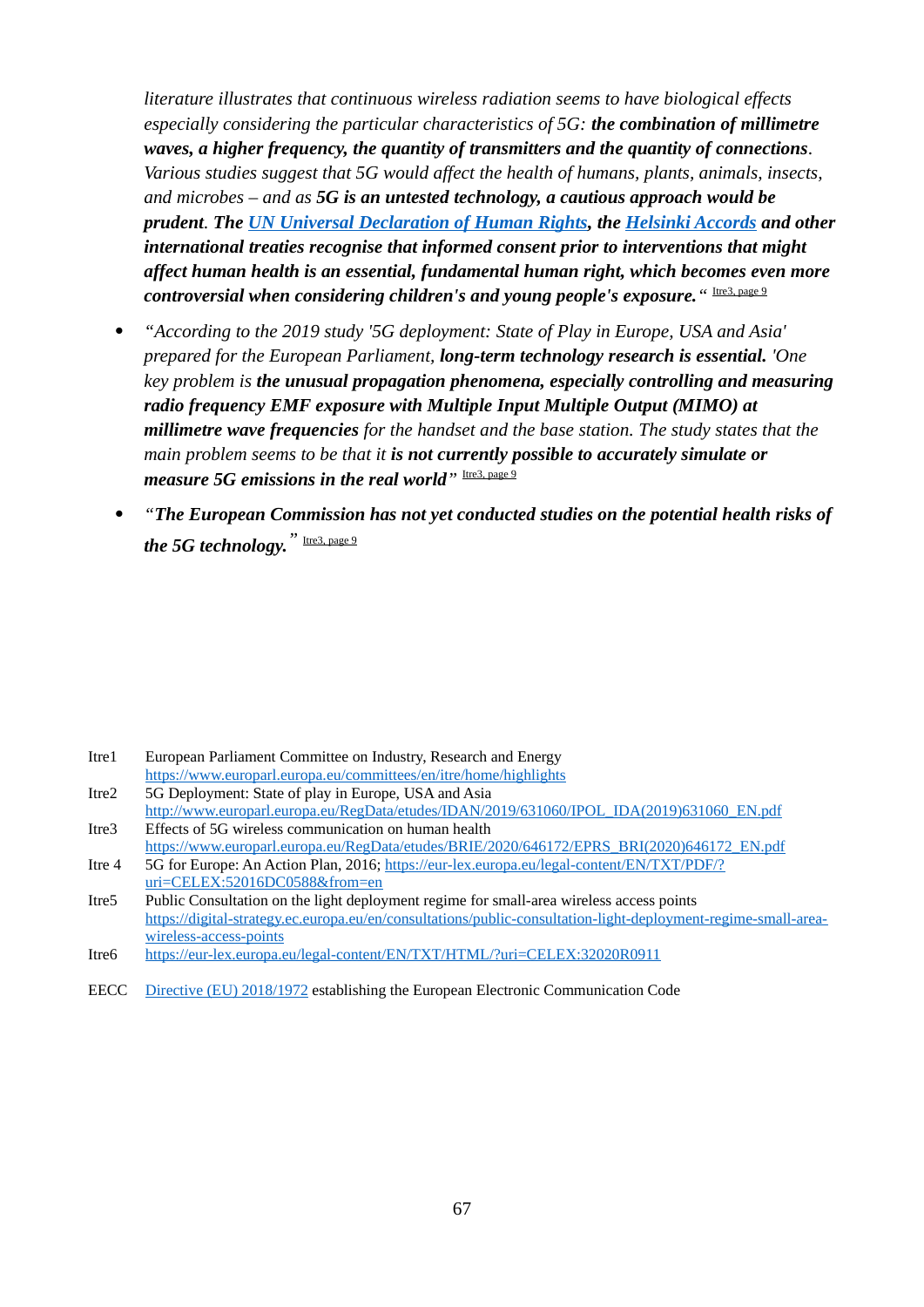# <span id="page-67-2"></span><span id="page-67-0"></span>Reference to existing laws

We demand the EU abide by existing EU and international laws and values including

- [Treaty on European Union](https://eur-lex.europa.eu/legal-content/EN/TXT/?uri=CELEX%3A12012M%2FTXT) (**TEU**) Article 3 about protection of environment, child and security Article 21 (f) "*help develop international measures to preserve and improve the quality of the environment and the sustainable management of global natural resources, in order to ensure sustainable development*" and other articles  [Treaty on the Functioning of the European Union](https://eur-lex.europa.eu/legal-content/EN/TXT/?uri=celex%3A12012E%2FTXT) (**TFEU**) Article 4 about common safety concerns in public health matters Article 6, 9 about human health protection Article 13 about animal protection Article 16 about personal data protection and other articles Article 114 concerning health, safety, environmental protection and consumer protection Article 168 about human health protection Article 169 about consumer protection Article 191 about **precautionary principle** and environment protection Article 192 Article 193 Article 194 about energy efficiency Article 189 about space matters (check other links in group document) and other articles [Charter of Fundamental Rights of the EU 2012/C 326/02](https://eur-lex.europa.eu/legal-content/EN/TXT/?uri=uriserv%3AOJ.C_.2012.326.01.0391.01.ENG) (**CFR**)
- 

<span id="page-67-1"></span>Article 2 about right to live Article 3 about right to the integrity of the person Article 4 about prohibition of torture and inhuman or degrading treatment Article 6 about right to liberty and security Article 8 about protection of personal data Article 21 about the right to non-discrimination Article 24 about the rights of the child Article 31 about fair and just working conditions Article 35 about high level of human health protection Article 37 about environmental protection Article 38 about consumer protection and other articles

- <span id="page-67-3"></span>• [Aarhus convention](https://unece.org/environment-policy/public-participation/aarhus-convention/text) where EU citizens have a right to ensure that the updated environmental information (article 5) is taken into account when the EU adopts policies for the protection of the environment.
- <span id="page-67-4"></span> [General Data Protection Regulation](https://eur-lex.europa.eu/legal-content/EN/TXT/?uri=CELEX:32016R0679) (**GDPR**) Article 5 about data minimisation Article 9 about processing of special categories of personal data Article 21 about right to object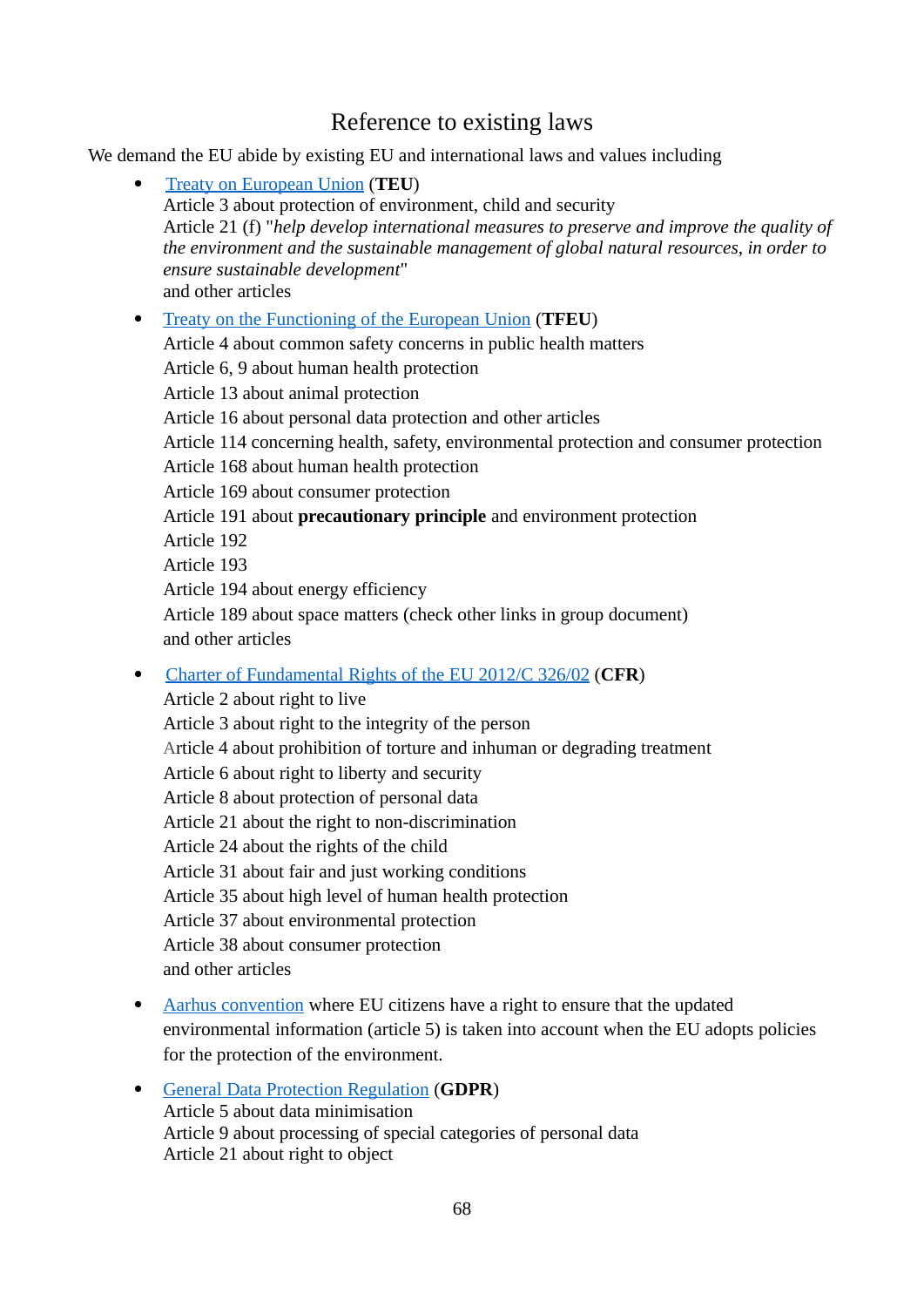Article 22 about automated individual decision-making and other articles Article 35 about data protection impact assessment;

- • [Directive 92/85/EEC](https://eur-lex.europa.eu/legal-content/EN/TXT/?uri=CELEX%3A31992L0085) Article 6 about prohibited exposure of pregnant workers, Annex I (e) non-ionizing radiation
- [UNICEF Convention on the Rights of the Child](https://www.unicef.org/child-rights-convention/convention-text) (**UNCRC**) Article 24(f) about preventive health care, guidance for parents
- [Universal Declaration of Human Rights](https://www.un.org/en/about-us/universal-declaration-of-human-rights) Article 3 "Everyone has the right to life, liberty and security of person."
- <span id="page-68-1"></span>• [Directive 92/43/EC](https://eur-lex.europa.eu/legal-content/EN/TXT/?uri=CELEX:31992L0043) (Habitat Directive)
- <span id="page-68-0"></span>• [Directive 2009/147/EC](https://eur-lex.europa.eu/legal-content/EN/TXT/?uri=CELEX%3A32009L0147) (Bird Directive)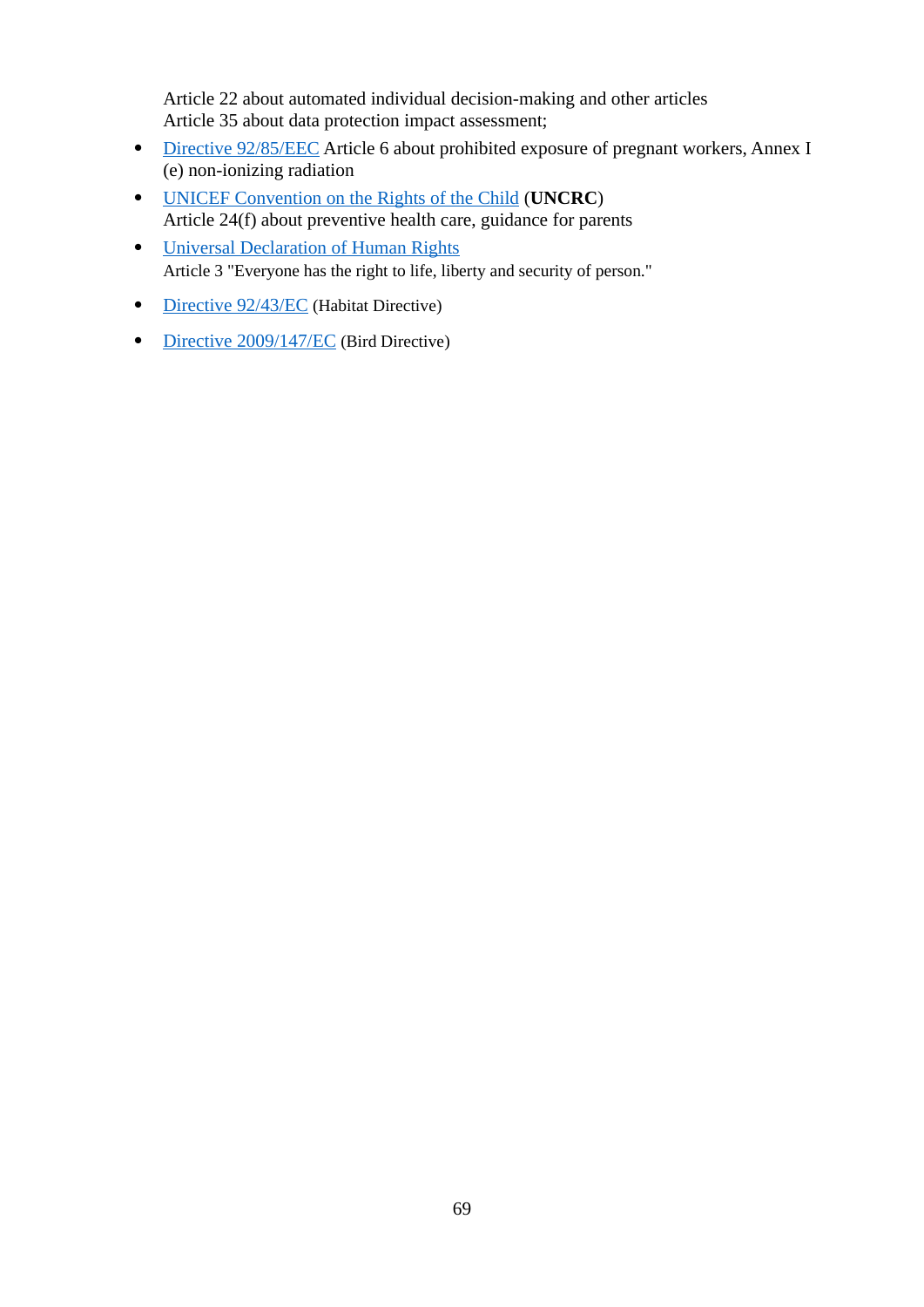# Abbreviations

The EU Commission - The European Commission

GHG - green house gas(es)

- ICT information and communication technologies
- RF EMF or RF-EMF radio frequency electromagnetic field (or fields)
- RFR radio frequency radiation

UN - United Nations

5G - five generation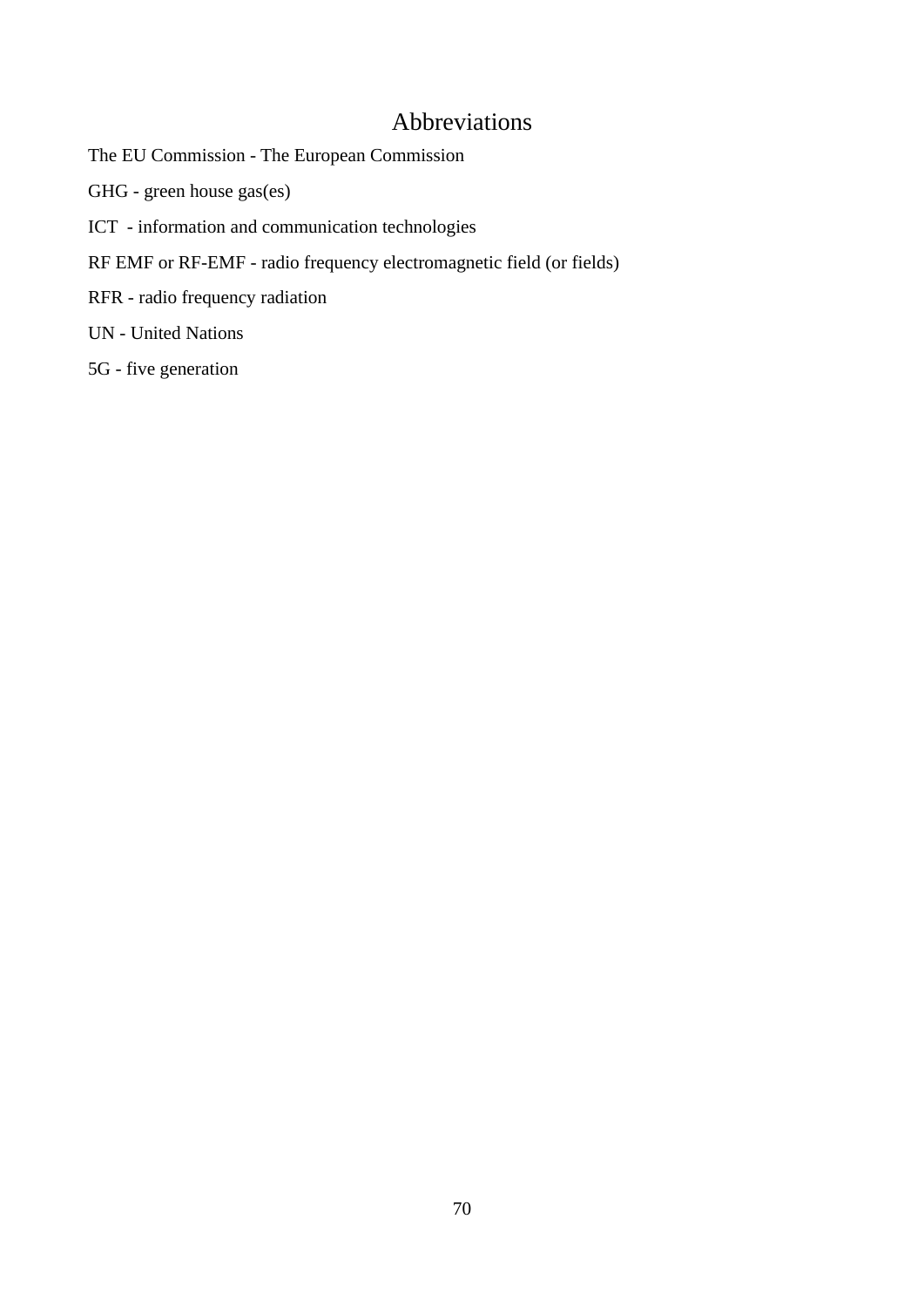- i https://apps.who.int/gho/data/view.main.EMFLIMITSPUBCRADIOFREQUENCYv (limits in countries)
- ii http://www.irishstatutebook.ie/eli/2016/si/337/made/en/pdf
- iii https://www.academia.edu/49209568/ World Health Organization International EMF Project International Advisory Committee IAC 25th anniversa ry of the International EMF Project and the 10th Optical Radiation meeting South Africa National Report 2021
- iv https://eur-lex.europa.eu/legal-content/EN/TXT/?uri=celex%3A32013L0035 (Workplace Directive 2013/35/EU)
- v https://www.iarc.who.int/wp-content/uploads/2018/07/pr208\_E.pdf (IARC class B)
- vi http://assembly.coe.int/nw/xml/XRef/Xref-XML2HTML-en.asp?fileid=17994& (Resolution 1815)
- vii https://www.europarl.europa.eu/thinktank/en/document.html?reference=IPOL\_IDA(2019)631060 (5G deployment)
- viii https://op.europa.eu/en/publication-detail/-/publication/2d5bedf8-d1dd-4631-85d7-6c54c18f32b0/language-en (Parliament resolution 2009)
- ix https://www.icnirp.org/cms/upload/publications/ICNIRPemfgdl.pdf (ICNIRP 1998)
- x http://ec.europa.eu/social/BlobServlet?docId=14741&langId=en&usg=AOvVaw2pm\_f1PoHltXjnkj3uqgc3 (Guide for workers directive)
- xi https://bioinitiative.org/preface/
- xii http://www.emfinspect.com/wp-content/uploads/2018/07/SBM-Germany-2015.pdf (Building biology guidelines)
- xiii https://ec.europa.eu/health/scientific\_committees/scheer\_en
- xiv https://www.europarl.europa.eu/doceo/document/P-9-2020-000221\_EN.html
- xv https://www.europarl.europa.eu/doceo/document/P-9-2020-000221-ASW\_EN.html
- xvi https://data.anfr.fr/anfr/visualisation/table/?

disjunctive.marque&disjunctive.modele&sort=das\_tronc\_norme\_nf\_en\_50566 (French market)

- xvii https://www.eesc.europa.eu/en/our-work/opinions-information-reports/opinions/secure-5g-deployment-eu-toolbox (Secure 5G...toolbox)
- xviii https://ehtrust.org/wp-content/uploads/CYPRUSPDF-Wireless-in-School-Letter.pdf (Cyprus ministry)
- xix http://paidi.com.cy/new-videos-makarios-hospital-campaign/?lang=en (Cyprus hospital campaign)
- xx https://www.scribd.com/document/182641315/RNCNIRP-Russia-Wi-Fi-Regulation-19-06-12-pdf (RNCNIRP) xxi https://www.assemblee-nationale.fr/14/ta/ta0468.asp (France)
- xxii https://patentscope.wipo.int/search/en/detail.jsf?docId=WO2004075583 (patent)

xxiii https://popularresistance.org/cyprus-launches-cell-phone-wireless-radiation-awareness-campaign/ (Cyprus national campaign)

xxiv https://www.gesetze-im-internet.de/englisch\_gg/englisch\_gg.html#p0075 (Basic law, Germany) xxv https://eur-lex.europa.eu/legal-content/EN/ALL/?uri=CELEX%3A32001L0042 (Directive 2001/42/EC) xxvi https://eur-lex.europa.eu/legal-content/EN/TXT/?uri=celex%3A32011L0092 (Directive 2011/09/EU) xxvii https://helbredssikker-telekommunikation.dk/sites/default/files/LegalOpinionOn5G.pdf (Legal Opinion) xxviii https://www.avaate.org/spip.php?article2834

The association AVAATE (Asociación vallisoletana de afectados por antenas de Telecomunicaciones) in northwestern Spain has lodged a complaint with the Ombudsman about the lack of environmental approval of the national 5G action plan.

xxix https://ec.europa.eu/info/strategy/priorities-2019-2024/european-green-deal\_en (European green deal) xxx https://eur-lex.europa.eu/legal-content/EN/TXT/?uri=celex%3A32012L0027 (Directive 2012/27/EU) xxxihttps://www.researchgate.net/publication/320225452\_Total\_Consumer\_Power\_Consumption\_Forecast (20%

electricity consumption)

xxxii https://www.sciencedirect.com/science/article/abs/pii/S095965261733233X (GHG)

xxxiii https://theshiftproject.org/en/article/lean-ict-our-new-report/ (Shift project)

xxxiv https://wsimag.com/science-and-technology/64080-green-5g-or-red-alert (red alert)

xxxv https://ec.europa.eu/environment/aarhus/pdf/legislative\_proposal\_amending\_aarhus\_regulation.pdf xxxvi https://www.oecd.org/environment/global-material-resources-outlook-to-2060-9789264307452-en.htm xxxvii https://ec.europa.eu/environment/aarhus/pdf/legislative\_proposal\_amending\_aarhus\_regulation.pdf xxxviii https://eur-lex.europa.eu/legal-content/EN/ALL/?uri=CELEX%3A32009L0125(Ecodesign Directive 2009/125/EC)

xxxix https://www.esa.int/Science\_Exploration/Space\_Science/Our\_environment\_in\_the\_context\_of\_space xl https://www.unoosa.org/pdf/gares/ARES\_55\_122E.pdf (Assembly 55/122)

- xli https://undocs.org/pdf?symbol=en/A/71/20 (UN report)
- xlii https://eur-lex.europa.eu/legal-content/EN/TXT/PDF/?uri=CELEX:32014D0541&from=ES (Decision No 541/2014/EU)

xliiihttps://www.coe.int/en/web/conventions/full-list/-/conventions/treaty/185 (Convention, Budapest) xliv https://eur-lex.europa.eu/legal-content/EN/ALL/?uri=celex%3A32013L0040 (Directive 2013/40) xlv https://eur-lex.europa.eu/legal-content/GA/TXT/?uri=CELEX:32016L1148 (Directive 2016/1148) xlvi https://eur-lex.europa.eu/eli/reg/2019/881/oj (Regulation 2019/881)

xlviihttps://ec.europa.eu/info/law/law-topic/data-protection/reform/what-are-data-protection-authorities-dpas\_en (national boards)

xlviii https://edpb.europa.eu/edpb\_en (Data Protection Board)